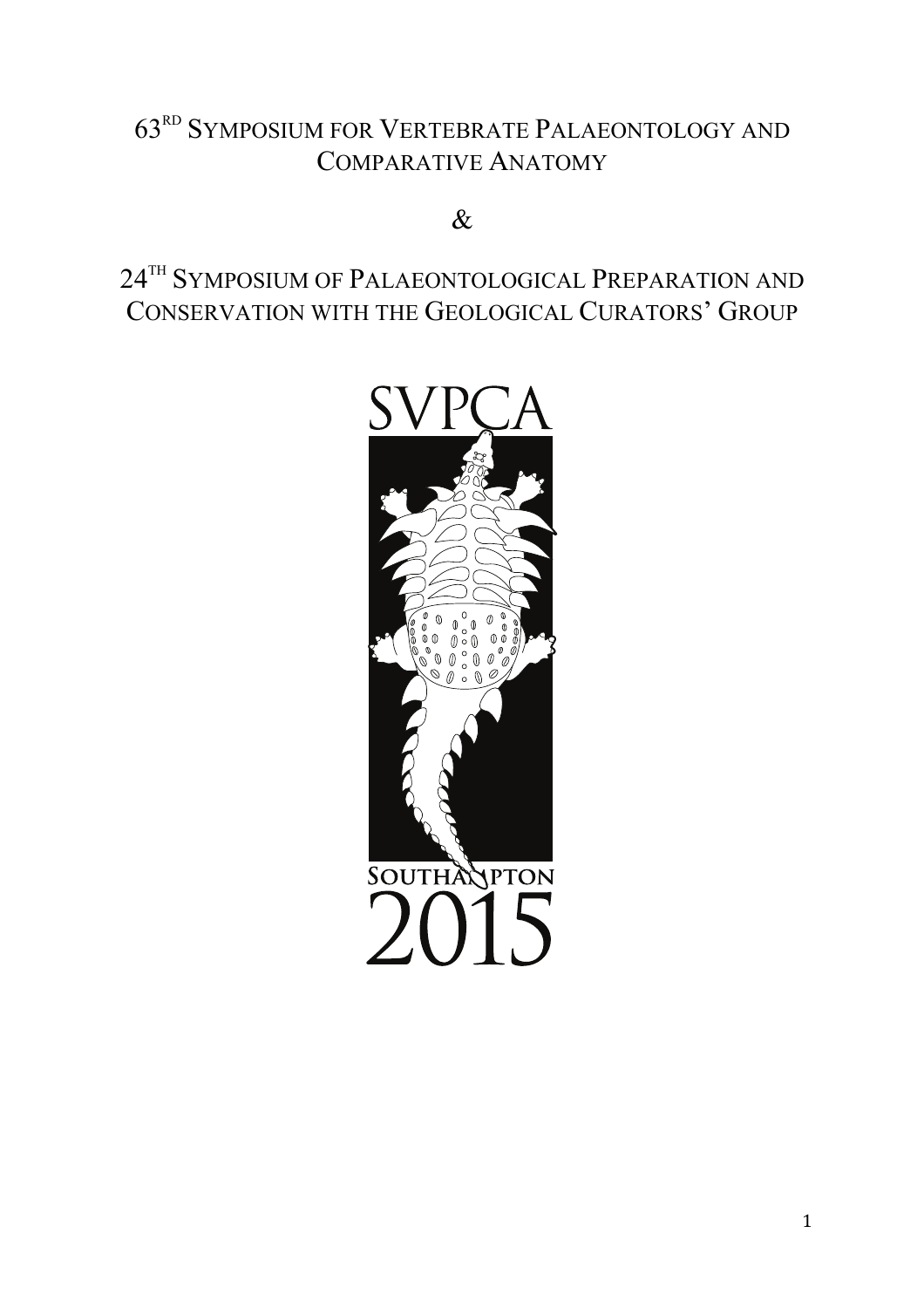# **CONTENTS**

| <b>Meeting Schedule</b> |     |
|-------------------------|-----|
| <b>Abstracts</b>        |     |
| <b>SPPC</b> talks       | 10  |
| <b>SVPCA</b> talks      | 14  |
| <b>SVPCA</b> posters    | 78  |
| <b>Delegate List</b>    | 112 |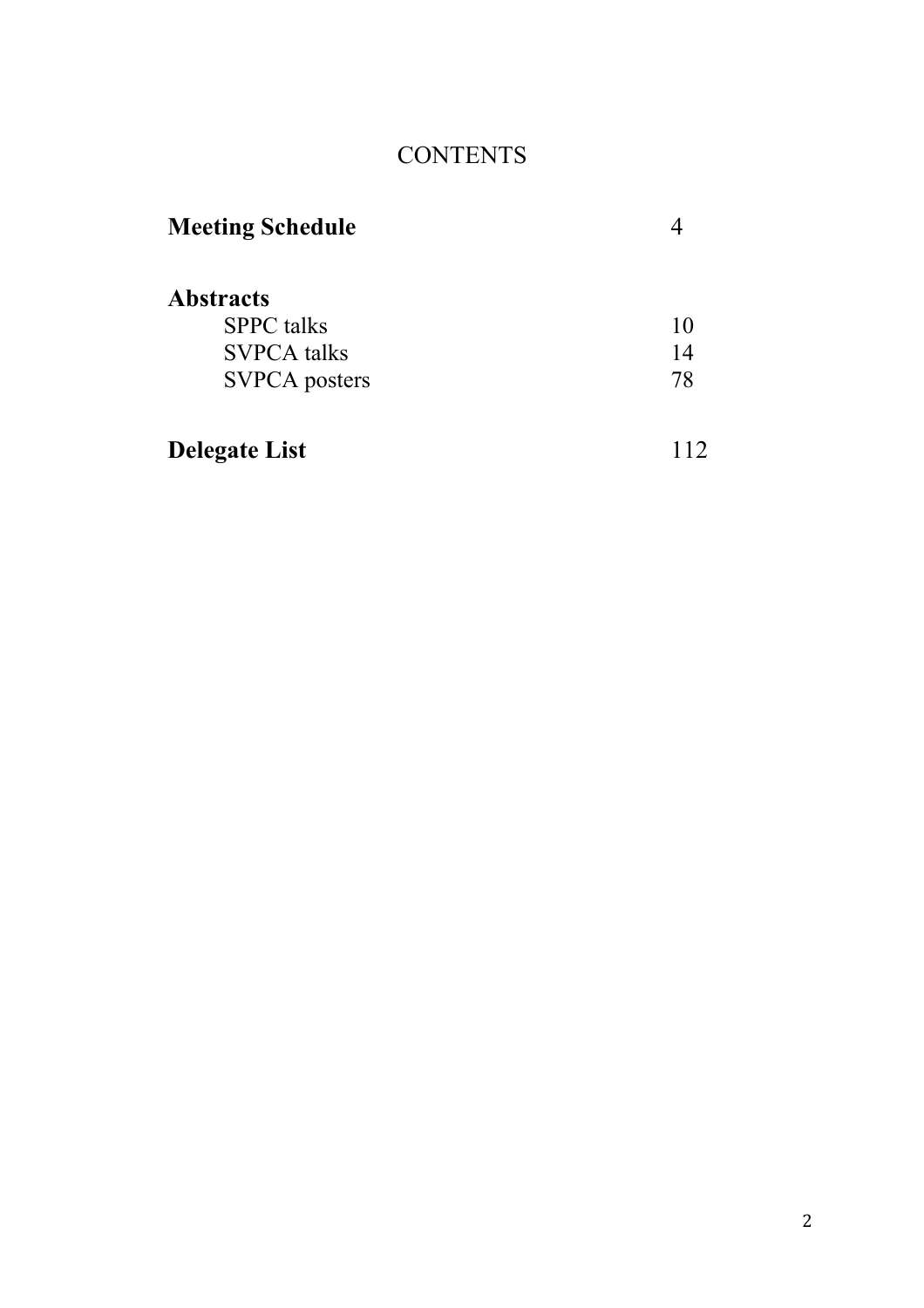# **ACKNOWLEDGEMENTS**

The organisers would like to thank the Palaeontological Association for their support of this meeting, and also for their continued management of the Jones Fenleigh Memorial Fund. A huge amount of the work putting the meeting together was co-ordinated by Mark Young, including editing this Abstract volume, handling abstract submissions and overall organisation.

We also thank Stu Pond and Jessica Lawrence Wujek for designing this year's SVPCA logo. Liz Martin-Silverstone and Jessica Lawrence Wujek co-ordinated most of the behind-thescenes management for this meeting while Stu Pond designed this year's Conference circulars. Our logo represents a local fossil, *Polacanthus* from the Isle of Wight (based on a fossil collected by Martin Simpson and Lyn Spearpoint). Finally, we thank Richard Forrest for working on the website and providing general information and support.

This year's meetings are supported by the Hampshire Cultural Trust, Dinosaur Isle, Geological Curators Group, Siri Scientific Press, Palaeocast and Frontiers in Earth Science.

# HOST COMMITTEE

*Ocean and Earth Science, University of Southampton, National Oceanography Centre* Gareth Dyke John Marshall

Darren Naish Mark Young Jessica Lawrence Wujek Liz Martin-Silverstone Stu Pond Aubrey Roberts James Hansford

*Hampshire Cultural Trust* Christine Taylor

*Dinosaur Isle* Gary Blackwell

*Geological Curator's Group* Kathryn Riddington

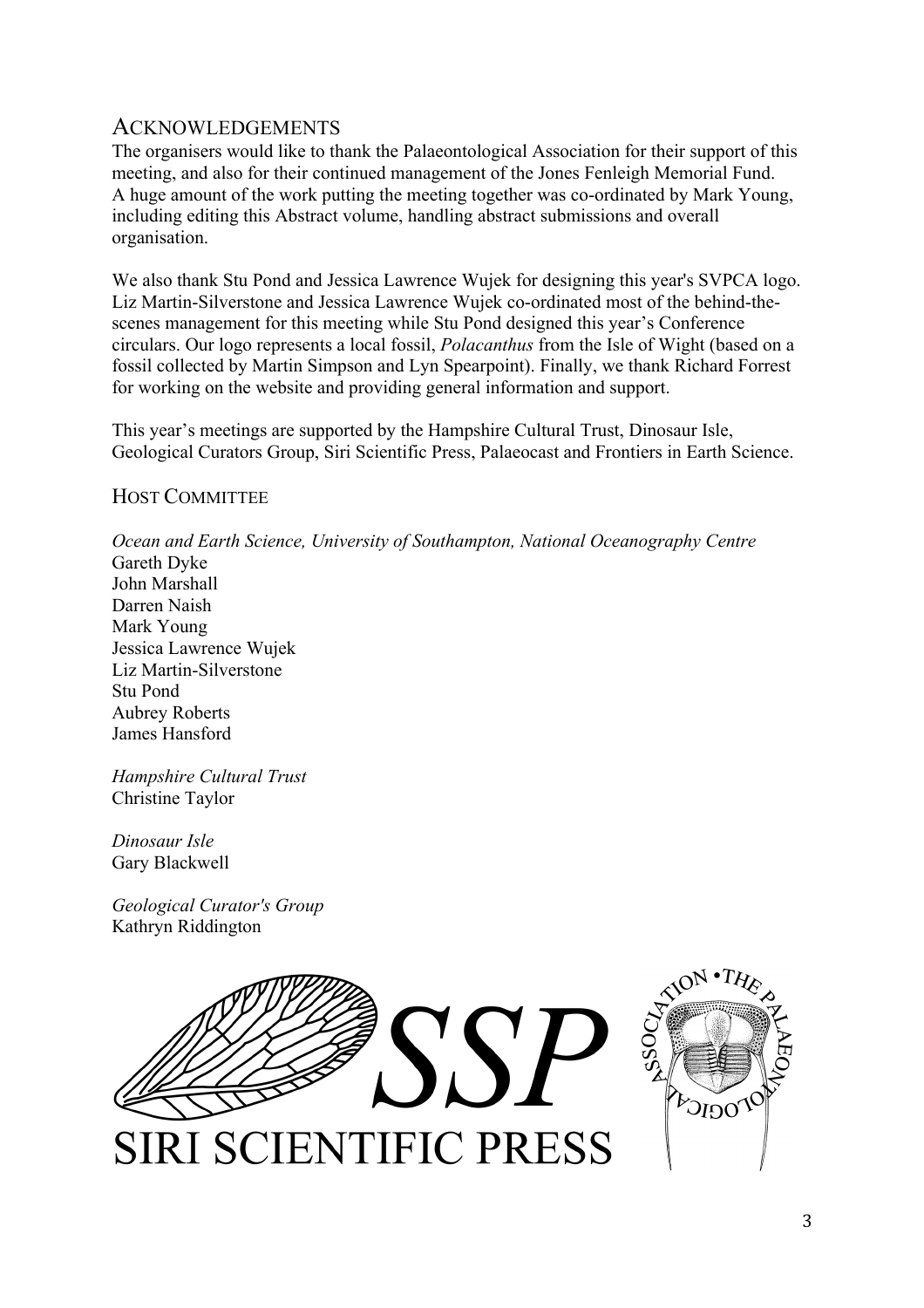# MEETING SCHEDULE

# Monday 31<sup>st</sup> August

| $9:00 - 9:45$                     | SPPC/GCG registration at NOC Security desk (4 <sup>th</sup> floor)            |
|-----------------------------------|-------------------------------------------------------------------------------|
|                                   | $Session - SPPC$                                                              |
|                                   | Chair — Mark Young                                                            |
| 10:00-10:20                       | <b>Mark Graham</b>                                                            |
|                                   | Fossils, Footprints & Fakes                                                   |
| 10:20-10:40                       | <b>Emma Bernard</b>                                                           |
|                                   | A brief history of the best collection of fossil fish in the world – probably |
| 10:40-11:00                       | Jeff Liston et al.                                                            |
|                                   | Leviathan Rising: A new collections curation initiative from the Star Pit dig |
| 11:00-11:20                       | <b>Luke Hauser</b>                                                            |
|                                   | Breaking badbone beds: processing the Downton Bone Bed                        |
| 11:20-11:40                       | <b>Frank Osbæck</b>                                                           |
|                                   | Preparation of a uniquely preserved turtle from the early Eocene Mo clay      |
|                                   | formation of northern Denmark                                                 |
| 11:40-12:00                       | <b>Donald Henderson</b>                                                       |
|                                   | Moulding dinosaur tracks on the banks of the St. Mary River in southwestern   |
|                                   | Alberta, Canada                                                               |
| 12:00-14:00                       | Lunch                                                                         |
|                                   |                                                                               |
| 14:00-18:00                       | SPPC/GCG trip to Hampshire County Council collections, arriving back at       |
|                                   | NOC before the 18:00 Icebreaker Reception.                                    |
| 18:00-21:00                       | <b>Icebreaker Reception and Registration</b>                                  |
|                                   | National Oceanography Centre Seminar Room                                     |
|                                   |                                                                               |
| Tuesday 1 <sup>st</sup> September |                                                                               |
|                                   |                                                                               |
| $8:10 - 8:45$                     | SVPCA registration at NOC Security desk (4 <sup>th</sup> floor)               |
|                                   |                                                                               |
| 8:45-9.00                         | Welcome by Dr Gareth Dyke                                                     |
|                                   | Session - Pterosaurs & Dinosaurs                                              |
|                                   | Chair — Manabu Sakamoto                                                       |
| $9:00 - 9:15$                     | Alexander Kellner et al.                                                      |
|                                   | Comments on pterosaur reproduction based on recently found specimens from     |
|                                   | the Jurassic and Cretaceous of China                                          |
| $9:15-9:30$                       | <b>Colin Palmer &amp; Michael Habib</b>                                       |
|                                   | Giants of the air: how big could they be?                                     |
| 9:30-9:45                         | David Unwin & D. Charles Deeming                                              |
|                                   | New evidence for sexual dimorphism in the basal monofenestratan pterosaur     |
|                                   | Darwinopterus                                                                 |
| $9:45-10:00$                      | Darren Naish et al.                                                           |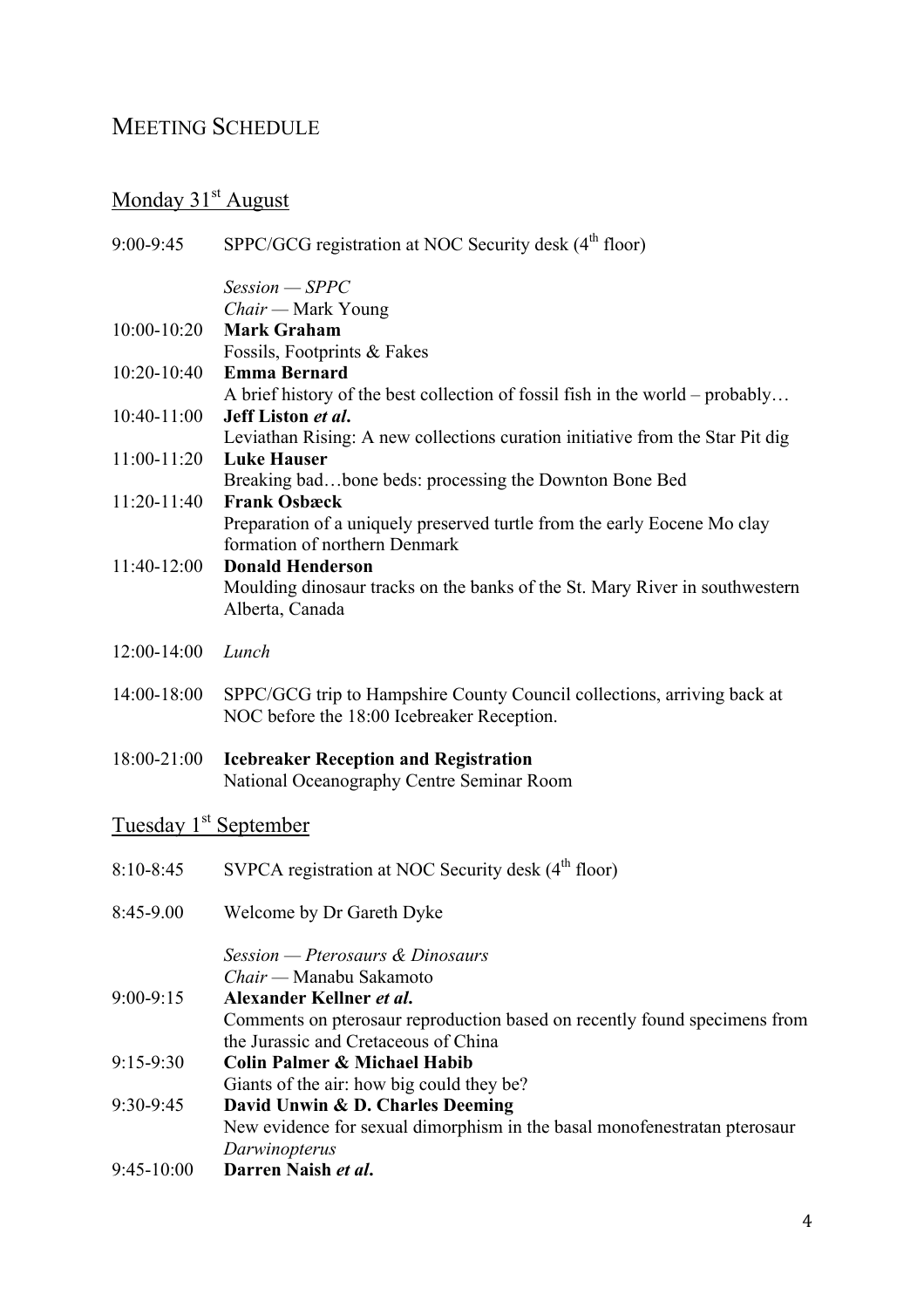|                 | Romania and the short-necked azhdarchids, flightless avialans and giant<br>lizards of yore         |
|-----------------|----------------------------------------------------------------------------------------------------|
| 10:00-10:15     | Cindy Howells et al.                                                                               |
|                 | A new Early Jurassic theropod from Wales: geological and discovery context                         |
| 10:15-10:30     | David Martill et al.<br>The oldest Jurassic dinosaur: a basal neotheropod from the Hettangian of   |
|                 | <b>Great Britain</b>                                                                               |
| $10:30 - 11:00$ | Morning coffee break                                                                               |
|                 | $Session - Dinosaux$                                                                               |
|                 | Chair - David Martill                                                                              |
| $11:00-11:15$   | Daniel Vidal et al.<br>The specialized tail of Spinophorosaurus nigerensis (Sauropoda. Middle      |
|                 | Jurassic) and the osteological limits on its range of motion                                       |
| $11:15 - 11:30$ | Michael Taylor et al.                                                                              |
|                 | Were the necks of <i>Apatosaurus</i> and <i>Brontosaurus</i> adapted for combat?                   |
| 11:30-11:45     | <b>Craig Fraser</b><br>The first comprehensive insight into the histology of the basal ornithopod, |
|                 | <i>Hypsilophodon foxii</i> , from the Isle of Wight                                                |
| 11:45-12:00     | <b>Stuart Pond et al.</b>                                                                          |
|                 | A critical new <i>Polacanthus</i> specimen from the Wessex Formation of the Isle                   |
|                 | of Wight                                                                                           |
| $12:00 - 12:15$ | David Hone et al.<br>Positive allometry in the growth of a ceratopsian frill indicates sexual      |
|                 | selection                                                                                          |
| $12:15 - 12:30$ | Manabu Sakamoto et al.                                                                             |
|                 | Dinosaurs in decline tens of millions of years prior to the K-Pg boundary                          |
| $12:30-14:00$   | Lunch                                                                                              |
|                 | Session – Mummies & Birds                                                                          |
|                 | Chair — Ursula Göhlich                                                                             |
| 14:00-14:15     | Diane Johnson et al.<br>Fossils of Qau el-Kebir; an ancient Egyptian funerary fossil collection    |
| $14:15 - 14:30$ | <b>Niels Bonde</b>                                                                                 |
|                 | On some feathers of Archaeopteryx lithographica and their preservation                             |
| 14:30-14:45     | Eric Buffetaut & Delphine Angst                                                                    |
|                 | Twenty years of Gargantuavis philoinos: a summing up on an enigmatic Late                          |
| 14:45-15:00     | Cretaceous giant bird<br>Vincent Beyrand et al.                                                    |
|                 | Endocast shape in birds linked with behaviour and flight ability                                   |
| $15:00-15:15$   | <b>Rachel Frigot</b>                                                                               |
|                 | A geometric morphometric examination of form and function in the avian<br>pelvis                   |
| 15:15-15:45     | Afternoon coffee break                                                                             |

*Session — Birds Chair —* Eric Buffetaut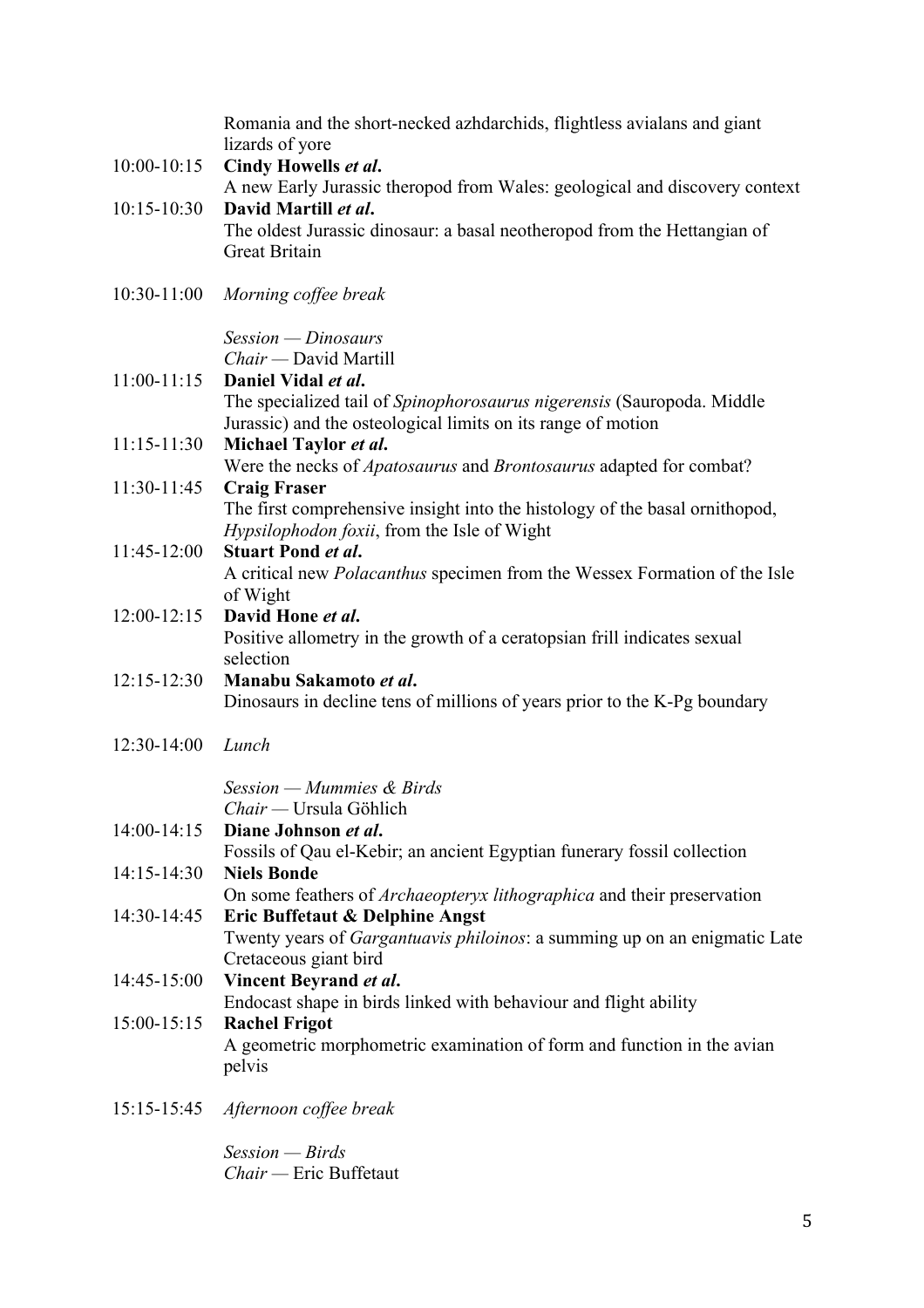|                 | 15:45-16:00 Estelle Bourdon et al.                                                   |
|-----------------|--------------------------------------------------------------------------------------|
|                 | An exquisitely preserved stem roller (Aves: Coracii) from the Early Eocene           |
|                 | <b>Fur Formation of Denmark</b>                                                      |
| $16:00 - 16:15$ | Ursula Göhlich et al.                                                                |
|                 | The penguin with an Albatross-like bill: anatomy of <i>Spheniscus urbinai</i> (Aves, |
|                 | Spheniscidae) from the Mio-Pliocene Pisco Formation in Peru                          |
| $16:15 - 16:30$ | <b>Nicholas Chan</b>                                                                 |
|                 | Complex evolution of avian leg bones with loss of flight                             |
| 16:30-16:45     | <b>Ryan Felice &amp; Patrick O'Connor</b>                                            |
|                 | Insights into the evolution of the avian tail apparatus from passeriform             |
|                 | comparative anatomy                                                                  |
| $16:45-17:00$   | <b>James Hansford</b>                                                                |
|                 | To kill an elephant bird: Diversity and extinction in the Aepyornithidae             |

Free evening – Space reserved at The Standing Order (Wetherspoons pub) at High Street for those interested

# Wednesday 2<sup>nd</sup> September

| 8:10-9:00       | SVPCA registration at NOC Security desk (4 <sup>th</sup> floor)                                                                                                                                       |
|-----------------|-------------------------------------------------------------------------------------------------------------------------------------------------------------------------------------------------------|
|                 | Session - Basal tetrapods & gnathostome evolution                                                                                                                                                     |
|                 | $Chair$ — John Clarke                                                                                                                                                                                 |
| $9:00-9:15$     | Marco Castiello & Martin Brazeau                                                                                                                                                                      |
|                 | The braincase of the petalichthyid Shearsbyaspis revealed by x-ray micro-CT:<br>implications for deep gnathostome phylogeny                                                                           |
| $9:15-9:30$     | <b>Timothy Smithson &amp; Jennifer Clack</b>                                                                                                                                                          |
|                 | A wandering entepicondylar foramen and the humeral twist: forelimb<br>evolution in early tetrapods A wandering entepicondylar foramen and the<br>humeral twist: forelimb evolution in early tetrapods |
| 9:30-9:45       | Jennifer Clack et al.                                                                                                                                                                                 |
|                 | A new lower jaw from the Late Devonian and its possible relationships                                                                                                                                 |
| 9:45-10:00      | Eduardo Ascarrunz et al.                                                                                                                                                                              |
|                 | A deeper look into Triadobatrachus massinoti: The earliest known                                                                                                                                      |
|                 | lissamphibian (Vertebrata: Tetrapoda) re-examined by µCT-Scan                                                                                                                                         |
| $10:00 - 10:15$ | Jennifer Hill et al.                                                                                                                                                                                  |
|                 | Evolution of the lower jaw of gnathostomes                                                                                                                                                            |
| 10:15-10:30     | Benjamin Otoo et al.                                                                                                                                                                                  |
|                 | A taxonomic and palaeoecological investigation of an earliest Carboniferous<br>fauna from Burnmouth, Scotland, UK                                                                                     |
| 10:30-11:00     | Morning coffee break                                                                                                                                                                                  |
|                 | Session - Taphonomy, trackways & ecosystems                                                                                                                                                           |
|                 | Chair — Mark Witton                                                                                                                                                                                   |
| $11:00-11:15$   | <b>Donald Henderson</b>                                                                                                                                                                               |
|                 | Exceptional sets of dinosaur tracks and trackways from the St. Mary River<br>Formation (Campanian-Maastrichtian) in Alberta, Canada                                                                   |
| 11:15-11:30     | Mark Purnell et al.                                                                                                                                                                                   |
|                 | Experimental taphonomy and the anatomy of Cambrian vertebrates                                                                                                                                        |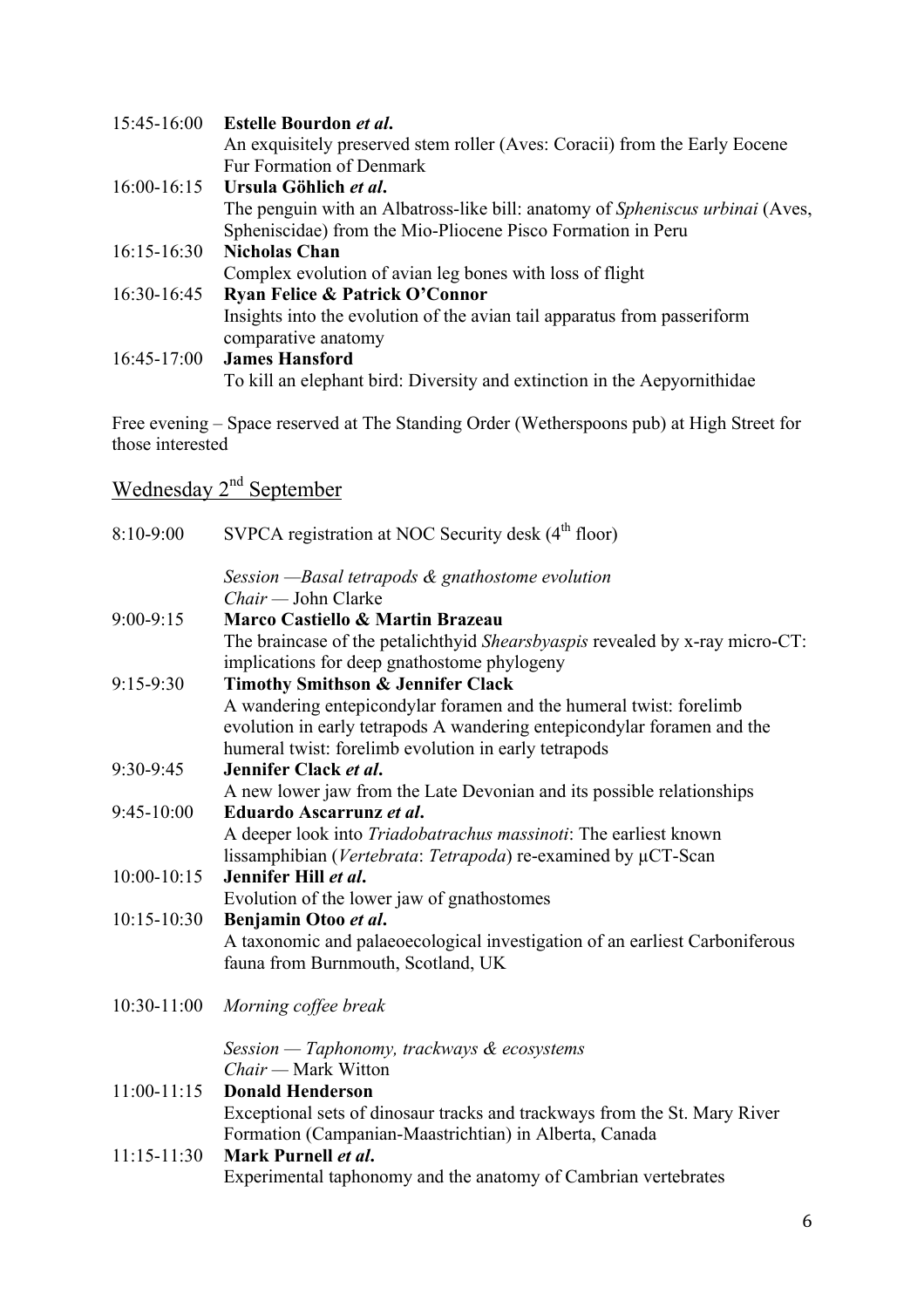| 11:30-11:45                        | <b>Peter Falkingham</b>                                                                                                                           |  |
|------------------------------------|---------------------------------------------------------------------------------------------------------------------------------------------------|--|
| 11:45-12:00                        | Difficulties in estimating mass from fossil footprints<br>Kent Stevens et al.                                                                     |  |
|                                    | Data-driven analysis and interpretation of fossil trackways                                                                                       |  |
| $12:00 - 12:15$                    | Luke Hauser                                                                                                                                       |  |
|                                    | The Downton "Tooth Bed": a lost world                                                                                                             |  |
| $12:15 - 13:30$                    | Lunch                                                                                                                                             |  |
|                                    | Session — Crocodylomorphs & Gekkos                                                                                                                |  |
|                                    | Chair — Gareth Dyke                                                                                                                               |  |
| 13:30-13:45                        | Mark Young et al.                                                                                                                                 |  |
|                                    | An early origin and diversification of macrophagous metriorhynchid<br>crocodylomorphs, with evidence for multiple instances of parallel evolution |  |
| 13:45-14:00                        | Davide Foffa et al.                                                                                                                               |  |
|                                    | Evidence of macrophagous teleosaurids in the Corallian Group (Oxfordian,                                                                          |  |
|                                    | Late Jurassic) of the UK                                                                                                                          |  |
| 14:00-14:15                        | <b>Thomas Smith &amp; Mark Young</b><br>The phylogenetic implications of re-describing the English crocodyliform                                  |  |
|                                    | specimens referred to Pholidosaurus                                                                                                               |  |
| 14:15-14:30                        | Max Stockdale et al.                                                                                                                              |  |
|                                    | Temperature-driven evolution and evolutionary stasis among the                                                                                    |  |
|                                    | Crocodylomorpha                                                                                                                                   |  |
| 14:30-14:45                        | <b>Andrea Villa</b>                                                                                                                               |  |
|                                    | A review of fossil gekkotans from the Neogene and Quaternary of Italy                                                                             |  |
| 14:45-15:45                        | Afternoon coffee break / Poster Session (I)                                                                                                       |  |
|                                    | Session - Phylogenetics $\&$ palaeoart                                                                                                            |  |
|                                    | Chair — Darren Naish                                                                                                                              |  |
| 15:45-16:00                        | Joanna Baker et al.                                                                                                                               |  |
|                                    | Positive phenotypic selection inferred from phylogenies                                                                                           |  |
|                                    | 16:00-16:15 Neil Brocklehurst                                                                                                                     |  |
|                                    | Rates and modes of body size evolution in early carnivores and herbivores: a                                                                      |  |
| 16:15-16:30                        | case study from Captorhinidae<br>Maren Jansen et al.                                                                                              |  |
|                                    | The phylogenetic inference of cranial ontogenetic trajectories of basal                                                                           |  |
|                                    | Therapsida                                                                                                                                        |  |
| 16:30-16:45                        | Michael Benton et al.                                                                                                                             |  |
|                                    | Key characters and evolutionary rates in the origin of birds                                                                                      |  |
| 16:45-17:00                        | Mark Witton et al.                                                                                                                                |  |
|                                    | Trends and patterns in modern palaeoartistry: a call for change                                                                                   |  |
| 18:00-21:00                        | <b>Annual Auction and Reception</b>                                                                                                               |  |
|                                    | SeaCity Museum, Southampton                                                                                                                       |  |
| Thursday 3 <sup>rd</sup> September |                                                                                                                                                   |  |
|                                    |                                                                                                                                                   |  |

8:10-9:00 SVPCA registration at NOC Security desk (4<sup>th</sup> floor)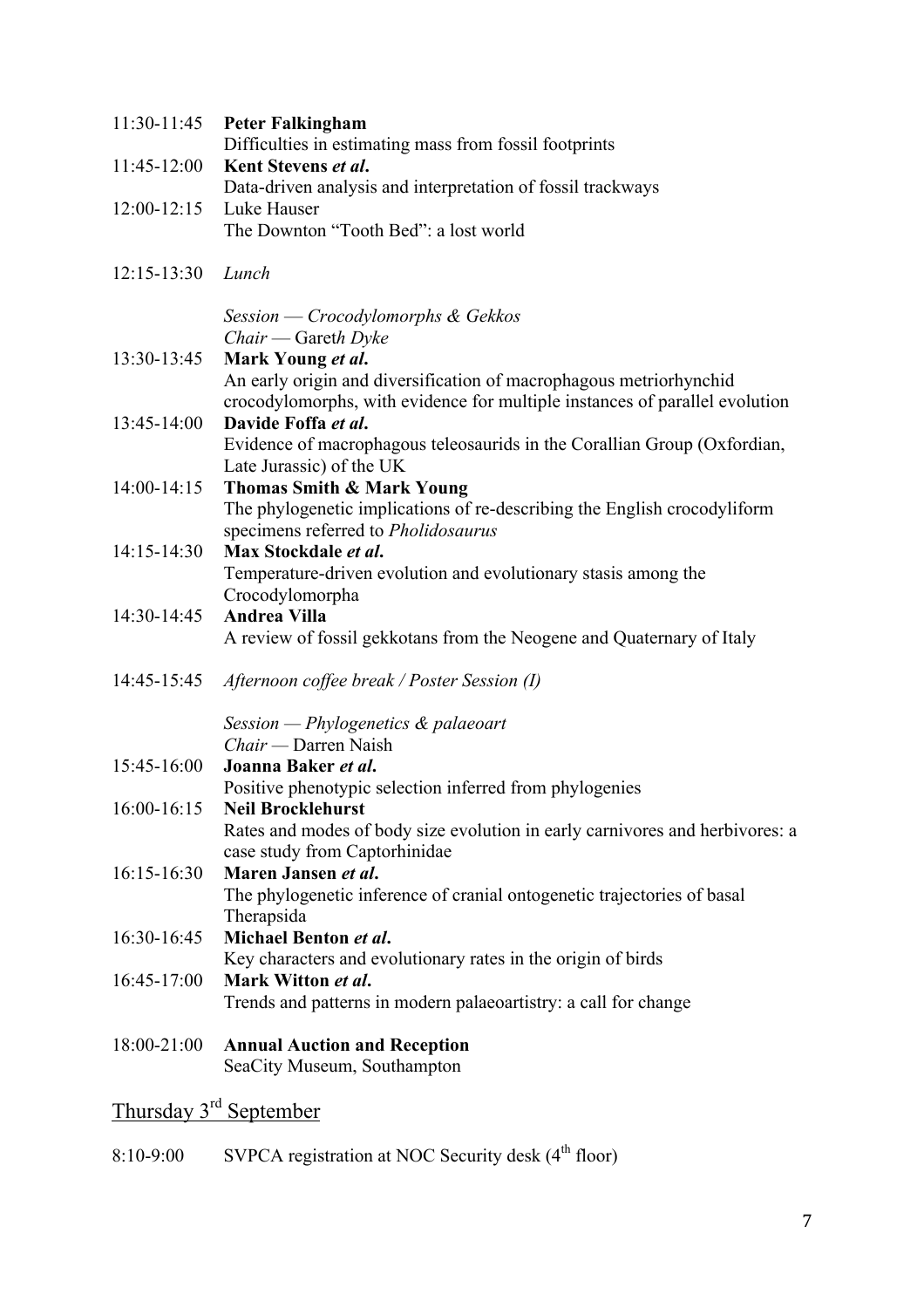|                 | $Session - Mammals (I)$                                                                         |
|-----------------|-------------------------------------------------------------------------------------------------|
|                 | Chair — Christine Janis                                                                         |
| $9:00 - 9:15$   | Elsa Panciroli et al.                                                                           |
|                 | Correlates between calcaneal morphology and locomotion in extant and                            |
|                 | extinct carnivorous mammals                                                                     |
| $9:15-9:30$     | <b>Jamie MacLaren &amp; Sandra Nauwelaerts</b>                                                  |
|                 | Locomotor morphology of a 'living fossil' - 3D GMM assessment of forelimb                       |
|                 | anatomy in tapirs                                                                               |
| 9:30-9:45       | Marcela Randau et al.                                                                           |
| 9:45-10:00      | Vertebral column shape evolution in felids<br>Chris Basu et al.                                 |
|                 | Estimating body mass of the extinct giraffid Sivatherium giganteum, using a                     |
|                 | skeletal reconstruction and the minimum convex hull method                                      |
| $10:00 - 10:15$ | Gertrud Rössner et al.                                                                          |
|                 | Evolutionary evaluation of fundamental processes in the antler cycle as                         |
|                 | revealed by internal bone structure                                                             |
| $10:15 - 10:30$ | Roger Close et al.                                                                              |
|                 | Evidence for a mid-Jurassic adaptive radiation in mammals                                       |
|                 |                                                                                                 |
|                 | 10:30-11:00 Morning coffee break                                                                |
|                 |                                                                                                 |
|                 | $Session - Mammals (II)$                                                                        |
|                 | $Chair - Roger Close$                                                                           |
| $11:00-11:15$   | <b>Andrew McIntosh &amp; Philip Cox</b>                                                         |
|                 | Musculoskeletal correlates of digging behaviour in African mole-rats                            |
| $11:15 - 11:30$ | Philip Morris et al.                                                                            |
|                 | Morphological convergence of the rodent-like masticatory apparatus in extant                    |
| 11:30-11:45     | rodents and non-rodent diprotodonts<br>Christine Janis et al.                                   |
|                 | On the probable predatory behaviour of the "marsupial lion", Thylacoleo                         |
|                 | carnifex                                                                                        |
| $11:45-12:00$   | Elis Newham et al.                                                                              |
|                 | Cementum histology reveals physiology at the root of the mammalian                              |
|                 | phylogeny                                                                                       |
| $12:00-12:15$   | Ian Corfe et al.                                                                                |
|                 | Tooth ultrastructure and development of a 200 million year old mammal                           |
|                 | revealed with synchroton nanotomography                                                         |
|                 |                                                                                                 |
| $12:15 - 13:30$ | Lunch                                                                                           |
|                 |                                                                                                 |
|                 | Session — Teeth & Fish                                                                          |
|                 | $Chair$ — Ian Corfe                                                                             |
| 13:30-13:45     | <b>Robert Goodall &amp; Mark Purnell</b>                                                        |
|                 | How the whale became: 3D tooth microtextures shed light on the complex                          |
|                 | dietary transition in archaeocete whale evolution (Cetacea: Archaeoceti)<br><b>Robert Asher</b> |
| 13:45-14:00     | Pearly white & full of information: why we should all love teeth                                |
| 14:00-14:15     | Hermione Beckett & Matt Friedman                                                                |
|                 | Revisiting Landanichthys, the oldest fossil mackerel?                                           |
| 14:15-14:30     | John Clarke & Matt Friedman                                                                     |
|                 |                                                                                                 |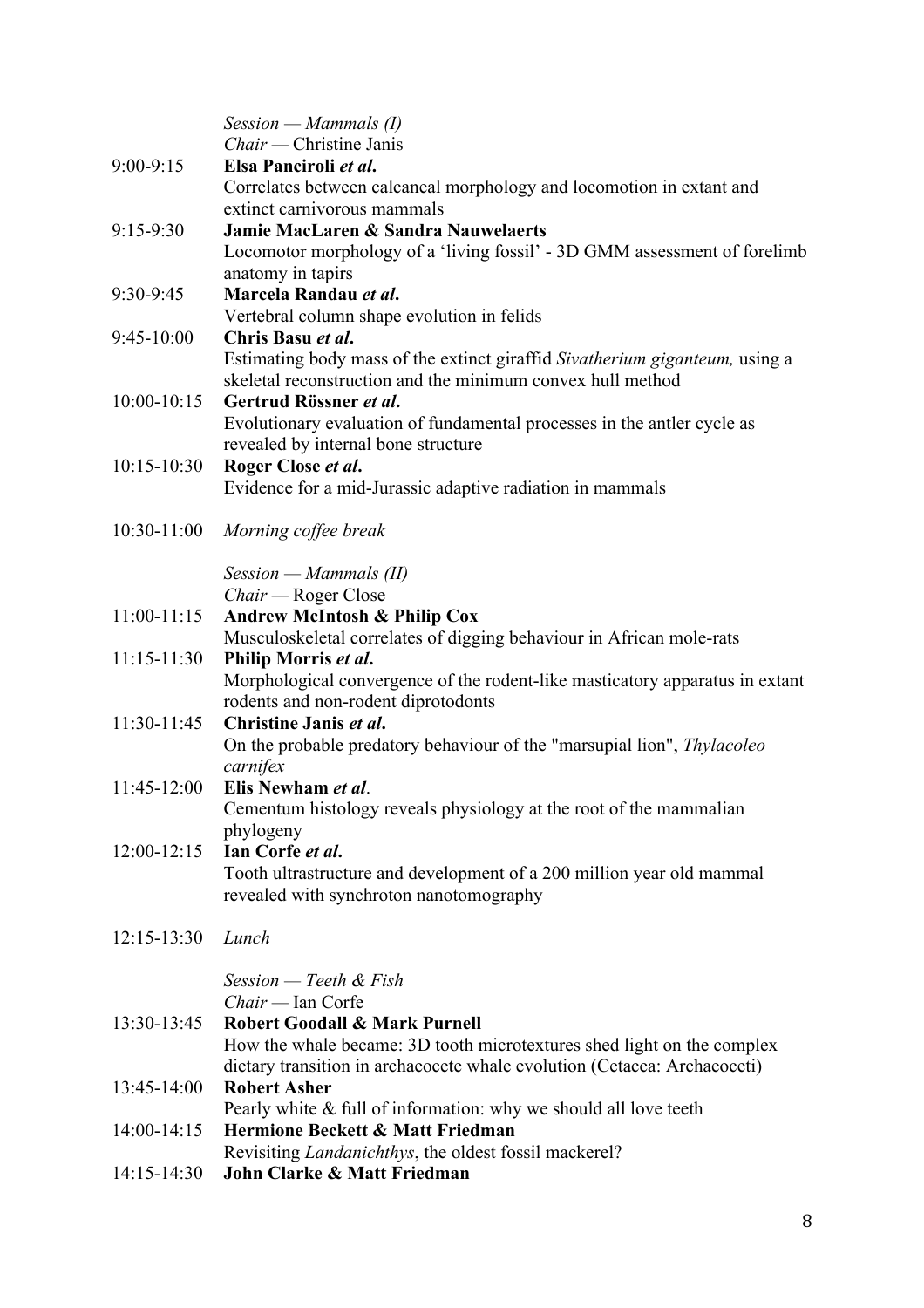| 14:30-14:45     | The 100 million year struggle to teleost supremacy<br>Jeff Liston et al.<br>Back from Purgatory: Three Rakers for Fishes at the Base of a Diversification |
|-----------------|-----------------------------------------------------------------------------------------------------------------------------------------------------------|
| 14:45-15:45     | Afternoon coffee break / Poster Session (II)                                                                                                              |
|                 | $Session-Mesozoic$ reptiles<br>Chair — David Unwin                                                                                                        |
| 15:45-16:00     | Saulo Limaverde et al.                                                                                                                                    |
|                 | Preliminary information on a new specimen of <i>Araripemys</i> (Pleurodira:                                                                               |
|                 | Pelomedusoides) from the Early Cretaceous Crato Formation, Brazil                                                                                         |
| $16:00-16:15$   | <b>Tom Stubbs</b>                                                                                                                                         |
|                 | The ecomorphological diversifications of Mesozoic marine reptiles                                                                                         |
| $16:15 - 16:30$ | Jessica Lawrence Wujek et al.                                                                                                                             |
|                 | Mary Anning's marine reptiles: taxonomy, systematics, morphometrics and<br>evolution of the iconic Ichthyosaurus                                          |
| $16:30-16:45$   | Luke Muscutt et al.                                                                                                                                       |
|                 | The hydrodynamics of plesiosaurs                                                                                                                          |
| $16:45-17:00$   | Nick Longrich et al.                                                                                                                                      |
|                 | Tetrapodophis amplectus, a four-legged snake from the Early Cretaceous of                                                                                 |
|                 | Gondwana, and implications for the origins of snakes                                                                                                      |
| $19:00 - 22:00$ | <b>Conference Dinner</b>                                                                                                                                  |

Royal Thai Pier, Southampton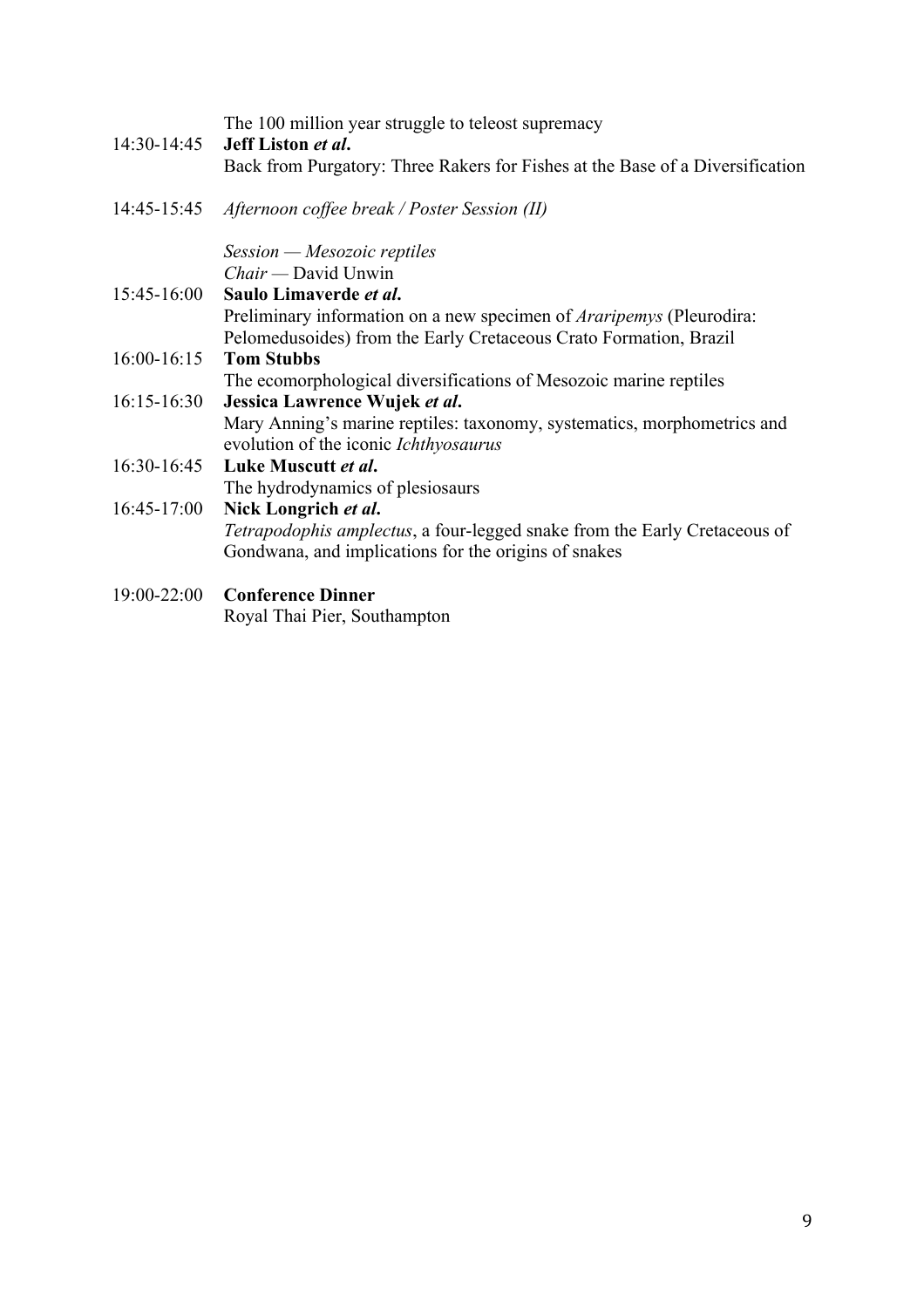# SPPC TALK ABSTRACTS

#### **A brief history of the best collection of fossil fish in the world – probably…**

#### Emma L. Bernard $<sup>1</sup>$ </sup>

<sup>1</sup>*Department of Earth Science, Natural History Museum, London, UK*

It has been said by many academic visitors and staff at the Natural History Museum, London (NHM), that the fossil fish collection is one of the best in the world.

The collection contains approximately 90,000 specimens from all corners of the globe spanning from the Ordovician to the Pleistocene. Between 1836 to 1884 the Museum acquired thirty eight major collections containing fossil fish. Two of the most important fossil fish collections were purchased by the Museum in the 1880's; William Willoughby Cole, the  $3<sup>rd</sup>$  Earl of Enniskillen and Sir Philip de Malpas Grey Egerton. These collections comprised about 17,000 specimens.

In 1882 Arthur Smith Woodward joined the Museum and recognised the significance of the Fossil Fish Collection and almost immediately devoted all of his time and efforts into the study of fossil fish, culminating in the four part *Catalogue of the Fossil Fishes in the British Museum (Natural History)* published between 1989 and 1901. This is still used by many researchers today. Woodward went onto describe nearly 320 type specimens, the majority held in the NHM. Over the next 115 years the collections have continued to be added to and worked on. With many staff members undertaking expeditions to enhance the collections and developing techniques to expose fossils, such as Harry Toombs .

The collections are still heavily used by researchers from around the world today and we are still actively adding to the collection. Current curatorial projects involve digitising and making publically available the British Mesozoic holdings.

#### **Fossils, Footprints & Fakes**

Mark Graham<sup>1</sup> 1 *The Natural History Museum, London, UK*

The Natural History Museum has undertaken a series of annual field trips to Morocco for collections enhancement purposes. Specimens are collected directly from various locations and also obtained from local collectors and dealers, introduced to the group by trusted local contacts with whom the museum has built a relationship.

The 2015 fieldtrip in late February/early March was very eventful, with sudden snowfall and floods encountered, hidden mountainside quarries visited, little publicised dinosaur trackways discovered and fossil fakery by skilled preparators witnessed at first hand!

This presentation highlights the scientific value and potential pitfalls of such collaborations.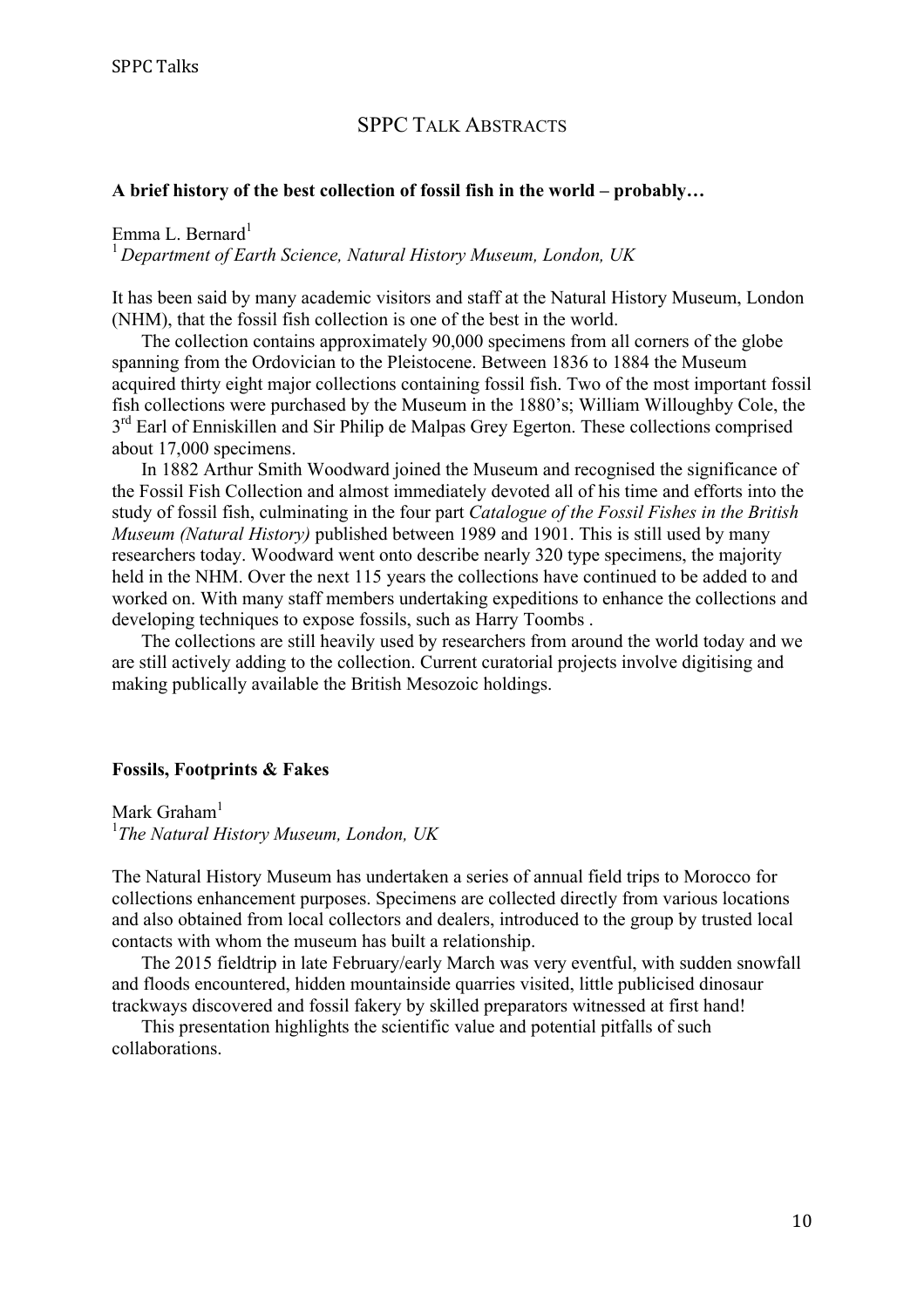# **Breaking bad…bone beds: processing the Downton Bone Bed**

Luke M. Hauser $<sup>1</sup>$ </sup>

<sup>1</sup>*School of Earth & Environmental Sciences, University of Portsmouth, Portsmouth, UK*

Bone beds have often been a focus for micropalaeontological study as the high concentration of fossil material allows vertebrate palaeontologists the returns normally experienced only by nannofossil workers and palynologists. It is not always straightforward to release the fossil material within bone beds and the extraction of microfossils from the Downton Bone Bed of the upper Silurian is particularly challenging. Outlined here is an integrated method for processing this bone bed using liquid paraffin and a microwave oven and a comparison in terms of quality and quantity with material recovered using other techniques. This method has also been used on other bone beds to test its effectiveness. This integrated method allows for the recovery of microvertebrates such as thelodonts, and also internal moulds of ostracodes, brachiopods and early plant material. This integrated method is enabling for the first time study of the Downton Bone Bed's fossil content.

#### **Moulding dinosaur tracks on the banks of the St. Mary River in southwestern Alberta, Canada**

## Donald M. Henderson<sup>1</sup>

<sup>1</sup> *Royal Tyrrell Museum of Palaeontology, Drumheller, Alberta, Canada*

During river survey work in2014, following the extensive 2013 flooding that affected almost all southern Alberta rivers, a new dinosaur tracksite was discovered. Investigation of the site in the spring of 2015 resulted in the discovery of another, even better set of tracks and trackways, and while working on these first two more sets of tracks were found. The blocks of sandstone hosting the tracks are immense, and it was felt that cutting out the tracks was too risky- both for safety of the people involved and the survival of the tracks. Instead, large latex rubber peels, reinforced with an open weave cloth, were made of the tracks. The very hot field conditions – full sun exposure all day with temperatures of 32-36C every day made for challenging moulding conditions. The large peels were successfully returned to the museum where a very thin layer of the very strong, fibre glass reinforced plaster will be used to make a cast. The intention is to display these thin casts by hanging them on walls with low angle lighting from the edge of the cast, along with a map illustrating the various.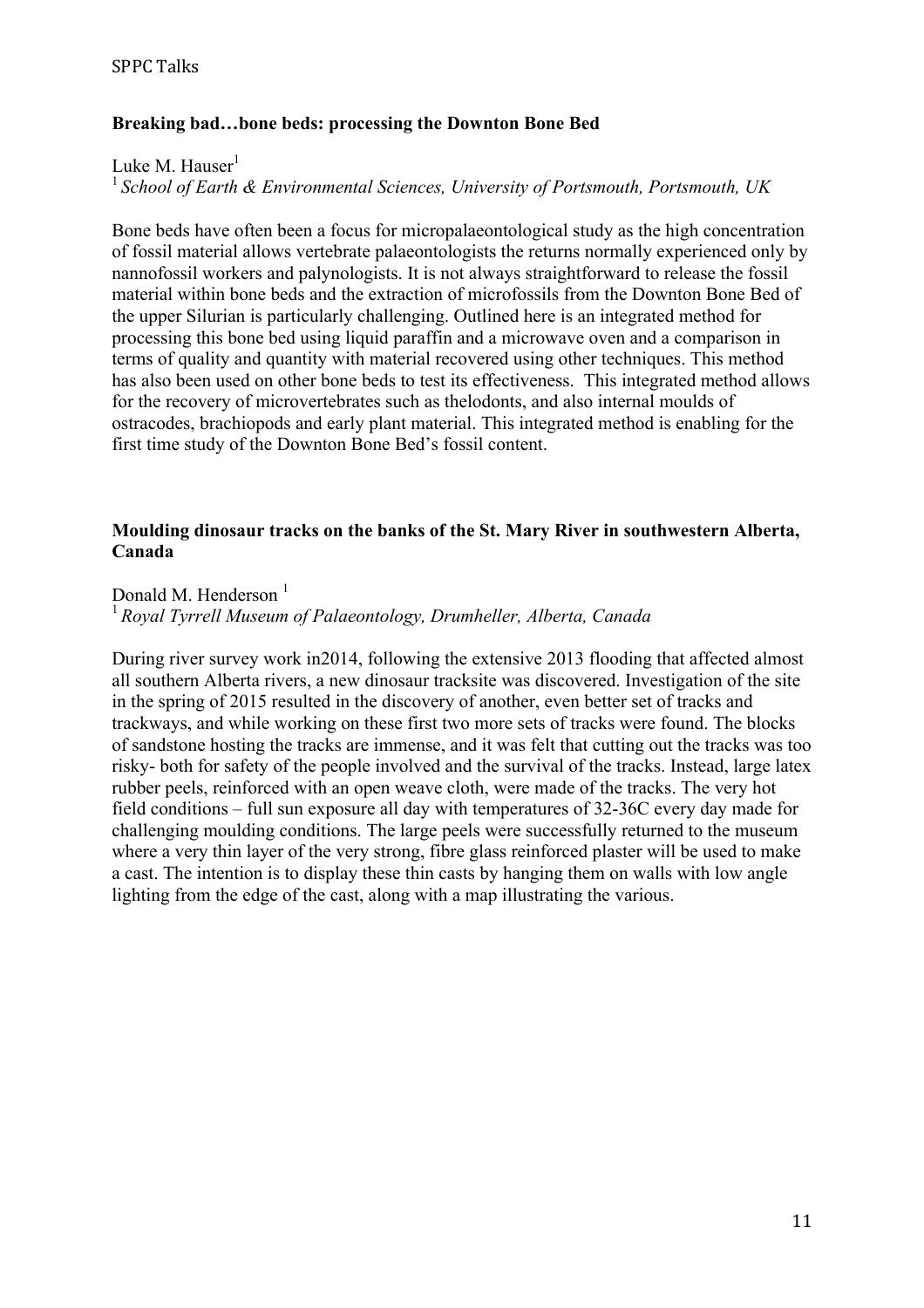### **Leviathan Rising: A new collections curation initiative from the Star Pit dig**

Jeff Liston<sup>1,2</sup> & Nigel R. Larkin<sup>3,4</sup>

1  *National Museums Scotland, Edinburgh, UK* 

<sup>2</sup> *Peterborough Museum & Art Gallery, Peterborough, UK*

3  *Cambridge University Museum of Zoology, Cambridge, UK*

<sup>4</sup> *Freelance conservator and curator at* natural-history-conservation.com

Over field seasons 2002 and 2003, the most complete specimen of the large suspensionfeeding fish *Leedsichthys* was excavated from the Star Pit, just outside Whittlesey, one of the last clay brick pits that Alfred Leeds collected from. Consisting of over 2,300 parts, the specimen became known as 'Ariston' because it went on and on, rather like the old utility advertisement. It took over 3,100 staff hours to excavate this prodigious quantity of material, achieving the record of the longest single dig for a vertebrate specimen in Europe.

In July 2015, the Esmée Fairbairn Foundation awarded a grant to Vivacity-Peterborough Museum & Art Gallery through the Museums Association's Collections Fund, to complete the work on this specimen. The funds for the Leviathan Project will be used for the specimen to be fully curated, with all associated field documentation including excavation maps, field photographs, video dig diaries and specimen registration books. As well as being used for school activities and events, photography will be employed to help create an online exhibition and website, linking to other collections with stores of this animal's remains around the world. Staff development will occur to ensure the necessary understanding is in place institutionally for long-term access and the global significance of the specimen. As a further part of the legacy from this project, it will provide training for individuals to complete the final stages of preparation, conservation and long-term storage of the final excavated elements of the specimen, completing the work started by Alan Dawn in 2002.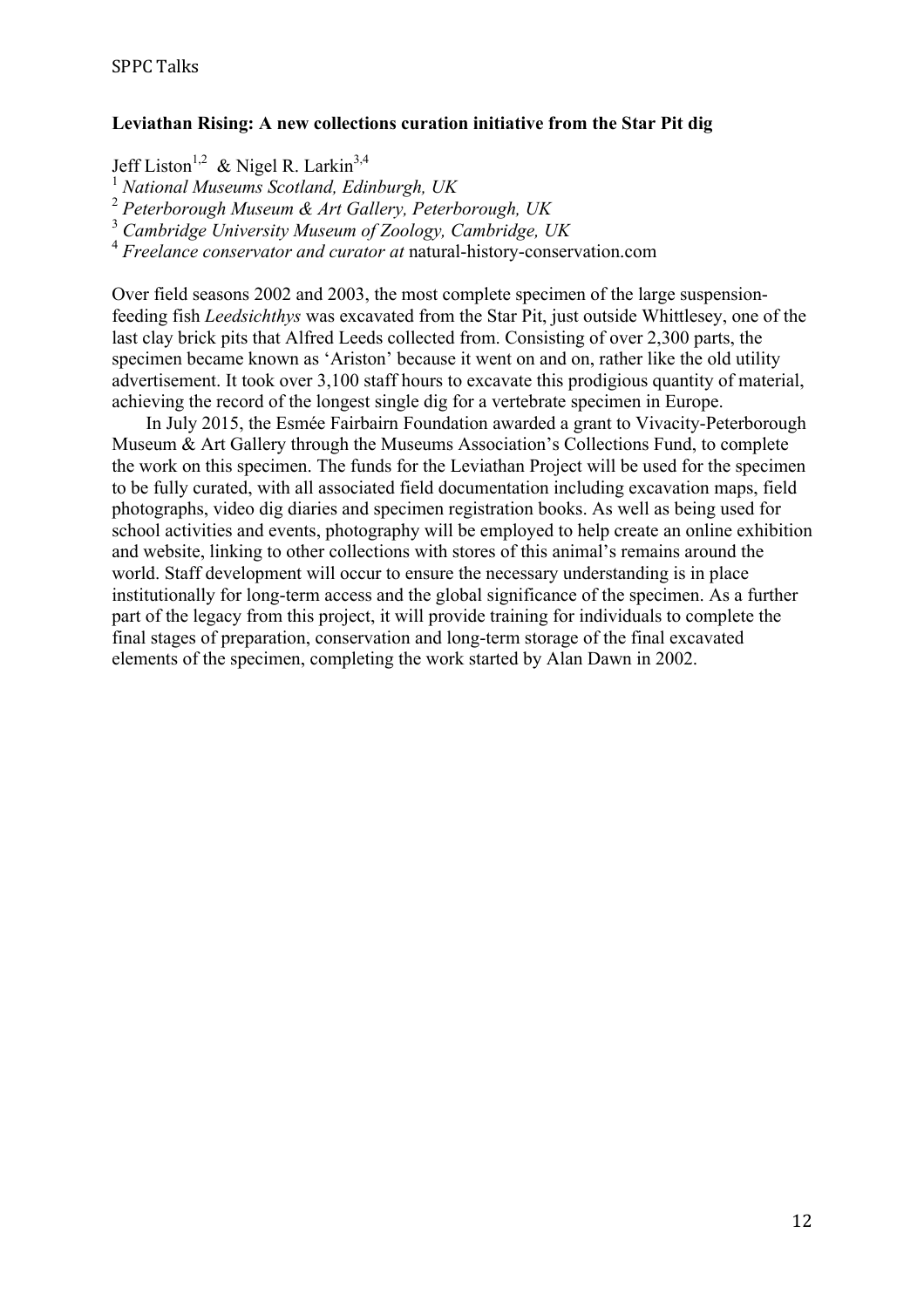### **Preparation of a uniquely preserved turtle from the early Eocene Mo clay formation of northern Denmark**

Frank Osbæck $<sup>1</sup>$ </sup>

<sup>1</sup>*Museernes Bevaringscenter I Skive, Denmark*

In the spring of 2014 a big block of cement stone concretion was found in Ejerslev Mo clay quarry on the island of Mors situated in the Limfjord, Northern Jutland.

It was from the start obvious that it contained parts of the Carapace and limb bones from a turtle. Once in the lab of Museernes Bevaringscenter I Skive, our "normal" procedure of preparing vertebrate fossils was used.

First Hammer and chisel, diamond rotating tools and heavy pneumatic tools was used, switching to finer tools when coming closer to the fossil surface, then, normally Acetic acid preparation buffered with Calcium orthophosphate would be used. This was changed when the first traces of a thin carbon layer was discovered. This layer represents preserved skin and is as thin as a pencil line and just as fragile, in itself acid resistant but when on top of soluble carbon carbonate concretion, disappears in a few moments when acid is applied. The skin is finely preserved on parts of the carapace, totally on one of the carapace horn plates and sensationally for this location between the toes of one of the hind legs.

The preparation was after this discovery mostly mechanical: scalpel, needles scrapers and pneumatic tools. When finished after a year we have half of the carapace, parts of the pelvis with complete Sacrum, the complete tail and both hind legs almost completely prepared so you see the preserved skin between the toes. It was also possible to collect parts of counter plate with skin impression during the preparation and this is presently being studied by Johan Lindgreen, University of Lund.

This specimen will undoubtedly add new understanding to the early Eocene Turtles.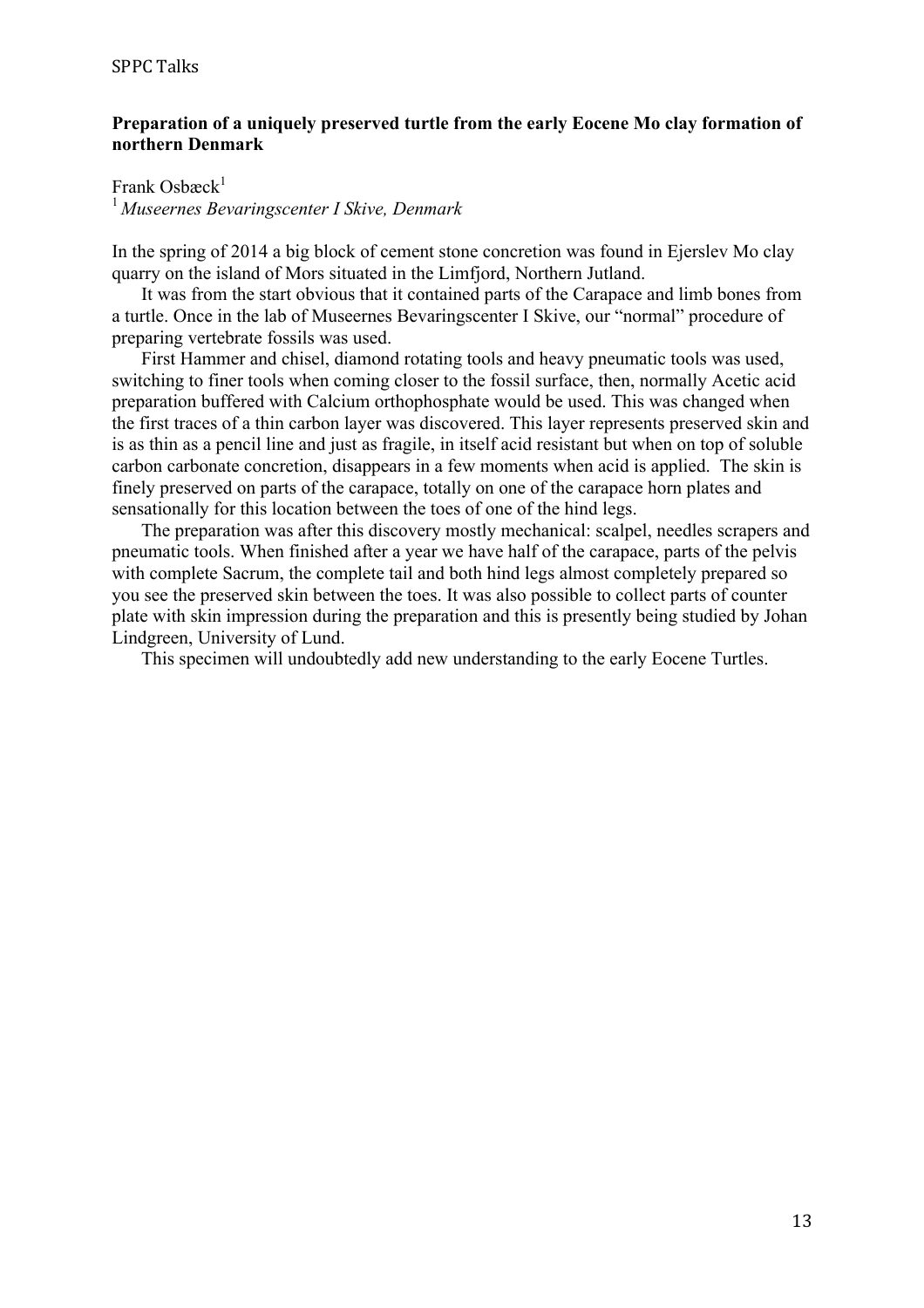#### SVPCA TALK ABSTRACTS

# **A deeper look into** *Triadobatrachus massinoti***: The earliest known lissamphibian (***Vertebrata***:** *Tetrapoda***) re-examined by µCT-Scan**

Eduardo Ascarrunz<sup>1,2</sup>, Michel Laurin<sup>1</sup>, Pierre Legreneur<sup>3</sup> & Jean-Claude Rage<sup>1</sup>

<sup>1</sup> Sorbonne Universités CR2P, CNRS-MNHN-UPMC, Muséum National d'Histoire Naturelle, *Paris, France*

<sup>2</sup> *Department of Geosciences, University of Freiburg, Freiburg, Switzerland*

<sup>3</sup> *Centre de Recherche et d'Innovation sur le Sport, Université de Lyon, Villeurbane,* France

*Triadobatrachus massinoti* is a batrachian known from a single fossil from the Early Triassic of Madagascar that presents a combination of apomorphic salientian and plesiomorphic batrachian characters. It is also the oldest articulated fossil known to date that can be uncontroversially attributed to the *Lissamphibia*. Herein we offer a revised description of the specimen based on X-ray microtomography data. We report previously unknown caudal vertebrae, the possible presence of an angular and mentomeckelians, and hidden parts of other structures, and we confirm the presence of a ventrolateral ledge on the opisthotic. We also rectify some previous interpretations. There are no identifiable quadratojugals, and the identification of cervical ribs is not supported. The presacral region is composed of 15 vertebrae with a unique atlas-axis complex, instead of 14 vertebrae with a bipartite atlas. The configuration of the pelvic girdle is not very clear, although it is likely more plesiomorphic than the anuran-like condition previously assumed.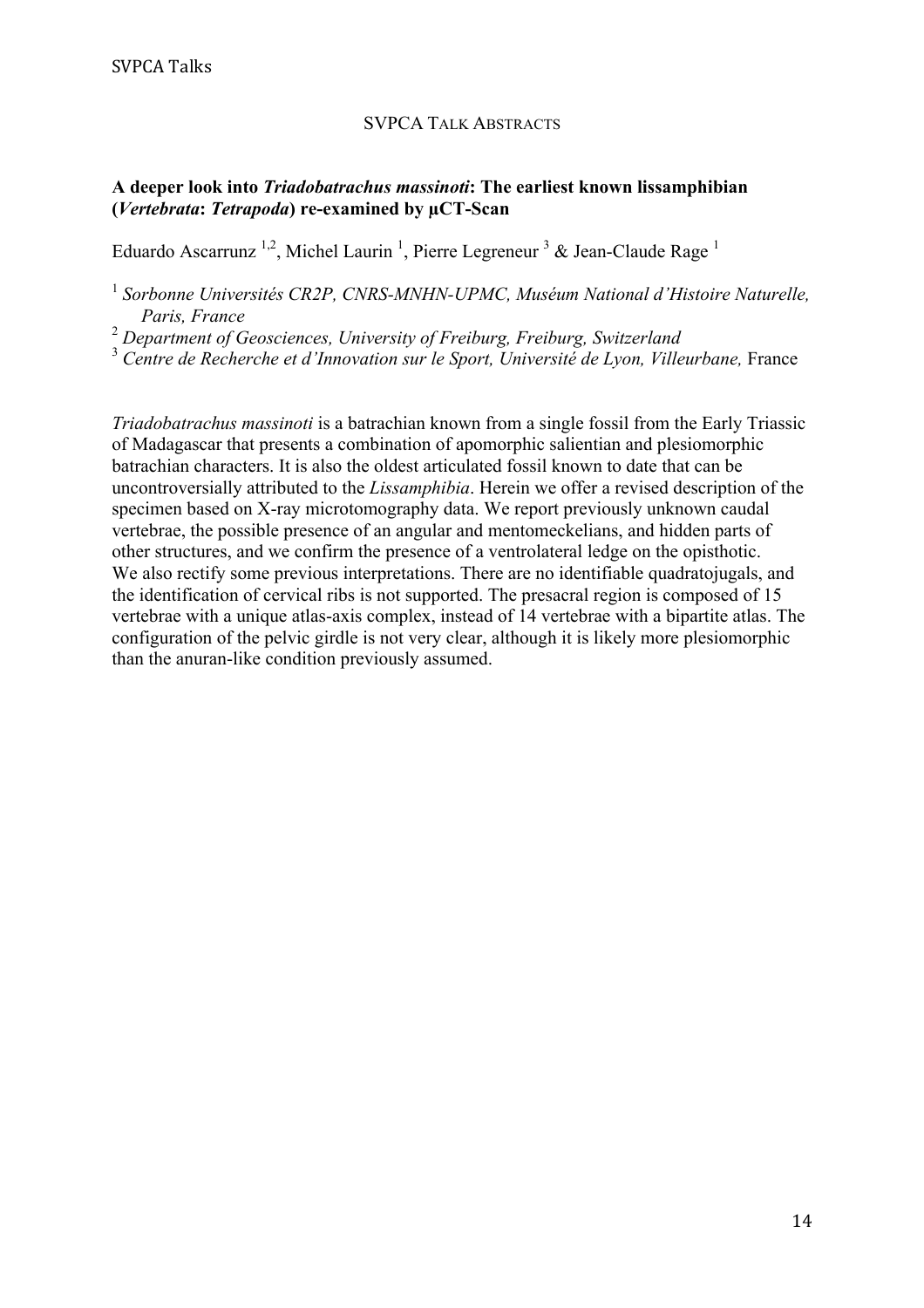# **Pearly white & full of information: why we should all love teeth**

# Robert Asher $<sup>1</sup>$ </sup>

# <sup>1</sup> *Department of Zoology, University of Cambridge, Cambridge, UK*

The dentition is among the most durable (and therefore frequently preserved) tissues among vertebrate fossils. Mammals in particular have highly varied occlusal and developmental patterns which enable genus and even species level identification for long-extinct taxa. Thus, mammalian palaeontologists frequently use dental characters in their phylogenetic assessments, sometimes employing hyper-atomized details of dental morphology as seemingly heritable characters to decipher where a group belongs in the Tree of Life. Here, I discuss the extent to which distinct anatomical character partitions (e.g., teeth, skull, postcranium), alone and in combination, succeed in contributing positive information towards known phylogenetic trees. For primates, I find that even very incomplete character sets consisting entirely of dental data often (but not always) succeed in placing taxa with known affinities successfully on the Mammalian Tree of Life, and generally perform significantly better compared to partitions with randomly generated character states. One or few phenotypic character partitions (e.g., the dentition) can indeed be more susceptible to a given selective pressure than many partitions (e.g., dentition, basicranium, postcranium), particularly when one is dominated by interdependent, overly-atomized traits. Nonetheless, the performance of such partitions needs to be evaluated on a case-by-case basis, and even when one partition is uninformative at one level, it may still provide worthwhile phylogenetic information at others. Overall, I argue that the mammalian fossil record is enhanced, not diminished, by the abundance of teeth, the absence of which would render many questions about (for example) adaptation, radiation, and palaeogeography intractable.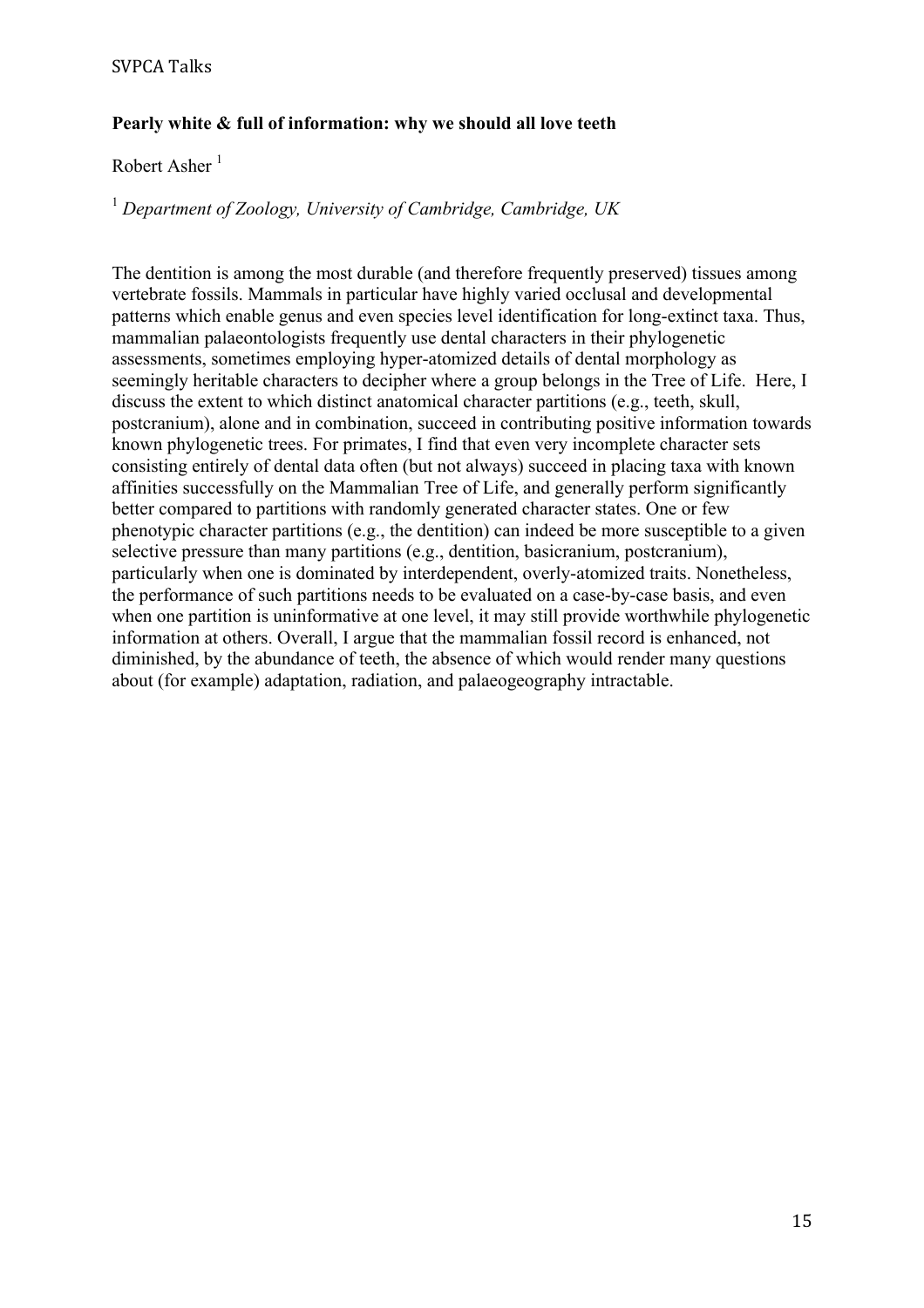## SVPCA Talks

### **Positive phenotypic selection inferred from phylogenies**

Joanna Baker<sup>1</sup>, Andrew Meade<sup>1</sup>, Mark Pagel<sup>1,2</sup> & Chris Venditti<sup>1</sup>

<sup>1</sup> *School of Biological Sciences, University of Reading, Reading, UK*

<sup>2</sup> *Santa Fe Institute, Santa Fe, NM 87501, USA*

It is possible to detect positive genetic selection across phylogenetic trees using the wellknown dN/dS ratio. In this context, positive selection is identified where dN/dS >1: nonsynonymous substitutions contribute over half of all genetic changes along a branch. However, no such method exists for detecting positive phenotypic selection in the same way. Here we outline a method for detecting driven directional changes in morphology by identifying exceptional shifts in the rate of phenotypic evolution. Rates of phenotypic evolution vary widely in nature and these rates may often reflect the intensity of natural selection. With this in mind, we identify branches undergoing positive phenotypic selection by drawing parallels to the genetic dN/dS ratio – where the phenotypic variance attributed to accelerations in the rate of evolution contributes more than half the total phenotypic variance occurring along that branch. We apply our approach to a number of vertebrate datasets, finding positive selection in each. Our results support the growing appreciation that the traditional gradual view of phenotypic evolution is rarely upheld, with a more episodic view taking its place. This moves focus away from viewing phenotypic evolution as a simple homogeneous process and facilitates reconciliation with macroevolutionary interpretations from a genetic perspective, paving the way to novel insights into the link between genotype and phenotype. The ability to detect positive selection where genetic data are unavailable or unobtainable represents an attractive prospect: specifically, when applied to fossil data it can reveal natural selection in deep time that would otherwise be impossible to detect.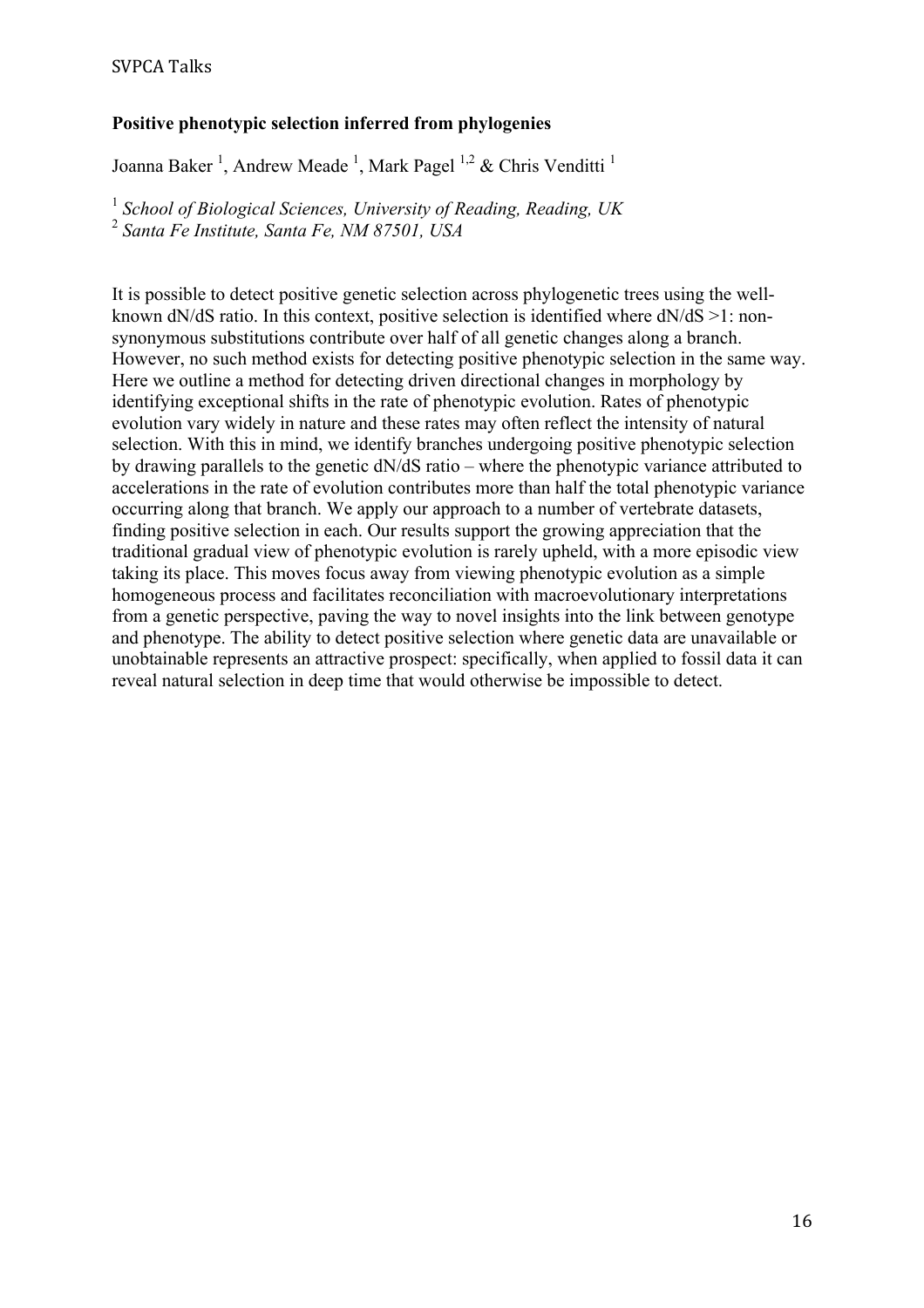## **Estimating body mass of the extinct giraffid** *Sivatherium giganteum,* **using a skeletal reconstruction and the minimum convex hull method**

Chris Basu<sup>1</sup>, Peter Falkingham<sup>2</sup> & John R Hutchinson<sup>1</sup>

<sup>1</sup> *Structure & Motion Laboratory, Royal Veterinary College, Hatfield, UK* <sup>2</sup> *School of Natural Sciences, Liverpool John Moores University, Liverpool, UK*

The Giraffidae clade is dominated by genera with elongated cervical vertebrae and distal limb elements, notably the extant *Giraffa camelopardalis.* The extinct, 'giant' genus *Sivatherium*  is an unusual giraffid, as it possessed relatively short stout limbs, a short neck, and ornate ossicones. *Sivatherium spp.* are anecdotally the heaviest of the giraffids, having been historically compared to the size of African elephants. We set out to estimate the body mass of a representative adult of the type species *Sivatherium giganteum,* using the minimum convex hull method. The reconstructed composite skeleton was based on fossil material (including the type specimen) from the Natural History Museum, London. Missing elements were replaced with those from a previously digitised *Giraffa camelopardalis* skeleton, or estimated from interspecific scaling equations. The giraffe elements were scaled to known *Sivatherium* skeletal dimensions. The validity of the resulting model was then tested against a different interspecific scaling equation for other artiodactyls. Using a previously published volumetric scaling method, the convex hull volume yields an estimated minimum body mass of 1786 kg (1500 - 2000 kg). Due to the uncertainty surrounding the missing skeletal segments, a sensitivity analysis was performed, where the linear dimensions of the scaled *Giraffa* elements were increased and decreased by a factor of 10%. This resulted in modest changes to the estimated body mass. The volumetric mass estimates were then compared with those calculated from 'single bone' bivariate interspecific scaling equations. The resulting discrepancies (for example humeral circumference) highlight parts of the skeletal anatomy of *Sivatherium* which may be morphologically and functionally unusual.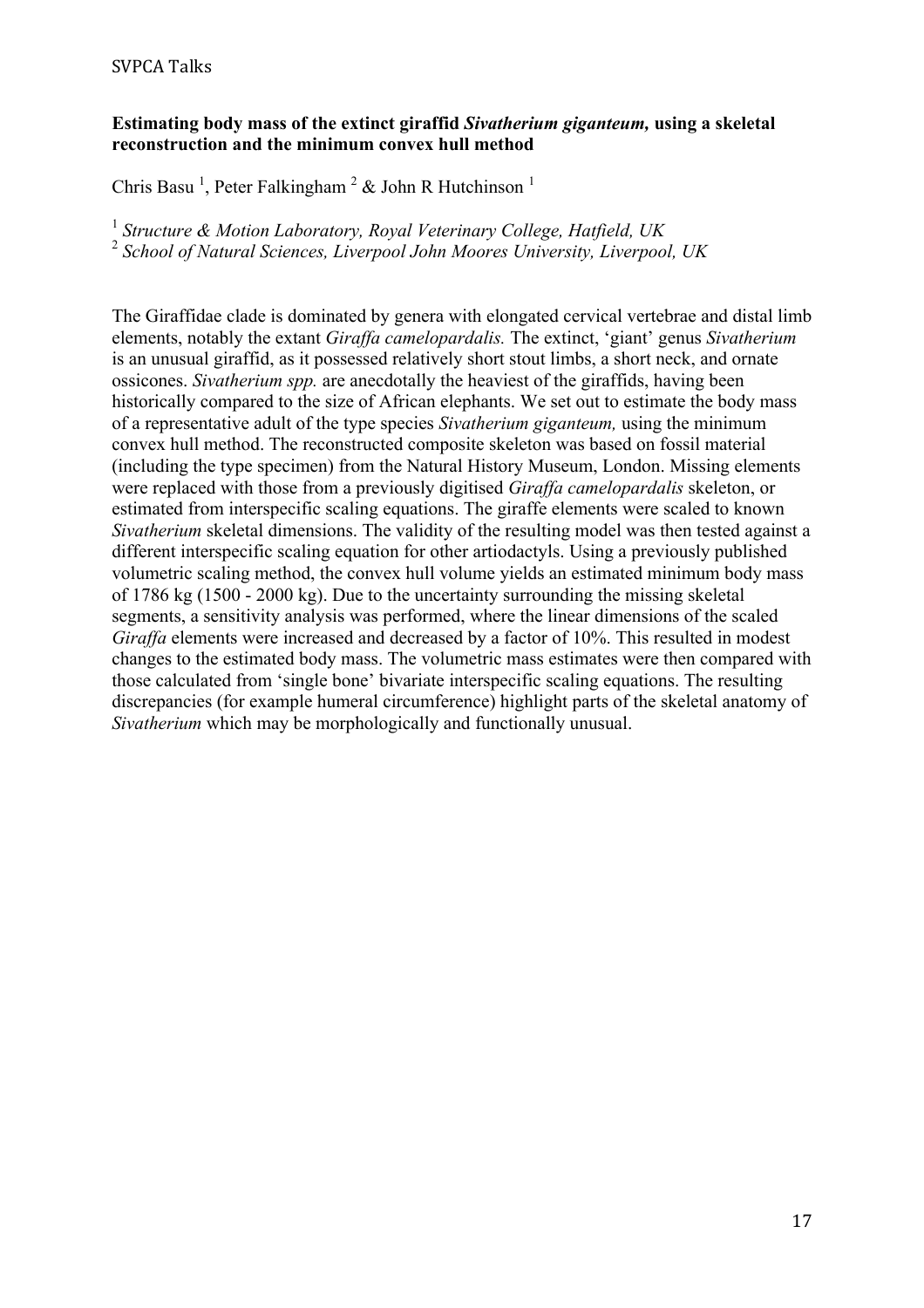# **Revisiting** *Landanichthys***, the oldest fossil mackerel?**

# Hermione Beckett<sup>1</sup> & Matt Friedman<sup>1</sup>

<sup>1</sup>*Department of Earth Sciences, University of Oxford, Oxford, UK*

Scombrids (tunas and mackerels) are among the most studied of living fishes thanks to their remarkable physiological specializations and major economic significance. Although scombrids have a rich fossil record, aspects of their early evolutionary history are unclear. The oldest fossil scombrids that are known in any detail are early Eocene (Ypresian) in age, from the UK and Turkmenistan. Apparently older deposits in Angola have yielded several skulls attributed to scombrids and assigned to two species within the genus *Landanichthys*. Known for more than half a century, *Landanichthys* has been a side note in subsequent studies of scombrid evolution despite its potential significance. This marginalization stems from ambiguities surrounding its age, and poor documentation of its anatomy. Biostratigraphic evidence strongly supports a Danian age for *Landanichthys*, corroborating initial interpretations and cementing its status as the oldest fossil scombrid. Anatomical study of *Landanichthys* is complicated by the loss of both specific holotypes. However, examination of material referred to the genus using computed tomography indicates that *Landanichthys* contains fishes belonging to different scombrid subfamilies. Significantly, these two different forms differ strongly in dentition and jaw morphology, suggesting high degrees of trophic differentiation among scombrids by the early Paleocene. This raises obvious questions about the evolutionary history of scombroids: did they radiate rapidly after the K-Pg as apparently suggested by the fossil record and some genetic studies, or do they have more ancient roots like those suggested by other molecular clocks?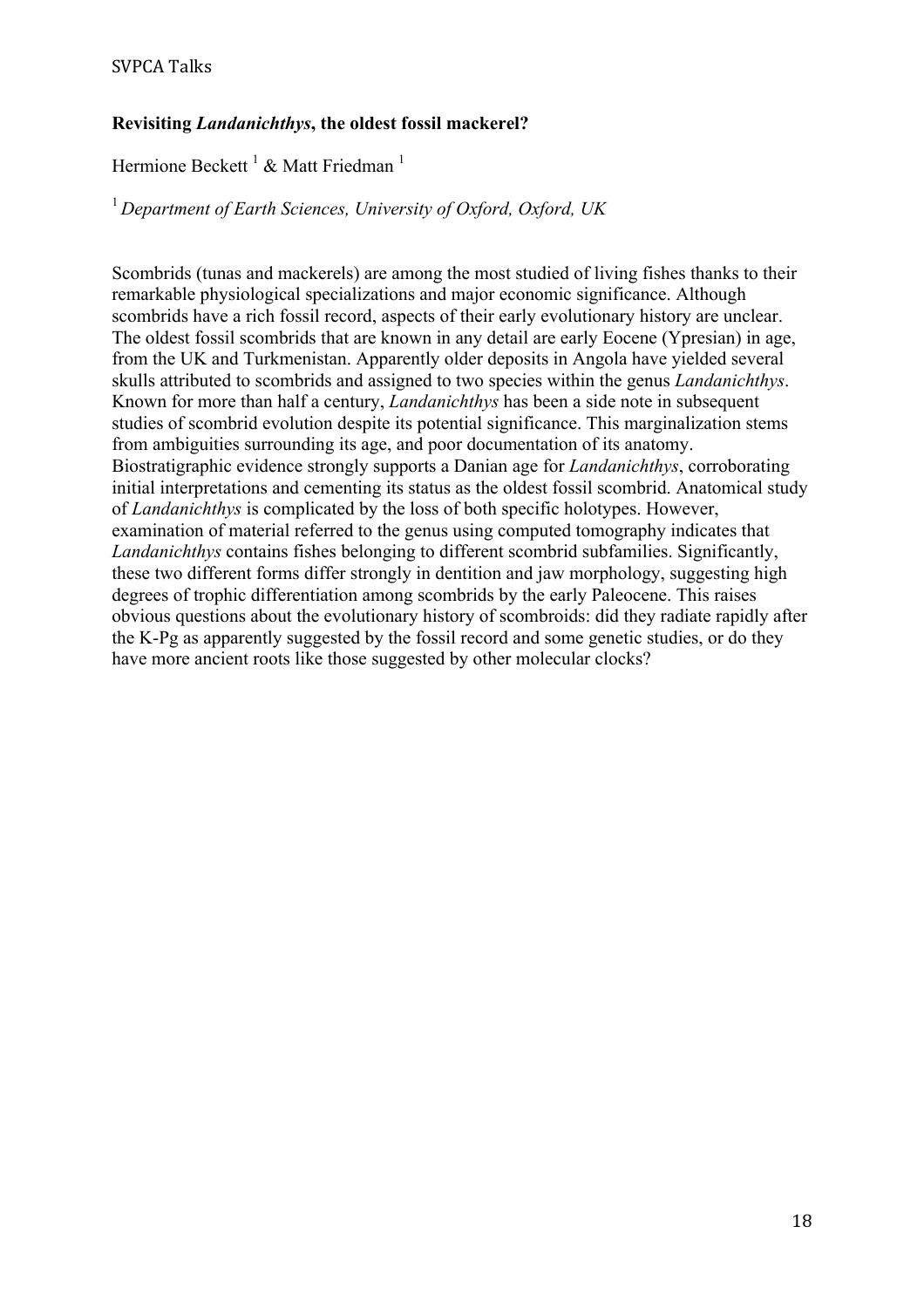# **Key characters and evolutionary rates in the origin of birds**

Michael Benton<sup>1</sup>, David Hone<sup>1</sup>, Albert Prieto Márquez<sup>1</sup>, Mark Puttick<sup>1</sup> & Thomas Stubbs<sup>1</sup>

<sup>1</sup> *School of Earth Sciences, University of Bristol, Bristol, UK* <sup>2</sup> *School of Biological & Chemical Sciences, Queen Mary College, London, UK*

Discovery of new bird and theropod fossils has shown that the list of some thirty characters formerly identified as unique to *Archaeopteryx* and birds now spread back down the phylogenetic tree to the root of Theropoda. Comparative phylogenetic analyses of character evolution across the theropod tree show how these avian characters emerged, and their relative evolutionary significance. For example, the earlier discovery that one key avian character - reduction in body size – was a sustained trend along the stem of theropods, with a further statistically highly significant change of rate associated with wing length-body size decoupling at the origin of Paraves. Comparative analyses, carried out independently by several author teams, have shown that both features stand out as unusual character shifts, indicated by remarkably high evolutionary rates. Forelimb elongation, against the trend for reduction in other theropod lineages, marked a time of experimentation with various flight modes within several paravian lineages. It is well known that other avian characteristics such as the furcula, feathers, semilunate carpal, hind limb posture and centre of mass, and enlargement of orbits and optic regions of the brain also occurred before the divergence of *Archaeopteryx* and other birds. Continuing through the Mesozoic, further avian characters are also assessed for their importance, such as the loss of the bony tail in Pygostylia, and further modifications to the limbs associated with flight at higher points in the cladogram. The array of new numerical comparative phylogenetic approaches allows these anatomical novelties to be assessed in sequence across the phylogeny of Theropoda to determine which were associated with pulses of rapid evolution (diversification shifts), and which are associated with models of directional or driven evolution. Such approaches provide a means of testing functional-evolutionary hypotheses.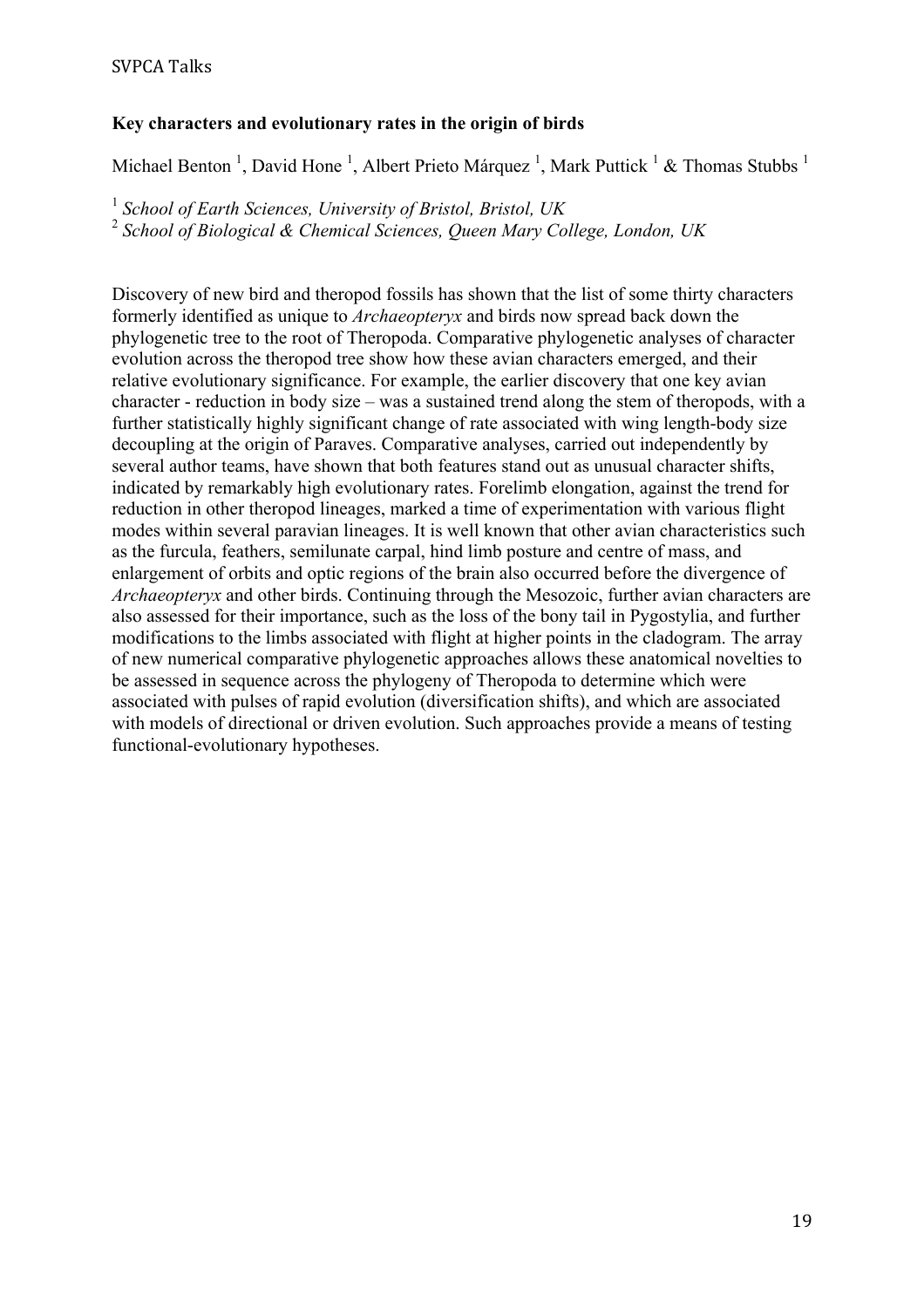### **Endocast shape in birds linked with behaviour and flight ability**

Vincent Beyrand <sup>1,2</sup>, P. Tafforeau <sup>2</sup>, J. Janáček <sup>3</sup>, D. Jirák <sup>4</sup> & S. Bureš <sup>1</sup>

<sup>1</sup>*Department of Zoology, Palacky University, Olomouc, Czech Republic*

<sup>2</sup>*European Synchrotron Radiation Facility, Grenoble, France*

<sup>3</sup>*Institute of Physiology of the Czech Academy of Sciences, Vídeňská, Czech Republic*

<sup>4</sup>*Institute for Clinical and Experimental Medicine, Vídeňská, Czech Republic*

Birds have been evolving for about 120 million years, and have adapted to variety of ecological conditions. The most fascinating of all these traits is the ability to fly. Controlled flight requires a great deal of cognitive abilities, as it requires the capacity to handle the large amount of information needed for complex motor skills and controlling processes. Differences in these abilities are reflected in the sizes of the associated brain compartments, affecting the size and shape of the brain.

Consequently, studying the evolution of brains in bird lineages should provide an insight into how their ability to fly evolved. Understanding how brain shape and behaviour are linked in extant species provides a good approximation of that correlation in fossils; however, brains are not preserved in extinct birds. The solution is to reconstruct the endocasts of fossils, and use that data to study how bird brains changed over time.

We studied a sample of 70 bird species with a great diversity of behaviours, and then applied geometric morphometric methods on the endocasts of those animals in order to see the link between behavior and endocast shape.

Our results show some relationship between behaviour and brain shape, with discrimination mostly by ecology instead of phylogeny. What was particularly apparent was the relation between brain shape and dietary/locomotive behaviours. In some groups there is still also a tiny phylogenetic signal, which could be explained by the fact that the divergence between families happened too suddenly for any ecological factors to affect their evolution.

(The authors want to acknowledge the GACR grant No. P302/12/1207.)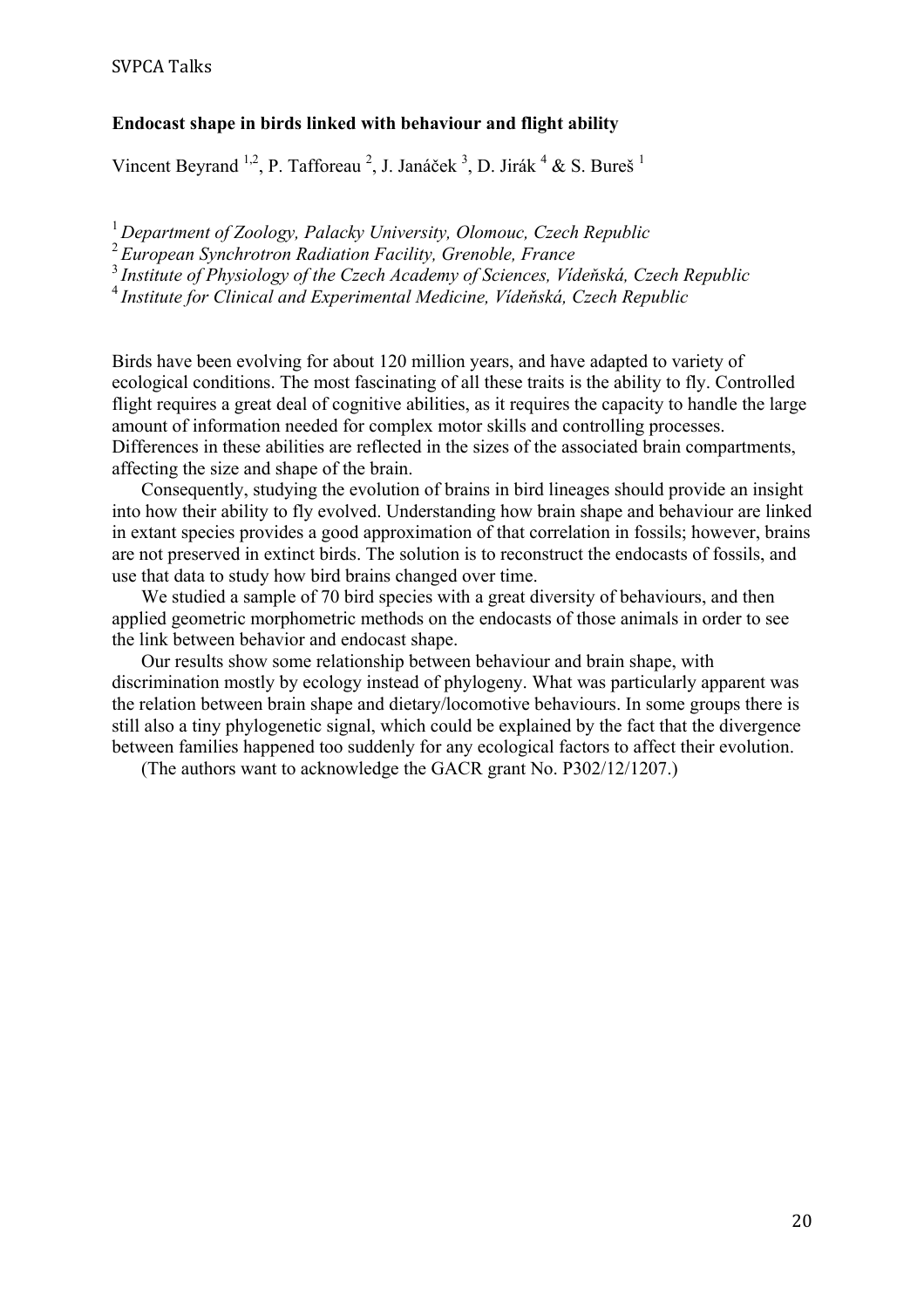### **On some feathers of** *Archaeopteryx lithographica* **and their preservation**

Niels Bonde<sup>1,2</sup>

<sup>1</sup> *Zoological Museum (Biodiversity, SNM), 2100 Copenhagen Ø, Denmark*<br><sup>2</sup> *Fur Museum (Muserum Salling), 7884 Fur, Denmark* 

*'Archaeopteryx,* iconic fossils', 11 described specimens and the vast literature about them is clearly full of misunderstandings and paradoxes.

Until most recently it was always claimed, that in *'Archaeopteryx',* including also later finds, the feathers were only preserved as imprints (implying no material left apart from the black of the single feather). Early this century when scrutinizing the London specimen a second time, I discovered that in the counterpart some tiny patches of some yellowish material from the flight feathers was preserved included in whitish secondary calcite (really not surprising, as most *'Archaeopteryx'* preserve the keratinous claws of the toes). I suggested analysing a few mm of these remains of feathers for a joint publication, but the 'authority' said "No – nothing to be removed !" (recall the entire skull had long ago been taken completely out – and is now scanned). I also found a small (never reported) feather at the thumb that might be an alula, also preserved with material intact, but that has been denied publication in high profile journals by reviewers stating "I don't believe it" and similar unsubstantial remarks (e.g. misunderstanding simple cladistic arguments). In 2010 Bergmann et al. published their analysis of the same kind of 'feather material' from the  $10<sup>th</sup>$  specimen. Almost certainly most specimens (not Berlin) must have had such preservation, and probably most material fell out when the limestone was split (may even have been brushed away!). This is a cautionary tale: prejudicial and censorious attitude by 'authorities' and referees prevented scientific advance.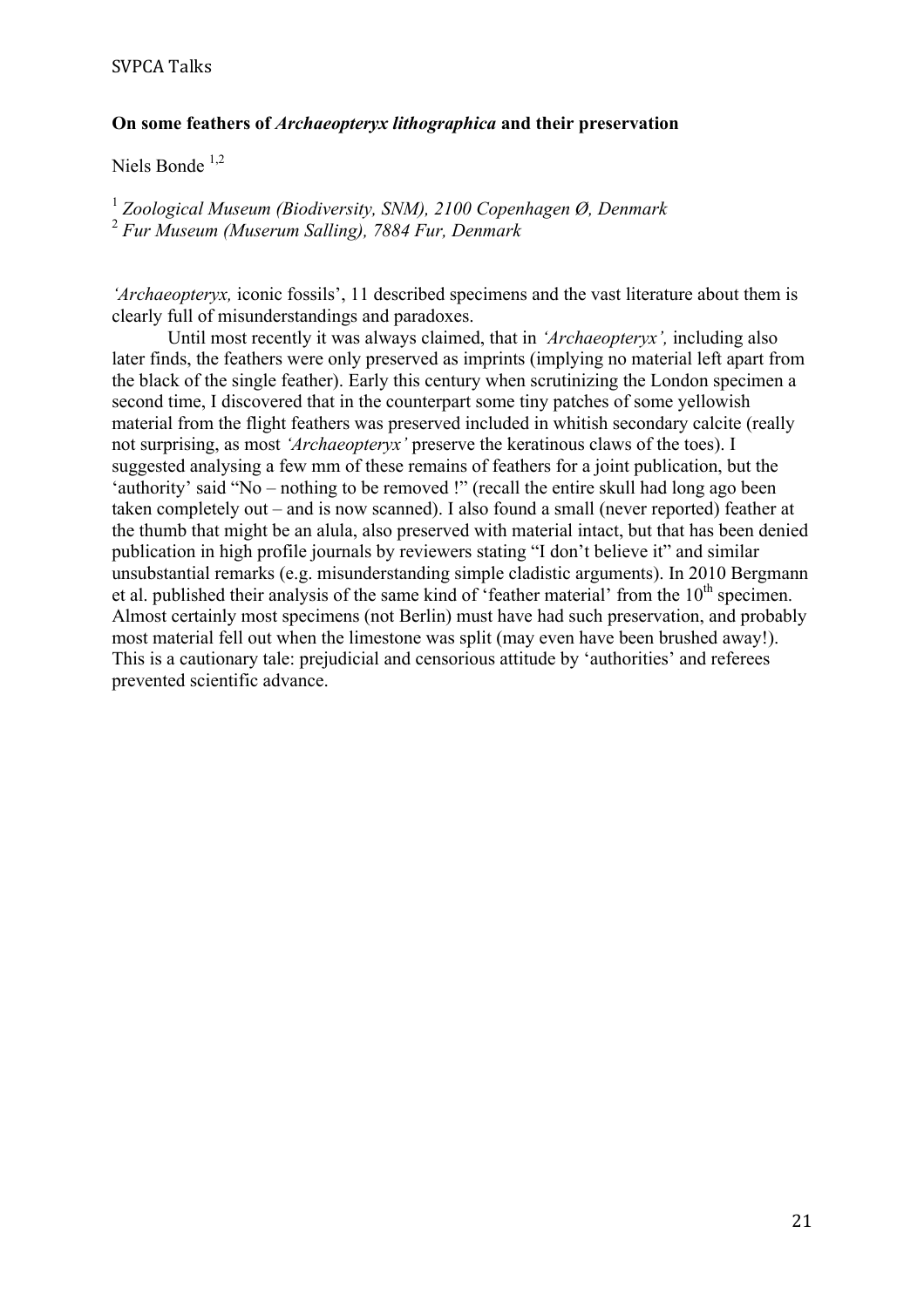## **An exquisitely preserved stem roller (Aves: Coracii) from the Early Eocene Fur Formation of Denmark**

Estelle Bourdon<sup>1</sup>, Niels Bonde<sup>1</sup> & Anette Kristoffersen<sup>1</sup>

<sup>1</sup> Section of Biosystematics, Natural History Museum of Denmark, Copenhagen, Denmark

A new genus and species of stem roller (Aves: Coracii) from the Fur Formation of Denmark (marine Early Ypresian diatomite, 'mo-clay', ca. 55 MA) is presented here. It is a nearly complete skeleton preserved in 3-D in a calcareous concretion ('cementstone'). The new fossil was a small bird the size of the Northern carmine bee-eater (*Merops nubicus*). Its appearance is typically 'coraciiform': proportionately large skull; long, strong bill; short and wide pelvis; short tarsometatarsi; anisodactyl toes with indication of syndactyly. This is the earliest evidence of syndactyly in birds. Concentration of fish remains in the stomach region and bill shape indicate that this species was piscivorous. These remains of a small argentinoid (the most common fish in the 'mo-clay', reaching 10 cm) are clearly part of the bird's last meal, rather than a result of animals fossilized on top of each other. Within the 'traditional coraciiform assemblage', there is solid evidence that the Coracii form a clade comprising the two extant families Coraciidae (rollers) and Brachypteraciidae (ground rollers) plus several Eocene taxa from Europe and North America, including the Early Eocene *Primobucco*. The new species is the earliest known member of the Coracii and is placed as a stem group representative of this clade. With preservation in 3-D, last fish meal and even a few feathers, this may well be 'the World's best fossil bird'.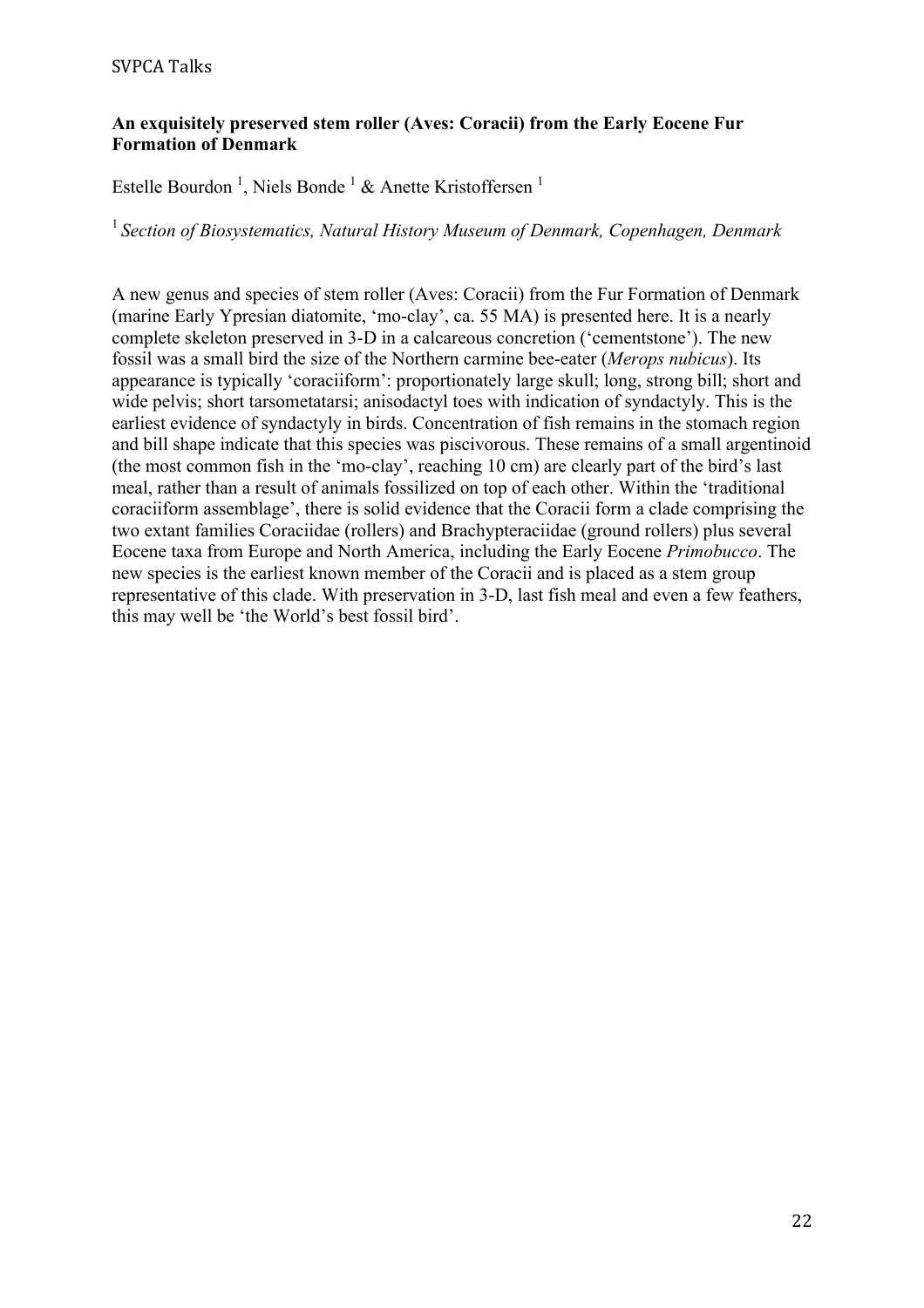### **Rates and modes of body size evolution in early carnivores and herbivores: a case study from Captorhinidae**

Neil Brocklehurst<sup>1</sup>

# <sup>1</sup> *Museum für Naturkunde Berlin, Germany*

Body size is an extremely important characteristic, impacting on a variety of ecological and life-history traits. It is therefore important to understand the factors which may affect its evolution, and diet has attracted much interest in this context. A recent study, examining the evolution of the earliest terrestrial herbivores in the Late Carboniferous and Early Permian, concluded that in the four herbivorous clades examined there was a trend towards increased body size, and that this increase was more substantial than that observed in closely related carnivorous clades. However, this hypothesis was not based on quantitative examination, and phylogenetic comparative methods provide a more robust means of testing such theories. Here, the evolution of body size within different dietary regimes is examined in Captorhinidae, the most diverse and longest lived of these earliest high fibre herbivores. Evolutionary models were fit to their phylogeny to test for variation in rate and mode of evolution between the carnivorous and herbivorous members of this clade, and an analysis of rate variation throughout the tree was carried out. Estimates of ancestral body sizes were calculated in order to compare the rates and direction of evolution of lineages with different dietary regimes. Support for the idea that the high fibre herbivores within captorhinids are being drawn to a higher adaptive peak in body size than the carnivorous members of this clade is weak. A shift in rates of body size evolution is identified, but this does not coincide with the evolution of high-fibre herbivory, instead occurring earlier in time and at a more basal node. Herbivorous lineages which show an increase in size are not found to evolve at a faster rate than those which show a decrease; in fact it is those which experience a size decrease which evolve at significantly higher rates. The opposite is true of the carnivorous lineages, suggesting that in captorhinids it is the carnivores which show the greater trend towards increased body size. It is possible the shift in rates of evolution is related to the improved food processing ability of the more derived captorhinids rather than a shift in diet, but the evidence for this is circumstantial.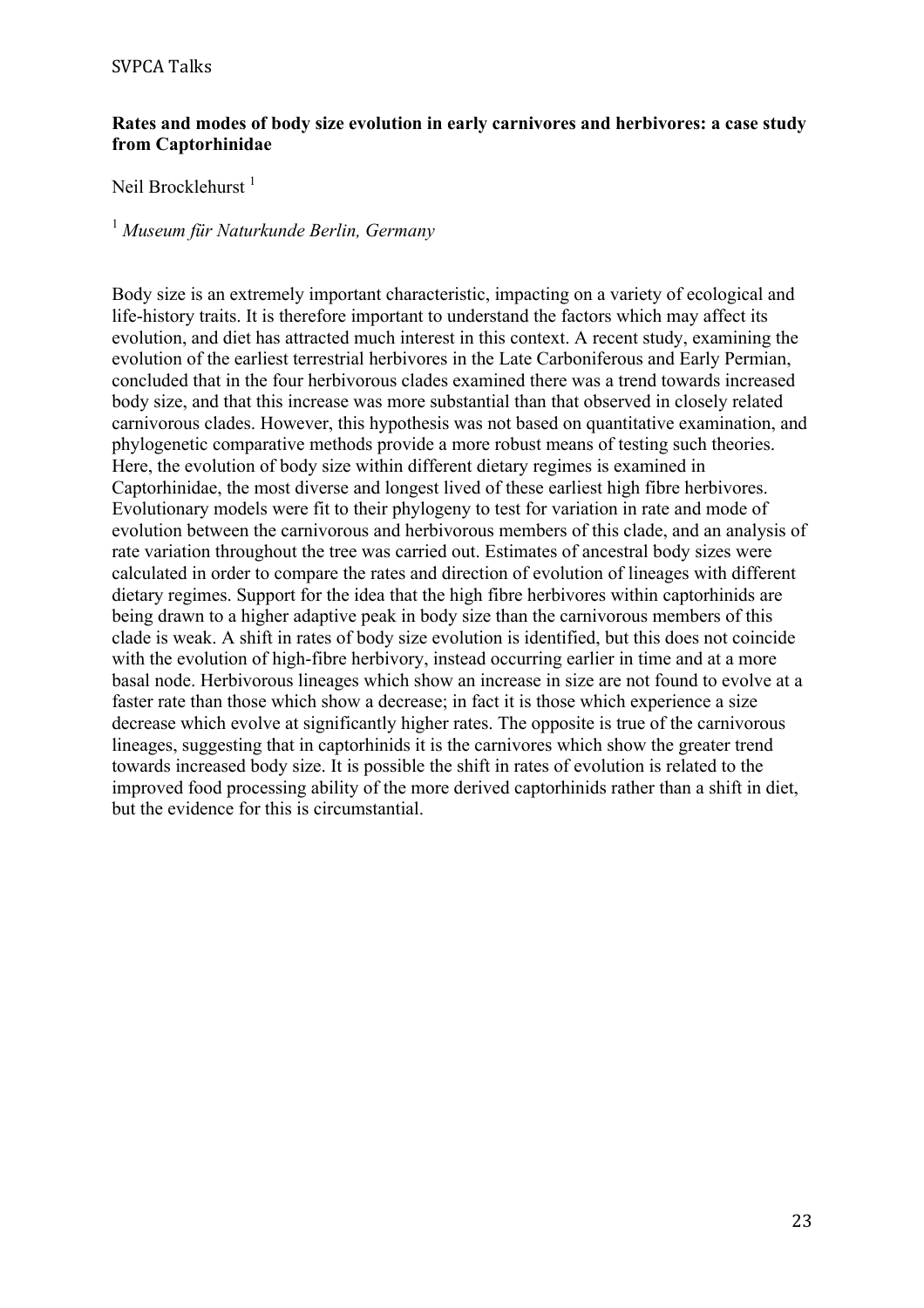# **Twenty years of** *Gargantuavis philoinos***: a summing up on an enigmatic Late Cretaceous giant bird**

Eric Buffetaut  $^1$  & Delphine Angst<sup>2</sup>

<sup>1</sup> *CNRS (UMR 8538), Laboratoire de Géologie de l'Ecole Normale Supérieure, PSL Research University, Paris, France*

<sup>2</sup> *LSCE–CEA–CNRS UMR 8212 CE Saclay l'Orme des Merisiers, Gif-sur-Yvette, France*

In 1995, a synsacrum fragment from Fox-Amphoux (Var), was the first evidence to be reported of a giant bird from the Late Cretaceous of southern France. The taxon *Gargantuavis philoinos* was erected in 1998 on the basis of a partial pelvis from Campagnesur-Aude (Aude) ; a femur from Villespassans (Hérault) was also referred to that species. Since then, a few additional specimens have been discovered, including two pelves from Fox-Amphoux and a cervical vertebra and yet undescribed pelvic elements from Cruzy (Hérault). A synsacrum from the Late Cretaceous of Laño (Spain) is referrable to *Gargantuavis*. The avian nature of *Gargantuavis* is supported by various anatomical and histological features, including the extremely advanced fusion of the synsacral vertebrae and the distinctly heterocoelous condition of the cervical vertebrae. The advanced pneumatisation of the synsacrum and ilia is also worth noting. Archaic characters include the relatively small number of synsacral vertebrae and the lack of dorsal contact between the ilia. Many aspects of the anatomy and palaeobiology of *Gargantuavis philoinos* remain obscure. No skull elements have yet been found, and very little can be said about its possible diet. Its broad pelvis does not suggest a fast-running bird. *Gargantuavis philoinos* lived on the Ibero-Armorican island, and histological features indicating protracted cyclical growth, similar to the condition in some moas (*Megalapteryx*), may be linked to insularity. However, unlike ancient New Zealand, the fauna of the Ibero-Armorican island included large terrestrial carnivores (notably dinosaurs) and the place of *Gargantuavis* within this ecosystem remains unclear.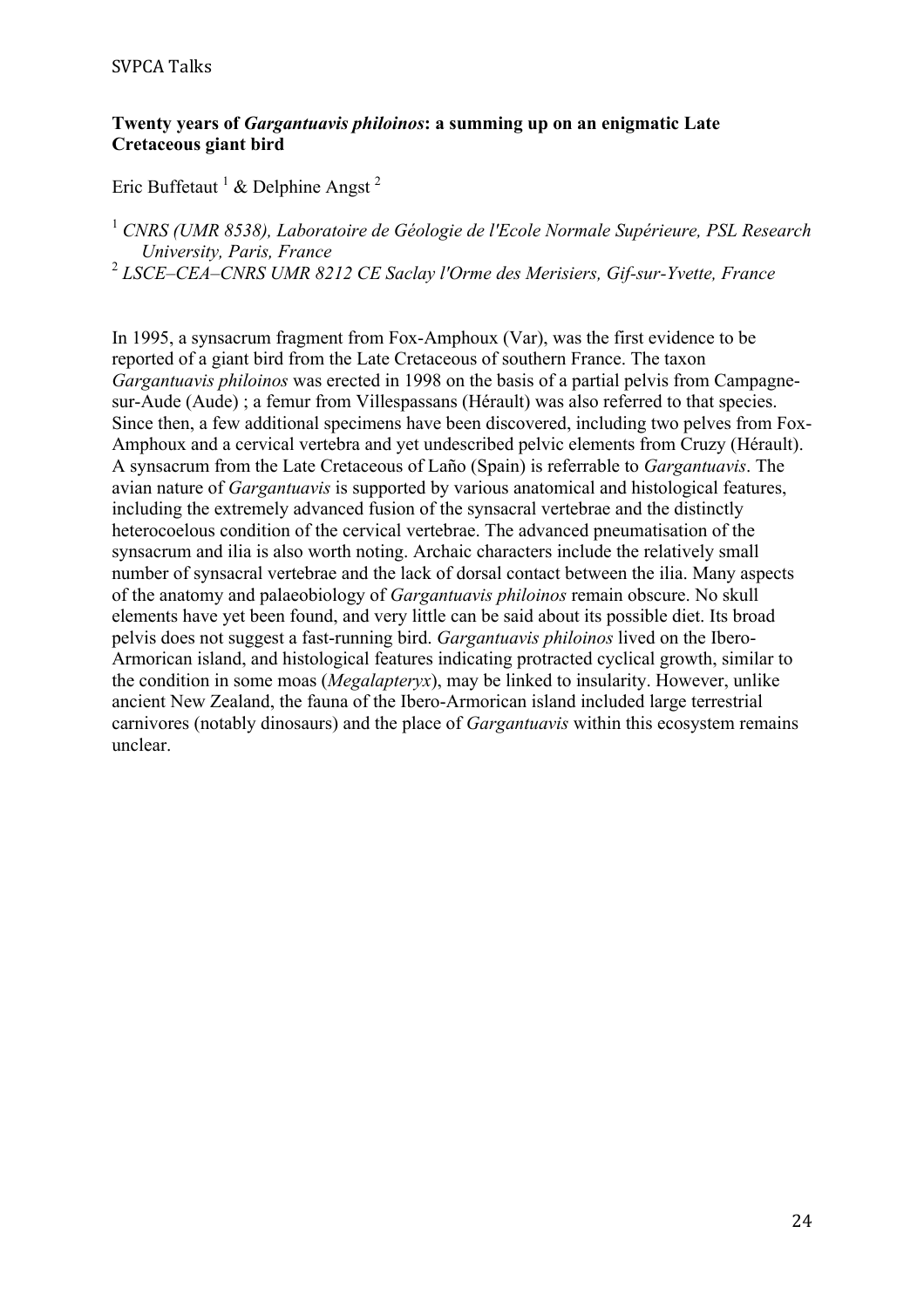# **The braincase of the petalichthyid** *Shearsbyaspis* **revealed by x-ray micro-CT: implications for deep gnathostome phylogeny**

Marco Castiello <sup>1</sup> & Martin D. Brazeau <sup>1</sup>

<sup>1</sup> *Imperial College London, UK*

Fossil stem-gnathostomes offer the potential to fill the morphological gap between extant jawless and jawed vertebrates, allowing us to reconstruct the stepwise evolution of the gnathostome body plan. The petalichthyids are placoderm-grade stem gnathostomes thought to possess jaws, but also display a combination of neurocranial features otherwise found only in jawless vertebrates, particularly osteostracans. Because of this, they have become central to the debate on the relationships of placoderms and the primitive cranial architecture of gnathostomes. Nevertheless, only the braincase of the petalichthyid *Macropetalichthys* has been studied in detail and the diversity of neurocranial morphology in this group remains poorly documented. Using x-ray computed microtomography, we investigate the endocranial morphology of *Shearsbyaspis oepiki*, Young 1980, a petalichthyid from the Early Devonian of Taemas-Wee Jasper, Australia. We generated virtual three-dimensional reconstructions of the external endocranial surfaces, orbital walls, and cranial endocavity, including canals for major nerves and blood vessels. The neurocranium of *Shearsbyaspis* resembles *Macropetalichthys* in particular in the course of nerves and blood vessels. Additionally, we reveal phylogenetically informative features previously unrecognized among petalichthyids, including the presence of a denticulated parasphenoid. The presence of a parasphenoid might corroborate traditional placements of petalichthyids as close relatives of arthrodires, raising some questions about current proposals of placoderm paraphyly. We reinvestigate the phylogenetic significance of petalichthyid cranial morphology, comparing the strengths and weaknesses of competing scenarios of placoderm relationships.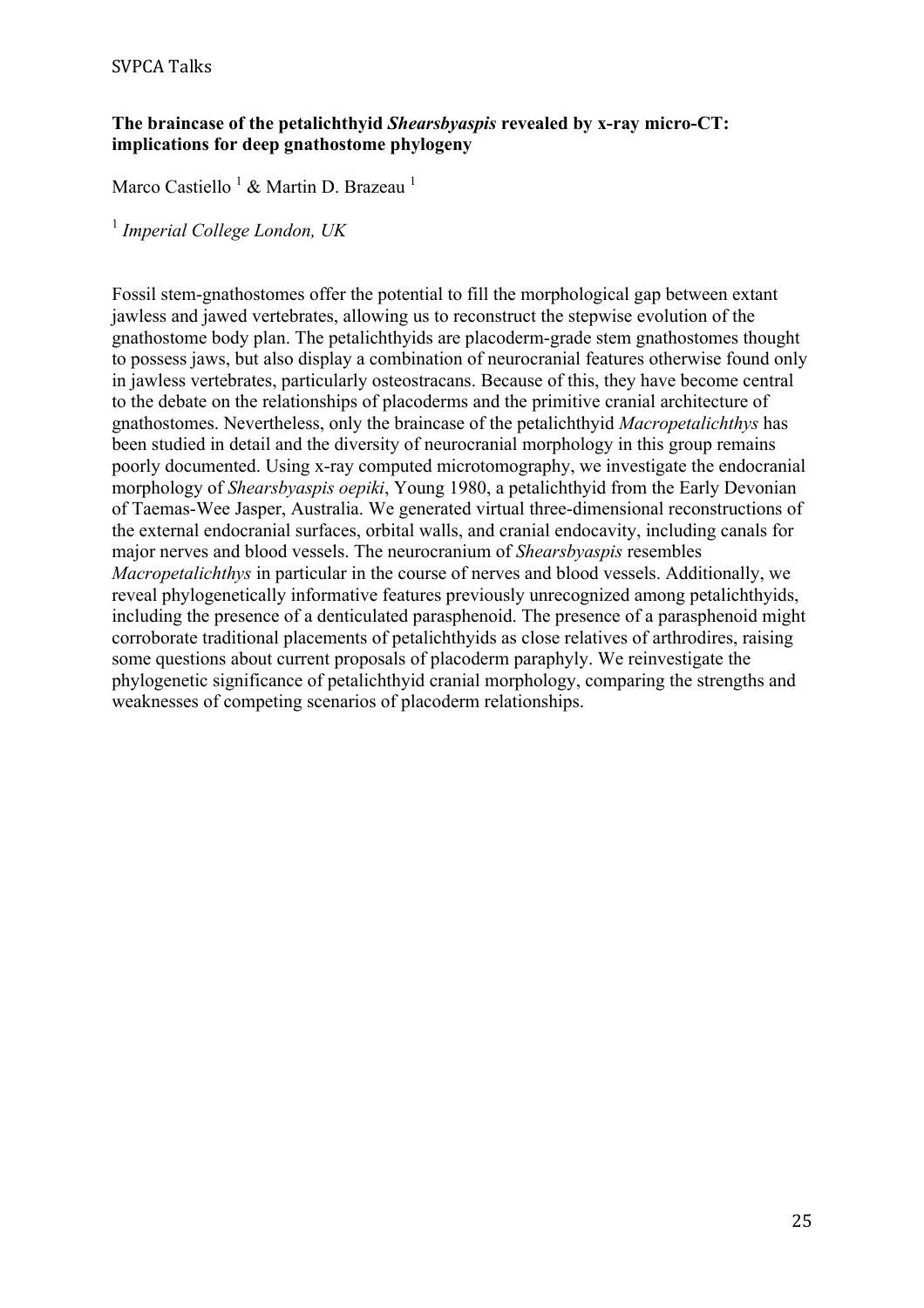#### **Complex evolution of avian leg bones with loss of flight**

Nicholas Chan $<sup>1</sup>$ </sup>

<sup>1</sup> *Macquaire University, Sydney, Australia*

The loss of flight in birds is associated with relative reduction of the wing bones and a decrease in the size of pectoral muscle attachments. However, the changes that occur in the leg bones are less intensively studied. These may be related to changes in size, the need for more efficient terrestrial locomotion, or the amount of time since the loss of flight occurred.

These hypotheses were tested in a dataset of leg bone lengths and diameters for 38 species of flightless birds including 23 extinct taxa. Nineteen volant relatives were measured to provide ancestral models. Measurements were size-corrected and input into a factor analysis. Differences  $(\Delta)$  in scores between flightless species and ancestral models were input into multiple regressions. Independent variables for regressions were:  $\Delta$  femoral circumference, estimated time since the loss of flight, and whether the species was present on an island or continent. One-sample Wilcoxon Signed Rank tests were carried out on Δ factor scores and femoral circumferences to test for directionality in the evolution of limb bone proportions and body size.

No evidence for directionality was found in these analyses with few relationships between the changes in proportions and predictor variables. One pattern found was that ratites outside of New Zealand have longer, narrower distal limb bones than those species found in New Zealand. The trajectories of change in leg bone proportions are far more complex than those seen in the wings and likely reflect variation in ecology rather than any universal selection pressure.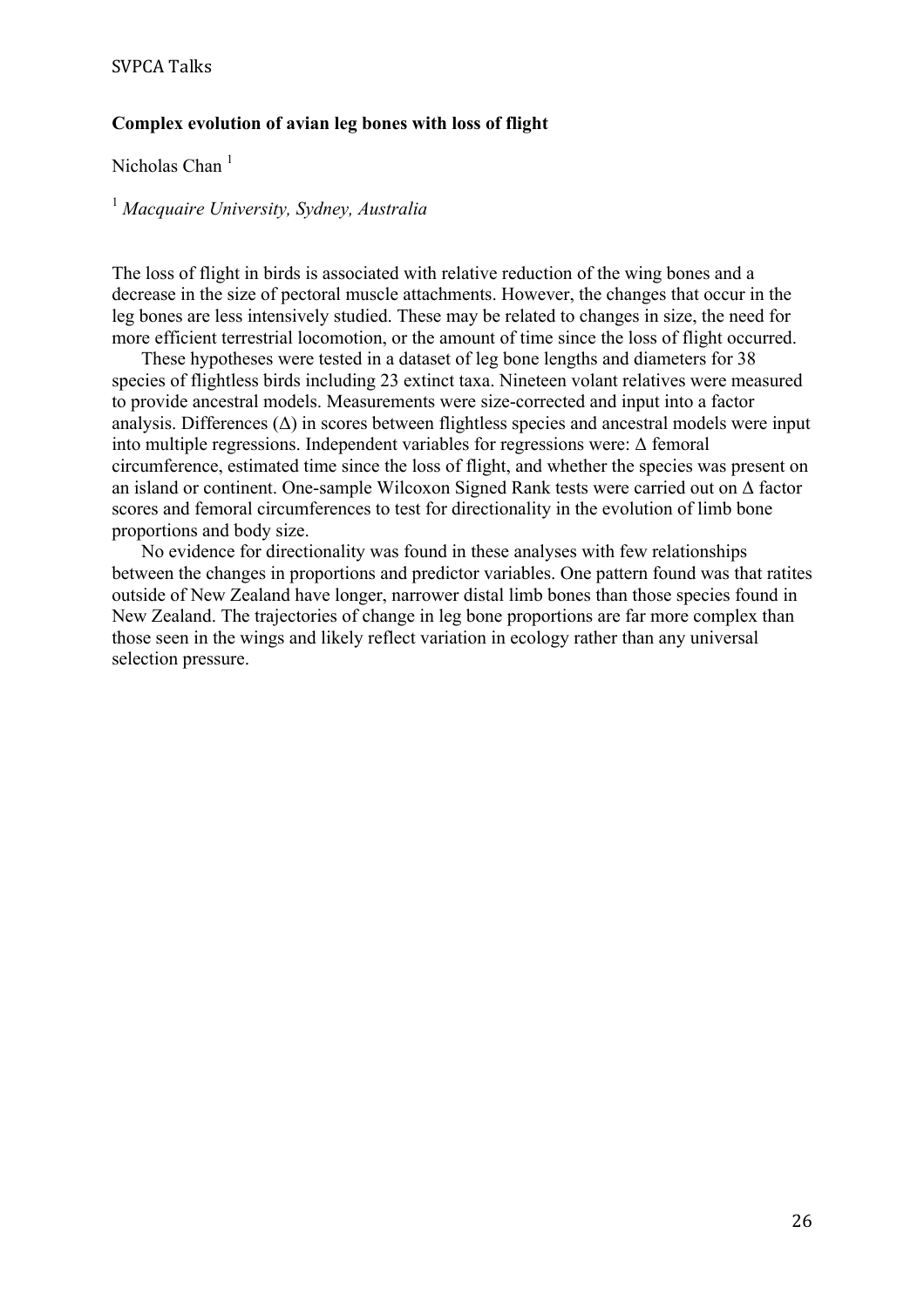# **A new lower jaw from the Late Devonian and its possible relationships**

Jennifer Clack<sup>1</sup>, Keturah Smithson<sup>1</sup> & Timothy Smithson<sup>1</sup>

<sup>1</sup> *University Museum of Zoology, University of Cambridge, Cambridge, UK*

One of the specimens discovered on the 1987 Cambridge-Copenhagen expedition to East Greenland was a very small (about 50mm) lower jaw. It was prepared mechanically as far as possible, but given the lack of key information, was never described. Recent micro-CT studies have now allowed further features to be visualized, especially of the adsymphysial and coronoid dentitions. The prearticular is robust and thickened below the adductor fossa for about half the length of the jaw, but only contacts the angular and postsplenial at a few points, leaving Meckelian spaces between. Although the dermal ornament is low-profile, the robust bone and tight sutures suggest that the animal was an adult. The dentary carries approximately 28 teeth and spaces, alternately placed. The adsymphysial carries at least two and possibly more larger teeth, the anterior coronoid at least one, the middle and posterior coronoids at least two each. These teeth are larger than the dentary teeth, but the scan resolution does not allow us to distinguish smaller coronoid teeth or denticle shagreen. The closest approximation to this formula is the Late Devonian *Ymeria denticulata*, although the new specimen is much smaller. It also resembles a more recently investigated specimen from the Tournaisian of the Borders Region. In a cladistic analysis, *Ymeria* appeared as a sister taxon to the Borders specimen. As with recently described limb elements, this finding contributes to the impression that for tetrapods, the Devonian-Carboniferous boundary is beginning to blur.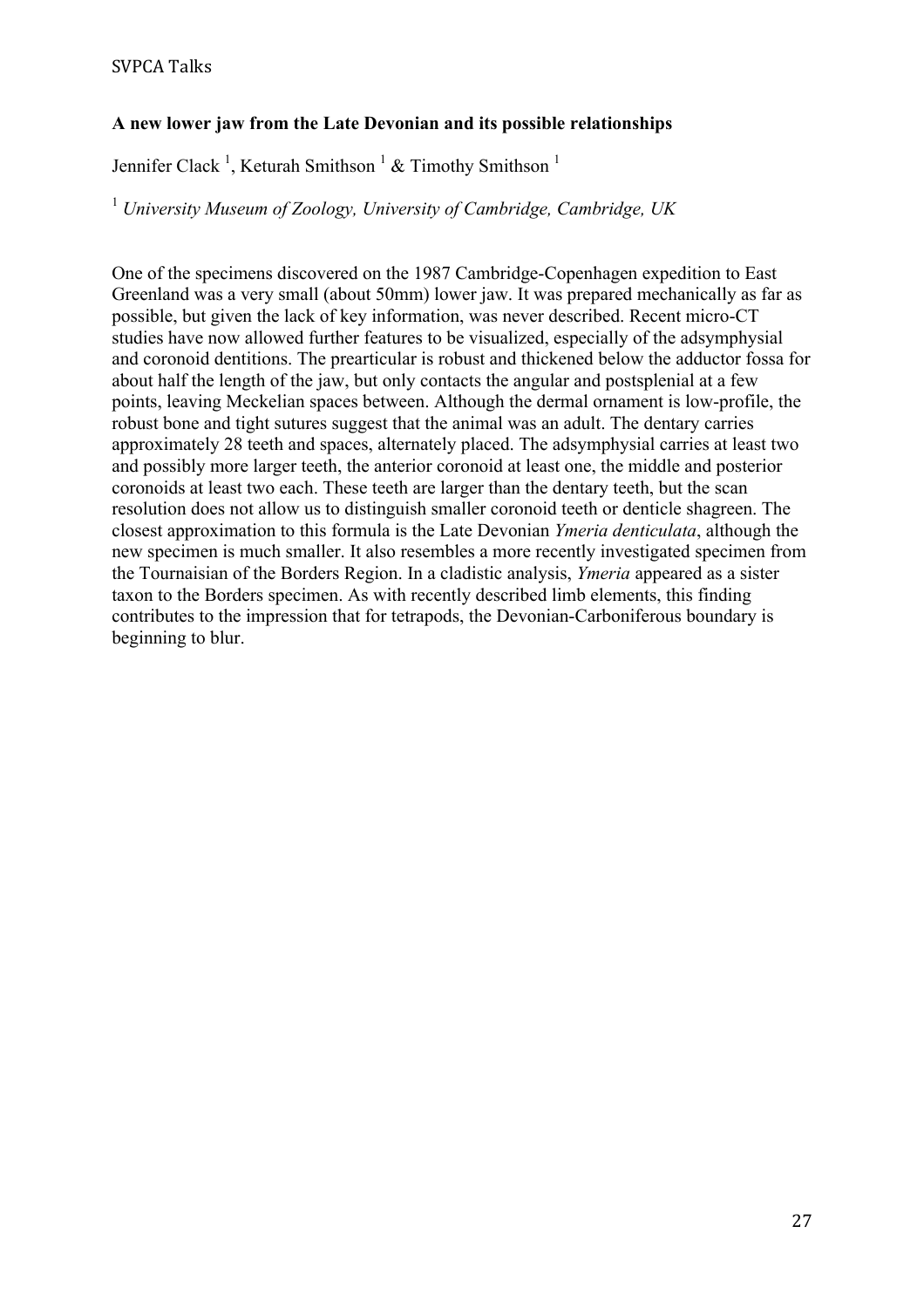### **The 100 million year struggle to teleost supremacy**

John Clarke<sup>1,2</sup> & Matt Friedman<sup>2</sup>

<sup>1</sup> Department of Earth and Environmental Science, University of Pennsylvania, Philadelphia, *USA*

<sup>2</sup>*Department of Earth Sciences, University of Oxford, Oxford, UK*

Teleosts are the dominant living group of aquatic vertebrates; they comprise approximately 29,000 species, assume a bewildering array of morphologies, and have come to occupy nearly every environment imaginable. In extreme contrast, their holostean sister group comprises a mere 8 living species restricted to the freshwaters of eastern North America. Given this stark contrast, one might assume that teleosts have always reigned supreme regarding morphological and functional variety, yet the 250 million year fossil history of neopterygians has not yet been quantified in sufficient detail to examine this claim.

We quantified disparity for  $>350$  neopterygian species across 150 million years of the Mesozoic. The analyses reveal that holosteans were far more diverse in the past, showing greater disparity than teleosts across the Triassic and Early Jurassic. Sustained teleost diversification from the Early Jurassic onwards led them to approach holostean levels of disparity in the Middle Jurassic, before achieving greater disparity than holosteans from the Late Jurassic onwards, over 100 million years after the unequivocal origin of neopterygians in the fossil record. Surprisingly, although the Late Jurassic teleost takeover coincides with the arrival of crown group teleosts – taxa previously shown to display exceptional phenotypic rates and innovation – they are not responsible for the Late Jurassic rise in teleost disparity. Instead, it is the presence of disparate, early diverging teleost clades, such as Pachycormids, Aspidorhynchids and Pycnodonts, that drive the initial teleost takeover. Nevertheless, as the Cretaceous wore on, crown teleosts became an increasingly important contributor to overall teleost disparity.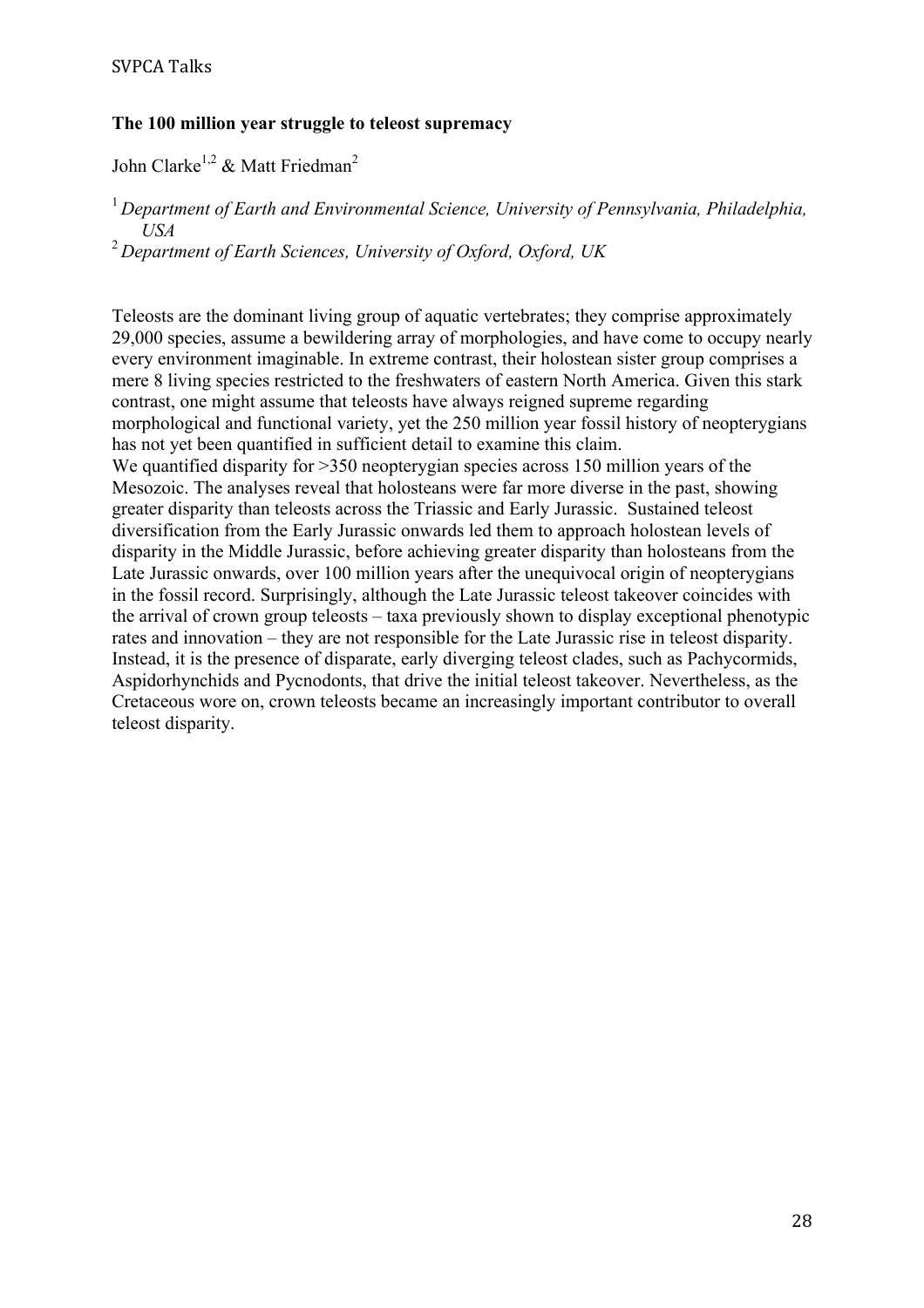# **Evidence for a mid-Jurassic adaptive radiation in mammals**

Roger Adam Close<sup>1</sup>, Matt Friedman<sup>1</sup>, Graeme T. Lloyd<sup>2</sup> & Roger B.J. Benson<sup>1</sup>

<sup>1</sup>*Department of Earth Sciences, University of Oxford, Oxford, UK* <sup>2</sup>*Department of Biological Sciences, Macquarie University, Sydney, Australia*

A series of spectacular discoveries have transformed our understanding of Mesozoic mammals in recent years. These finds reveal hitherto-unsuspected ecomorphological diversity that suggest mammals experienced a major adaptive radiation during the Middle to Late Jurassic. Patterns of mammalian macroevolution must be reinterpreted in light of these new discoveries, but only taxonomic diversity and limited aspects of morphological disparity have been quantified. We assess rates of morphological evolution and temporal patterns of disparity using large datasets of discrete characters. Rates of morphological evolution were significantly elevated prior to the Late Jurassic, with a pronounced peak occurring during the Early–Middle Jurassic. This intense burst of phenotypic innovation coincided with a stepwise increase in apparent long-term standing diversity, and with the attainment of maximum disparity, supporting a "short-fuse" model of early mammalian diversification. Rates then declined sharply, and remained significantly low until the end of the Mesozoic, even among therians. This supports the "long fuse" model of diversification in Mesozoic therians. Our findings demonstrate that sustained morphological innovation in Triassic stem-group mammals culminated in a global adaptive radiation of crown-group members during the Early–Middle Jurassic.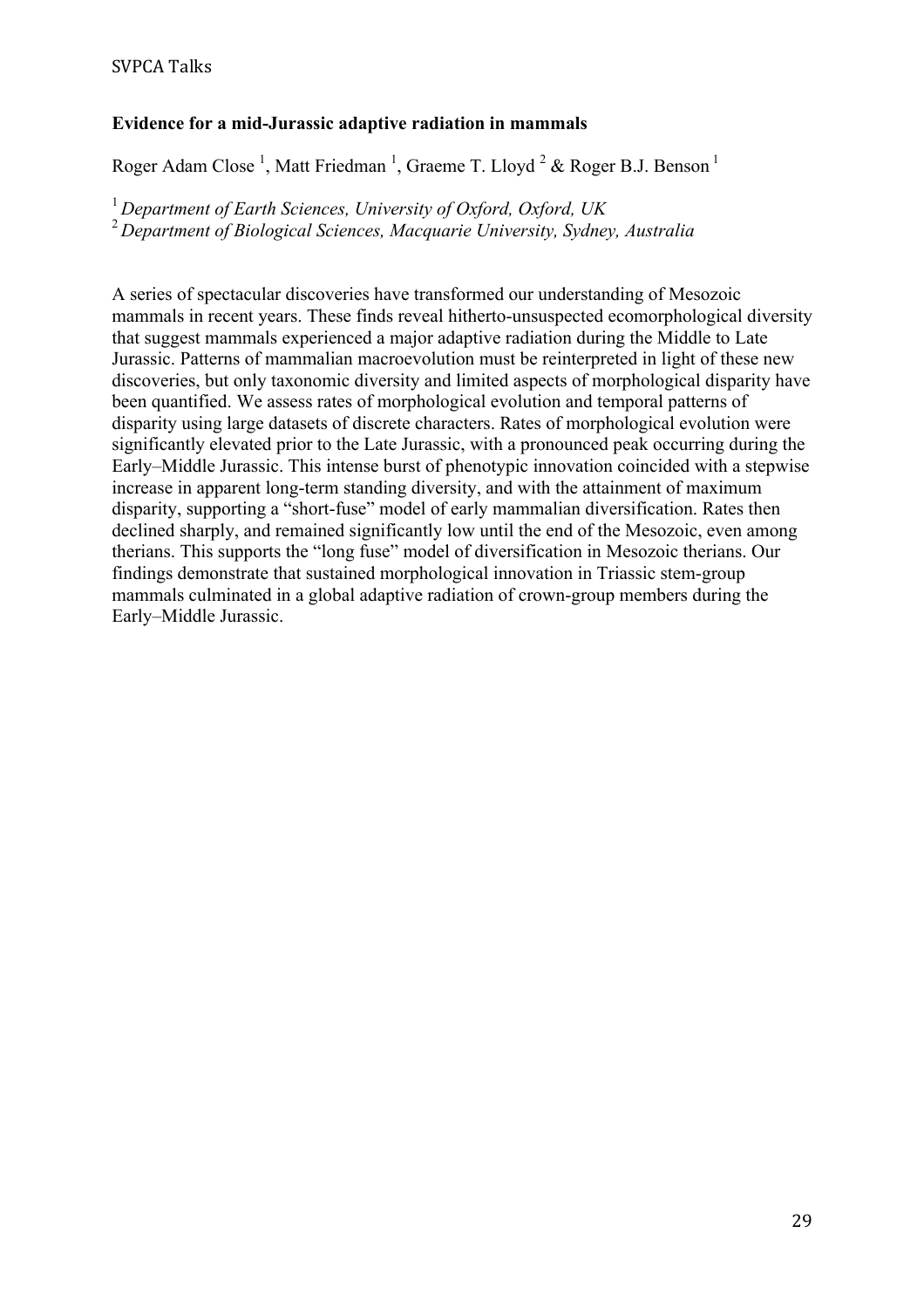# **Tooth ultrastructure and development of a 200 million year old mammal revealed with synchroton nanotomography**

Ian Corfe<sup>1</sup>, Aki Kallonen<sup>1</sup>, Pamela Gill<sup>2</sup>, Elis Newham<sup>3</sup>, Jackie Moustakas<sup>1</sup> & Jukka Jernvall<sup>1</sup>

<sup>1</sup> *Institute of Biotechnology, University of Helsinki, Helsinki, Finland* <sup>2</sup> *School of Earth Sciences, University of Bristol, Bristol, UK* <sup>3</sup> *Department of Engineering, University of Southampton, Southampton, UK*

Three-dimensional relationships between tooth dentine tubules, enamel tubules and enamel prisms are not fully understood. Previous visualisation methods have been in two dimensions or concern only limited tooth regions. We utilised non-destructive synchrotron nanotomography, producing 3D models of dental ultrastructure with voxel resolutions down to 25 nanometers, and quantified the number, shape and 3D spatial relationships of tubules and prisms of lower molars of mouse *Mus musculus*, shrew *Sorex minutissimus*, vole *Myodes glareolus* and the Early Jurassic mammaliaform *Morganucodon watsoni*. Dentine tubule densities follow similar patterns, increasing with distance from cusp tips in all taxa, but were twice as dense in the shrew. In all species, dentine tubules split to form more but smaller diameter tubules traversing the enamel-dentine junction (EDJ), and continuous with equal sized enamel tubules. *Mus* enamel tubules merge and terminate close to the EDJ, whereas in *Sorex* enamel tubules run throughout the enamel; *Myodes* and *Morganucodon* are intermediate in enamel tubule length and density. Enamel tubules of *Sorex* are often but not always associated with an enamel prism sheath. In extant species, there is a sharp angle change of enamel and dentine tubules close to the EDJ, with tubules crossing the EDJ perpendicularly before bending towards the pulp cavity. In *Morganucodon* however, this angle change is considerably less pronounced, with tubules following a near straight line from EDJ to pulp cavity. These results suggest the overall developmental and mineralization ontogeny of *Morganucodon* molars was similar to those of extant mammals, but differed in the finer details.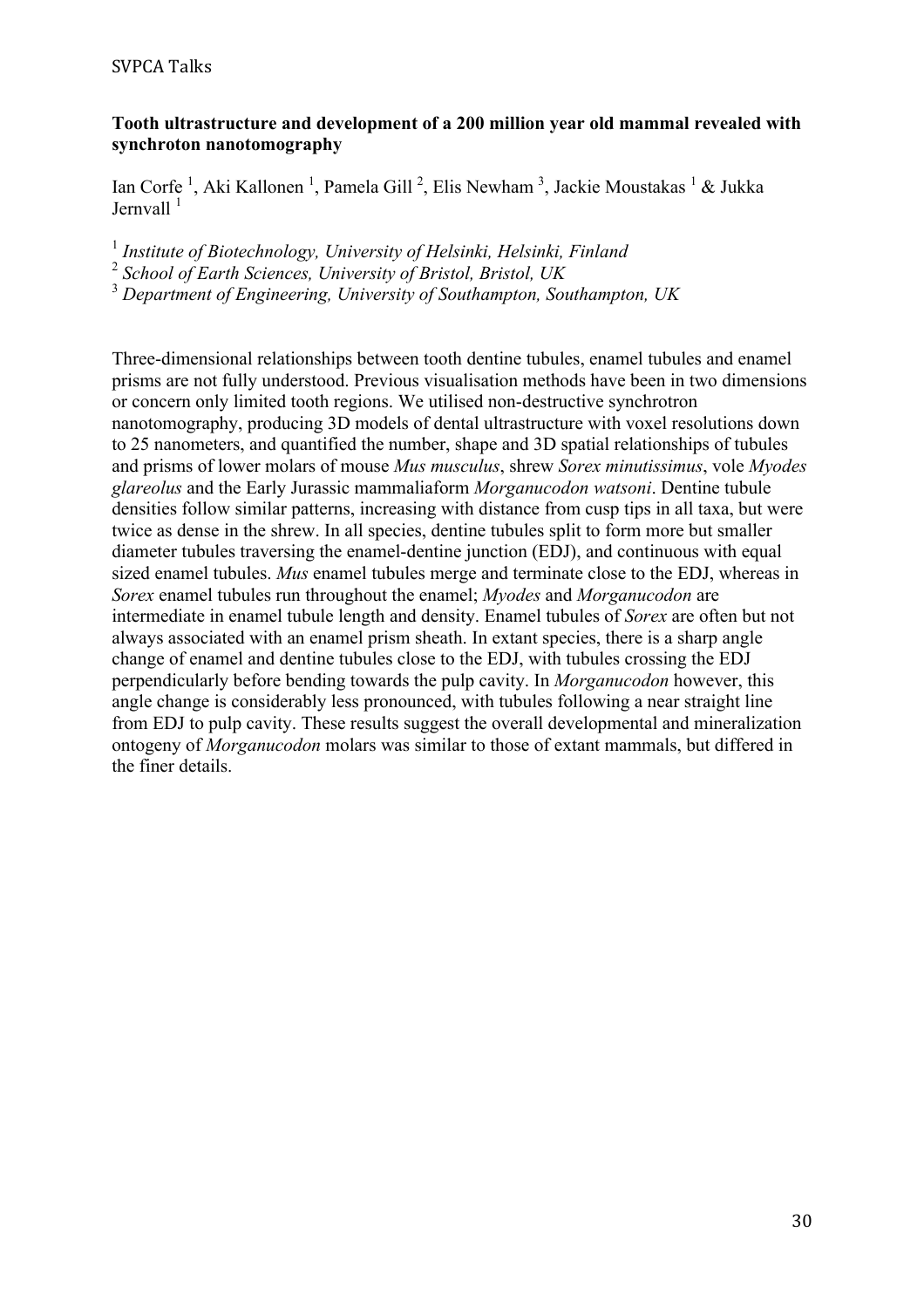## **Difficulties in estimating mass from fossil footprints**

# Peter L. Falkingham<sup>1</sup>

### <sup>1</sup>*School of Natural Sciences, Liverpool John Moore's University, Liverpool, UK*

Fossilized footprints offer exciting glimpses into the palaeobiology of extinct taxa. A common question that has arisen during my work is whether the weight of a dinosaur can be estimated from its tracks. Indeed, in recent years a small number of studies have attempted to do just that based on the depths of fossil footprints. Such studies require reconstructing the mechanical properties of the substrate, and then using force-displacement relationships to determine the range of possible loads. However, the interaction between the foot and the substrate is highly complex, and treating the track-forming process as a simple vertical indentation accomplished with a single load is likely to be extremely inadequate. The track forming process is dynamic, and the load applied, expressed as underfoot pressure, changes throughout the step cycle, meaning there is no 'one' load to reconstruct. There is also rarely a single depth with which to measure vertical displacement. Compounding matters further, if there *is* a flat base to a track, the likelihood based on experimental data is that the foot was supported by a firmer substrate beneath. This means that even if conditions are accurately assumed for the surface track-bearing sediment, ultimately that layer has not resisted the weight of the animal, and it is a deeper, mechanically different substrate that has supported the animal's weight. Based on the data and inferences gained through experimentation and theory, it is unlikely that footprints can be used as an adequate means of estimating mass in extinct taxa.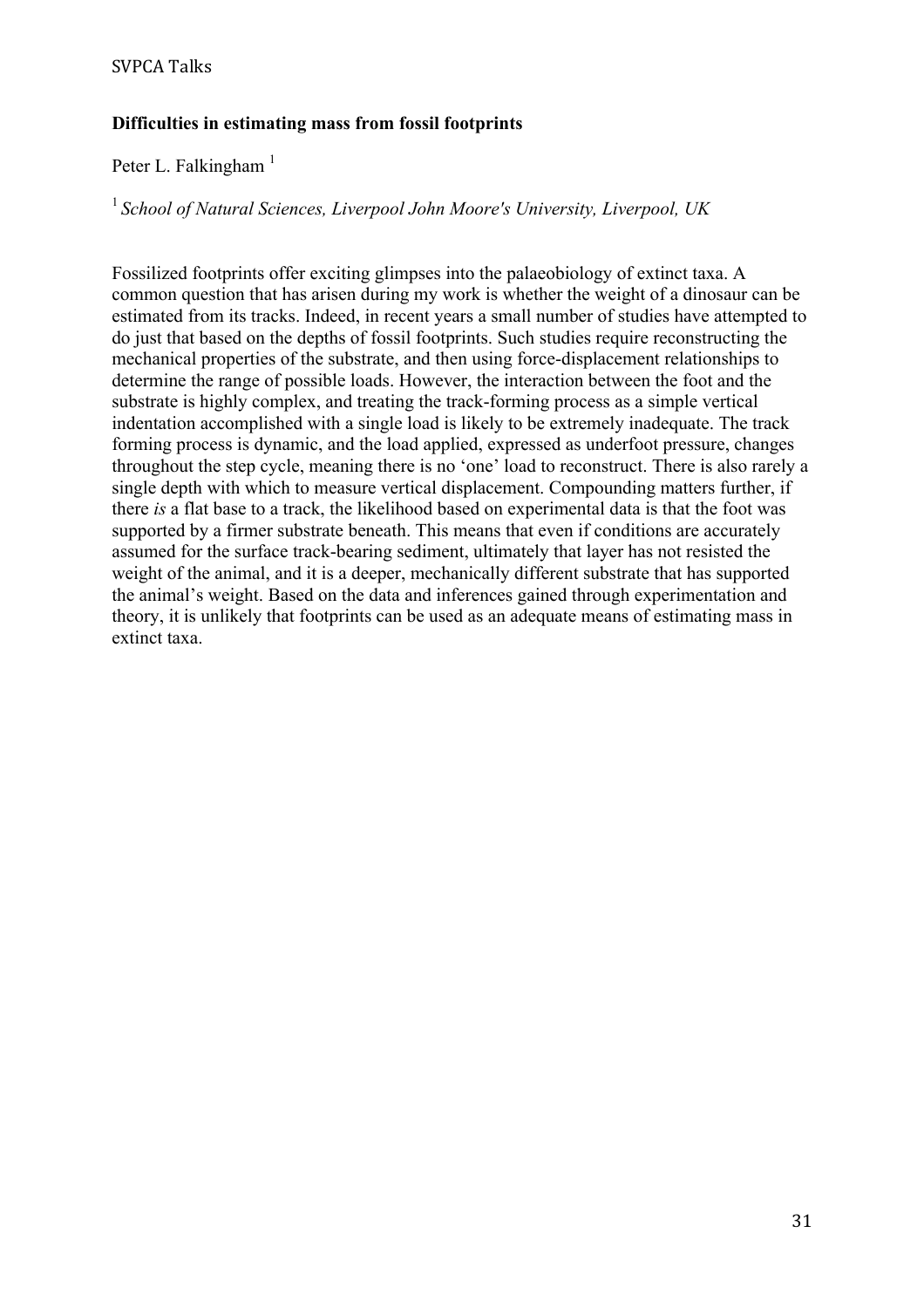## **Insights into the evolution of the avian tail apparatus from passeriform comparative anatomy**

# Ryan N. Felice <sup>1</sup> & Patrick M. O'Connor <sup>1</sup>

# <sup>1</sup> *Department of Biological Sciences, Ohio University, Athens, Ohio, USA*

The avian tail is considered a key innovation in bird evolution due to its crucial role in aerial locomotion. The aerodynamic function of the tail is facilitated by its derived structure, composed of an articulated fan of feathers (rectrices), unique soft tissues, and, critically, a specialized caudal skeleton. Recent paleontological and neontological comparative research support the hypothesis that these elements have evolved in a coordinated manner throughout early avialan and modern neornithine history. Here, we explore several lines of evidence to understand how interactions among the elements of the tail apparatus have shaped the evolution of skeletal variation in this system. We test two predictions: (A) that the evolution of costly, sexually dimorphic tail feathers necessitates concomitant phenotypic changes in the underlying caudal skeleton that supports the tail fan and (B) that the free caudal vertebrae and the terminal pygostyle exhibit phenotypic integration and can be predicted to evolve in a coordinated manner. Caudal skeletal morphology was quantified in several passeriform taxa and permutational MANOVA was used to test whether males and females of dimorphic species exhibit sex differences in key caudal traits. Skeletal dimorphism was not consistently detected; suggesting caudal skeletal morphology in these taxa is likely influenced more by phylogeny and locomotor function than by its relationship with tail fan shape. Using a phylogentic implementation of integration analysis, we recover evidence of significant integration between the pygostyle and other caudal skeletal elements. This supports the hypothesis that the tail skeleton evolves as a whole despite its structural and functional regionalization. Together, these findings shed new light on the processes that have shaped morphological variation in this system and can guide future work at the interface of avian origins, comparative anatomy, and developmental biology.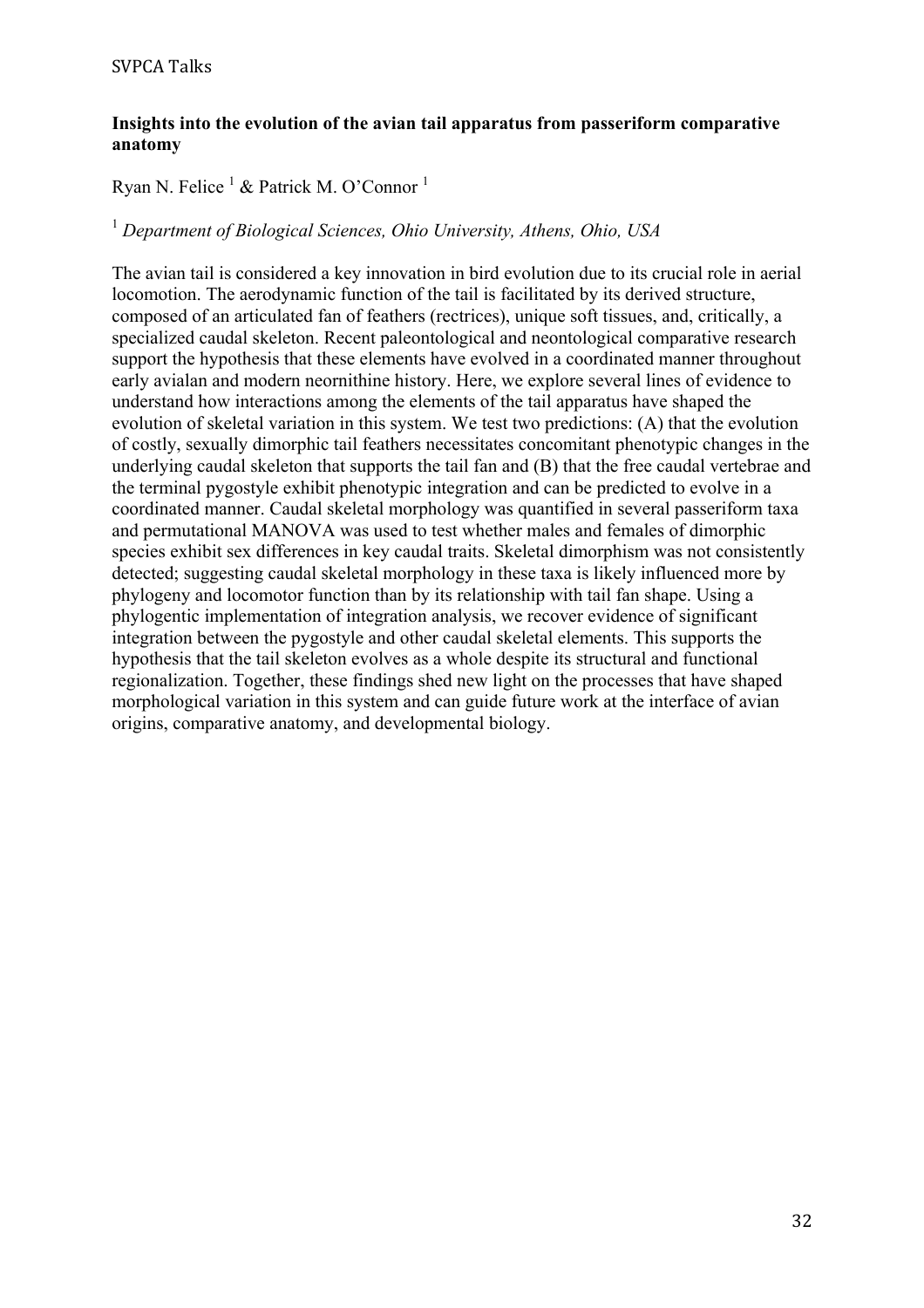### **Evidence of macrophagous teleosaurids in the Corallian Group (Oxfordian, Late Jurassic) of the UK**

Davide Foffa<sup>1</sup>, Mark T. Young<sup>1,2</sup> & Stephen L. Brusatte<sup>1,3</sup>

<sup>1</sup> *School of GeoSciences, University of Edinburgh, Edinburgh, UK*

<sup>2</sup> *National Oceanography Centre, University of Southampton, Southampton, UK*

<sup>3</sup> *National Museums Scotland, Edinburgh, UK*

Teleosaurids were a semi-aquatic group of crocodylomorphs with a fossil record that spanned the Jurassic Period. Abundant specimens are known from Oxford Clay (OCF, Callovian to lower Oxfordian) and Kimmeridge Clay (KCF, Kimmeridgian to lower Tithonian) Formations of the UK, and contemporaneous deposits in northern France. Unfortunately, due to the paucity of material from the intermediate 'Corallian Gap'(middle to upper Oxfordian), we lack an understanding of how and why teleosaurid taxic abundance and diversity declined from the OCF to the KCF. Our discovery of an incomplete teleosaurid lower jaw from the Corallian of Weymouth (Dorset, UK) begins to help rectify this. The vertically oriented dentition, blunt tooth apices, and intense enamel ornamentation that shifts apical to an anastomosed pattern, and deep reception pits on dentary unambiguously demonstrates the affinity of this specimen with a sub-clade of macrophagous/durophagous teleosaurids ('*Steneosaurus' obtusidens* + *Machimosaurus*). The high symphyseal tooth count allows us to exclude the specimen from *M*. *hugii* and *M. mosae*, but in absence of more diagnostic material we cannot unambiguously assign the specimen to a more specific level. Nevertheless, this specimen represents the first UK mandibular material referable to Teleosauridae from this poorly known time-span.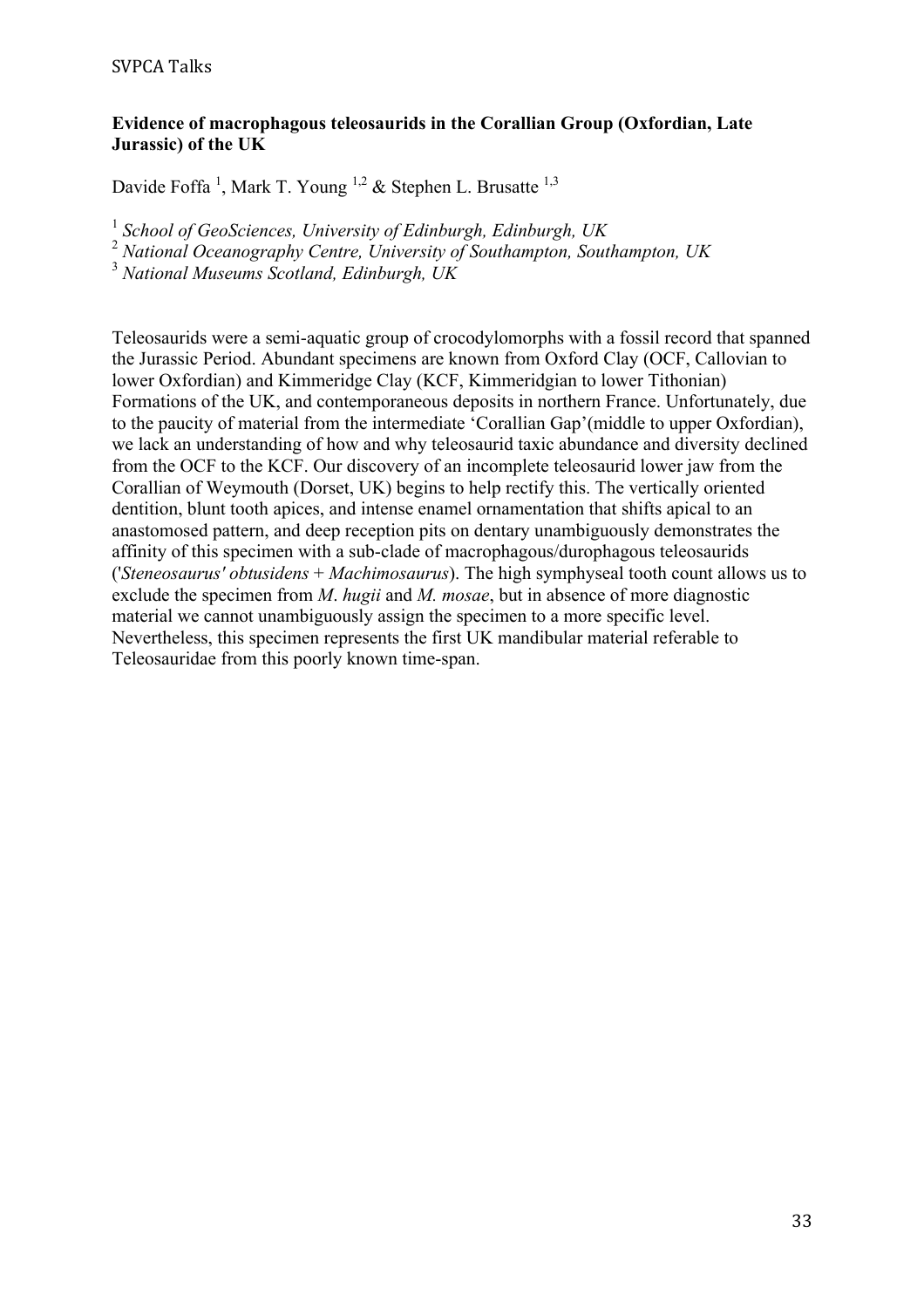### **The first comprehensive insight into the histology of the basal ornithopod,**  *Hypsilophodon foxii***, from the Isle of Wight**

# Craig Fraser $<sup>1</sup>$ </sup>

<sup>1</sup> *National Oceanography Centre, University of Southampton, Southampton, UK*

The fossilised remains of the basal ornithischian *Hypsilophodon foxii,* have been unearthed from Cretaceous deposits on the Isle of Wight since the early days of vertebrate palaeontology, specifically from the Wessex Formation. Distinguished by its small size and interpreted as a fast bipedal runner, *Hypsilophodon* is currently regarded as the only known phylogenetic representation of its kind anywhere in the world. In the past, many dinosaur species including a number of basal ornithischians, have been subjected to histological analysis in order to determine specimen age, growth and maturity rates. To date however, there appears to be no data regarding *Hypsilophodon* in this particular field. Here, we present the first definitive histological analysis of *Hypsilophodon* long bone specimens. The fossil resources featured in this data set, were collected from the Isle of Wight, United Kingdom. These particular fossils are part of a larger collection of disarticulated material, interpreted as belonging to multiple individuals. The results were then compared to other dinosaur species to establish possible correlations and distinctive characteristics. The woven texture of cortical bone, represents accelerated growth rates early in the ontogeny of *Hypsilophodon*. There is also extensive vascularisation towards the central cavity, which becomes less frequent towards the outer edge of the bone, suggesting a marked reduction in the growth rate as the individual matured. There is also a noticeable absence of lines of arrested growth, which could be correlated to specimen immaturity, or sustained growth rates through early ontogeny.

The fossilised remains of the basal ornithischian *Hypsilophodon foxii,* have been unearthed from Cretaceous deposits on the Isle of Wight since the early days of vertebrate palaeontology, specifically from the Wessex Formation. Distinguished by its small size and interpreted as a fast bipedal runner, *Hypsilophodon* is currently regarded as the only known phylogenetic representation of its kind anywhere in the world. In the past, many dinosaur species including a number of basal ornithischians, have been subjected to histological analysis in order to determine specimen age, growth and maturity rates. To date however, there appears to be no data regarding *Hypsilophodon* in this particular field. Here, we present the first definitive histological analysis of *Hypsilophodon* long bone specimens. The fossil resources featured in this data set, were collected from the Isle of Wight, United Kingdom. These particular fossils are part of a larger collection of disarticulated material, interpreted as belonging to multiple individuals. The results were then compared to other dinosaur species to establish possible correlations and distinctive characteristics. The woven texture of cortical bone, represents accelerated growth rates early in the ontogeny of *Hypsilophodon*. There is also extensive vascularisation towards the central cavity, which becomes less frequent towards the outer edge of the bone, suggesting a marked reduction in the growth rate as the individual matured. There is also a noticeable absence of lines of arrested growth, which could be correlated to specimen immaturity, or sustained growth rates through early ontogeny.

(This abstract is the same for the poster given by Craig Fraser, under the same title.)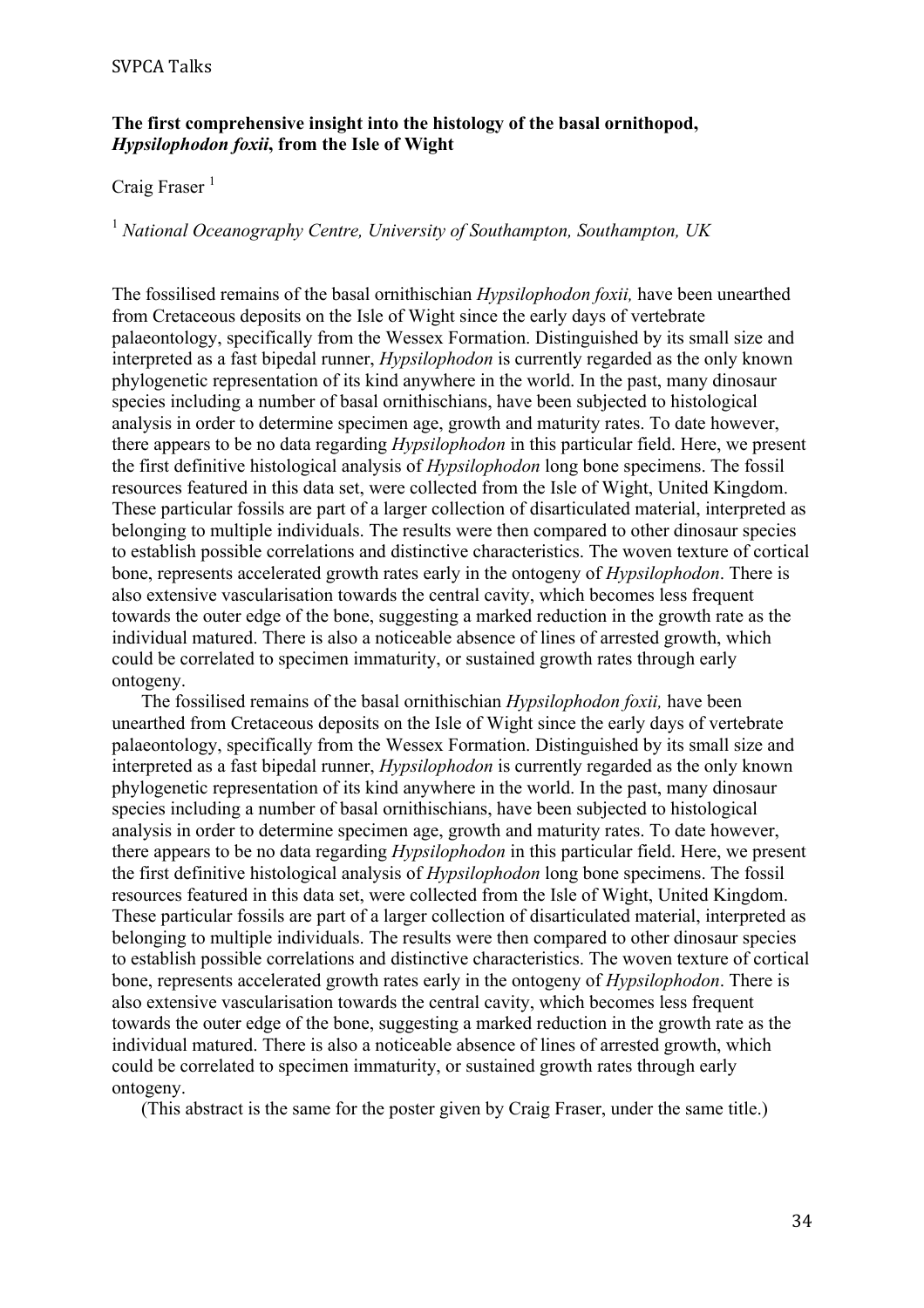### **A geometric morphometric examination of form and function in the avian pelvis**

Rachel Frigot<sup>1</sup>

<sup>1</sup> *Center for Functional Anatomy and Evolution, Johns Hopkins University, Baltimore, USA*

Modern birds represent a large portion of earth's modern diversity and are a unique and diverse clade. Much attention has been dedicated to the mechanics of their flight, but they also exhibit diversity in the hind-limb, often providing adaptations essential to the exploitation of their niche. Some work has attempted to quantify the relationship between the form of the hind-limb skeleton and the function of the hind-limb, but large gaps in knowledge remain.

This study uses landmark geometric morphometrics to analyse the shape of a phylogenetically and functionally diverse sample of avian pelves. The pelvis and synsacrum is the most complex structure in the skeleton of the hind-limb of birds and searching for correlations between shape and function require shape-based, multivariate analyses. Landmarks were collected from complete pelves of adult birds for which the sex of the individual was known and a hind-limb functional group was assigned. These landmarks attempted to capture the shape of regions of the pelvis available for muscular attachment. Subsequently, the shape configurations were aligned and a principal components analysis (PCA) performed.

The results of the PCA show a significant difference and excellent separation between the shapes of pelvis found in different functional groups, demonstrating that shape of the pelvis is correlated to function of the hind-limb. This finding suggests many fruitful avenues of research are possible, including the prediction of life habit from pelvic shape and biomechanical analysis tailored to each functional group.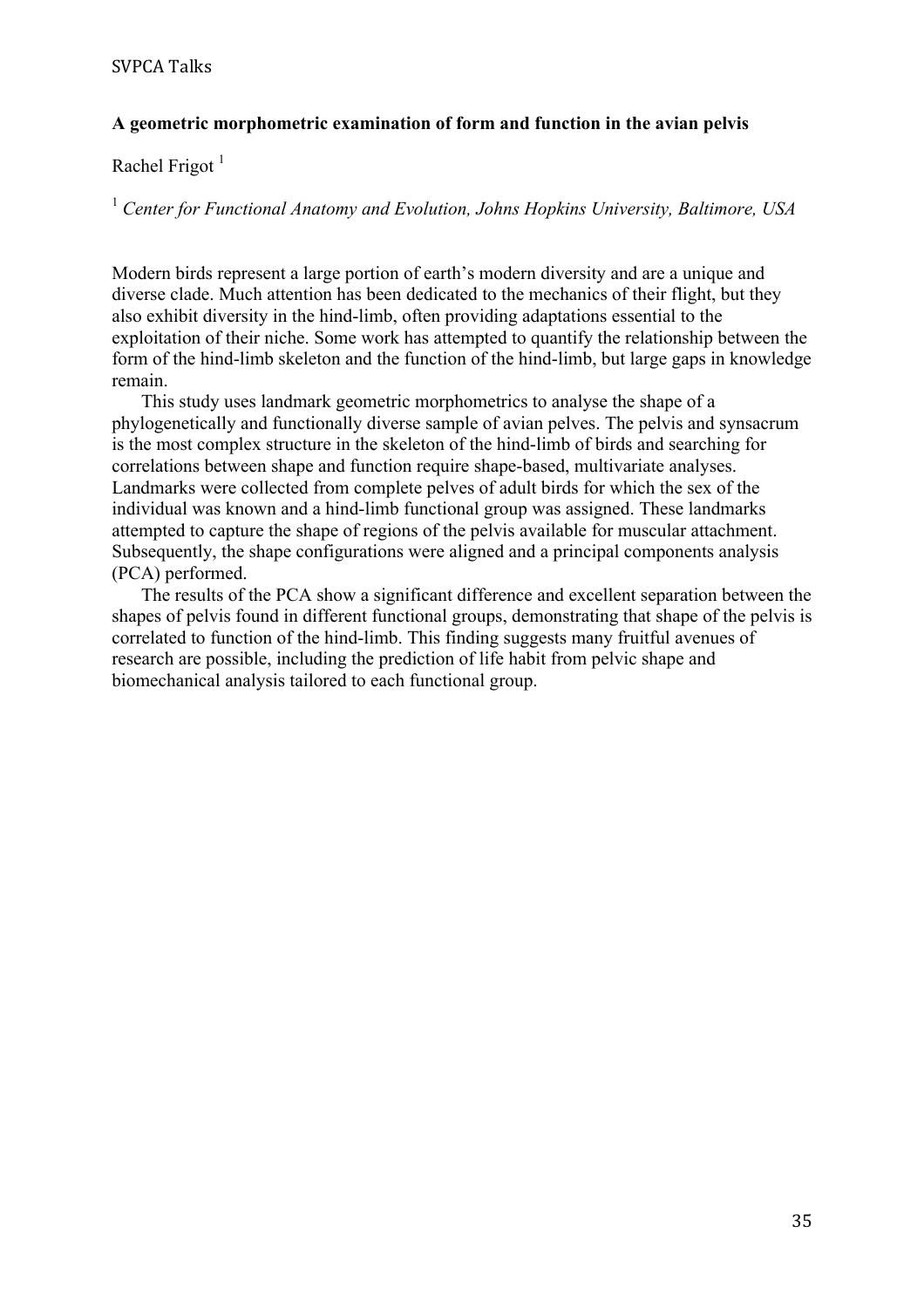# **The penguin with an Albatross-like bill: anatomy of** *Spheniscus urbinai* **(Aves, Spheniscidae) from the Mio-Pliocene Pisco Formation in Peru**

Ursula B. Göhlich<sup>1</sup>, Christian de Muizon<sup>2</sup>, Cécile Mourer-Chauviré<sup>3</sup> & Serge Legendre<sup>3</sup>

<sup>1</sup> *Naturhistorisches Museum Wien, Austria*

<sup>2</sup> *Muséum National d'Histoire Naturelle, Paris, France*

<sup>3</sup> *Université Claude Bernard - Lyon 1, Villeurbanne, France*

Three species of extinct penguins are described so far from the Miocene-Pliocene marine Pisco Formation in Peru, which all belong to the extant genus *Spheniscus*. *Spheniscus urbinai* is the most abundant one in the fossil record of the Pisco Formation. *S. urbinai* and the second species *S. megaramphus* are quite large sized of about the size of an extant Royal Penguin (*Aptenodytes patagonicus*). The third species, *S. muizoni*, is small sized, closest in size to extant Jackass Penguin (*S. demersus*) and Magellanic Penguin (*S. magellanicus*). The investigation on the anatomy and variability of *S. urbinai* is based on several more or less complete skeletons and several hundreds of disarticulated bones, including skulls and postcranials. The fossils come from five different Peruvian localities (El Jahuay, Aguada de Lomas, Montemar, Sud-Sacaco, Sacaco) covering the age period from the Late Miocene to Early Pliocene, from about 9 Ma up to ca. 3.5 Ma. The overall cranial and postcranial anatomy of *S. urbinai* corresponds in general well to that of extant penguins of the genus *Spheniscus*. However, it distinguishes from all extant *Spheniscus* species by a much more robust and longer beak terminating in a hooked tip, which resembles in size and shape more that of an albatross than that of any extant penguin. It thus might reflect a slightly deviant or more diverse diet.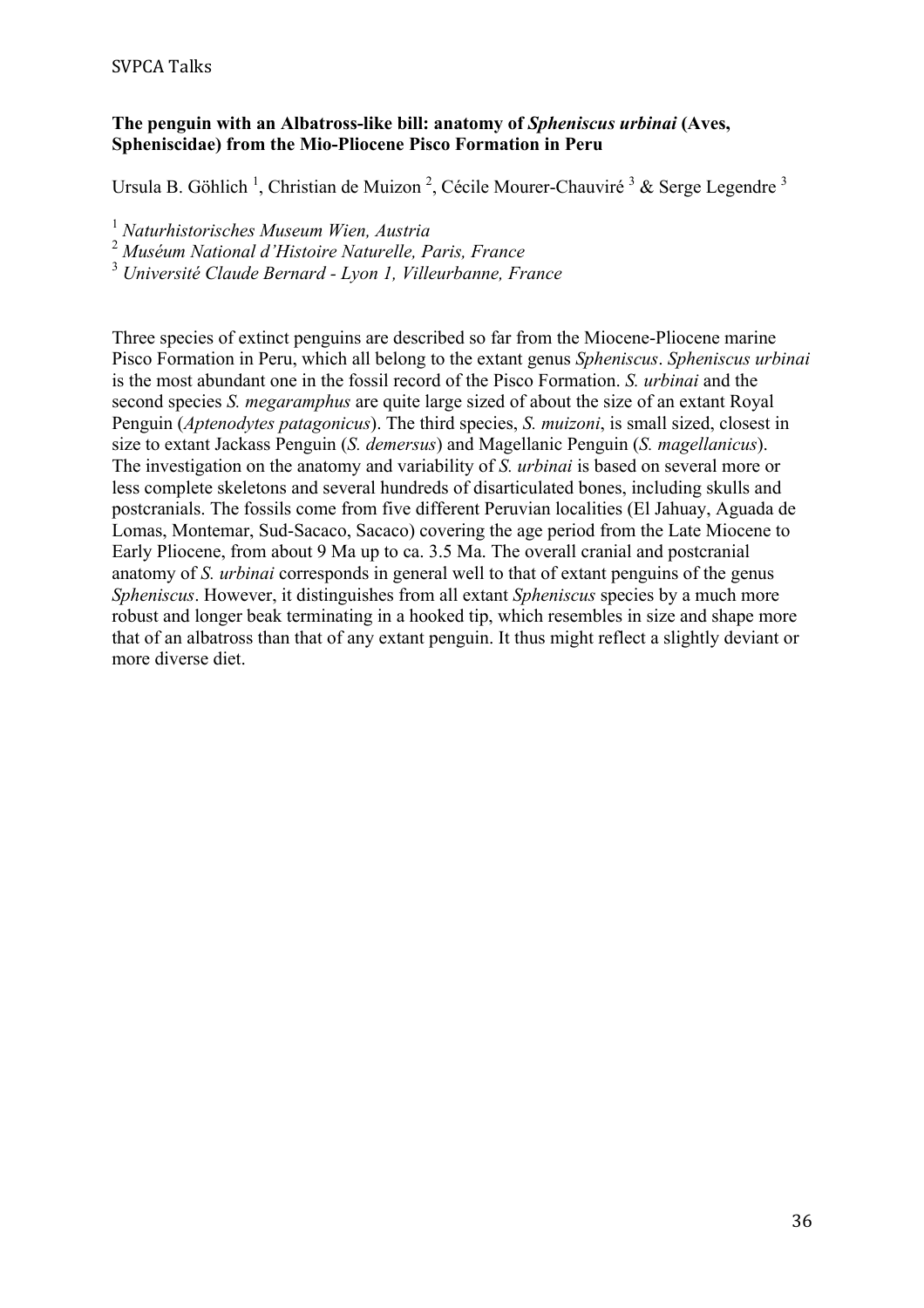# **How the whale became: 3D tooth microtextures shed light on the complex dietary transition in archaeocete whale evolution (Cetacea: Archaeoceti)**

Robert H. Goodall  $^1$  & Mark A. Purnell  $^1$ 

<sup>1</sup> *Department of Geology, University of Leicester, Leicester, UK*

The origin of whales is associated with a significant dietary transition: from terrestrial omnivory/herbivory to aquatic piscivory/carnivory. This occurred between the evolution of the earliest Pakicetidae (early Eocene ca. 52.5 Ma) and the emergence of crown group whales near the Eocene/Oligocene boundary (ca. 33.7 Ma). Morphological and isotope analyses suggest an extensive mid-late Eocene semi-aquatic stem lineage, preceding obligate aquatic lifestyles in later stem clades, and transition to the marine realm within protocetids. However, neither morphological nor isotope data reveal direct evidence of trophic ecology. We have employed a novel approach - quantitative 3D-microtextural analysis - to provide new tests of hypotheses of ecological transitions in whale evolution. This technique, developed from engineering approaches to surface metrology, uses quantification of tooth surface textures to provide direct evidence of tooth-food interactions and diet. It is a well-established technique for dietary analysis in terrestrial mammals, but has not previously been applied to aquatic mammals. Our statistical comparison and multivariate analysis of microtextures in extant pinnipeds and odontocetes provides the first evidence that tooth microtextures vary with diet in modern aquatic mammals. Applying this relationship to archaeocetes, we find evidence of clear differences in diet which are not correlated with phylogenetic position. These results paint a more complex picture of dietary evolution in archaeocete whales than previously hypothesised.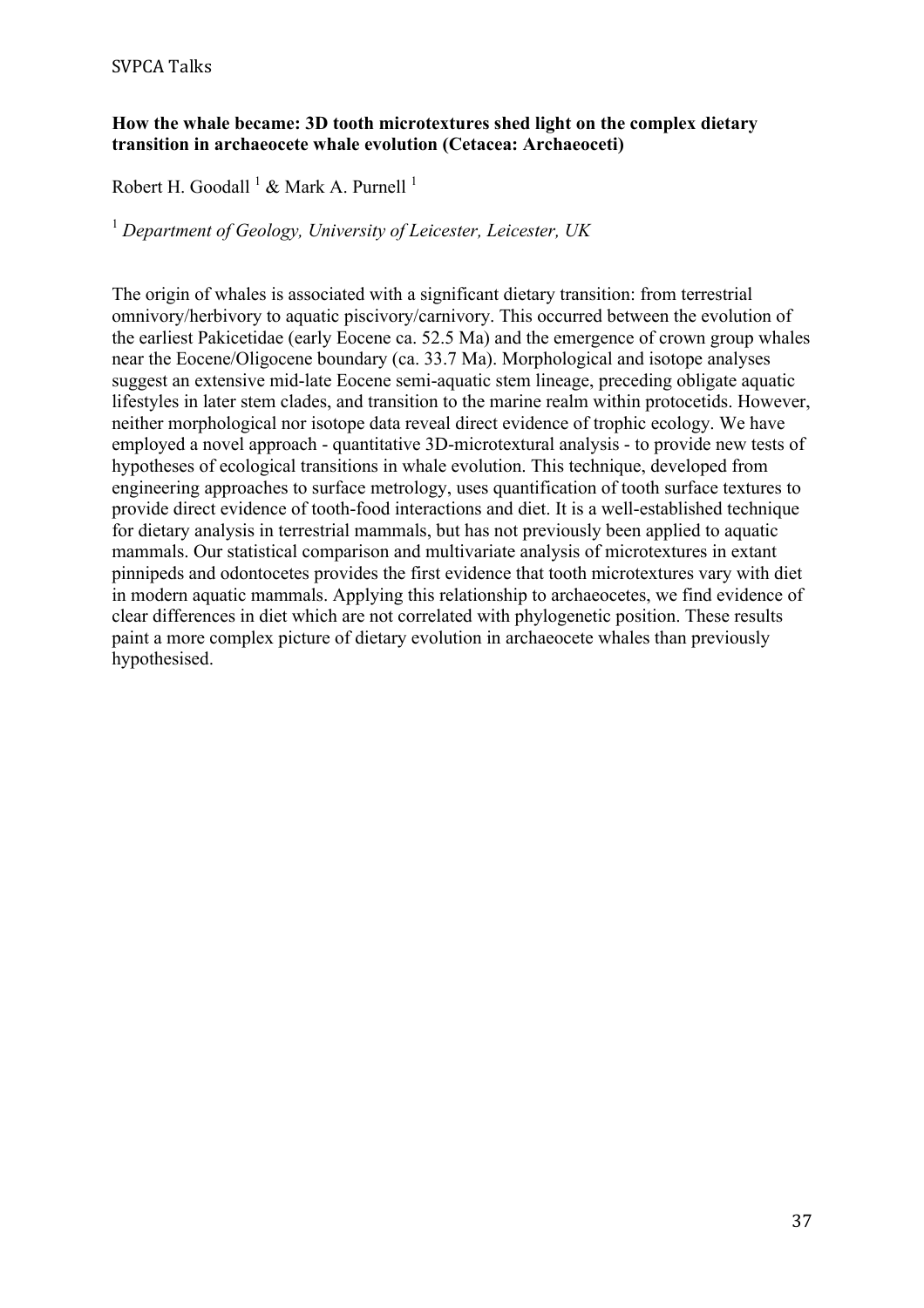# **To kill an elephant bird: Diversity and extinction in the Aepyornithidae**

James Hansford<sup>1</sup>

<sup>1</sup> *National Oceanography Centre, University of Southampton, Southampton, UK*

The elephant birds (Aepyornithidae) of Pleistocene-Holocene Madagascar are amongst the largest birds ever (circa 400 Kg). Despite large amounts of interest from the European scientific community following their discovery in the 1850's, serious attempts at reviewing all available museum collections of aepyornithid material have never been made and the last review of recognised taxa was undertaken nearly 100 years ago. Current taxonomy of the aepyornoithids remains confused and literature commonly refers to two broad genera differentiated by differences in size.

The most common post-cranial elements have scrutinized through multiple linear measurements and their diversity are currently being reviewed through multivariate methods as part of this study. Preliminary evidence now demonstrates a quantified explanation of species diversity and patterns of allopatric/sympatric divergence.

Survival of elephant birds into the late Holocene has been documented by a small number of radiometric carbon dates with the latest presence date indicated at circa 1000AD and an unverified second-hand visual account from Etienne Flacourt (French governor of Madagascar in the 1600's). Several questions remain over their extirpation and extinction, timing and drivers.

Humanity is often cited as the extinction driver of these giant ratites due to dated specimens falling after human colonisation of Madagascar. There remains no documented, verifiable evidence relating to human impact. Following the review of European collections, several specimens with potential evidence of direct human impact have been identified for closer investigation. The validity and implications of these specimens will be discussed.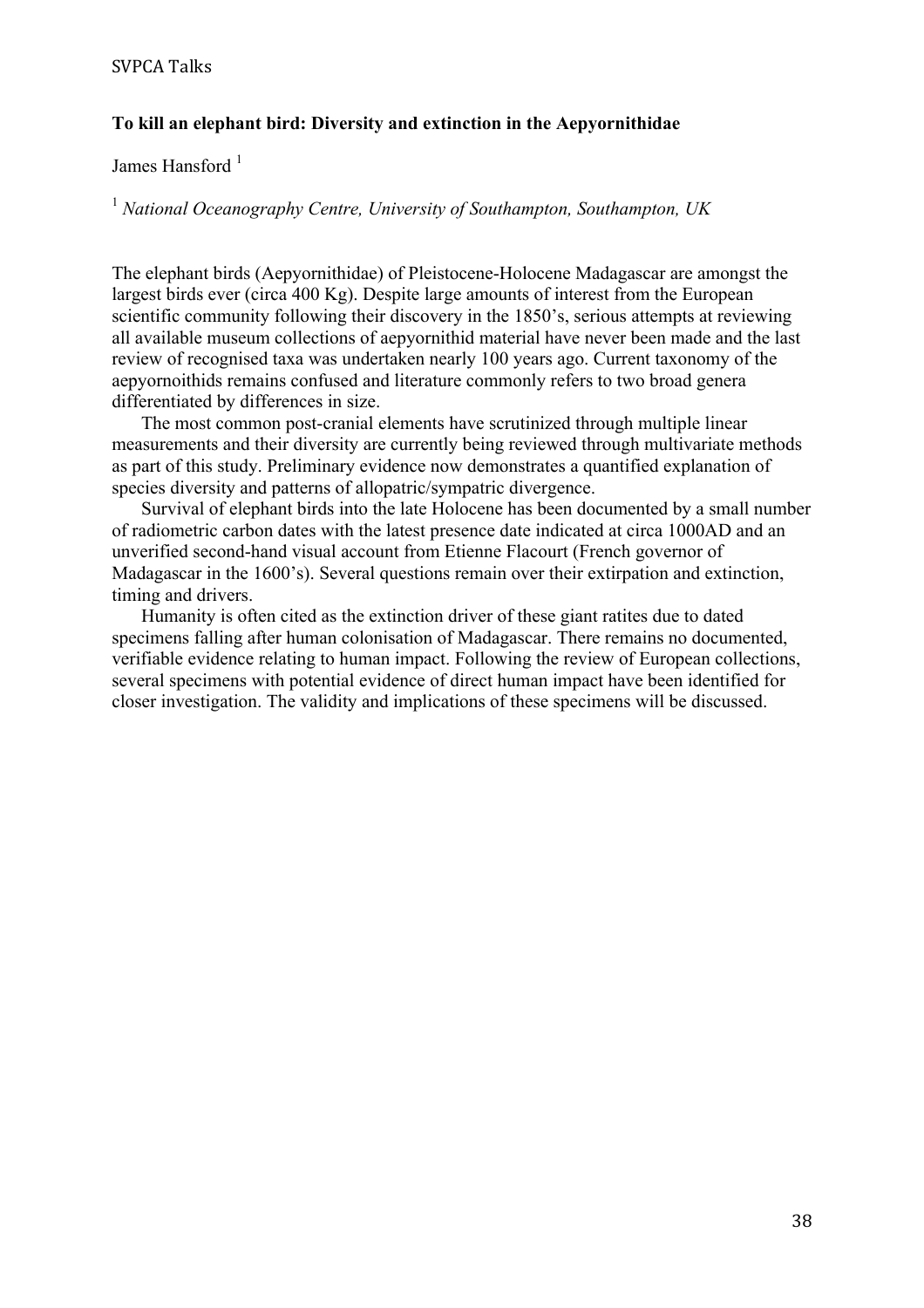# **The Downton "Tooth Bed": a lost world**

# Luke M. Hauser $<sup>1</sup>$ </sup>

<sup>1</sup>*School of Earth & Environmental Sciences, University of Portsmouth, Portsmouth, UK*

The Downton Bone Bed is a vertebrate-rich (fish microremains) deposit from the middle Ludfordian (Ludlow Series) within the Downton Sandstone Formation (Platyschisma Shale Member). The Silurian bone beds of the Welsh borders have been well documented over the past 175 years, except the Downton Bone Bed which seems to have been largely overlooked. This is probably for a number of reasons but two of the most likely are 1) its proximity to the Ludlow Bone Bed and 2) the preservational colour of the denticles.

The Downton Bone Bed contains not only vertebrates, but also a wide range of other fossils including bivalves, gastropods, ostracodes, arthropods, brachiopods and plants. This gives a snapshot into the Ludlow area during the late Silurian, a time of tremendous change, as the Downton Bone Bed was deposited on a near shore sand bar during the Lau Event, which is associated with the largest carbon isotope excursion in the Phanerozoic. Results suggest that the "Downton Sea" was a restricted environment indicated by the low diversity assemblages. The most common vertebrate in the Downton Bone Bed is the thelodont *Paralogania ludlowiensis* which makes up 81% of the total identified vertebrate fauna.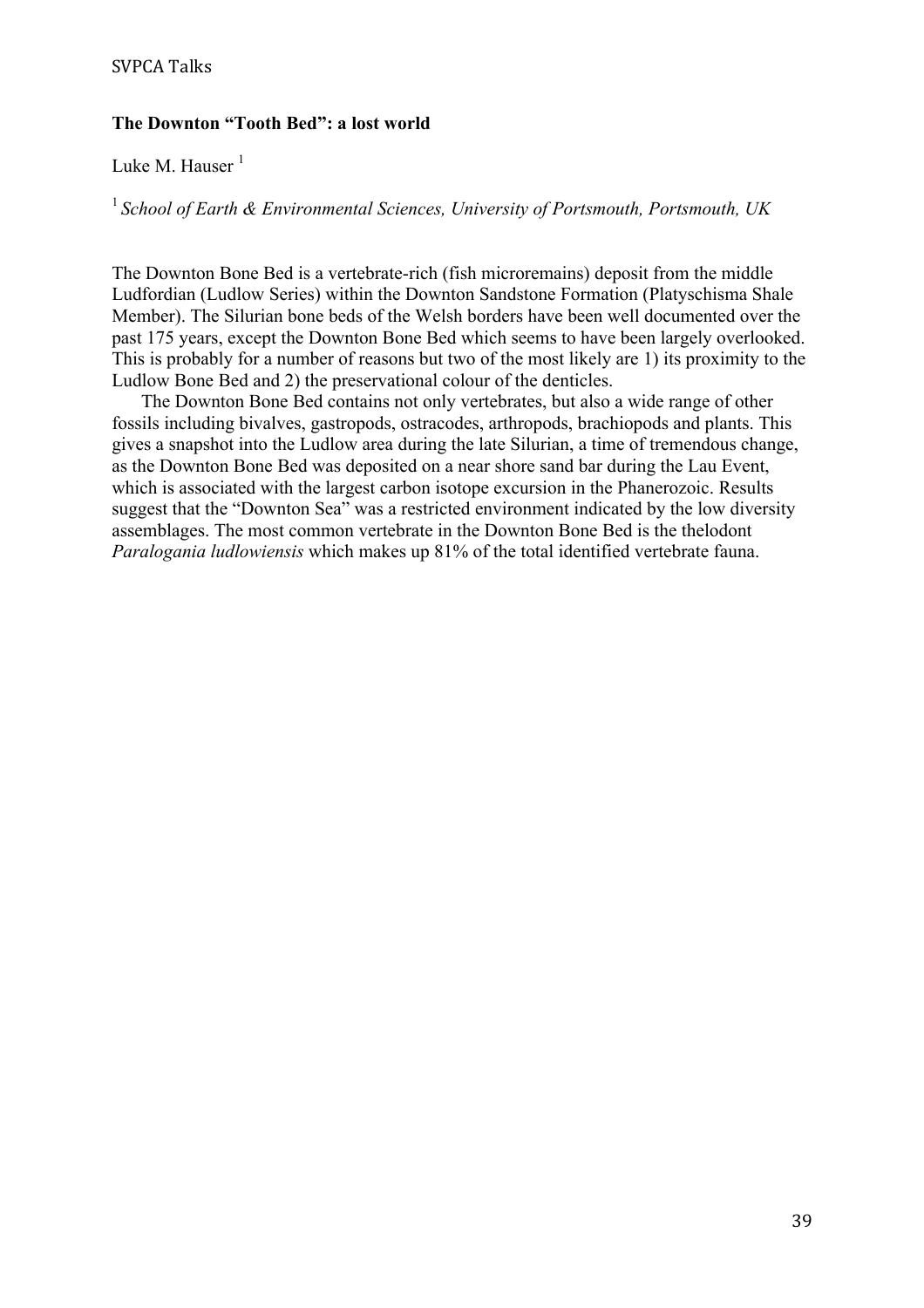# **Exceptional sets of dinosaur tracks and trackways from the St. Mary River Formation (Campanian-Maastrichtian) in Alberta, Canada**

Donald M. Henderson $<sup>1</sup>$ </sup>

# <sup>1</sup> *Royal Tyrrell Museum of Palaeontology, Drumheller, Alberta, Canada*

During river survey work in2014, following the extensive 2013 flooding that affected almost all southern Alberta rivers, a new dinosaur tracksite was discovered. Investigation of the site in the spring of 2015 resulted in the discovery of another, even better set of tracks and trackways, and while working on these first two more sets of tracks were found. Dinosaur tracks and trackways are very rare in the Late Cretaceous of Alberta, so to find multiple sets of trackways made by several different families of dinosaurs is newsworthy. The tracks were made by small ornithopods, large ornithopods, ornithomimids - both adults and juveniles, tyrannosaurs, and possibly birds as well. The tracks are hosted on single, large bedding planes on the surfaces of large boulders that fell from high, steep cliffs. There are two possible, mutually compatible explanations for the rarity of dinosaur tracks in this part of the world - 1) the flat, well-watered coastal plain environment, with its shifting, meandering rivers was not good for the preservation of tracks, and 2) the degree of lithification of most of the sediments was too low to allow tracks to resist the rapid erosion they experience with the modern climate.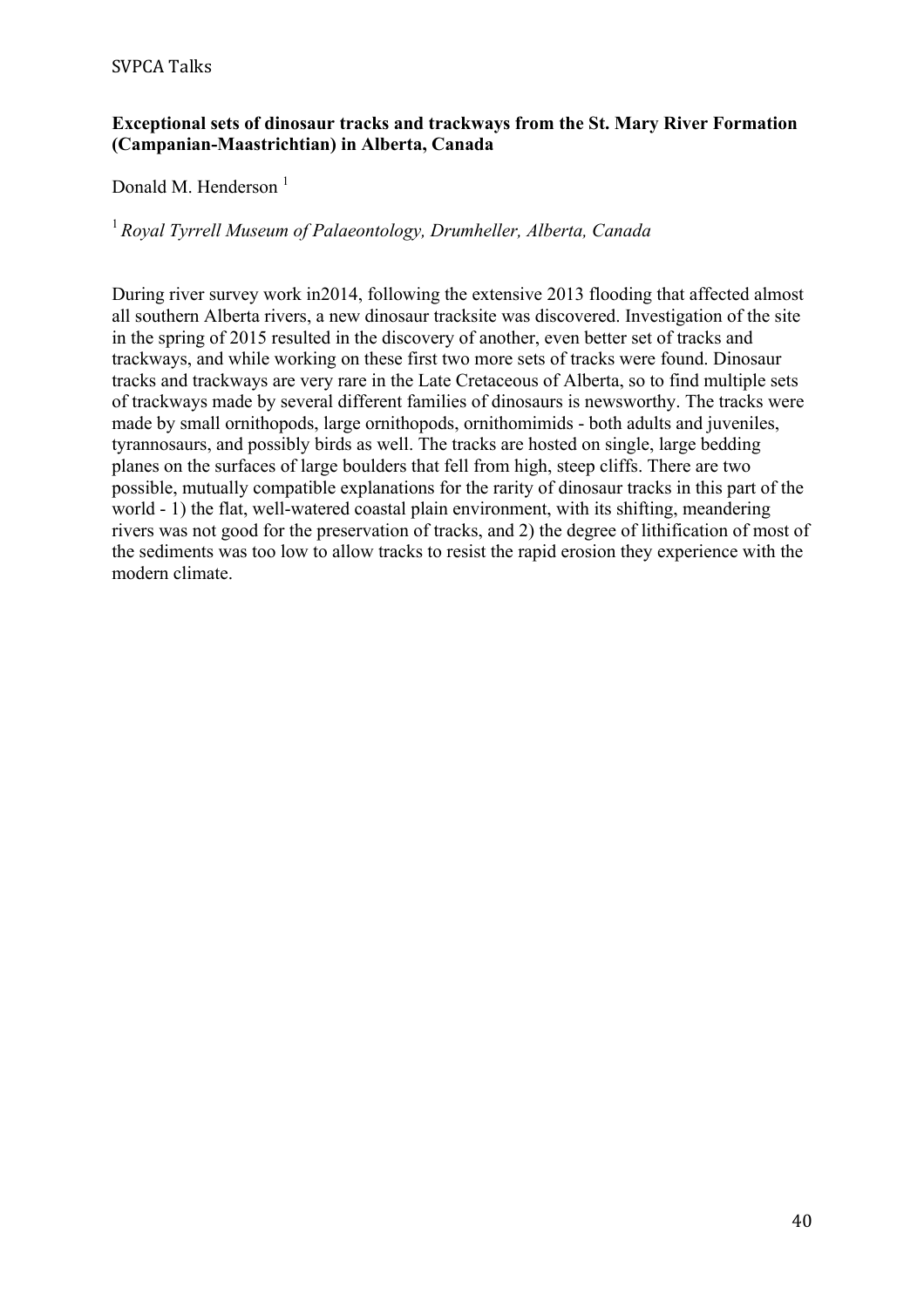# **Evolution of the lower jaw of gnathostomes**

Jennifer Hill<sup>1</sup>, Philip C.J. Donoghue<sup>1</sup> & Emily J. Rayfield<sup>1</sup>

<sup>1</sup> *School of Earth Sciences, University of Bristol, Bristol, UK*

The origin of the lower jaw is a key innovation that underpins the adaptive radiation of gnathostomes. The jaw has undergone fundamental changes to its composition and has endured major ecological changes including the transitions from water to land, from land to air, and from land back to water. Changes in jaw shape and structure may have facilitated the emergence of different feeding behaviors. We achieve this via an exploration of lower jaw morphospace. Outline analysis and extended eigenshape analysis were used to quantify variation in lower jaw morphology for 500 lower jaw specimens spanning 3 major evolutionary transitions: the origin of Osteichthyes, Amniota, and Mammalia. Principal Component Analysis shows that 28.1% of lower jaw shape variation is attributable to overall length of the dentary and/or the configuration of the postdentary bones. 15.5% of variation is attributable to the robustness of the lower jaw, while the relative thickness of the dentary and the angle of the postdentary bones account for 11.4% of variation. Initial taxonomic group patterns illustrate that fish (including chondrichthyans and osteichthyans) are the most disparate group; birds show little variance in comparison to mammals except for the overall curvature of the mandible and thickness of the (fused) dentary bone. Squamates have lower morphological diversity than mammals, but comparable disparity to birds. Snakes have restricted morphospace occupation. From these results, it is most likely that both ecological and functional consequences affect lower jaw shape variation and that transformation in lower jaw shape allowed different feeding behaviors to emerge.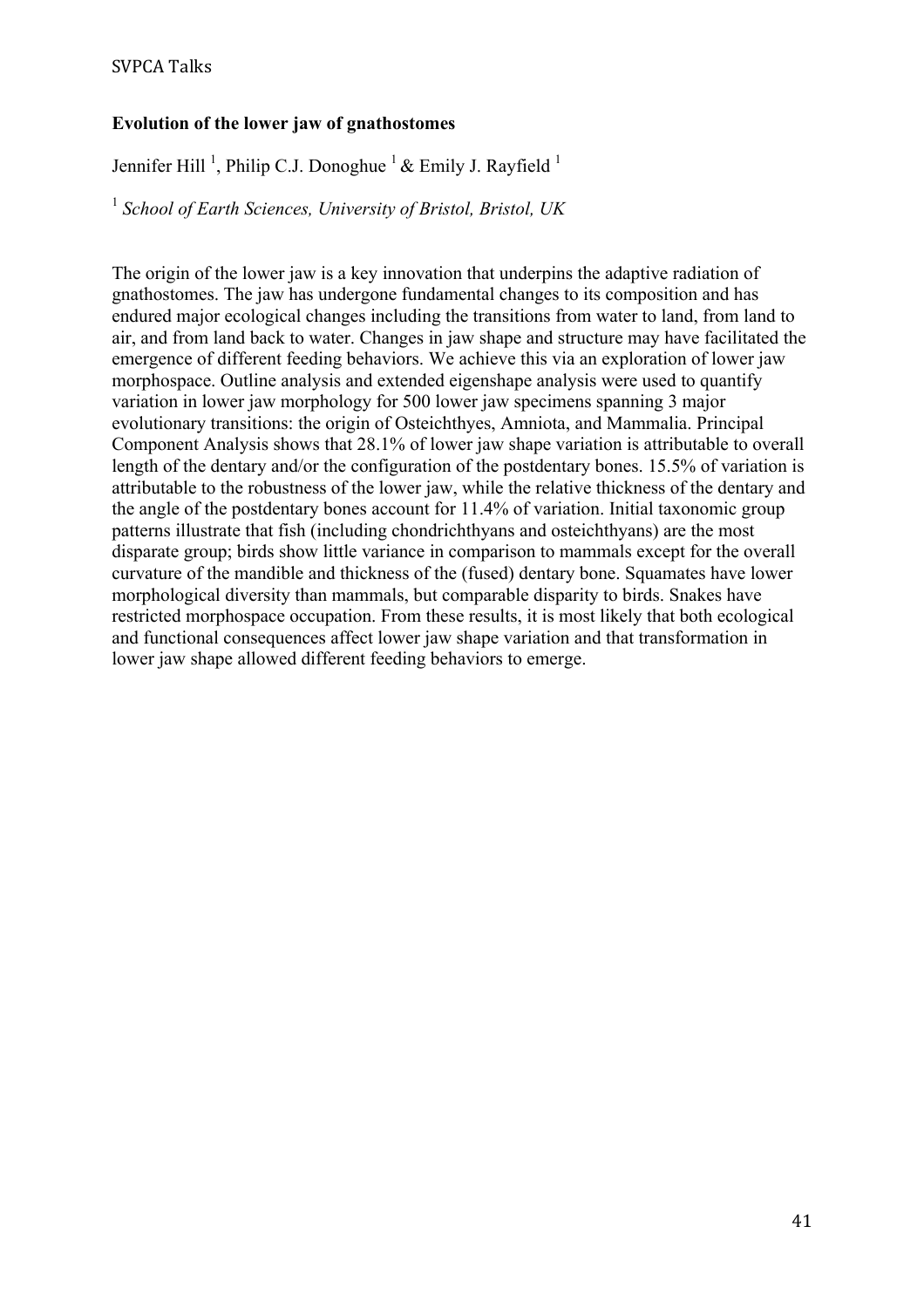# **Positive allometry in the growth of a ceratopsian frill indicates sexual selection**

David Hone<sup>1</sup>, Dylan Wood<sup>1</sup> & Robert Knell<sup>1</sup>

# <sup>1</sup> School of Biological and Chemical Sciences, Queen Mary University of London, London, *UK*

Sexual selection is a major evolutionary driver in numerous extant lineages of animal and presumably also operated in the past. Various exaggerated structures and ornaments have been hypothesised to be linked to sexual selection and social dominance but testing remains difficult owing to the limited available data. Sexually selected traits very often show positive allometry as these are condition dependent. Assessment of 37 specimens of the small ceratopsian *Protoceratops andrewsi* encompassing four distinct body sizes and spanning over an order of magnitude in size (basal skull length 24 – 360 mm) shows positive allometry in the length and width of the cranial frill. Both adults and juveniles of *P. andrewsi* form size segregated groups suggesting that herd coherency or dominance within groups was not the primary function of the frill. This is the largest analysis of crest allometry in Mesozoic reptiles to date and uses the largest size range of specimens thus providing a major case for sexual selection in the fossil record.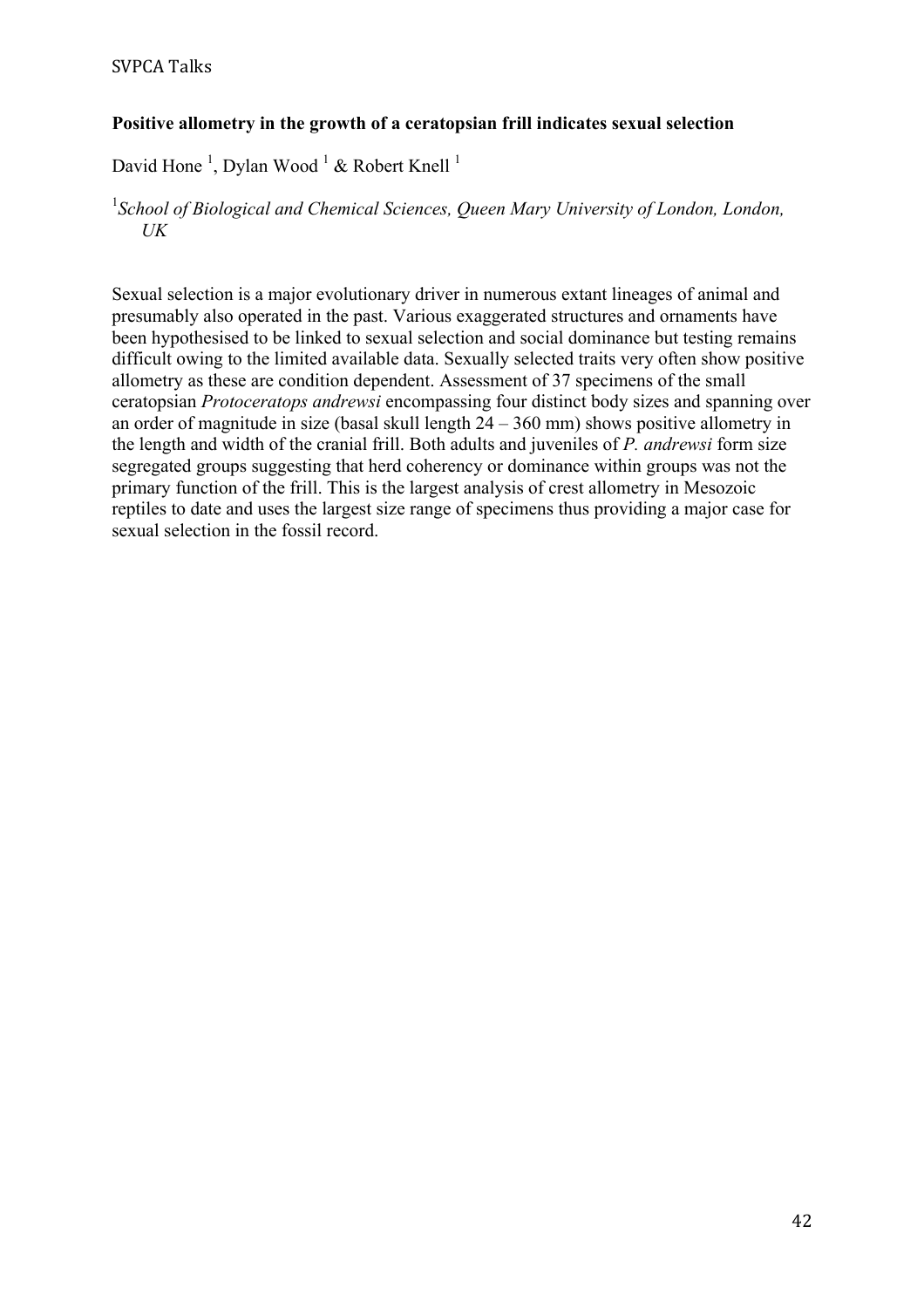#### **A new Early Jurassic theropod from Wales: geological and discovery context**

Cindy Howells<sup>1</sup>, John R. Nudds<sup>2</sup>, David M. Martill<sup>3</sup>, Steven U. Vidovic<sup>3</sup>, N. Hannigan<sup>4</sup> & R. Hannigan<sup>5</sup>

<sup>1</sup>*Department of Natural Sciences, Amgueddfa Cymru - National Museum Wales, Cardiff, UK*

<sup>2</sup>*School of Earth, Atmospheric and Environmental Sciences, University of Manchester, Manchester, UK*

<sup>3</sup>*School of Earth and Environmental Sciences, University of Portsmouth, Portsmouth, UK*

<sup>4</sup> *National Nuclear Laboratory, Preston, UK*

<sup>5</sup> *Whitchurch, Cardiff, UK*

In March 2014, two of us (NH and RH) collectors made the discovery of a lifetime on a beach at Lavernock, near Cardiff. Recently fallen blocks from a cliff were found to contain the partial skeleton of a new juvenile theropod dinosaur. Comparison of lithology and bed thickness enabled fairly precise placing of the new dinosaur within the *in situ* Blue Lias (Jurassic, Hettangian) adjacent to the find. Strata exposed at Lavernock range from the Mercia Mudstone Group (Triassic, Norian) to the lower portion of the Porthkerry Formation (Jurassic, Blue Lias, *angulata* zone). The dinosaur-bearing horizon occurs above the last Triassic conodont, but below the first appearance of *Psiloceras planorbis*, traditionally regarded as marking the base of the Jurassic. We have correlated the Lavernock section with the Austrian GSSP for the Jurassic System on the basis of known carbon isotope excursions, which place the dinosaur-bearing horizon around 1.5m above the T/J boundary. Rhaetic dinosaur remains are very rare in south Wales, and none have previously been found within the marine Jurassic strata.

A second cliff fall in summer 2015 at the same site yielded two more blocks of bone with remains of the same dinosaur to University of Portsmouth Palaeontology student Samuel Davies who was undertaking his 2<sup>nd</sup> level project at the site. Some remains are still missing, but the material collected so far makes this specimen the most complete theropod dinosaur ever discovered in the Lower Jurassic of Europe.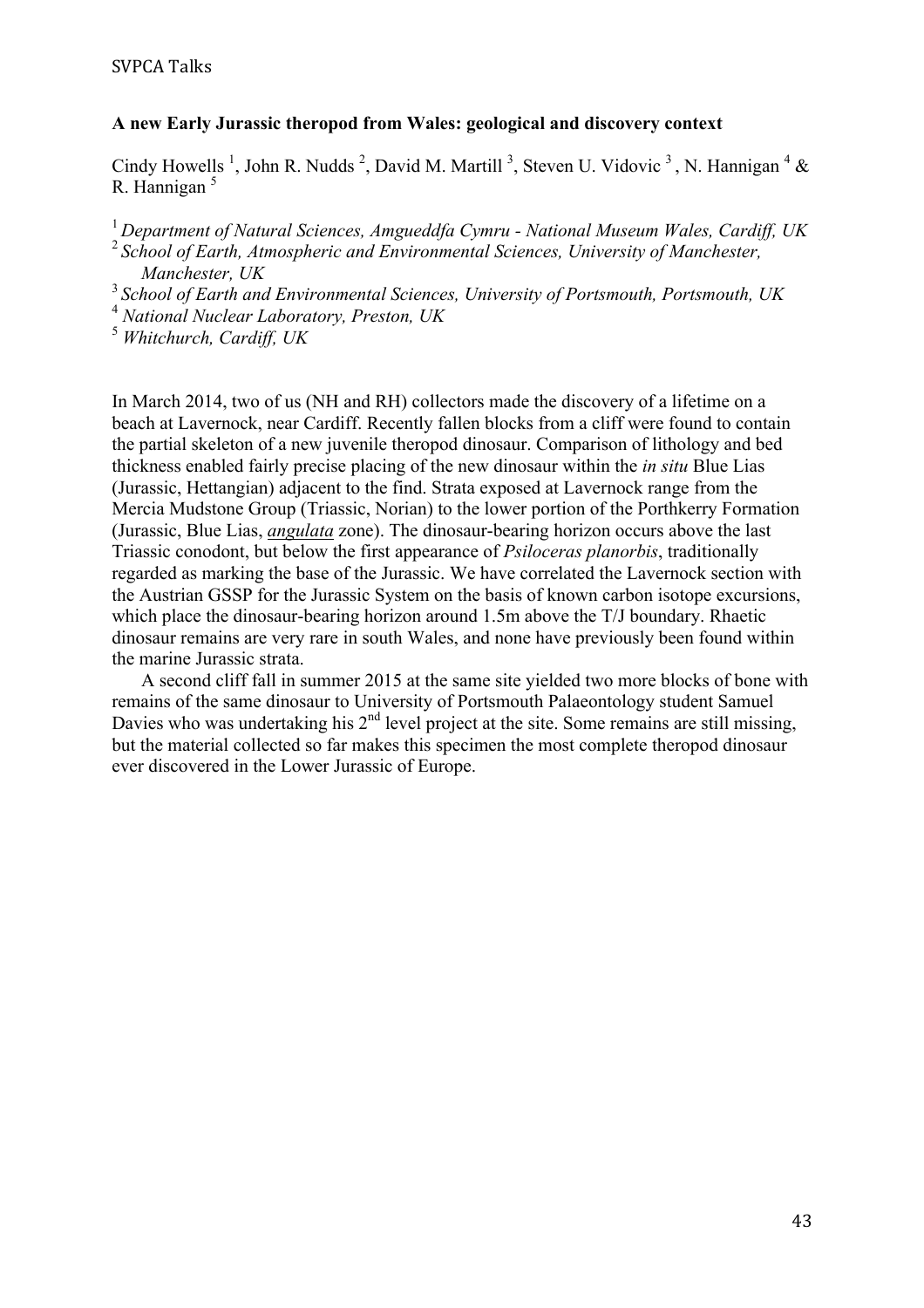### **On the probable predatory behaviour of the "marsupial lion",** *Thylacoleo carnifex*

Christine Janis<sup>1,2</sup>, Borja Figueirido<sup>3</sup> & Alberto Mártin-Serra<sup>3</sup>

<sup>1</sup>*Department of Ecology and Evolutionary Biology, Brown University, Providence, RI, USA*

<sup>2</sup>*School of Earth Sciences, University of Bristol, Bristol, UK*

<sup>3</sup>*Departmento de Ecología y Geologíca, Facultad de Ciencias, University de Málaga, Málaga, Spain*

How does one determine the behaviour of an extinct animal, especially one lacking living relatives? Extinct mammals are often shoehorned into modes of life occupied by extant forms: but were some past forms unique, with no precise extant analogs? A case in point is *Thylacoleo carnifex*, whose behaviour and ecology have been a matter of debate since Richard Owen's 1871 description. Dubbed the "marsupial lion", *Thylacoleo* is assumed to have had felid-like behaviour. *Thylacoleo's* head is superficially cat-like, and large "carnassial" teeth indicate a carnivorous diet: but *Thylacoleo* lacks canines, and the proposed "caniniform" incisors are blunt rather than sharp. *Thylacoleo* is also unique amongst predatory mammals in its greatly enlarged claw on an apparently mobile thumb. How, then, did this "lion" kill its prey?

We investigate *Thylacoleo's* probable predatory mode of by statistical analyses of elbowjoint anatomy, comparing this enigmatic extinct marsupial with a large number of extant marsupials and placentals. *Thylacoleo's* elbow morphology is unique, combining the capacity for stability in terrestrial locomotion with maneuverability of the forearm otherwise seen in arboreal mammals. We suggest that this elbow joint morphology, in combination with the large claw on the thumb and the blunt "caniniform" incisors, reflects a unique predatory mode: rather than using the claws to hold the prey and the canines for killing, as in extant large felids, we propose that *Thylacoleo* used its enlarged incisors to subdue the prey and a rapid movement of the forearm around the elbow joint (supination) to kill with its huge claw.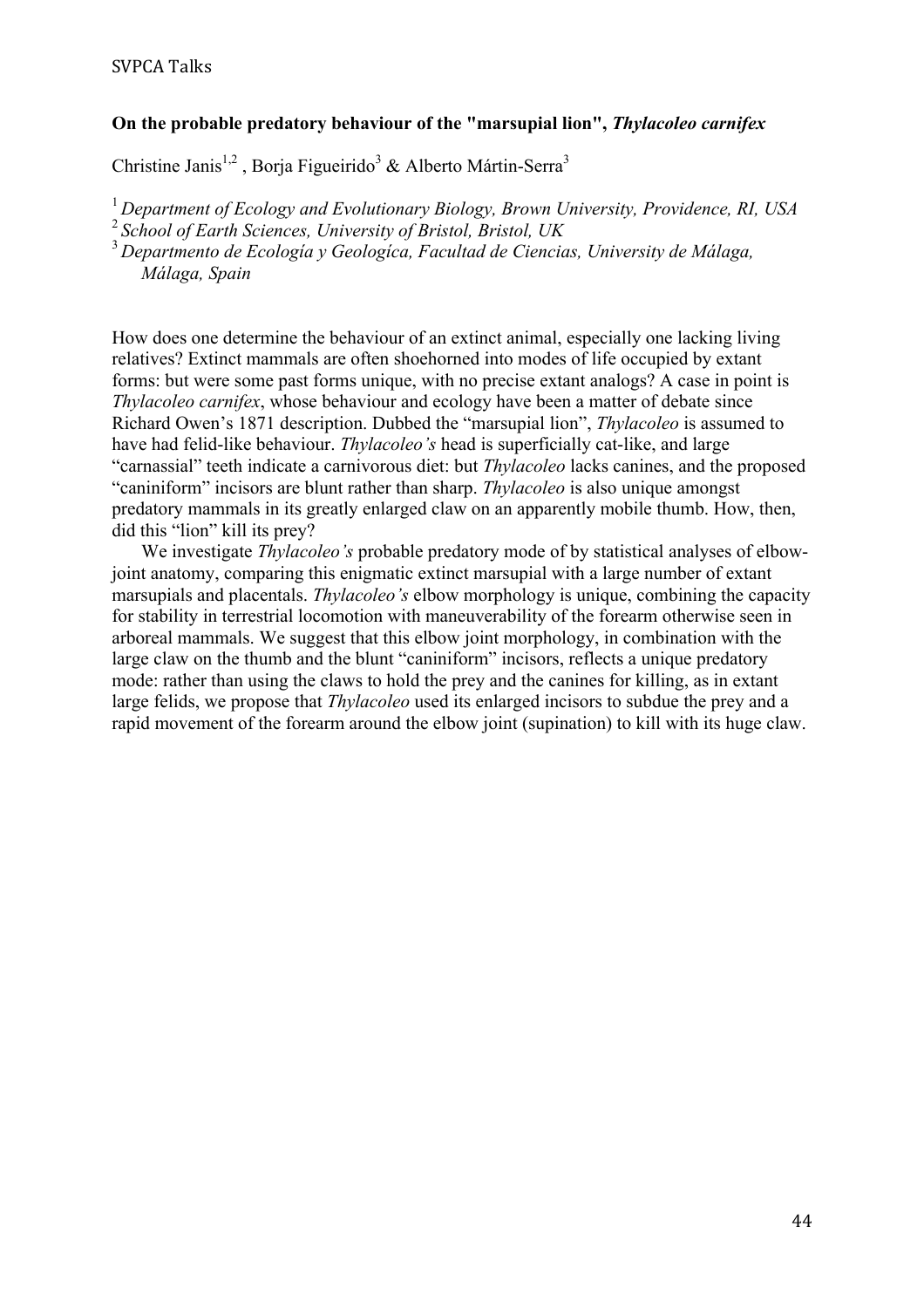# SVPCA Talks

# **The phylogenetic inference of cranial ontogenetic trajectories of basal Therapsida**

Maren Jansen<sup>1</sup>, Christian F. Kammerer<sup>1</sup>, & Jörg Fröbisch<sup>1</sup>

<sup>1</sup>*Museum für Naturkunde, Leibniz-Institut für Evolutions- und Biodiversitätsforschung an der Humboldt-Universität zu Berlin, Berlin, Germany*

The relationships between ontogeny and phylogeny are controversial but it is expected that closely related organisms will undergo more similar ontogenetic changes than phylogenetically more distant ones. If so, morphological characters obtained from ontogenetic data could enhance our understanding of phylogenetic relationships, especially in fossil groups different ontogenetic stages may have been referred to different taxa. Following comprehensive taxonomic revision we combine cranial ontogenetic studies with phylogenetic methods on a phylogeny including a wide sample of basal therapsids, as well as observing allometric trajectories in the cranial ontogeny of representatives of every major clade. Using Principal Component Analysis (PCA) on pooled Procrustes shape data using 3D geometric morphometrics we constructed a linear model between phylogenetic distance and morphological distance, where morphological distance is indicated by the difference between the allometric shape changes on paired taxa, represented by the regression coefficient of PC (main variance correlated with allometry) against Centroid Size (CS). We assessed numerous randomized tree topologies, and calculated the same linear model as above, in order to test for the significance of the observed. PC1-CS regression coefficients show no phylogenetic correlation. However, using PC2-CS regression coefficients, less than 1% of randomly assorted trees show a higher regression coefficient than the observed tree, indicating ontogenetic trends differ in phylogenetically more distant taxa. When, however, applied to individual clades of the phylogenetic tree, the signal is considerably weaker and ontogenetic trajectories are likely constrained by other factors such as function or ecology.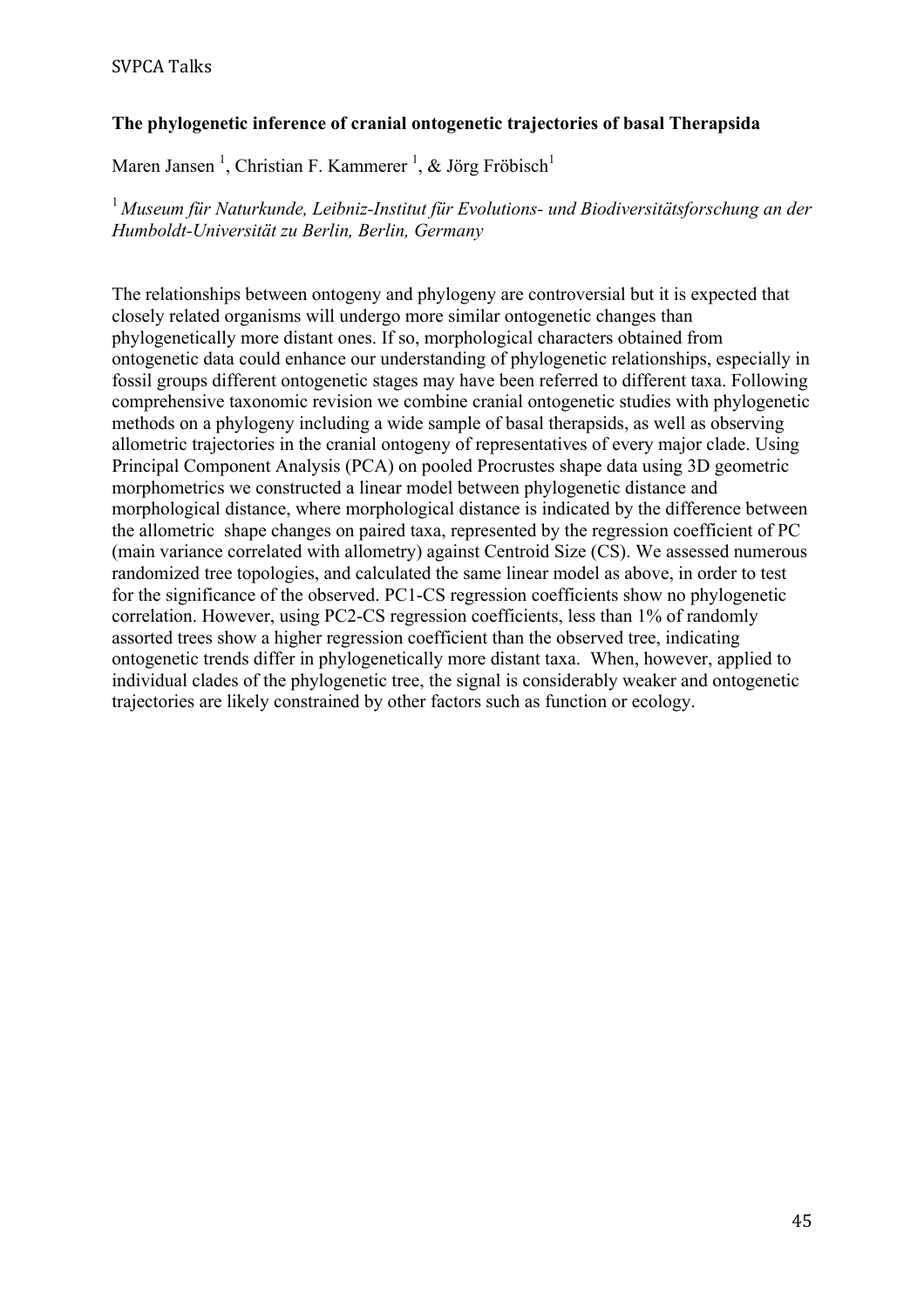### **Fossils of Qau el-Kebir; an ancient Egyptian funerary fossil collection**

Diane Johnson<sup>1</sup>, Paul Nicholson<sup>2</sup>, Pip Brewer<sup>3</sup>, Emma Bernard<sup>3</sup>, David Ward<sup>3</sup>, Sandra Chapman<sup>3</sup>, Lorna Steel<sup>3</sup> & Robert Kruszynski<sup>3</sup>

<sup>1</sup> Planetary and Space Science, Department of Physical Sciences, The Open University, *Milton Keynes, UK*

<sup>2</sup> *Department of Archaeology, School of History, Cardiff, UK*

<sup>3</sup> *Department of Earth Sciences, Natural History Museum, London, UK*

In 1923 archaeological excavations at Qau el-Kebir, middle Egypt, revealed an ancient burial shaft containing artefacts and "tonnes" of fossil bones. Many were noted as hippopotamus but there were a range of mammals, reptiles, fish and what was considered at excavation to be the earliest Egyptian human remains. Later discoveries nearby included fossil bone fragments in ancient linen wrappings, and a second burial shaft containing more fossil bones.

Since prehistoric times ancient Egyptians considered some animals to be sacred as symbols and expressions of divinity; the fossil bones at Qau maybe a function of this practice. This area of Egypt was a recognised cult centre of the god Seth who was frequently depicted as a hippopotamus. It is possible that the fossils were a form of local offerings to Seth perhaps functioning in a similar fashion to the use of animal mummies.

The excavators Guy Brunton and Flinders Petrie noted the importance of the fossil finds but never published a full account of their interpretation or documentation of species present. With time, records of their storage location became lost and no further research was published. The fossils are currently held at the Natural History Museum and are now the subject of a study to bring a paleontological understanding of these intriguing fossils and a reevaluation their original archaeological context.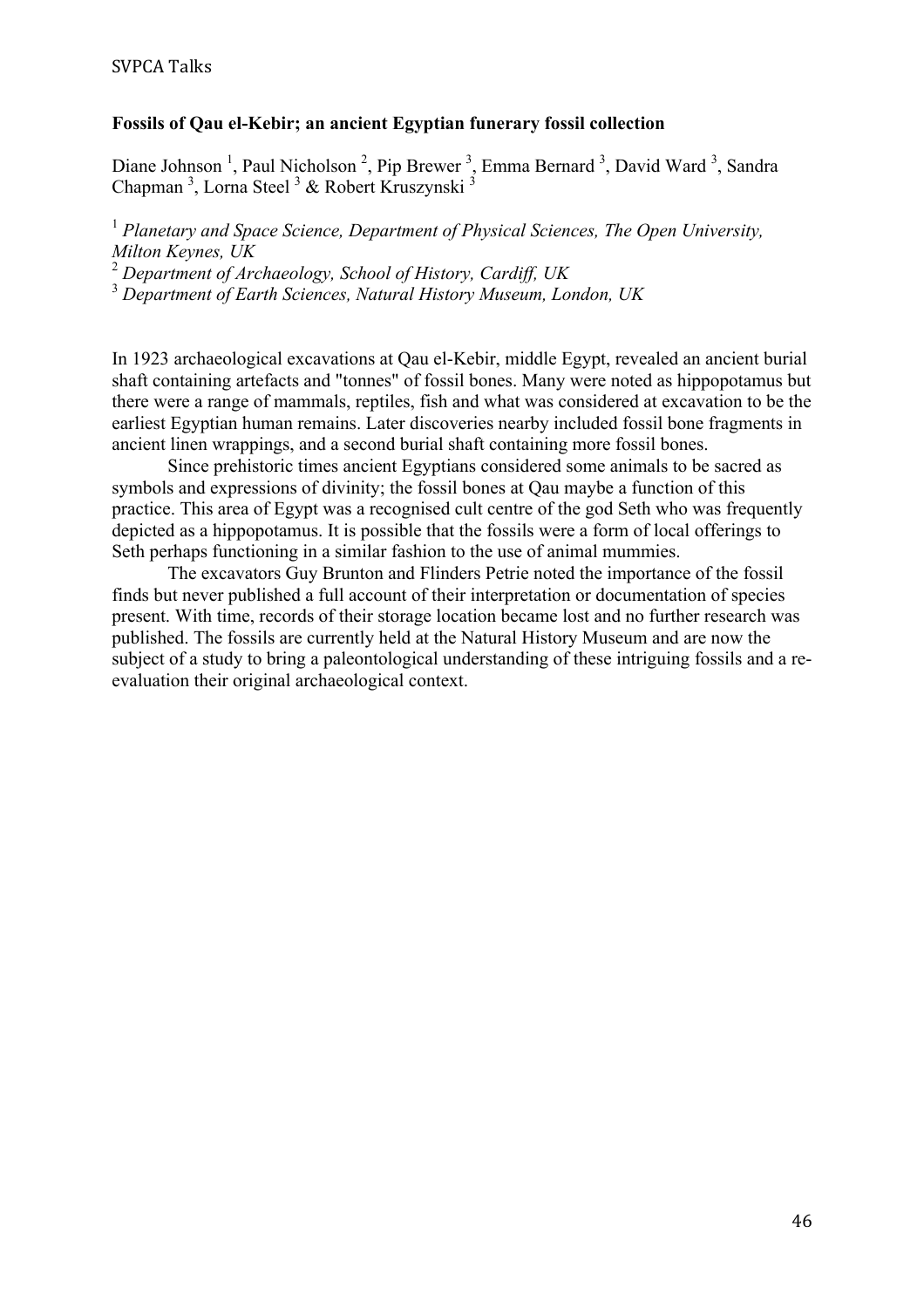## **Comments on pterosaur reproduction based on recently found specimens from the Jurassic and Cretaceous of China**

Alexander W.A. Kellner<sup>1</sup>, Xiaolin Wang<sup>2</sup>, Shunxing Jiang<sup>2</sup>, Juliana Manso Sayão<sup>3</sup>, Xin Cheng  $^{1,2}$ , Taissa Rodrigues<sup>4</sup>, Qiang Wang<sup>2</sup> and Fabiana R. Costa<sup>5</sup>

- <sup>1</sup>*Laboratory of Systematics and Taphonomy of Fossil Vertebrates, Department of Geology and Paleontology, Museu Nacional/Universidade Federal do Rio de Janeiro, Rio de Janeiro, RJ, Brazil*
- <sup>2</sup>*Key Laboratory of Vertebrate Evolution and Human Origins of Chinese Academy of Sciences, Institute of Vertebrate Paleontology and Paleoanthropology, Chinese Academy of Sciences, Beijing, China*
- <sup>3</sup>*Centro Acadêmico de Vitória, Universidade Federal de Pernambuco, Rua do Alto Reservatório, Vitória do Santo Antão, PE, Brazil*
- <sup>4</sup>*Departamento de Biologia, Centro de Ciências Agrárias, Universidade Federal do Espírito Santo, Alto Universitário, Alegre, ES, Brazil*
- <sup>5</sup>*Department of Biological Sciences, Environmental Sciences Sector, Universidade Federal de São Paulo, Prof. Artur Riedel, 275, Jardim Eldorado, 09972-270 Diadema, SP, Brazil*

Among the most spectacular pterosaur finds done in recent years is the bone-bed from the Tugulu Group (Lower Cretaceous) discovered in the Hami area, Xinjiang Uyghur Autonomous Region of China. Among the hundreds of specimens of the sexually dimorphic pteranodontoid *Hamipterus tianshanensis* are five three-dimensionally preserved eggs. They are slightly asymmetric, with the length varying from 59-65mm and the average width around 34mm. The external surface is formed by a thin  $(\sim 60 \,\mu m)$  layer of calcium carbonate that produces the cracking and crazing of the otherwise smooth external eggshell surface. Below, there is a thin shell membrane  $(\sim 11 \mu m)$ , that might have been originally thicker. All eggs show depressions, clearly indicating their overall pliable nature. SEM analysis shows that the eggshell structure is similar to some squamates.

Another important material comes from the Late Jurassic Tiaojishan Formation (Liaoning Province). The counter slab (IVPP V18403) of a previously known wukongopterid specimen shows the presence of two eggs, one preserved inside the body of the animal. SEM analysis of the eggshell did not reveal an external calcareous layer suggesting that it was either removed due to taphonomy or not present at all. Histological section of the femur lacks medullary layer, a bone tissue reported in avian dinosaurs during ovulation and egg-laying phase. Those specimens, associated with experimental taphonomic studies, show that pterosaurs had two functional oviducts and laid eggs even smaller than previously thought, indicating that they have developed a reproductive strategy more similar to basal reptiles than to birds.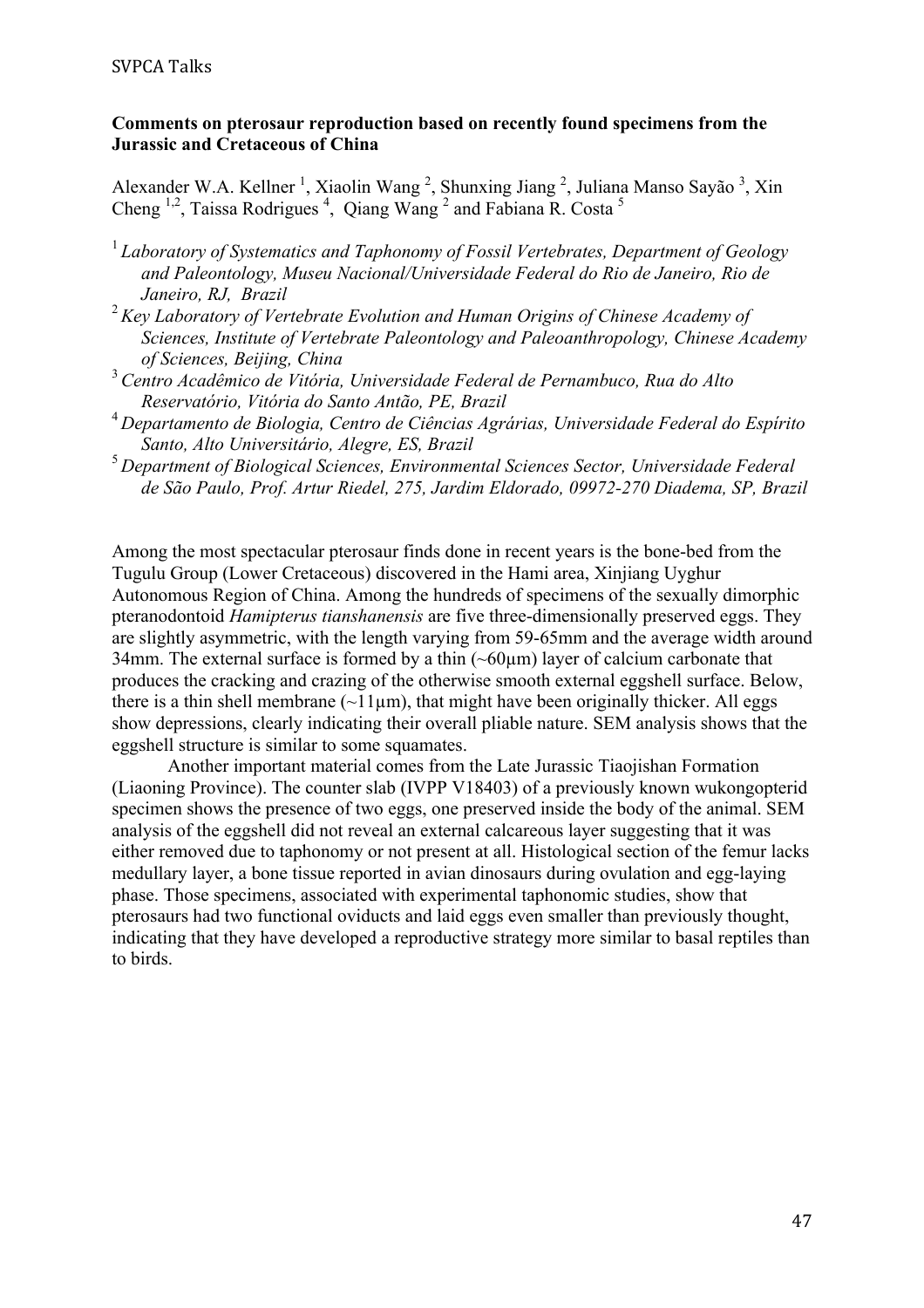#### SVPCA Talks

#### **Preliminary information on a new specimen of** *Araripemys* **(Pleurodira: Pelomedusoides) from the Early Cretaceous Crato Formation, Brazil**

Saulo Limaverde<sup>1</sup>, Rodrigo V. Pêgas<sup>2</sup>, Gustavo R. Oliveira <sup>3</sup> & Maria Eduarda C. Leal<sup>1</sup>

- <sup>1</sup> *Laboratório de Paleontologia, Departamento de Geologia, Universidade Federal do Ceará, Campus do Pici, Fortaleza, CE, Brazil*
- <sup>2</sup> *Laboratory of Systematics and Taphonomy of Fossil Vertebrates, Department of Geology and Paleontology, Museu Nacional/UFRJ, RJ, Brazil*
- <sup>3</sup> *Laboratório de Paleontologia e Sistemática, Departamento de Biologia, Universidade Federal Rural de Pernambuco, Rua Dom Manuel de Medeiros s/n, Dois Irmãos, Recife, Pernambuco, Brazil*

The Araripe Basin, Northeastern Brazil, comprises two *lagerstätten*, the Crato and Romualdo formations, with very similar vertebrate faunas. Six valid turtle species are recognized for the latter unit, of which only one, *Araripemys barretoi*, is also present in Crato Fm. A second species, "*Araripemys arturi*", was described, based on a very incomplete specimen from Crato Fm.

Subsequently, *A. barretoi* and "*A. arturi*" were synonymised. The latter's diagnostic features were invalidated, those being: 1) ovoid-shaped carapace, whereas *A. barretoi*  displays a posterolateral angulation at the carapace lateral margin; 2) peripherals IX and X equally long as wide; and 3) lack of arrow-shaped pedal unguals, present in *A. barretoi*. The first has been proposed to be taphonomical or dubious due to the material incompleteness; while the second could represent ontogenetic, sexual or individual variation; and the third, in turn, has been identified as variable within *A. barretoi* specimens.

We report a new almost complete specimen of *Araripemys*, ventrally preserved on a limestone slab from Crato Fm. It differs from general *A. barretoi* morphology, displaying an ovoid-shaped and elongated carapace; elongated cervical vertebrae; pointed rostrum and slender xiphiplastra.

If further analyses validate these differences in the future (eg. morphometric analyses), we suggest that a new species of *Araripemys* should be erected, based on this new specimen. Because the holotype of "*A. arturi*" would still not be distinguished from *A. barretoi* but neither from this specimen, we suggest it should be regarded as *Araripemys* sp.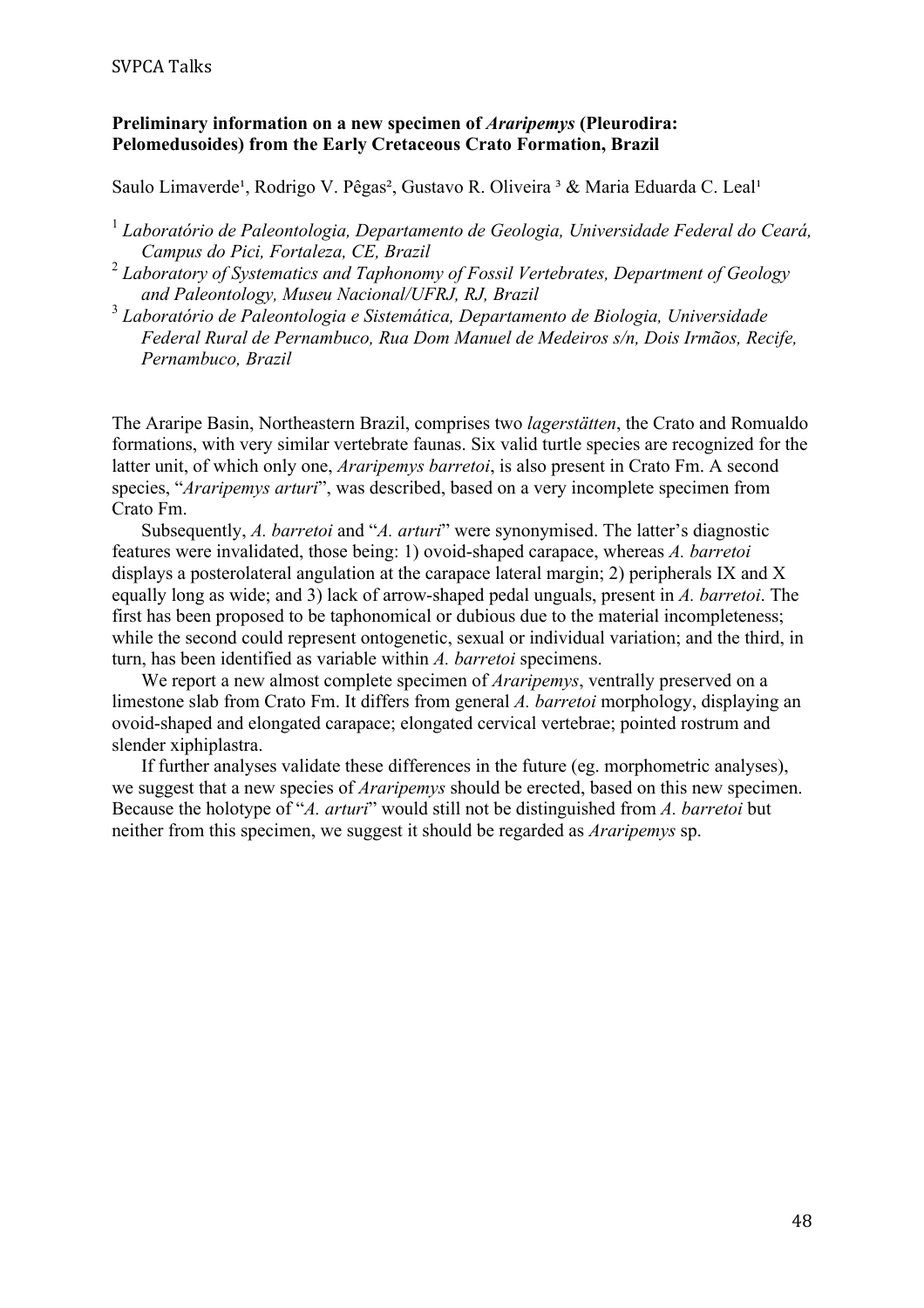#### **Back from Purgatory: Three Rakers for Fishes at the Base of a Diversification**

Jeff Liston <sup>1,2</sup>, Bruce A. Schumacher <sup>3,4</sup>, Kenshu Shimada <sup>5,6</sup>, Anthony Maltese <sup>7</sup>, & Samuel Giersch <sup>8</sup>

<sup>1</sup> *National Museums Scotland, Edinburgh, Edinburgh, UK*

<sup>3</sup> *USDA Forest Service, La Junta, CO 81050, USA*

- <sup>4</sup> *Denver Museum of Nature and Science, Denver, CO 80205, USA*
- <sup>5</sup> *Department of Environmental Science and Studies and Department of Biological Sciences, DePaul University, 2325 North Clifton Avenue, Chicago, IL 60614, USA*
- <sup>6</sup> *Sternberg Museum of Natural History, Fort Hays State University, Hays, Kansas 67601, USA*
- <sup>7</sup> *Rocky Mountain Dinosaur Resource Center, Woodland Park, CO, USA*

<sup>8</sup> *Geowissenschaftliche Abteilung, Staatliches Museum Fur Naturkunde, Karlsruhe, Germany*

Pachycormiformes were Mesozoic osteichthyan forerunners of many niches that are today filled by sharks, whales, teleosts, among others. In particular, the pachycormid pioneering of the large (>1 metre length) vertebrate suspension-feeding niche has attracted attention as an indicator of a major change in planktonic populations in the Jurassic. The  $19<sup>th</sup>$  century Jurassic genera of *Leedsichthys* and *Asthenocormus* were recently supplemented by the Callovian *Martillichthys*, and the recognition of the Cretaceous suspension-feeder *Bonnerichthys* (often misidentified as specimens of the pachycormid carnivore *Protosphyraena*) extended this clade to the end of the Mesozoic. New specimens of the suspension-feeding pachycormid genus *Rhinconichthys* (erected on the basis of material collected by Gideon Mantell) from North America and Europe provide information on the development of this edentulous suspension-feeding tribe. In conjunction with re-examination of the type material, this taxon provides new information on oral specialisations utilised by this group in order to dominate suspension-feeding in the Jurassic and Cretaceous.

<sup>2</sup> *Yunnan University, Kunming, China*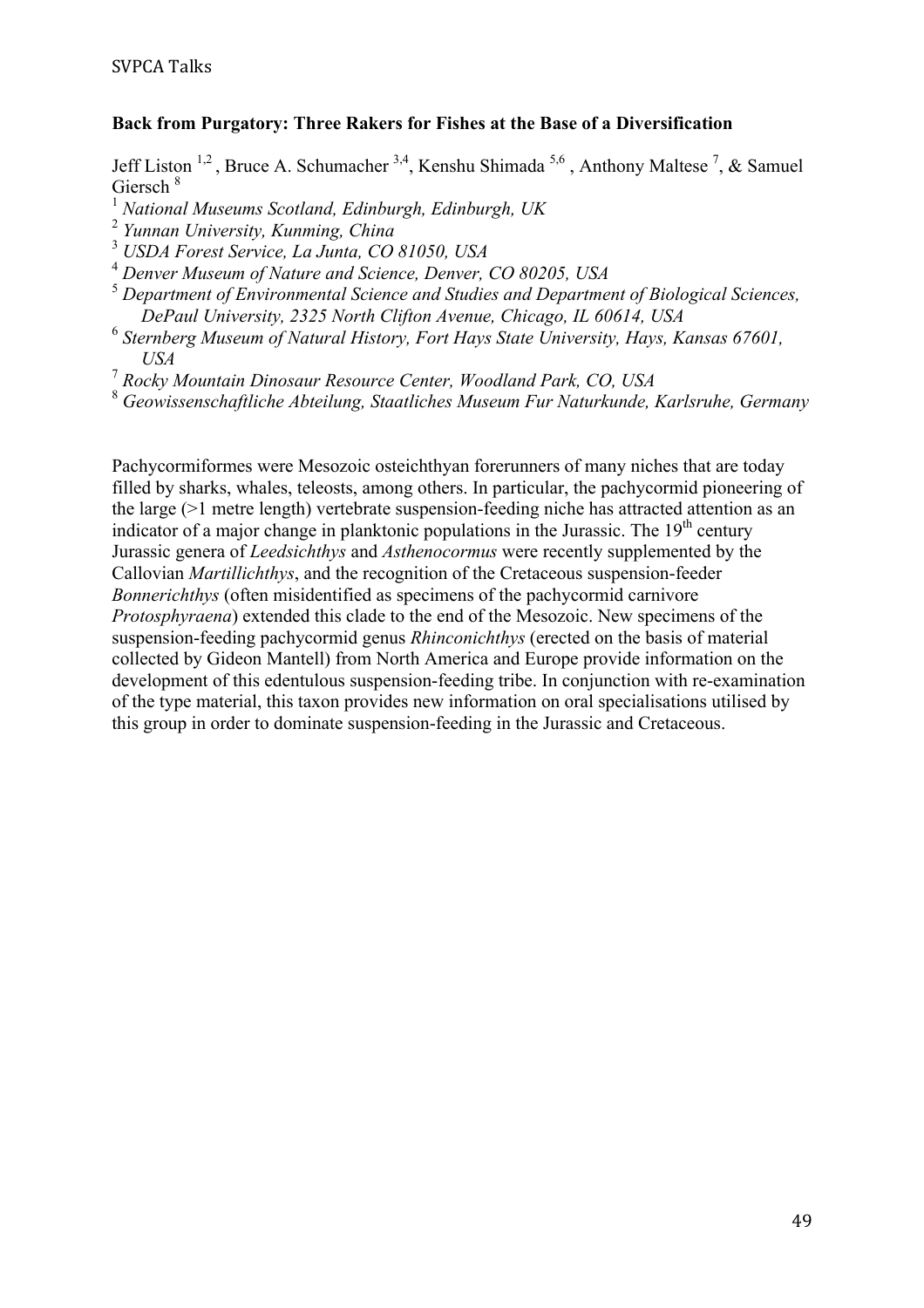# *Tetrapodophis amplectus***, a four-legged snake from the Early Cretaceous of Gondwana, and implications for the origins of snakes**

Nicholas R. Longrich<sup>1</sup>, David M. Martill<sup>2</sup> & Helmut Tischlinger<sup>3</sup>

<sup>1</sup> *Department of Biology and Biochemistry and Milner Centre for Evolution, University of Bath, Bath, UK*

<sup>2</sup> *School of Earth and Environmental Sciences, University of Portsmouth, Portsmouth, UK*

<sup>3</sup> *Tannenweg 16, 85134 Stammham, Germany*

Snakes are a diverse and successful group of squamates, with over 3,000 known species, but the origins of this remarkable diversity are poorly understood. Two-legged snakes have previously been described, but snakes with four limbs have remained unknown— until now. *Tetrapodophis amplectus*, a new snake from the Early Cretaceous (Aptian) Crato Formation of Brazil, represents the oldest definitive snake and the first known with four limbs. Tetrapodophis shows numerous derived features of snakes, including hooked teeth implanting into sockets, an intramandibular joint, zygosphene-zygantrum articulations between vertebrae, >150 presacral vertebrae, and transverse belly scales. Although snake-like in most features, Tetrapodophis retains short but well-developed arms and legs. Adaptations for aquatic life are not evident. Instead, *Tetrapodophis* exhibits specializations for burrowing, supporting a subterranean, burrowing origin of snakes. Surprisingly, the limbs are not vestigial but are instead specialized for grasping. Along with a highly flexible spine, here interpreted as an adaptation for constriction, recurved teeth, and perhaps most striking, the presence of a vertebrate in the gut, this suggests that early snakes preyed on vertebrates. Finally, *Tetrapodophis* provides new insights into the geographic origin of the snakes. *Tetrapodophis*, along with a high diversity of basal lineages from Africa and South America, both extinct an extant, provides strong evidence that crown Serpentes originated and radiated in Gondwana during the Early Cretaceous. They were part of a unique herpetofauna, dominated by snakes, sphenodonts, and notosuchians, that evolved following the isolation of Gondwana and Laurasia in the Jurassic.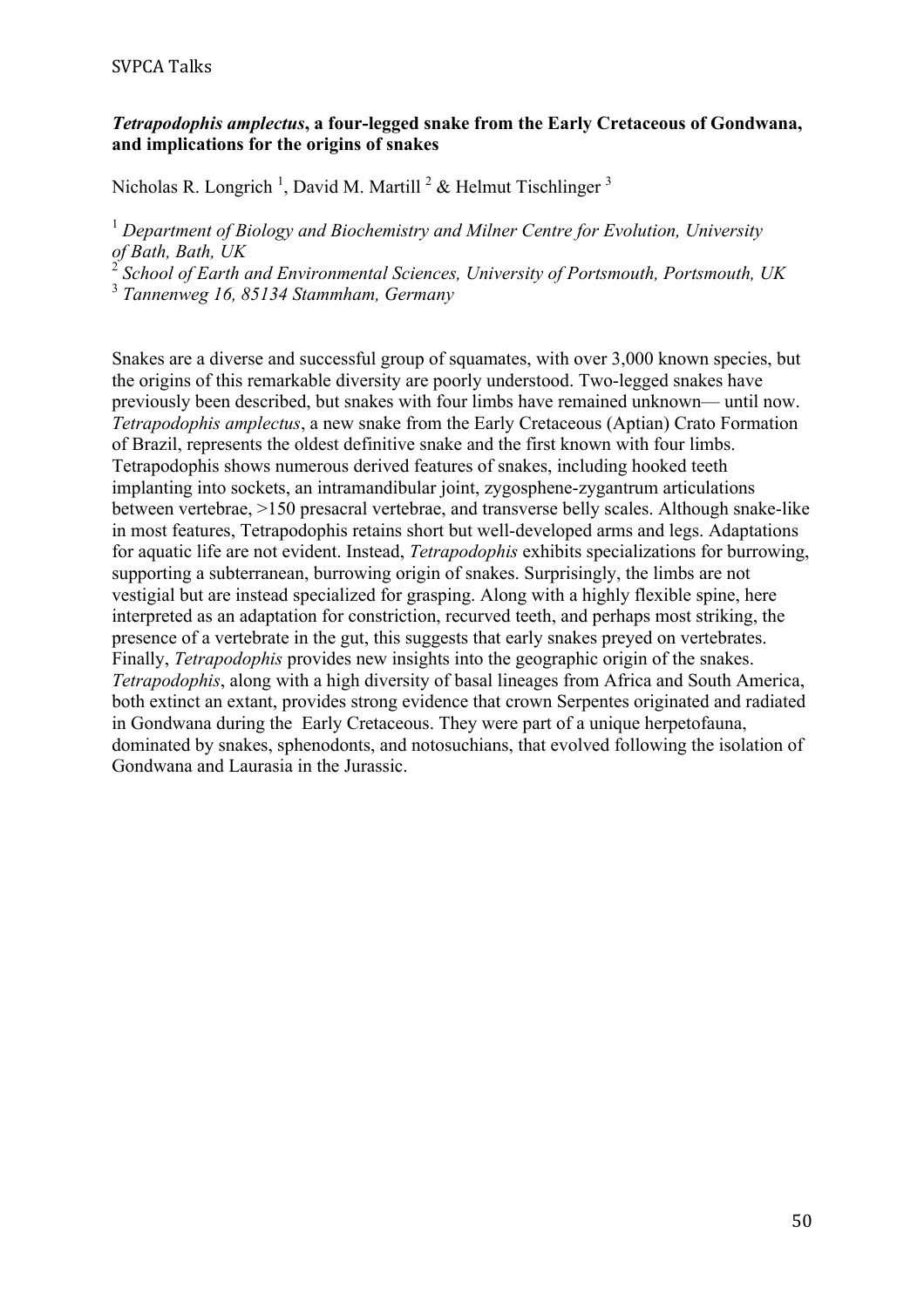# **Locomotor morphology of a 'living fossil' - 3D GMM assessment of forelimb anatomy in tapirs**

Jamie A. MacLaren <sup>1</sup> & Sandra Nauwelaerts <sup>1</sup> <sup>1</sup>*FunMorph Lab, Department of Biology, Universiteit Antwerpen, 2610 Belgium*

Quantitative comparisons of the appendicular skeleton are an essential first step to increasing the understanding of locomotor morphology in both extant and fossil organisms. The locomotion of extinct species can be elucidated from skeletal material, coupled with comparisons to modern relatives or analogues. The enigmatic tapir (Perissodactyla: *Tapirus*) has been widely regarded as a 'living fossil' and has potential to be a modern locomotor analogue for basal perissodactyls, including palaeotheres and tetradactyl equids. However, modern tapir limb morphology has been generally overlooked and has not been quantitatively described. Here, we present the first quantitative assessment of the skeletal morphology of the tapir forelimb. Scapulae, humeri, radii, ulnae and metacarpals from multiple specimens from four extant species of *Tapirus* were laser scanned, and scans subjected to 3D landmark analysis. Results show significant morphological differences between *T. indicus* and the extant American species in most skeletal elements. The mountain tapir (*T. pinchaque*) shows significant or near significant separation from its closest relative *T. terrestris* in the proximal limb (scapula, humerus) and the medial hand bones (Mc2, Mc3). Our preliminary results support previous qualitative works comparing *T. indicus* and *T. terrestris* (lowland tapir); however, they also raise doubt as to the uniformity of the locomotor skeleton of American tapir species for comparative work with extinct species. The addition of further specimens to this analysis will provide a more complete appraisal of tapir limb anatomy, and the integration of biomechanical data will assist in interpretations of functional morphological changes.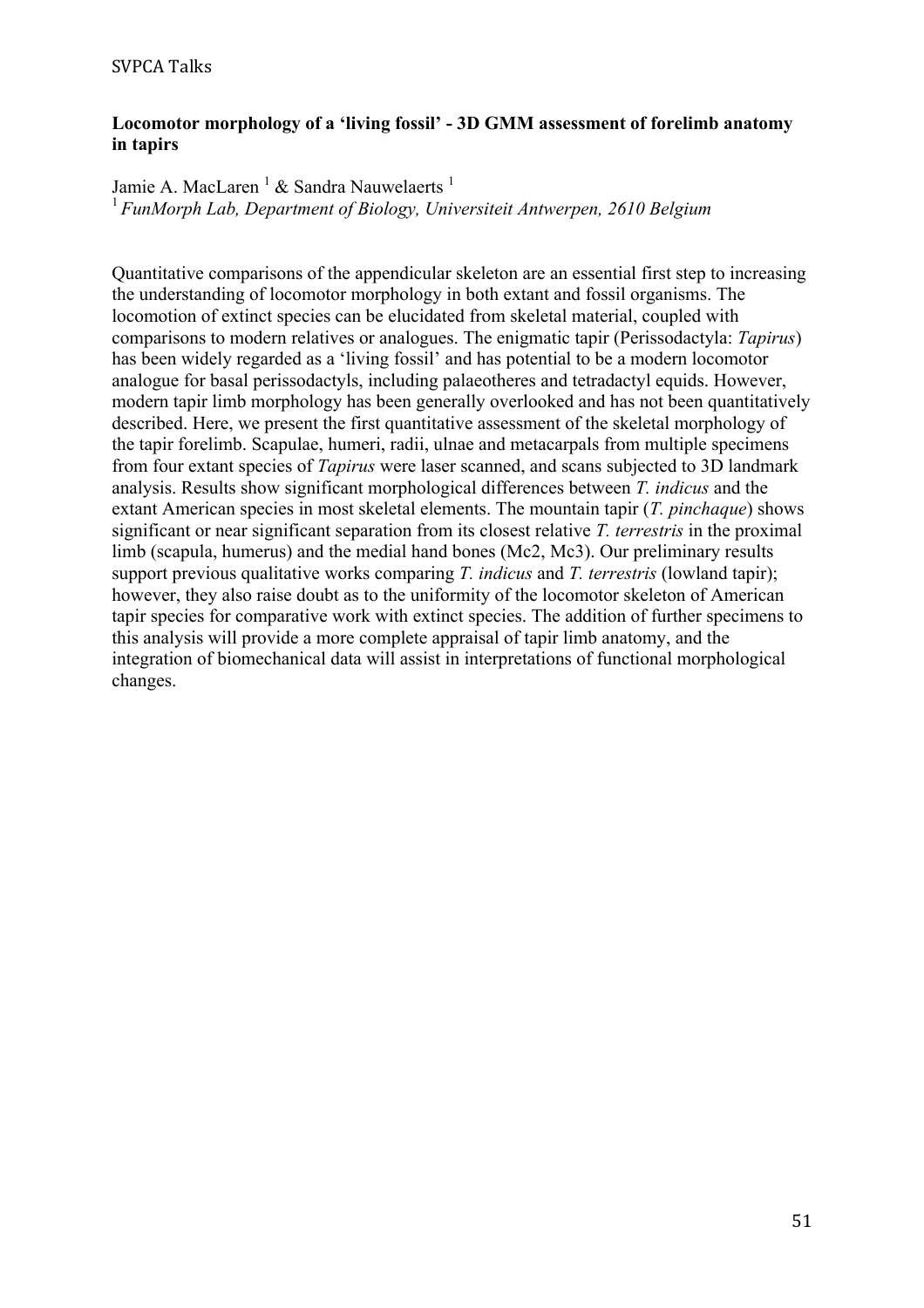#### **The oldest Jurassic dinosaur: a basal neotheropod from the Hettangian of Great Britain**

David M. Martill <sup>1,</sup> Steven U. Vidovic <sup>1</sup>, Cindy Howells  $2^2$  & John R. Nudds  $3$ 

<sup>1</sup> *School of Earth and Environmental Sciences, University of Portsmouth, Portsmouth, UK*

<sup>2</sup> *Department of Natural Sciences, Amgueddfa Cymru - National Museum Wales, Cardiff, UK*

<sup>3</sup> *School of Earth, Atmospheric and Environmental Sciences, University of Manchester, Manchester, UK*

Approximately 40% of a skeleton, including cranial and postcranial remains, and representing a new genus and species of basal neotheropod dinosaur from the Triassic/Jurassic boundary beds of South Wales is presented.

 Its occurrence close to the base of the Blue Lias Formation (Lower Jurassic, Hettangian) makes it the oldest known Jurassic dinosaur and it represents the first dinosaur skeleton from the Jurassic of Wales.

 The specimen retains plesiomorphic characters which it shares with *Tawa* and *Daemonosaurus*, including three teeth in the premaxilla making its phylogenetic placement problematic. A cladistic analysis of 366 characters for 46 taxa resolved Neotheropoda, with *Tawa hallae* as its sister taxon and placed the new Welsh dinosaur as a basal member of Neotheropoda. The "coelophysoids" *Liliensternus liliensterni* and *Zupaysaurus rougieri* are now successive sister taxa to crown group neotheropods, making Coelophysoidea synonymous with Neotheropoda. The new dinosaur is recovered as the sister taxon to "*Syntarsus*" *kayentakatae* and all other coelophysids. Coelophysidae is supported by 3 synapomorphies (15 in the bootstrap) and Neotheropoda is supported by 23 synapomorphies. The bootstrap results demonstrate that although Neotheropoda is well supported, the basal part of the group is not. In our bootstrap tree the new welsh dinosaur, *Liliensternus liliensterni*, *Zupaysaurus rougieri*, *Dilophosaurus wetherelli* and *Cryolophosaurus ellioti* are found in a polytomy with the remaining clades of Neotheropoda; Coelophysidae and Ceratosauria.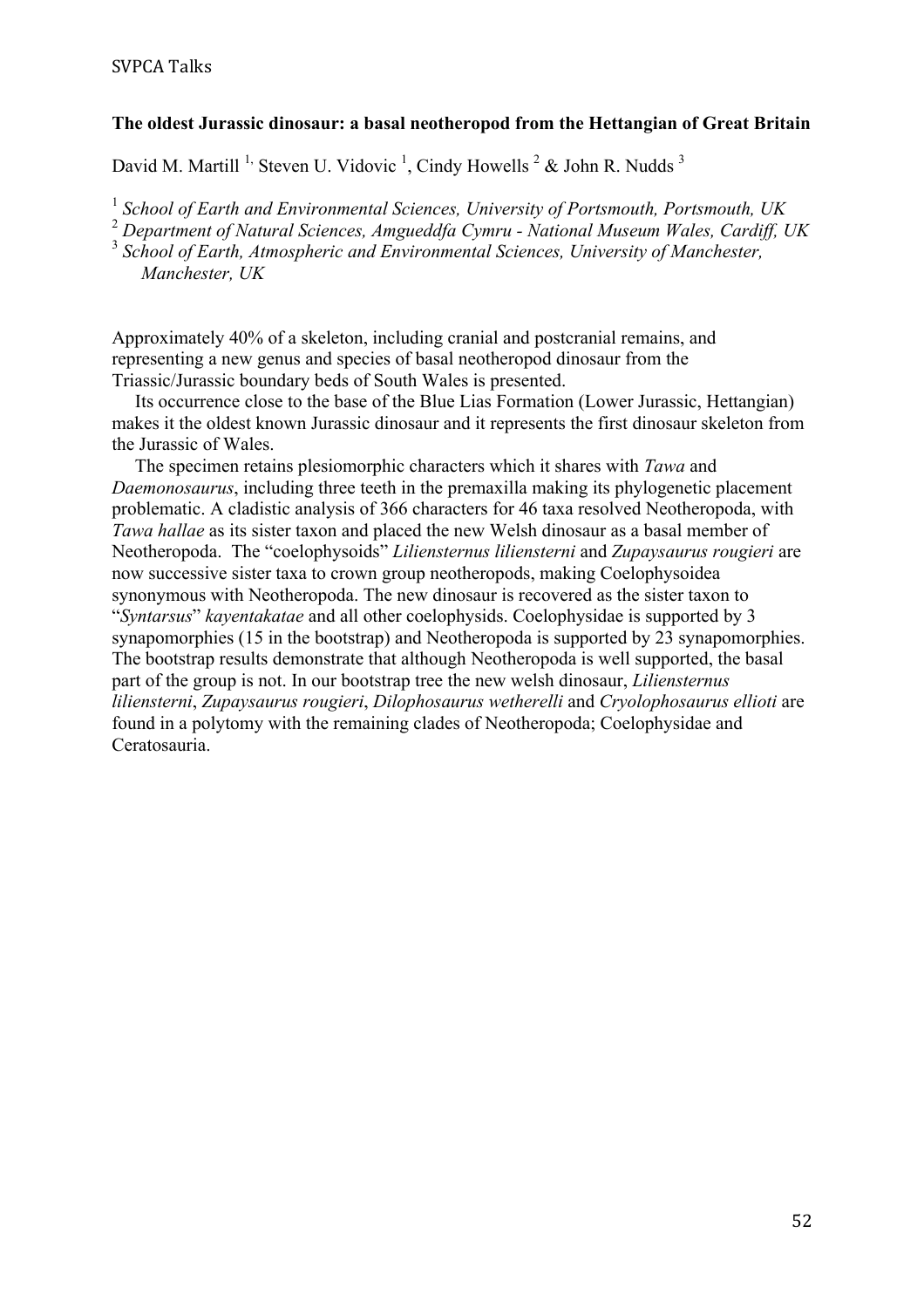# **Musculoskeletal correlates of digging behaviour in African mole-rats**

Andrew McIntosh<sup>1</sup> & Philip Cox<sup>1,2</sup>

<sup>1</sup> Centre for Anatomical and Human Sciences, Hull York Medical School, University of Hull, *UK*

<sup>2</sup> *Department of Archaeology, University of York and Hull York Medical School, York, UK*

African mole-rats are subterranean rodents belonging to the family Bathyergidae. The family comprises six extant genera, five of which are chisel-tooth diggers, meaning they dig underground using procumbent incisors. The remaining genus (*Bathyergus*) is a scratch digger, using its forelimbs to dig. Chisel-tooth digging is thought to have evolved to enable exploitation of harder soils. It was hypothesised that, to dig successfully using incisors, chisel-tooth digging mole-rats will have a craniomandibular complex that is modified to achieve both a larger bite force and a larger gape compared to the scratch digging mole-rats. Linear measurements of morphological characteristics associated with bite force and gape were measured in a number of chisel-tooth digging and scratch digging bathyergids. In addition, the efficiency of the major jaw-closing muscles was estimated from mechanical advantage. Chisel-tooth diggers were found to have longer jaws and condyles relative to their size (characteristics associated with increased gape), as well as relatively wider and taller crania (characteristics associated with a higher bite force). The mechanical advantage of the temporalis was found to be significantly lower in *Bathyergus* than in the chisel-tooth digging mole-rats, but such a difference was not found with regard to the masseter. The results demonstrate that chisel-tooth digging strongly constrains cranial morphology to optimise both bite force and gape, which is achieved, in part, by increasing the efficiency of the temporalis. The phylogenetic position of *Bathyergus* within the Bathyergidae suggests that the craniomandibular morphology of chisel-tooth digging mole-rats is being driven by function rather than phylogeny.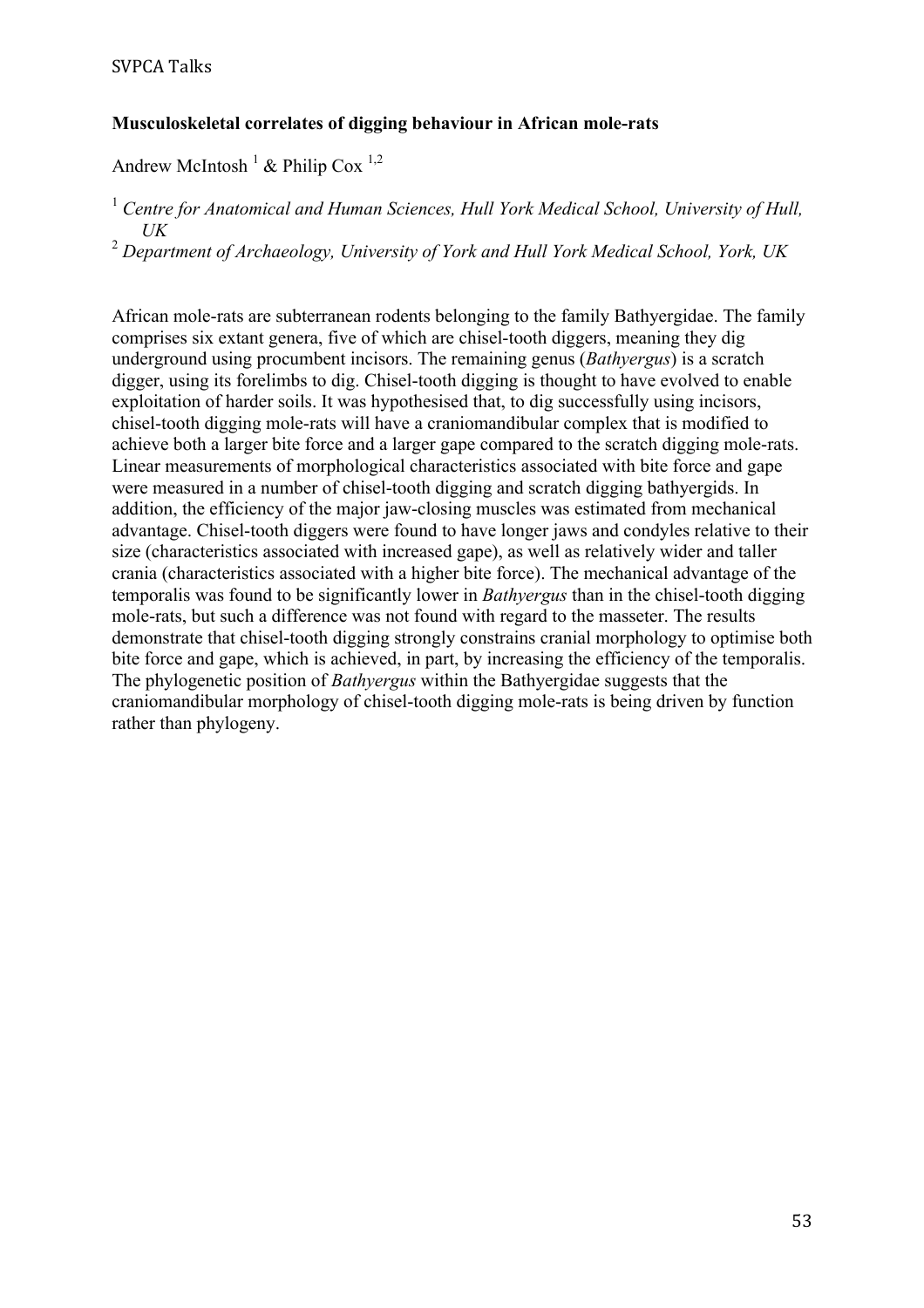#### SVPCA Talks

#### **Morphological convergence of the rodent-like masticatory apparatus in extant rodents and non-rodent diprotodonts**

Philip J.R. Morris<sup>1</sup>, Philip G. Cox<sup>1,2</sup> & Samuel N. Cobb<sup>1,2</sup>

<sup>1</sup> Centre for Anatomical and Human Sciences, Hull York Medical School, University of Hull, *UK*

<sup>2</sup> *Department of Archaeology, University of York and Hull York Medical School, York, UK*

Rodents are characterised by a distinctive masticatory apparatus comprising a pair of enlarged and continually growing upper and lower incisors, termed diprotodonty, separated from a highly reduced posterior dentition by a large diastema. While diprotodonty is present in all living and extinct rodents, it has independently evolved in a phylogenetically diverse range of non-rodent therian mammals, including hyraces and lagomorphs as well as individual species of marsupials (the common wombat) and primates (the aye-aye). Here we examine whether the independent evolution of diprotodonty across therian mammals is limited to the dentition, or if it constrains the disparity of the whole masticatory system. Three-dimensional landmarks were collected from virtual models of the cranium and mandible of rodent-like diprotodont specimens and taxa representing the main extant rodent families. Geometric morphometrics methods were used to examine the convergence between the rodent and non-rodent specimens. The taxa in this study samples large phylogenetic distances, however in both the cranium and mandible morphospaces all taxa group very tightly together. Within the rodents, taxa from the main groupings based on masticatory musculature (hystricomorphs, myomorphs, protrogomorphs and scuiromorphs) form discrete groupings in cranial results. Partial least squares (PLS) show a high level of covariation between cranium and mandible in all taxa. The findings of the study clearly demonstrate that convergent evolution of morphology in diprotodont mammals is not restricted to the dentition, but is also found in the cranium and mandible and their pattern of covariation. This indicates that there are strong functional constraints on the masticatory system associated with diprotodonty.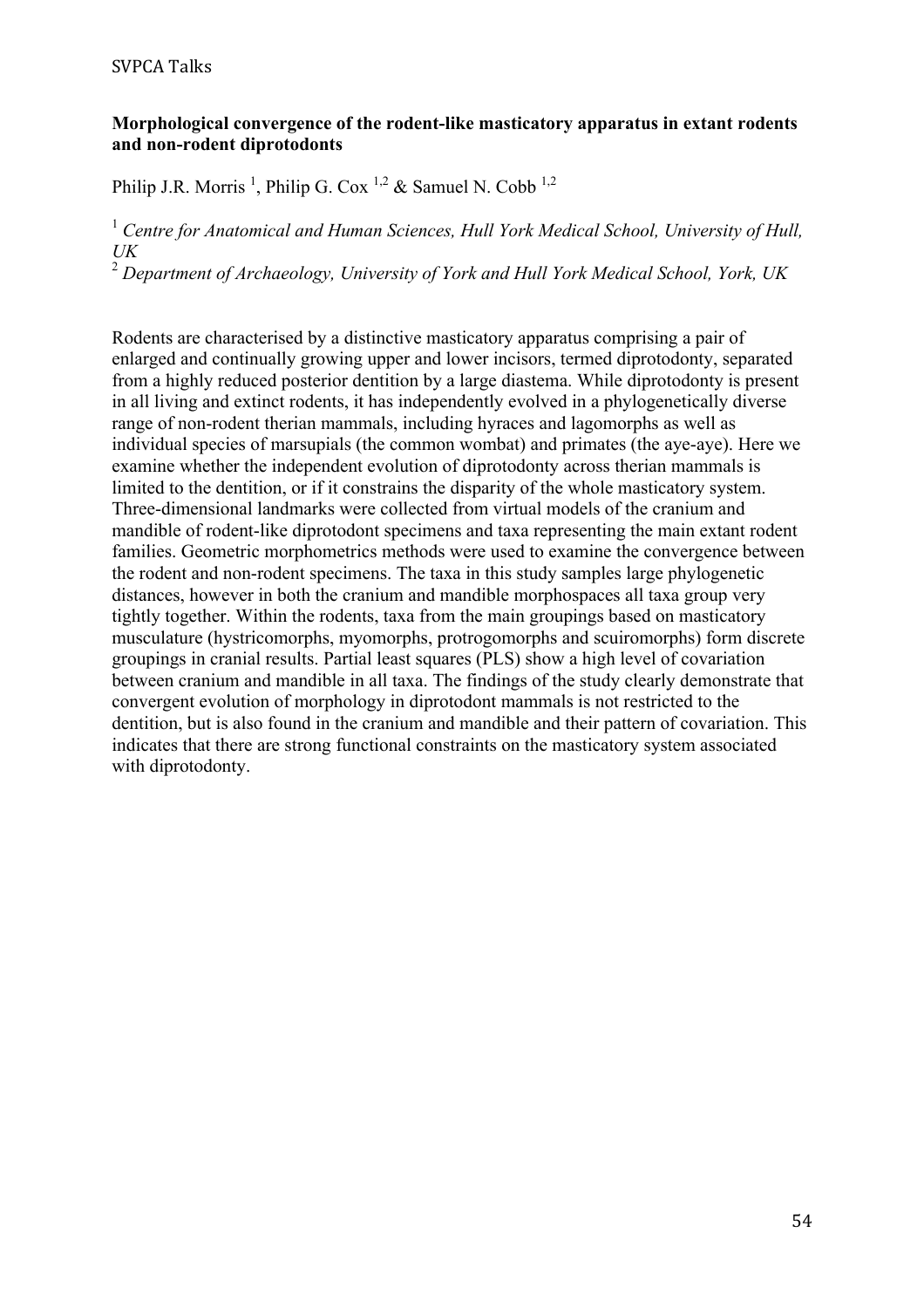# **The hydrodynamics of plesiosaurs**

Luke Muscutt<sup>1</sup>, Gareth Dyke<sup>1</sup>, Bharath Ganapathisubramani<sup>1</sup>, Gabriel Weymouth<sup>1</sup> & Colin Palmer<sup>2</sup>

<sup>1</sup> *University of Southampton, Southampton, UK* <sup>2</sup>*School of Earth Sciences, University of Bristol, Bristol, UK*

The flipper movement pattern employed by plesiosaurs is still much debated; all previous work has been either descriptive in nature or has employed rudimentary experiments. The hydrodynamics of plesiosaurs is investigated from an engineering point of view using both numerical simulations and full-scale flume tank experiments, with the kinematics and interaction of the flippers being the focus of the study. As plesiosaurs are the only known animals to have ever swum using four big flippers of comparable size, it is interesting both from engineering and palaebiological perspectives to determine the advantages of this propulsion system. Two-dimensional numerical simulations have shown that certain motions of the four-flipper arrangement would have given the plesiosaur 25% more thrust as compared to two flippers. Experiments to investigate the three dimensional performance were conducted using a specially developed multi axis rig running in a large flume tank. The flipper models are based on the Collard specimen which was found recently in Bridgwater Bay on the Somerset coast. The flippers are preserved in articulation, and the provenance in excellent so this specimen is a good choice for accurate reconstruction of the flippers. The reconstructed flippers are used to determine if the same increase in thrust as seen in the numerical simulations is present for three-dimensional flippers at higher Reynolds numbers, and therefore to shed some light on the swimming method and behaviour of pleisosaurs.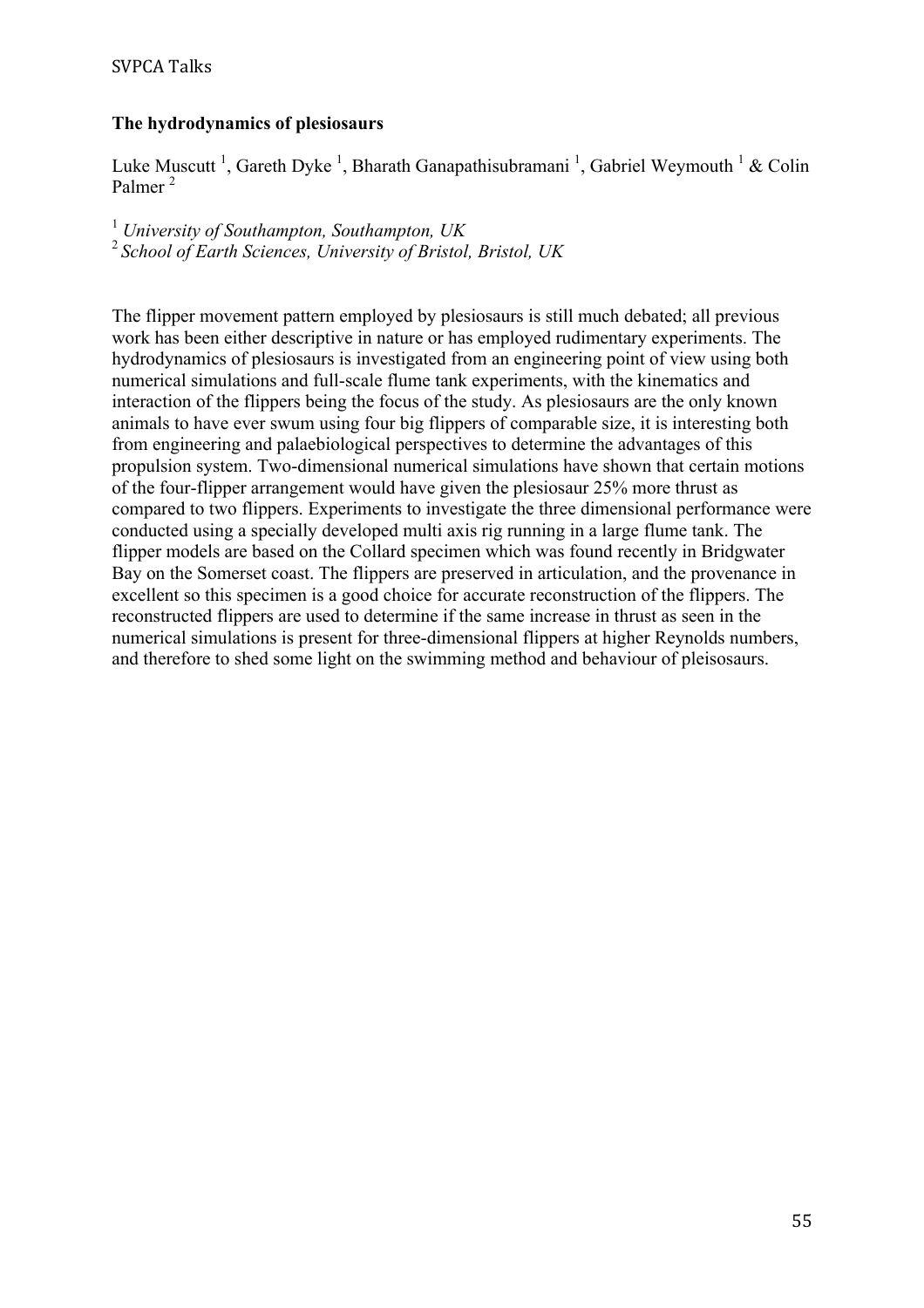# **Romania and the short-necked azhdarchids, flightless avialans and giant lizards of yore**

Darren Naish<sup>1</sup>, Gareth Dyke<sup>1,2</sup>, Mátyás Vremir<sup>3</sup> & Radu Totoianu<sup>4</sup>

<sup>1</sup> *National Oceanography Centre, University of Southampton, Southampton, UK* <sup>2</sup>*MTA-DE Lendület Behavioural Ecology Research Group, Department of Evolutionary Zoology and Human Biology, University of Debrecen, Hungary*

<sup>3</sup>*Department of Natural Sciences, Transylvanian Museum Society, Cluj-Napoca, Romania*

<sup>4</sup>*Ioan Raica Municipal Museum, Sebeş, Romania*

An ongoing collaboratory fieldwork programme is revising our view of the shape and complexity of a Maastrichtian island-endemic faunal assemblage from Romania. Our research can be considered focused on dinosaurs and azhdarchid pterosaurs but we have also discovered significant mammal, turtle, lizard and crocodyliform specimens.

Romanian azhdarchids include the long-necked, mid-sized *Eurazhdarcho* as well as a relatively short-necked, mid-sized taxon (estimated wingspan 3.5-4 m). An enormous  $7<sup>th</sup>$  or  $8<sup>th</sup>$  cervical vertebra, giant proximal syncarpal, and section of mandibular symphysis are referable to *Hatzegopteryx*, described from the Densus-Ciula Formation of the Hateg Basin. These remains reveal proportions consistent with the other material of this taxon. *Hatzegopteryx* was a short-necked, robust-skulled azhdarchid, likely with an ecology and lifestyle different from that imagined for slender-necked, slender-jawed taxa.

Theropods are rare in these assemblages but the absence of large taxa appears genuine. *Balaur bondoc* was described as a velociraptorine but re-evaluation reveals its unusual features (including a fused carpometacarpus, reduced third finger, long hallux, laterally bowing pubic bones, and backswept pubes and ischia) better support placement within Avialae, specifically within a grade of *Jeholornis*-like avialans. The status of several more poorly known Romanian maniraptorans (*Elopteryx*, *Heptasteornis* and *Bradycneme*) is uncertain.

Several squamates are known from the Romanian Maastrichtian, including borioteiioids and snakes. The partial skull of a large heterodont lizard, estimated to have had a precaudal length of 475 mm, represents a new taxon under description. This animal is significant in being 'intermediate' in body size and ecology between smaller squamates and small dinosaurs.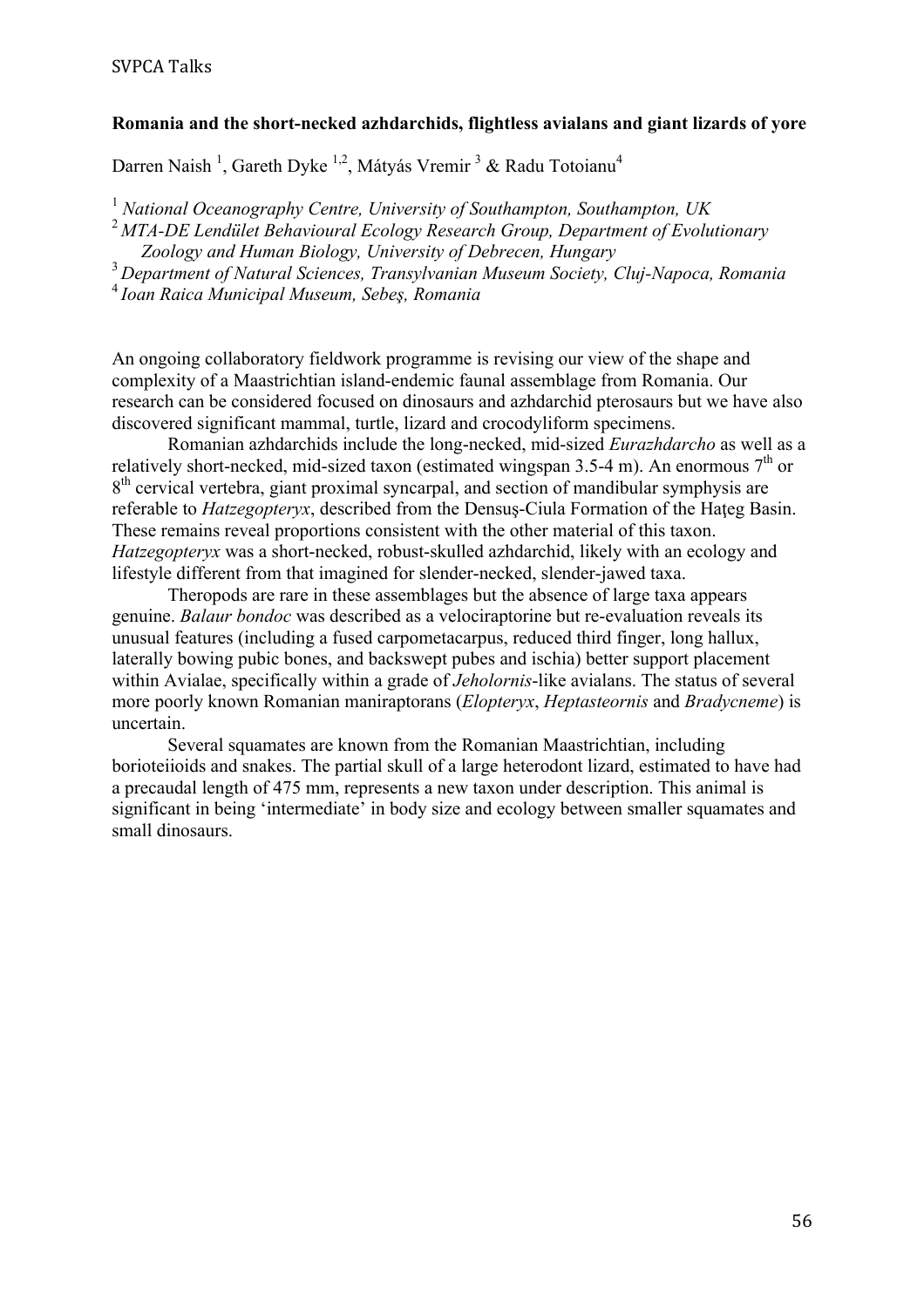# **Cementum histology reveals physiology at the root of the mammalian phylogeny**

Elis Newham<sup>1</sup>, Ian Corfe<sup>2</sup> & Pamela Gill<sup>3</sup>

<sup>1</sup> *Department of Engineering, University of Southampton, Southampton, UK*

<sup>2</sup> *Institute of Biotechnology, University of Helsinki, Helsinki, Finland*

<sup>3</sup> *School of Earth Sciences, University of Bristol, Bristol, UK*

The development of all three mineralized dental tissues, cementum, dentine and enamel, is recorded by growth markers of differing periodicity that are frequently used as records of life history in extant mammals. Cementum, the mineralised tissue that anchors the roots of teeth within the jaw, comprises a series of light and dark increments frequently shown to follow a circum-annual rhythm that records growth throughout life. As cementum is virtually never resorbed, counts of these increments are widely used as an absolute estimate of chronological age in extant taxa. Here, we present the results of the first use of cementum increments as an age estimate for Mesozoic fossil mammaliaforms; Morganucodon and Kuehneotherium. Utilising synchrotron tomography for the first time in cementum increment analysis, this study overcame several caveats cited in previous, thin-section based studies, and gained a greater understanding of increment counts and patterns. Tomographic analys is of a population-sized sample of fossil teeth allowed a minimum estimate of maximum lifespan for both taxa. These estimates are considerably longer than known lifespans of extant mammals of comparable body size, a finding that suggests a proportional disparity in metabolic potential between basal mammaliaforms and extant taxa. The implication of this result for our understanding of mammalian metabolic evolution demonstrates the exciting potential of fossil cementum as a record of life history.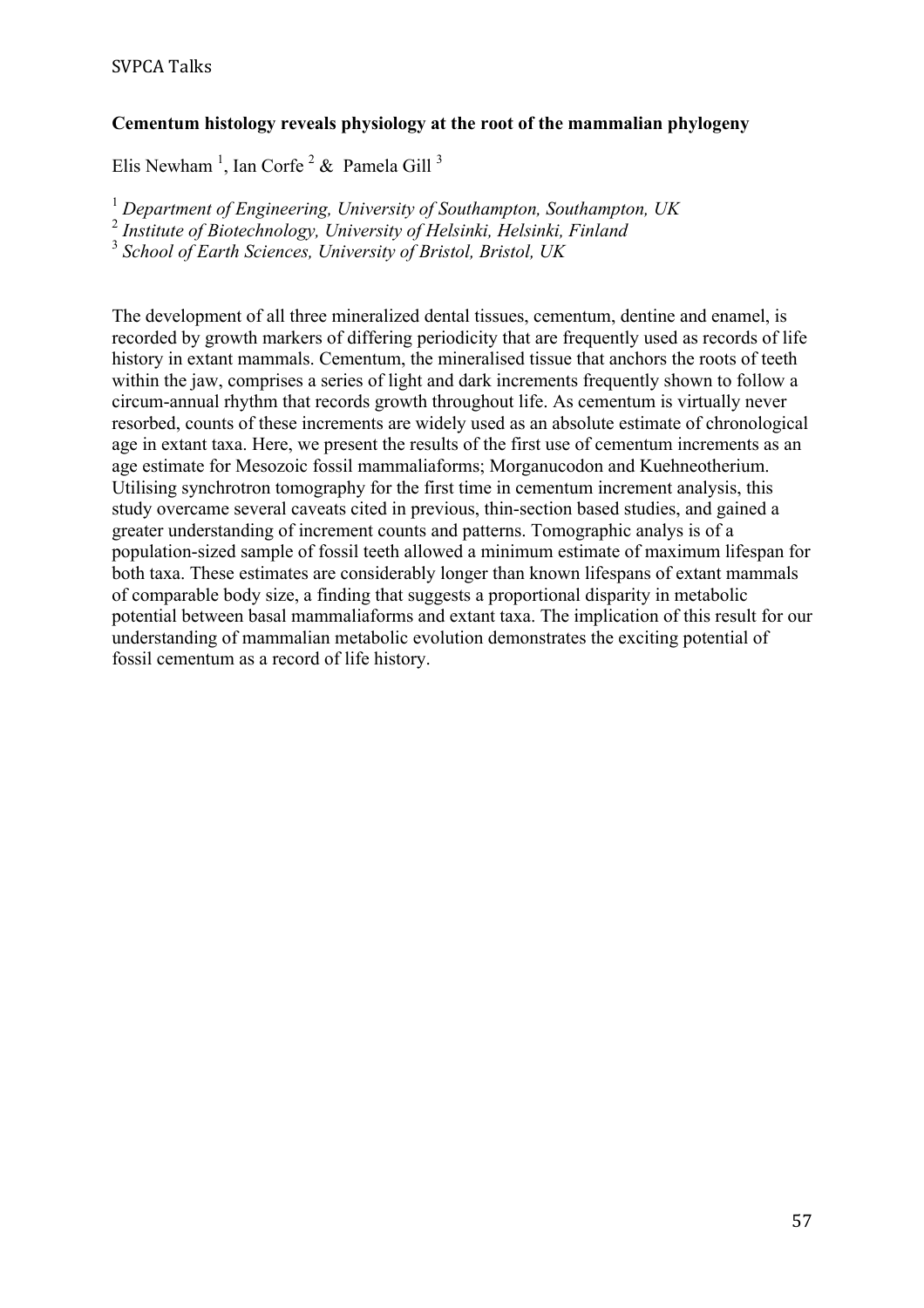## **A taxonomic and palaeoecological investigation of an earliest Carboniferous fauna from Burnmouth, Scotland, UK**

Benjamin Otoo<sup>1</sup>, Jennifer Clack<sup>1</sup>, Timothy Smithson<sup>1</sup> & Keturah Smithson<sup>1</sup>

<sup>1</sup> *University Museum of Zoology, University of Cambridge, Cambridge, UK*

Historically, there has been a paucity of continental (=nonmarine) vertebrate fossils from the early Carboniferous (Tournaisian and Viséan stages, ~359-330 Ma, also known as "Romer's Gap"), and fossil discoveries from that interval have largely been singletons. A Tournaisianaged fauna from "Tim's Bed," a single horizon from Burnmouth, Scotland provides an opportunity to fill in "Romer's Gap" more completely. The fauna includes tetrapods and sarcopterygian and actinopterygian fishes. The environment was a low-energy pond or lake. Rhizodonts are represented by the most material. Much of that is fragments of dermal bone and scales, but there are also many cleithra. These cleithra form the basis for a quantitative size study that finds a single size class different from and smaller than conspecific, stratigraphically higher material, suggesting that "Tim's Bed" may have been a rhizodont nursery. This is supported by the general lack of larg e animals. Substantial lungfish diversity is composed of new toothplate morphotaxa described from other localities from northern Britain, as well as a new taxon represented by a body fossil. Gyracanths are represented by fin spines; actinopterygian fishes are represented by rare scales and dermal bones. Two new tetrapod taxa can be identified, a possible whatcheeriid and a colosteid-like tetrapod. Quantitative faunal similarity analyses find the "Tim's Bed" fauna to resemble a number of other sacropterygian-dominated Mississippian faunas. A fundamental divide between Devonian and Carboniferous localities is recovered when the whole dataset is analyzed, though this divide begins to break down when only nonmarine sites and further subsets thereof are considered.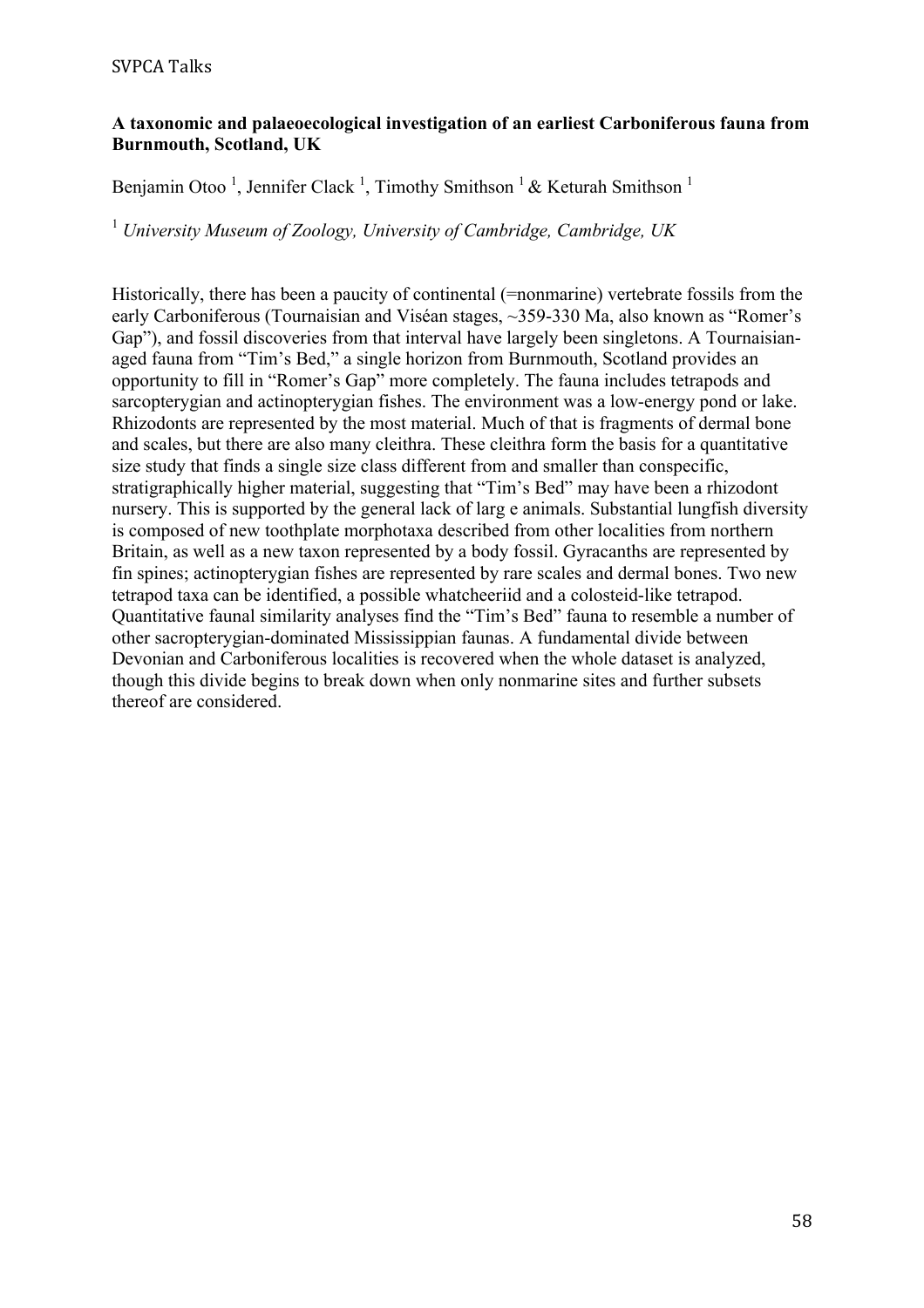# SVPCA Talks

#### **Giants of the air: how big could they be?**

Colin Palmer<sup>1</sup> & Michael Habib<sup>2</sup>

<sup>1</sup> *University of Bristol, Bristol, UK* and *University of Southampton, Southampton, UK* <sup>2</sup> *University of Southern California, Los Angeles, CA, USA*

Fundamental allometry dictates that there must be an upper limit to the size of flying vertebrates. The largest extant birds are around 3m in wingspan and 15kg in weight. Fossil birds may have reached 7m wingspan and weighed as much as 70kg, but they are dwarfed by the giant pterosaurs - 250kg late cretaceous azhdarchids with wing spans of more than 10m. What was it about pterosaurs that enabled them to reach these extraordinary sizes and were they up against the limits to size? Most maximum size estimates for birds and pterosaurs have compared power required with power available, making predictions from the cross-over between these variables. This approach is subject to great uncertainty since the trends are only weakly convergent, so small differences in assumptions can have large effects on the results.

There is more to flying than having adequate steady power. An animal must have sufficient power to leave the ground and climb until it can find rising air, then be able to land without injury. Its wing structure must be sufficiently stiff to support the aerodynamic loads of flight and its morphology must remain aerodynamically efficient in the face of allometric dimensional requirements.

Consideration of these different potential limits throws new light on why pterosaurs were truly the "all time giants of the air" and points to take-off and landing as being the most likely limits to their size, rather than power availability or structural strength.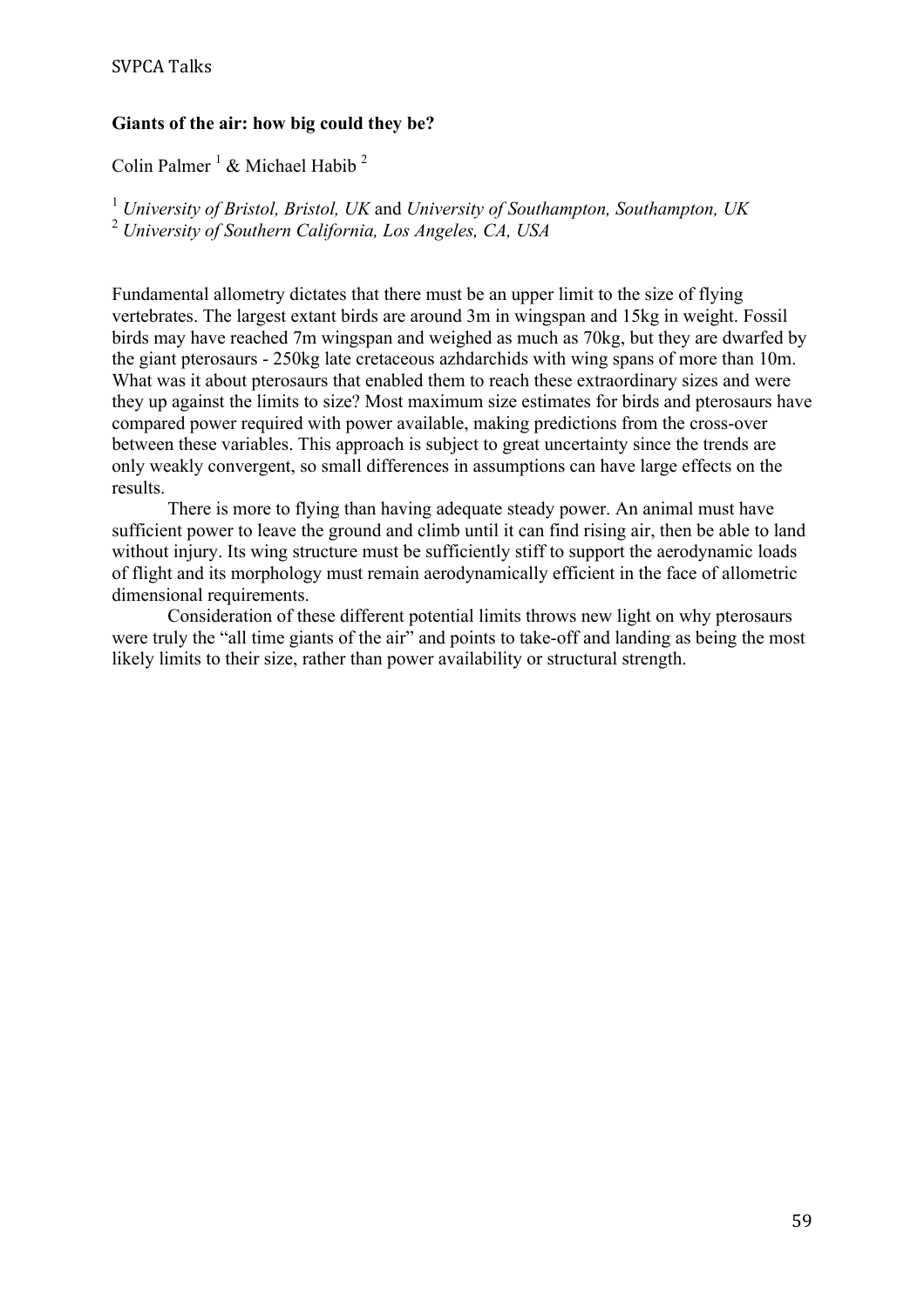#### SVPCA Talks

#### **Correlates between calcaneal morphology and locomotion in extant and extinct carnivorous mammals**

Elsa Panciroli<sup>1</sup>, Christine Janis<sup>1,2</sup> & Max Stockdale<sup>1</sup>

<sup>1</sup>*University of Bristol, Bristol, UK*

<sup>2</sup>*Department of Ecology and Evolutionary Biology, Brown University, Providence, RI, USA*

Determining locomotion and ecology in fossil taxa can be challenging, particularly with limited preserved skeletal material. By determining the relationship between form and function in living animals, it is possible to create a model for testing mode of locomotion in extinct forms. The calcaneum is known to be informative in terms of mammalian locomotion, but there is a still a lack of data for many extant carnivorans. Empirical data from extant taxa, for which locomotion can be reliably documented, is necessary to make informed assertions about the locomotion of extinct taxa.

We took linear measurements and 2D landmark data from 69 extant Carnivora to generate a comprehensive morphological dataset. We carried out multivariate analyses to identify locomotor groupings based on calcaneal morphological characteristics. We then added 48 fossil taxa to determine their probable locomotor mode. We explored the influence of phylogeny through phylomorphospace using maximum-likelihood phylogenetic models, and carried out an ancestral state reconstruction using the extant taxa.

We distinguish distinct morphospace occupation for different locomotor groupings in extant taxa, particularly arboreal and semi-fossorial versus terrestrial and cursorial. The length of the calcaneal heel versus calcaneal foot, the width of the calcaneum, and the shape of the calcaneal foot itself reflect the biomechanics of different locomotor modes, and serve as indicators for locomotor grouping among Carnivora. Our analysis supports an arboreal locomotor mode for the early carnivoran *Dormaalocyon latouri,* and a more arboreal mode for Nimravidae, while early canids occupy a distinctly different morphospace from their extant relatives, reflecting their arboreal origins.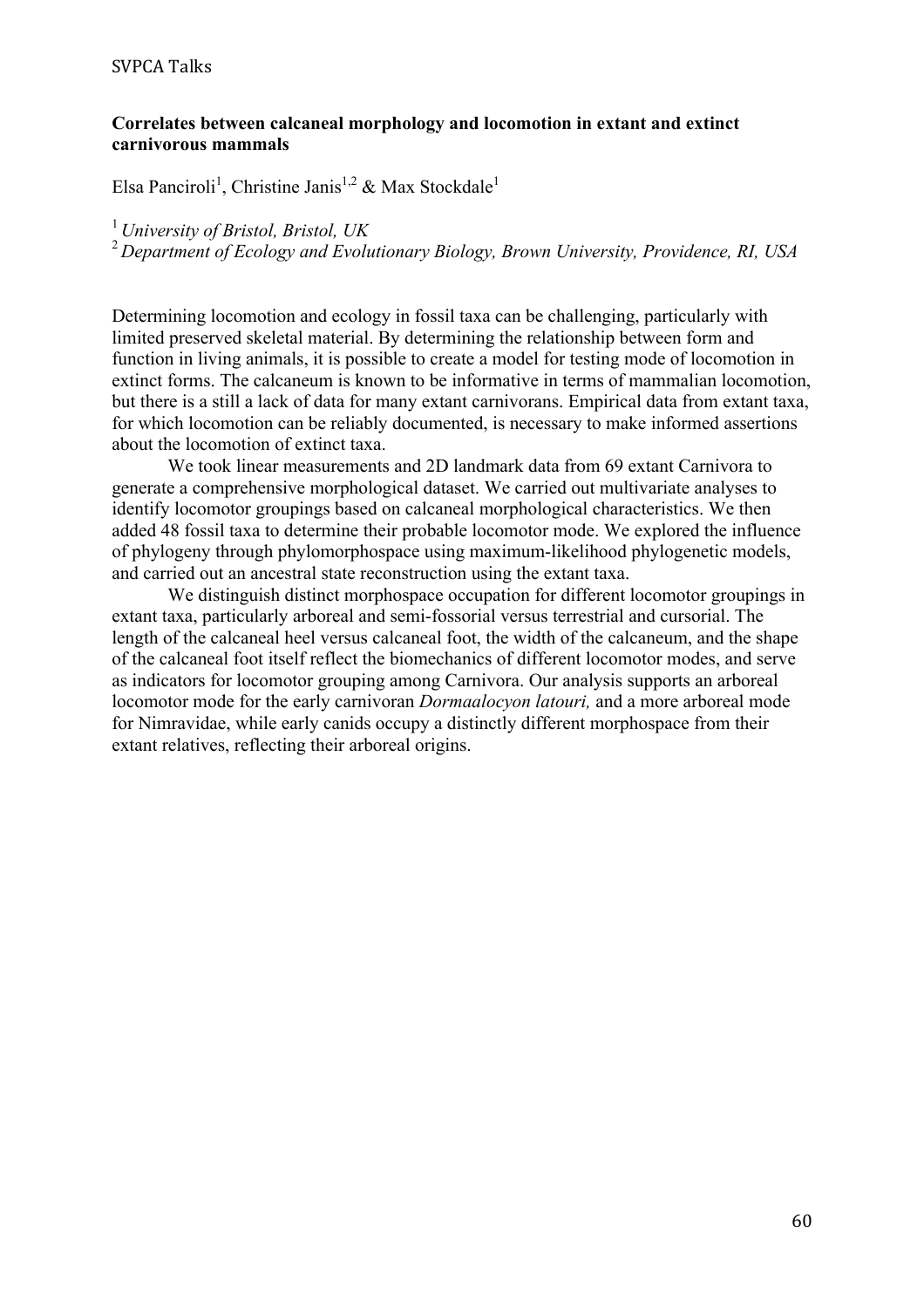# **A critical new** *Polacanthus* **specimen from the Wessex Formation of the Isle of Wight**

Stuart Pond<sup>1</sup>, Sarah Strachan<sup>1</sup>, Darren Naish<sup>1</sup> & Martin Simpson<sup>2</sup>

<sup>1</sup> *National Oceanography Centre, University of Southampton, Southampton UK* <sup>2</sup> *Island Gems, The Cottage, High Street, Godshill, Isle of Wight, UK*

Ankylosaurs (Dinosauria, Ankylosauria) have been known from the Lower Cretaceous English Wealden for over 170 years. Three Wealden ankylosaurian species are currently recognised: *Hylaeosaurus armatus* and *Polacanthus rudgwickensis* from the Wealden Subbasin of Sussex, and *Polacanthus foxii* from both the Wessex Sub-basin of the Isle of Wight and the Wealden Sub-basin. Within recent years all have been interpreted as close relatives within the clade Polacanthidae or Polacanthinae, the monophyly of which is controversial. Most views of polacanthines as a whole are based on substantially better remains from North America. Despite the familiarity of *Hylaeosaurus* and *Polacanthus*, many questions remain about their anatomy, taxonomy and relationships and a thorough re-appraisal of the British taxa are needed.

We discuss a new ankylosaur discovered in 1994 in the Wessex Formation at Chilton Chine, Isle of Wight. This partial skeleton (including limb and limb girdle elements, vertebrae and osteoderms) is one of the most complete ankylosaurs ever found in the UK and has the potential to resolve many questions about these dinosaurs. It has been provisionally referred to *P. foxii* but differs in several respects from the holotype and referred specimens of this taxon.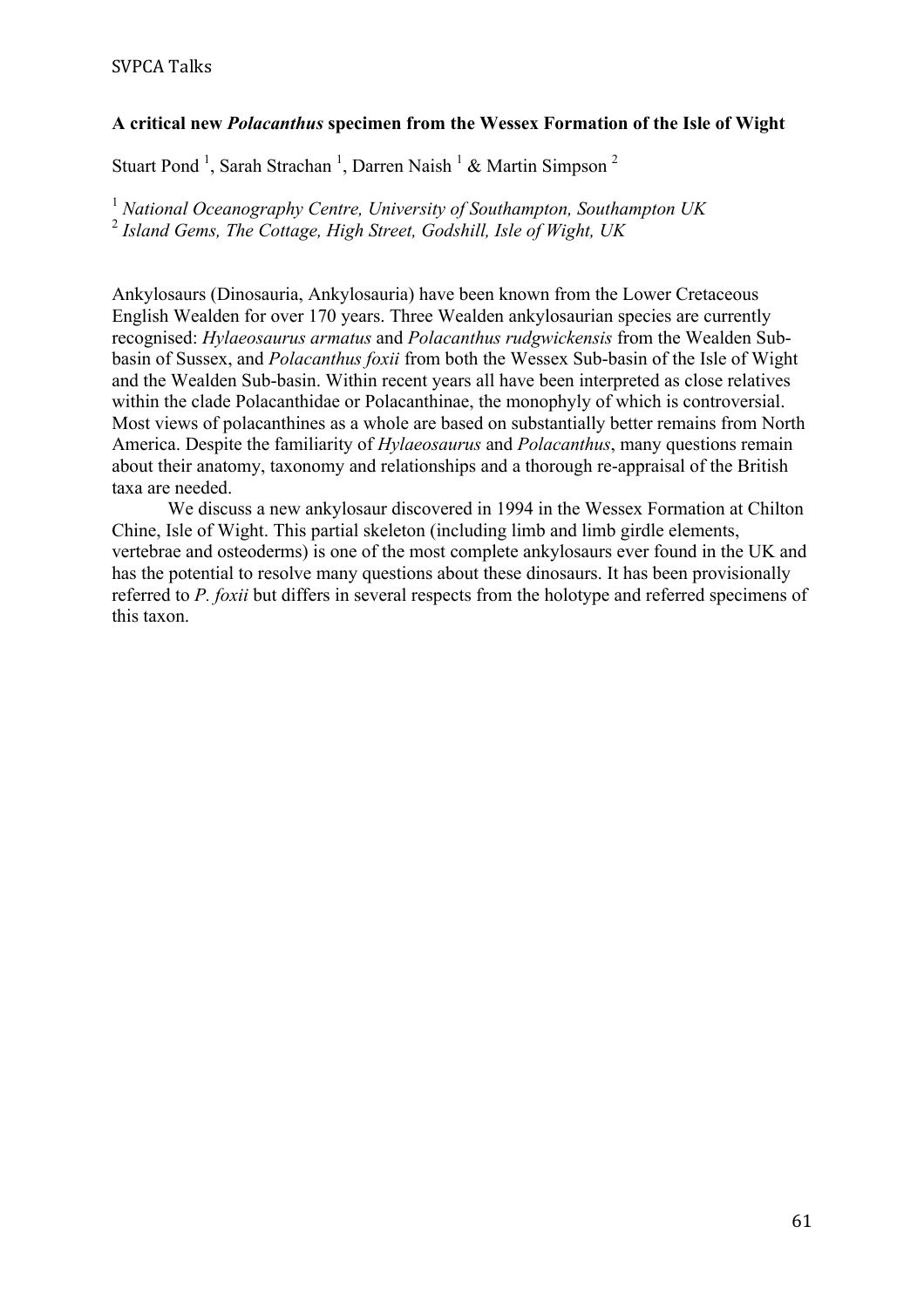# **Experimental taphonomy and the anatomy of Cambrian vertebrates**

Mark A. Purnell<sup>1</sup>, Sarah E. Gabbott<sup>1</sup>, Duncan J E. Murdock<sup>1</sup> & Peiyun Cong<sup>2</sup>

<sup>1</sup> *Department of Geology, University of Leicester, Leicester, UK* <sup>2</sup>*Yunnan Key Laboratory for Palaeobiology, Yunnan University, Kunming 650091, China*

The Lower Cambrian Chengjiang biota of China contains four genera of early vertebrates: *Haikouichthys*, *Myllokunmingia*, *Zhongjianichthys* and *Zhongxiniscus*. These are the oldest fossil vertebrates known and they play key roles in calibrating molecular clocks and informing our view of the anatomy of animals close to the chordate-vertebrate transition; some hypotheses even suggest that differences between these four taxa are informative with regard to this transition. Despite the evident importance of these fossils the degree to which taphonomic processes have affected their anatomical completeness has not been investigated; the possibility remains that some or all of them have been affected by the systematic bias of stemward slippage – the hypothesis that preferential decay of synapomorphies and retention of plesiomorphic characters can cause fossil taxa to erroneously appear outside of the crown group to which they really belong. This hypothesis is based on experimental data derived from decay of non-biomineralised chordates under laboratory conditions. We have expanded this analysis to include a broader range of potentially significant environmental variables and, by comparing the results of different experiments, identified general patterns that we have applied to the Chengjiang vertebrates. These investigations indicate that experimentally derived models of phylogenetic bias are applicable to fossils. Anatomical and phylogenetic interpretations of early vertebrates that do not take these biases into account risk overestimating diversity and the evolutionary significance of differences between fossil specimens.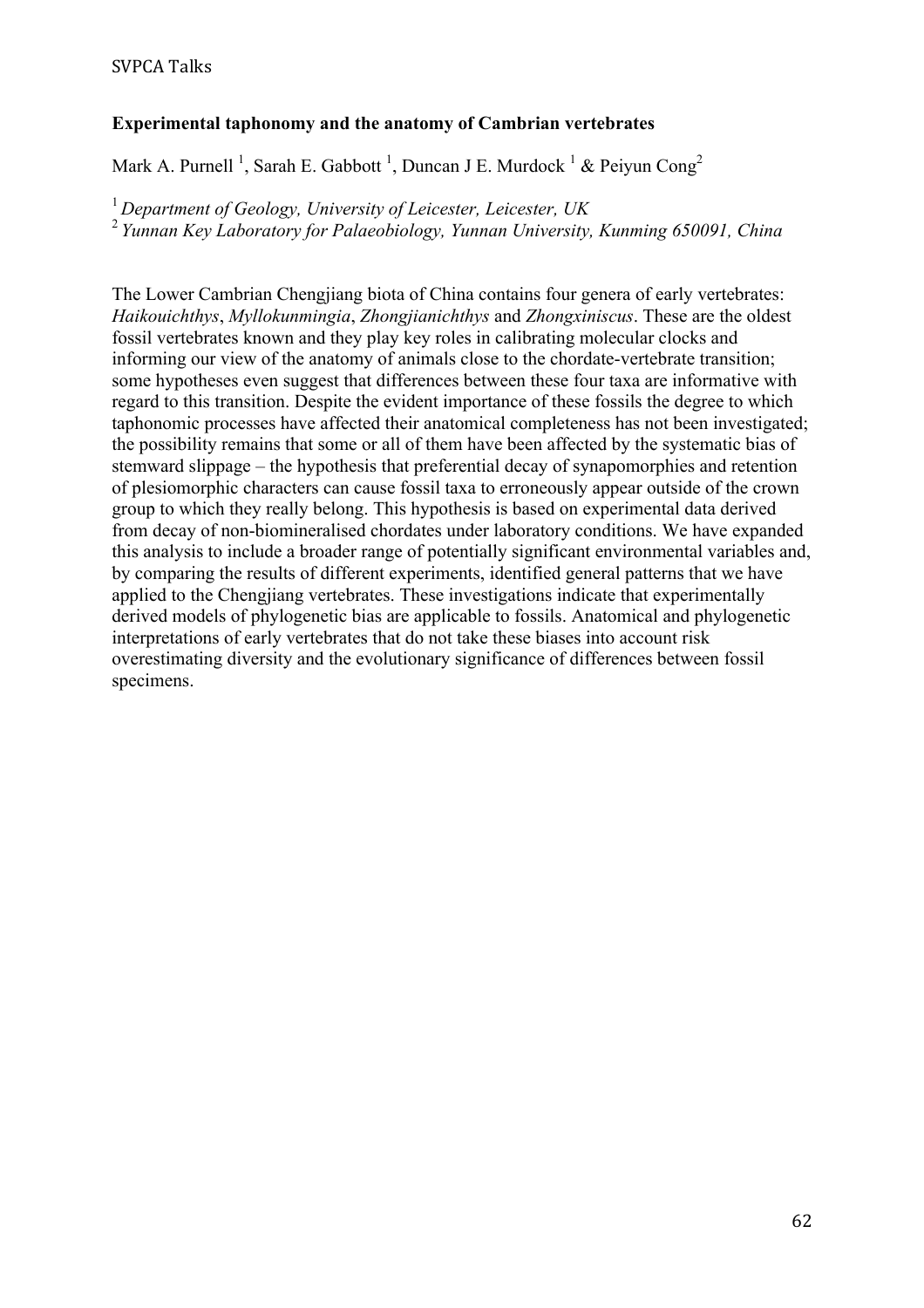#### **Vertebral column shape evolution in felids**

Marcela Randau<sup>1</sup>, John R. Hutchinson<sup>2</sup>, Andrew R. Cuff<sup>1,2</sup>, Stephanie E. Pierce<sup>3</sup> & Anjali Goswami<sup>1</sup>

- <sup>1</sup> *Department of Genetics, Evolution and Environment, University College London, UK*
- <sup>2</sup> *Department of Comparative Biomedical Sciences and Structure & Motion Laboratory, The Royal Veterinary College, UK*
- <sup>3</sup> *Department of Organismic and Evolutionary Biology and Museum of Comparative Zoology, Harvard University, USA*

While several studies have focused on the skull and limbs of felids and carnivorans in general, the vertebral column has been underrepresented in the morphological and biomechanical literature. Moreover, the vertebral column is often treated as one functional unit, with few studies considering the complexity and regionalisation of this structure in detail.

Here we report the results of both linear and 3-dimensional analyses of vertebral column shape using 22 and nine living species of felids, respectively, to assess whether ecological specialisations have significantly influenced the evolution of vertebral morphology.

Principal components analysis (PCA) of all log-transformed linear variables (e.g., centrum length) showed significant separation of species based on locomotory specialisations. Additionally, shape was more strongly influenced by size in the anterior vertebrae (cervicals and thoracics) than in the posterior (lumbar) vertebrae.

16 3-dimensional landmarks representing the full post atlanto-axial pre-sacral vertebral column of ~100 specimens were analysed with both PCA and Phenotypic Trajectory Analysis (PTA). Again, anterior and posterior vertebrae showed different results, with a stronger niche specialisation signal, both for locomotory (explaining 5.4-17%) variance) and prey size groups (3.5-17.5%) observed in the posterior region, where the influence of size was also stronger (3-14%). PTA results also demonstrated that shape differences among ecological groups were concentrated in T10, L1, L4, and L7, and that these are not significantly correlated with phylogenetic relatedness.

Lastly, scaling analyses showed that ecological groups exhibit distinct shape-size allometries, with cursorial (cheetah) and scansorial taxa showing similar slopes, distinct from arboreal and generalist terrestrial taxa.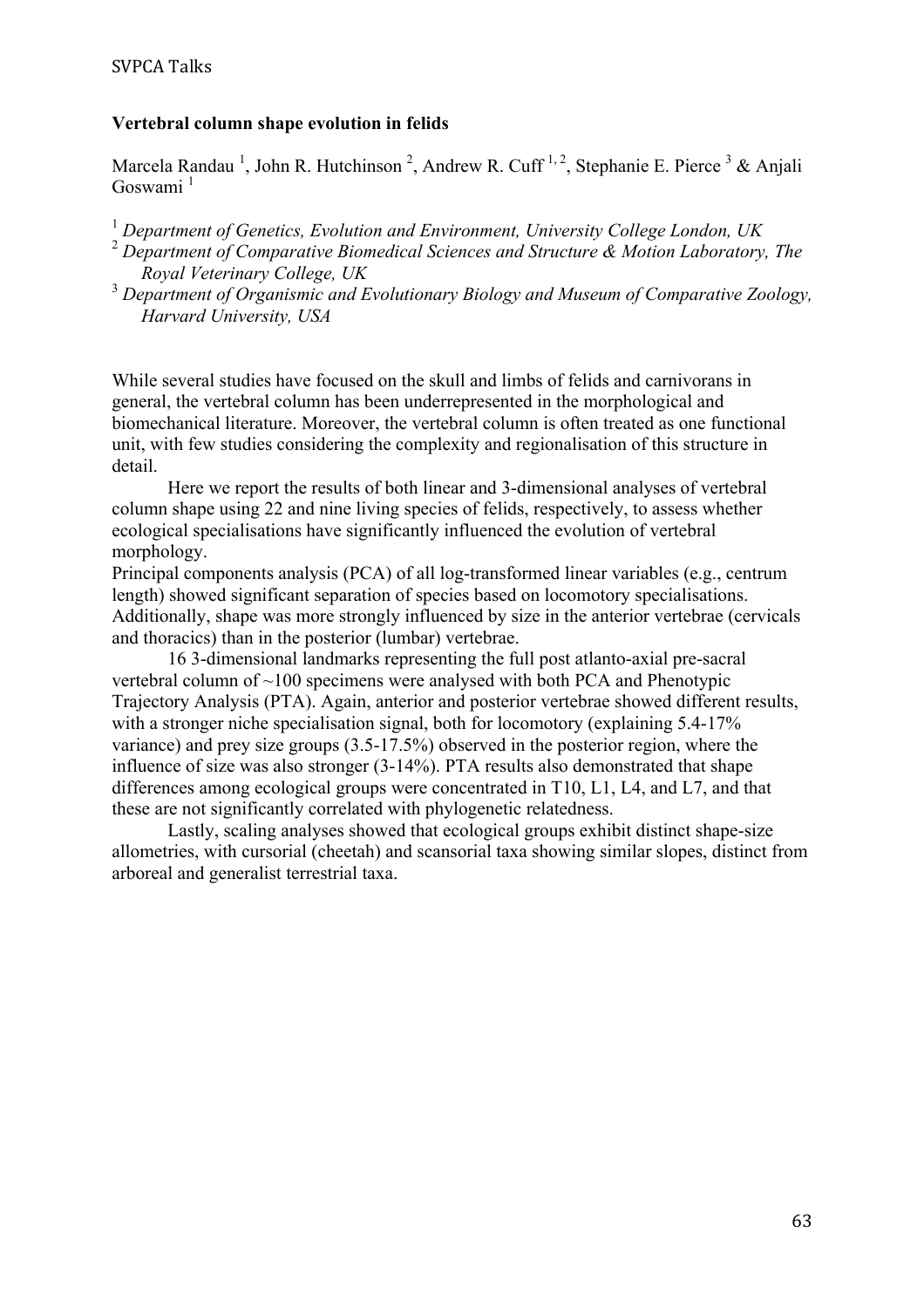#### **Evolutionary evaluation of fundamental processes in the antler cycle as revealed by internal bone structure**

# Gertrud E. Rössner  $^{1, 2}$ , L. Costeur  $^3$  & T. M. Scheyer  $^4$

<sup>1</sup> *SNSB–Bayerische Staatssammlung für Paläontologie und Geologie, 80333 München, Germany*

<sup>2</sup> *Department of Earth and Environmental Sciences and GeoBio-Center, Ludwig-Maximilians-Universität München, 80333 München, Germany*

<sup>3</sup> *Naturhistorisches Museum Basel, 4001 Basel, Switzerland*

<sup>4</sup> *Paläontologisches Institut und Museum, University of Zurich, 8006 Zürich, Switzerland*

The unique nature of antlers, being apophyseal cranial outgrowths with intrinsically induced cyclic necrosis, sequestration, and regeneration, unites cervid artiodactyls (deer). This process represents the only example of complete organ regeneration in mammals. The physiology behind is known to be complex and synchronized with behavioural and environmental factors. This poses questions on the origin and evolutionary history of antlers.

A good fossil record allows tracing antler diversity back to the early Miocene ( $\approx 20$ ) mya). These early antlers of stem cervids share the fundamental apophyseal, branched, and deciduous condition with those of extant deer, but differ in morphology by being simpler structured, lacking a beam construction, with a variety of basic architectures (palmate, dichotomous, bi- to multi-pointed plate- and crown-like).

Previous studies used transversal thin-sections to study antler histology in early deer and inferred on their growth modi. The results pointed to substantial physiological differences leading either to autotomy of still living antler-tissue, inverse ossification before antler sequestration, as well as irregular shedding and indicated evolutionary development in fundamental processes of the antler cycle. To test the previous hypotheses we used x-ray µ-CT for displaying internal bone structure across the entire antler of a larger selection of early deer and compared them among themselves and with those in living deer.

Our preliminary results include the absence of arrested growth lines, a longitudinally arranged vascularisation and lack of secondary erosional structures, what lead us to conclude on early antlers as quickly growing, short-lived organs. Moreover, we did not find support for sequestration of living antlers. If this then necessarily implies the context of a regular antler cycle comparable to that in extant deer needs further investigation at the histologicalphysiological level. However, there is evidence for the existence of fundamental processes in antler development (intrinsically induced cyclic necrosis, sequestration, and regeneration) from the earliest record of antler evolution onward.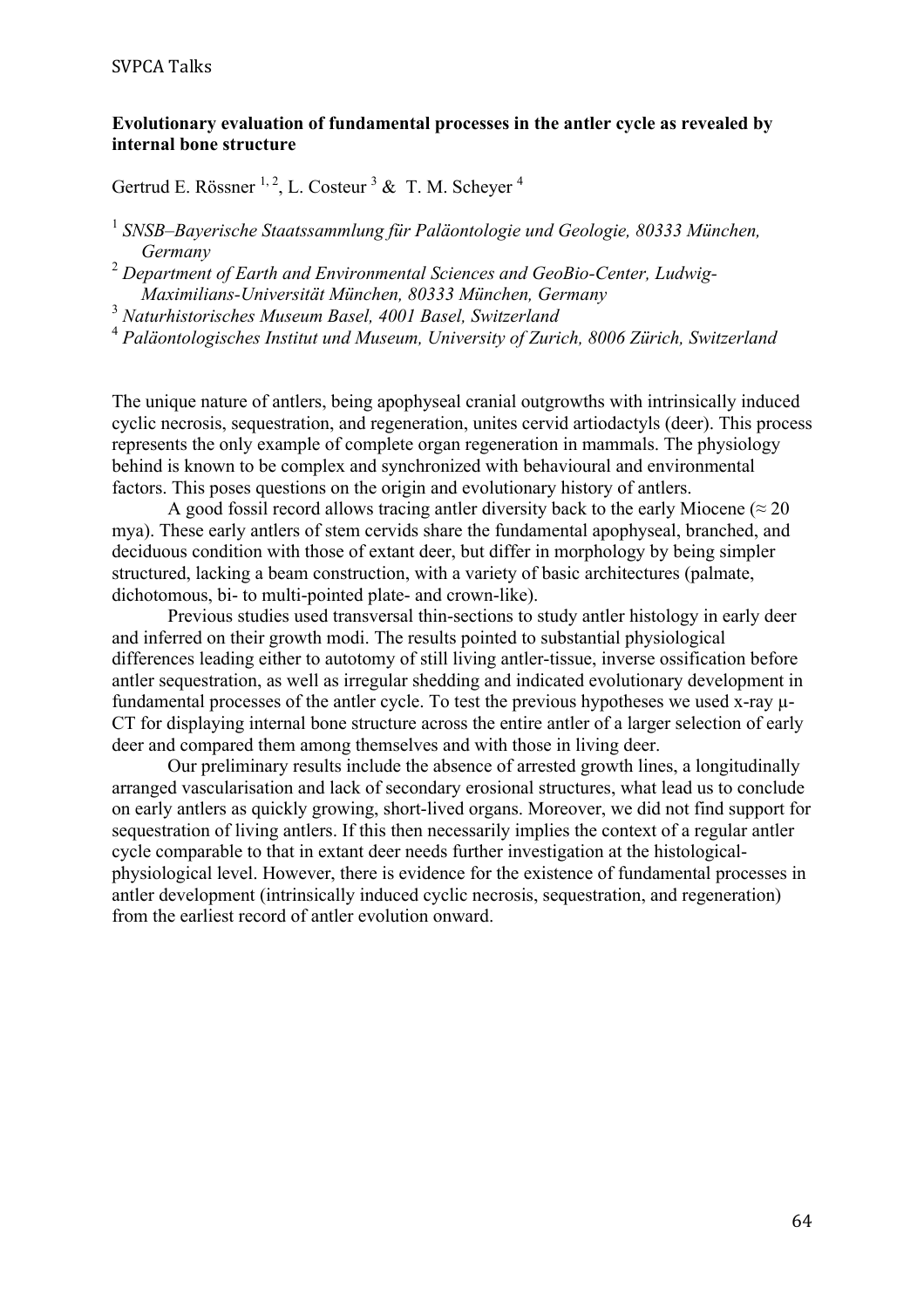# **Dinosaurs in decline tens of millions of years prior to the K-Pg boundary**

Manabu Sakamoto<sup>1</sup>, Mike Benton<sup>2</sup> & Chris Venditti<sup>1</sup>

<sup>1</sup>*School of Biological Sciences, University of Reading, Reading, UK* <sup>2</sup>*School of Earth Sciences, University of Bristol, Bristol, UK*

66 million years ago an enormous meteor hit what is now Chicxulub, Mexico, causing one of the most devastating mass extinction events. It is universally accepted that this impact led to the extinction of all non-avian dinosaurs. However, whether dinosaurs were reigning strong right up to the impact, or were on the decline for a long time prior to it, has been the subject of decades of debate. Here for the first time, we explicitly account for shared ancestry as implied by the dinosaurian phylogeny, to answer this long standing question. We study the patterns of speciation and extinction (speciation dynamics) over 170 million years from dinosaur origins to the K-Pg boundary using a Bayesian phylogenetic regression model. We find overwhelming evidence that dinosaurs were in decline - with the rate of extinction higher than the rate of speciation - tens of millions of years prior to the end of the Cretaceous. This pattern remains true in the three main dinosaurian clades, Ornithischia, Sauropodomorpha and Theropoda, and highlights that Mesozoic dinosaurs showed a marked reduction in their ability to replace extinct species with new ones, making them vulnerable to extinction and unable to respond quickly to and recover from the catastrophic event.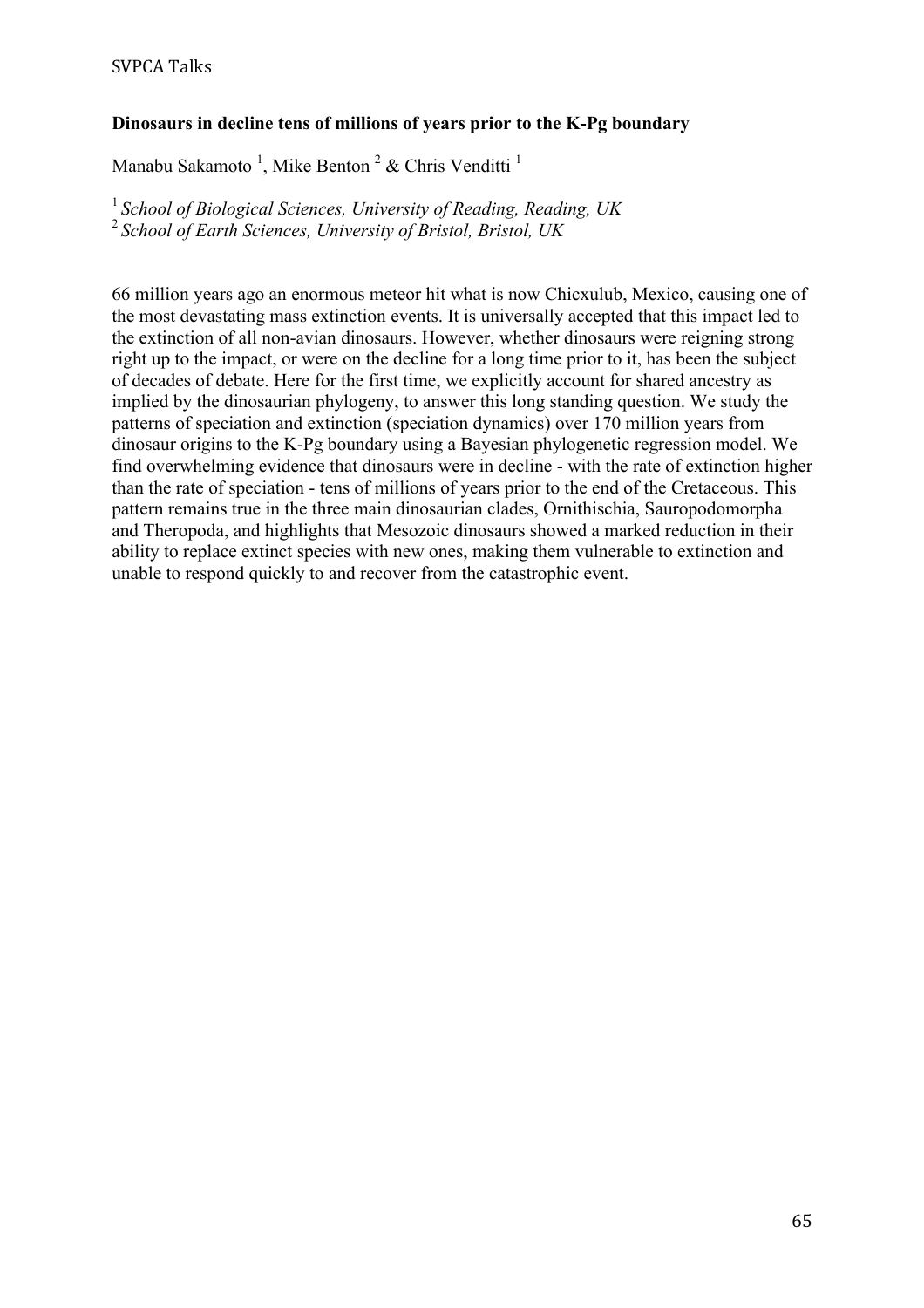#### **SVPCA Talks**

#### **The phylogenetic implications of re-describing the English crocodyliform specimens referred to** *Pholidosaurus*

Thomas J. Smith  $^1$  & Mark T. Young  $^{1,2}$ 

<sup>1</sup> *National Oceanography Centre, University of Southampton, Southampton, UK* <sup>2</sup> *School of GeoSciences, University of Edinburgh, Edinburgh, UK*

Pholidosauridae was a clade of longirostrine crocodyliforms that radiated across Europe, Asia, Africa and the Americas between the Middle Jurassic to Late Cretaceous. The type genus of this clade, *Pholidosaurus*, is poorly understood and even the number of valid species referable is uncertain. There is considerable instability in this part of the crocodyliform tree, as previous phylogenetic analyses do not agree upon whether Pholidosauridae is monophyletic or not. Preliminary results based on a first-hand re-scoring of the type specimen of *Pholidosaurus purbeckensis* for different phylogenetic analyses (both in preparation modifications of published datasets) unfortunately does not resolve this issue. When *P. purbeckensis* is treated as separate OTU, a monophyletic *Pholidosaurus* is not recovered. The first matrix finds *P. purbeckensis* and *P. schaumbergensis* to be distantly related (i.e. a polyphyletic *Pholidosaurus*), whereas in the second matrix both *Pholidosaurus* species form a polytomy with Dyrosauridae and a large clade constituting most of Pholidosauridae (in this matrix the inclusion of *P. purbeckensis* greatly decreases the level of resolution). The on-going in-depth re-description and re-scoring of English *Pholidosaurus* specimens will help determine whether the genus is monophyletic. This further descriptive work will provide a platform from which the internal relationships of the Pholidosauridae can be investigated.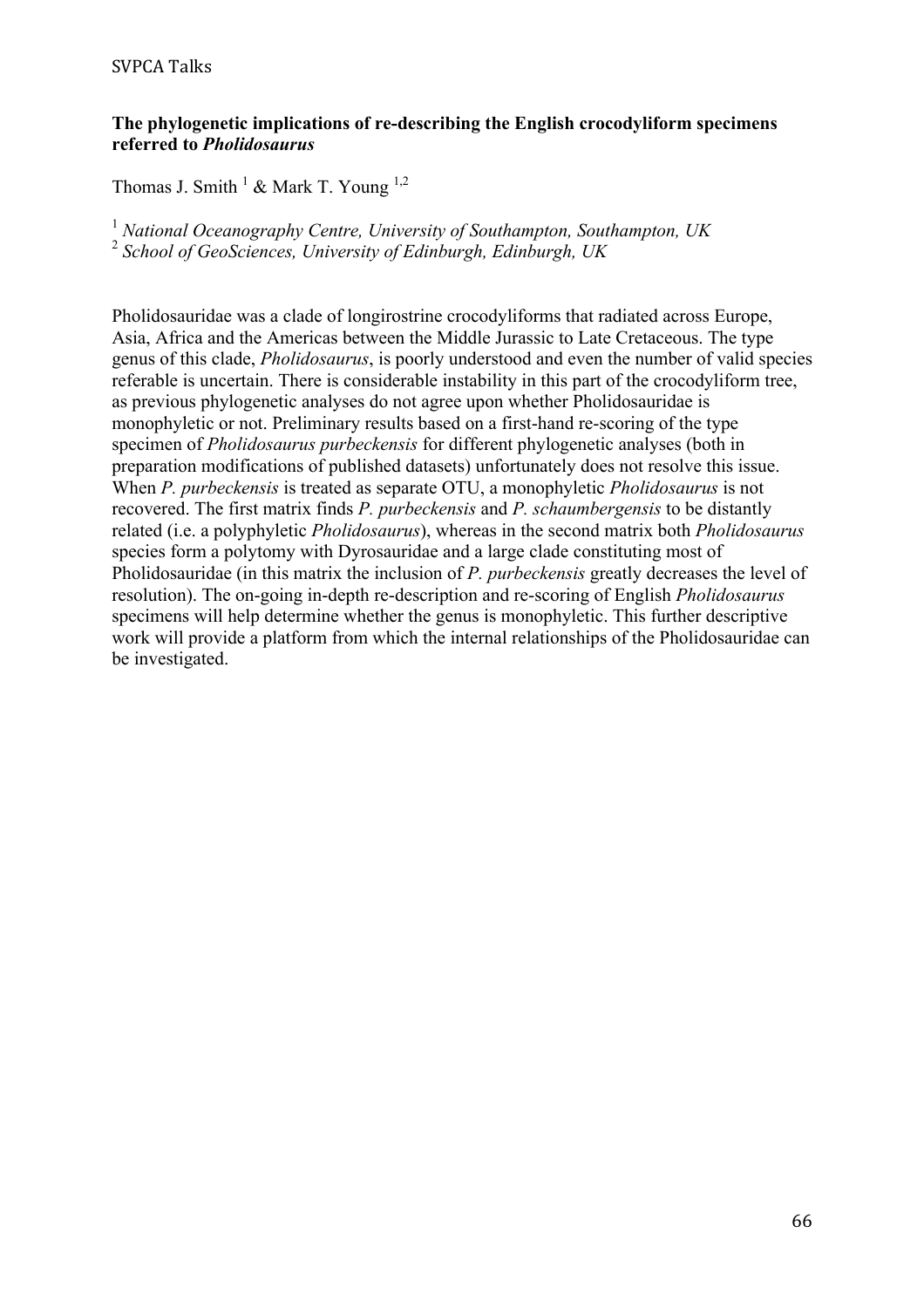# **A wandering entepicondylar foramen and the humeral twist: forelimb evolution in early tetrapods**

Timothy Smithson<sup>1</sup> & Jennifer Clack<sup>1</sup>

<sup>1</sup> *University Museum of Zoology, University of Cambridge, Cambridge, UK*

In extant mammals, the entepicondylar foramen carries the medial nerve and brachial artery through the humerus. The foramen is present in stem group mammals and the earliest amniotes. It also occurs in most stem group tetrapods and new material from the early Carboniferous of Nova Scotia reveals that it transmitted two vessels.

The foramen has been identified as a major landmark on the humeri of tetrapodamorphs and its relative position is thought to have changed little during the early evolution of the tetrapod forelimb. In most stem tetrapods the foramen pierces the entepicondyle enabling the artery and nerve to pass through the humerus from the dorsal to the ventral surface. Recent re-examination of the humerus of the Devonian tetrapod *Acanthostega* revealed that it lacks this morphology. Instead, the foramen is restricted to the ventral surface where it passes through the ventral ridge. The origin of the condition seen in most tetrapods appears to be linked to twisting of the humerus. This rotated the distal end relative to the proximal end, and allowed the manus to be placed on the ground during locomotion. Twisting resulted in the artery and nerve now passing through the entepicondyle producing the characteristic foramen. New material from the early Carboniferous of Scotland shows an intermediate condition between *Acanthostega* and typical forms, in which the foramen pierces the medial edge of the condyle and exits on the ventral surface. These observations have led us to re-assess the homologies of the tetrapodomorph forelimb.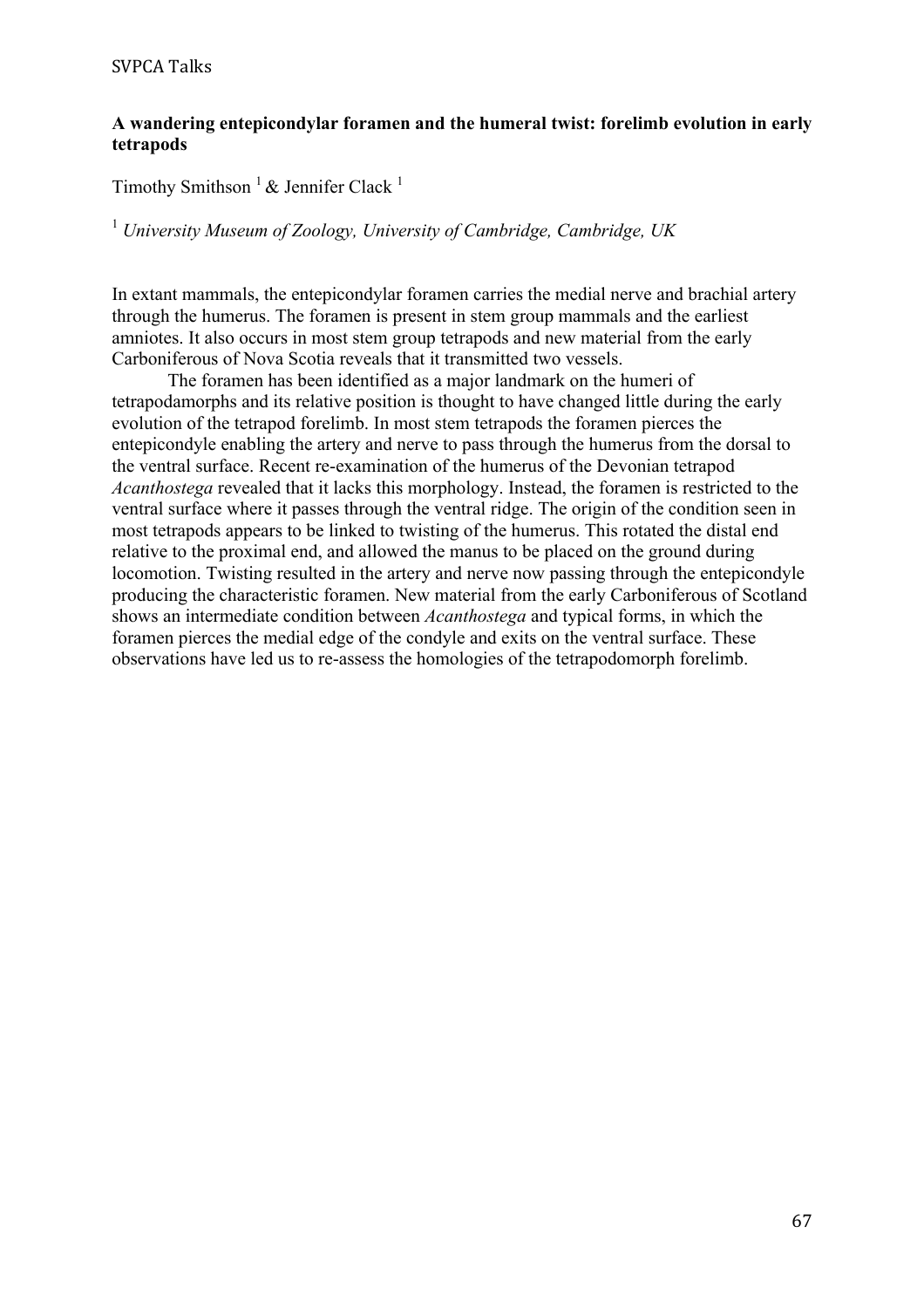# **Data-driven analysis and interpretation of fossil trackways**

Kent A. Stevens<sup>1</sup>, Scott Ernst<sup>2</sup> and Daniel Marty<sup>2</sup>

<sup>1</sup>*Department of Computer and Information Science, University of Oregon, USA* <sup>2</sup>*Office de la culture, Paléontologie A16, 2900 Porrentruy 2, Switzerland*

Trackway interpretation, the drawing of inferences about a trackmaker and its movements from a pattern of trace impressions, is examined from an information content perspective. While trackways are commonly regarded as direct records of locomotion behavior, their interpretation is in fact less straightforward than often expected. Trackways indeed contain information about the trackmaker and its movements, but more in the form of constraints than direct relationships. For example, trackmaker size (e.g., its proxy gleno-acetabular distance) is constrained by, but not uniquely determined by, track spacing. Moreover, an analysis of the relationship between trackmaker size, stride length, and limb phase (i.e., gait) reveals a previously unappreciated interdependence among these parameters. Hence, without knowing trackmaker size, any observed pattern of manus and pes tracks has arbitrarily-many possible solutions in terms of limb phase and duty factor (the primary components of gait). The interpretation of trackways thus requires more sophisticated techniques than has been appreciated formerly, to cope with this ambiguity of interpretation which is only compounded by measurement uncertainty and the inevitable incompleteness of the fossil record. We introduce to ichnology the explicit association of uncertainty estimates with all quantitative data, to reduce the propagation of error within computations. Our approach involves the creation of a database and the geometric construction of a graph representations for trackways that minimize the introduction of subjective interpretations early in trackway interpretation, such as the presumption of a smooth trackway 'path' as commonly fitted to trackways.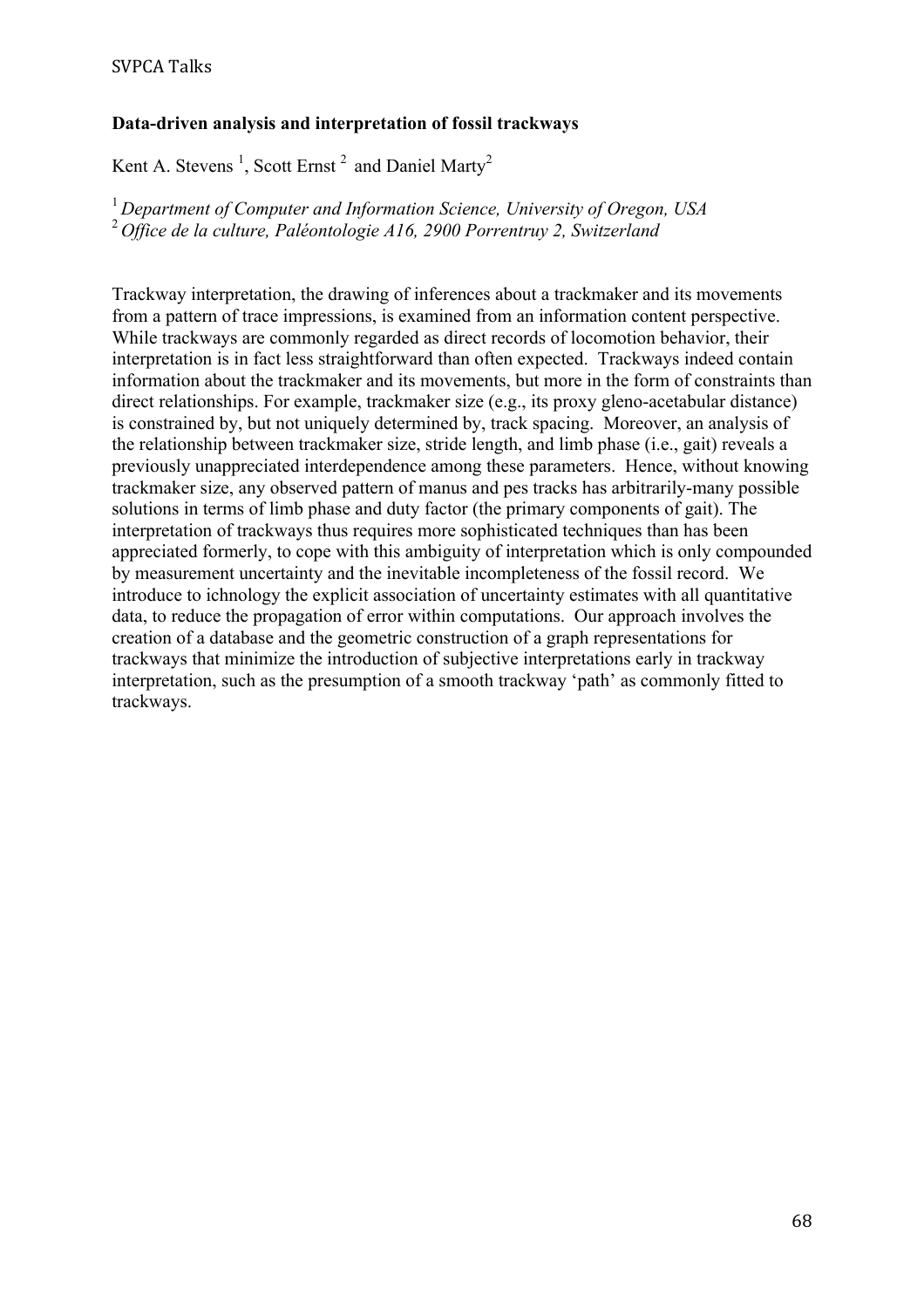#### **Temperature-driven evolution and evolutionary stasis among the Crocodylomorpha**

Max Stockdale<sup>1</sup>, Michael Benton<sup>1</sup>, Mario Bronzati<sup>2</sup>, Marco de Andrade<sup>3</sup> & Gavin Thomas<sup>4</sup>

<sup>1</sup> *University of Bristol, Bristol, UK*

<sup>2</sup> *Bayerische Staatssammlung für Paläontologie und Geologie, Germany*

<sup>3</sup> *Pontifícia Universidade Católica do Rio Grande do Sul, Brazil*

<sup>4</sup> *University of Sheffield, Sheffield, UK*

The Crocodylomorpha present a unique dichotomy in their diversity and morphological disparity through time. The stem-group is limited to the mesozoic, but is represented by a highly disparate range of ecomorphologies. Conversely the crown-group is limited to amphibious ambush predators, but is represented by a much greater species richness than the stem-group. Despite the abundance of the crown-group, the crown-group Crocodylomorpha are represented by just 23 extant species.

Does this pattern represent a true decline in disparity and diversity through time, or a more complex sequence of shifts within the group?

Here is presented a comparison of evolutionary rates among crown- and stem-group Crocodylomorpha in relation to morphospace occupation. The phylogenetic framework of these analyses is a new phylogeny of the Crocodylomorpha assembled using the Matrix Representation Parsimony (MRP) method.

This study finds support for extreme evolutionary stasis in several crocodylomorph clades. Diversity among the Crocodylomorpha appears to be closely linked with temperature, with decreasing diversity in the Cenozoic closely matching global cooling. Additional morphospace occupation by stem-group Crocodylomorpha relative to the crown-group is occupied by taxa originating from two discreet adaptive radiations in the mesozoic, with disparity otherwise remaining constant throughout the Mesozoic and Cenozoic.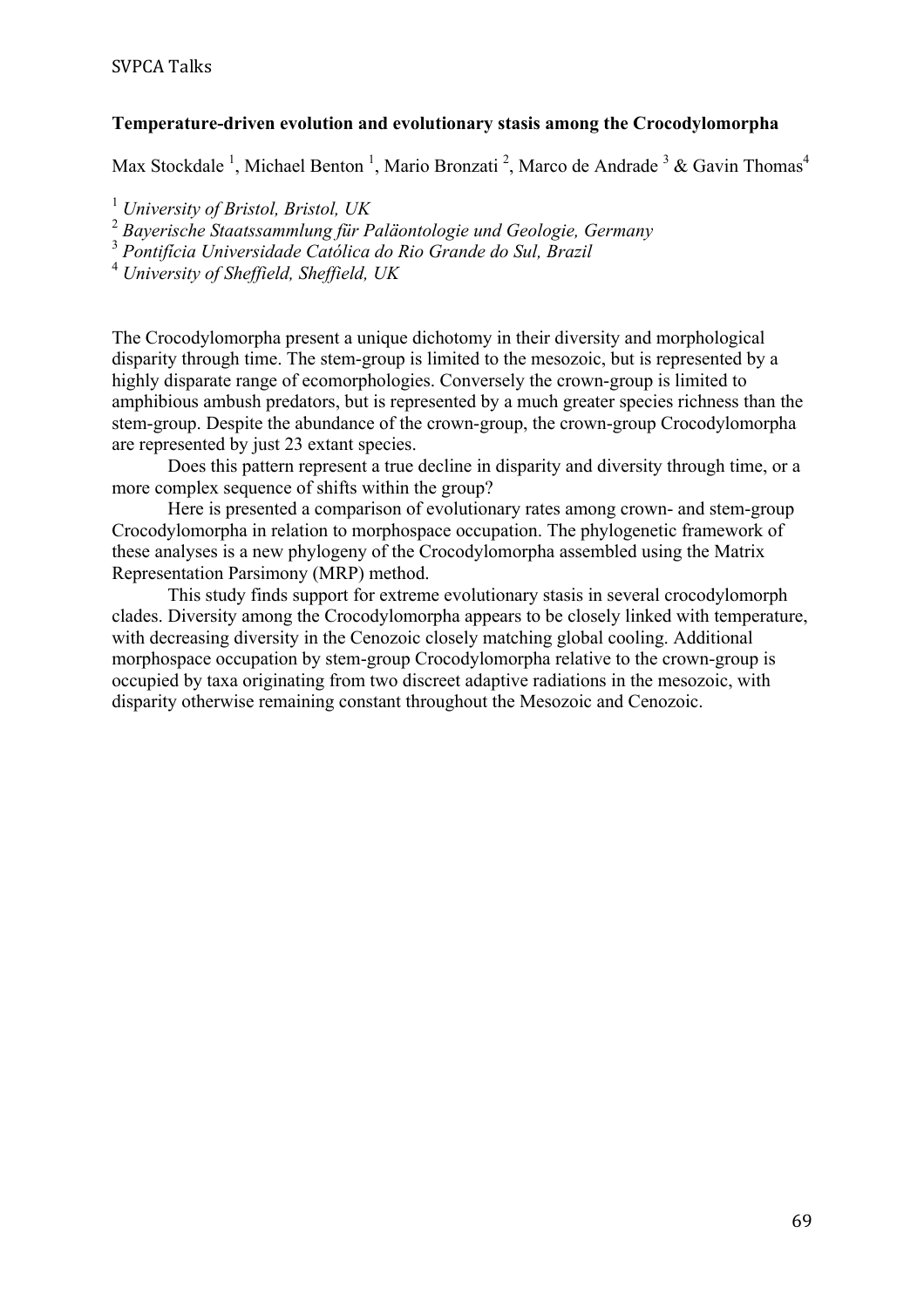# **The ecomorphological diversifications of Mesozoic marine reptiles**

Tom Stubbs <sup>1</sup>

<sup>1</sup>*University of Bristol, Bristol, UK*

Mesozoic marine ecosystems were dominated by reptiles, including sauropterygians, ichthyosaurs, crocodylomorphs, turtles and mosasaurs. Marine reptiles represent an excellent model for testing macroevolutionary trends associated with ecological opportunities, resulting from repeated invasions of ocean ecosystems. Previous research has shown that marine reptiles achieved great taxonomic diversity in the Middle Triassic, as they broadly diversified into many feeding modes following the Permo-Triassic mass extinction. However, it is not known whether this initial phase of evolution was exceptional in the context of the entire Mesozoic. Here, I use a diverse suite of disparity, morphospace and comparative phylogenetic analyses to test this. I focus on ecomorphological variables, including functional disparity in the jaws and dentition and skull size diversity. Results show that the Middle to early Late Triassic represented a time of pronounced phenotypic diversification in marine reptile evolution, with rapid attainment of maximum functional disparity in the jaws and dentition, and a disparate range of skull sizes. Following the Late Triassic extinctions, and the associated loss of disparity, it took over 100 million years to recover comparable variation in the Campanian and Maastrichtian. The signatures of adaptive radiation are not seen in all marine reptile groups. Clades that diversified during the Triassic biotic recovery, the sauropterygians and ichthyosauromorphs, do show early diversifications, early high disparity and early burst, while less support for these trends is found in thalattosuchian crocodylomorphs and mosasaurs. Overall, the Triassic represented a special interval in marine reptile evolution, as numerous groups radiated in new adaptive zones.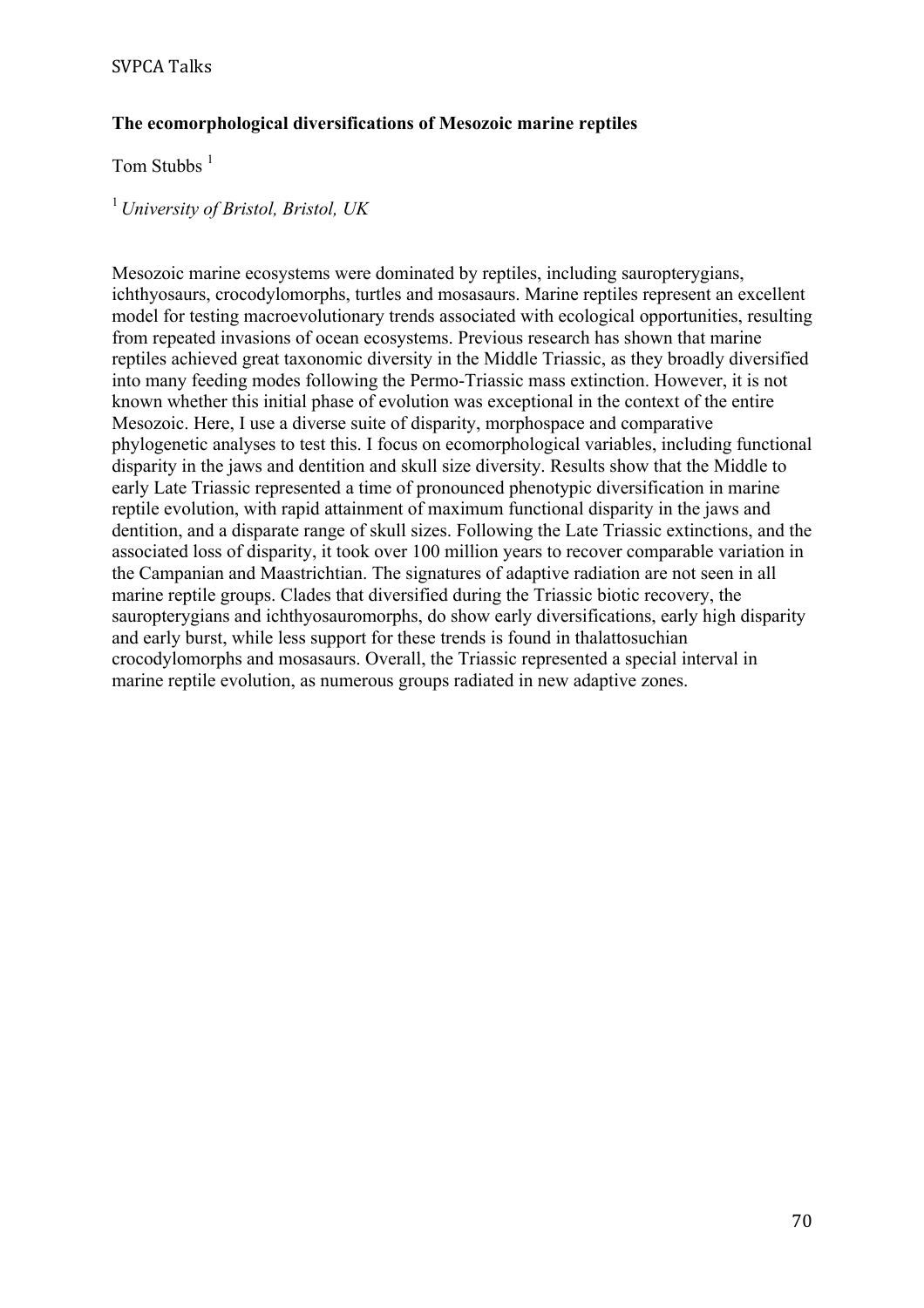#### **Were the necks of** *Apatosaurus* **and** *Brontosaurus* **adapted for combat?**

Michael P. Taylor<sup>1</sup>, Mathew J. Wedel<sup>2</sup>, Darren Naish<sup>3</sup> & Brian Engh<sup>4</sup>

<sup>1</sup> *Department of Earth Sciences, University of Bristol, Bristol UK*

<sup>2</sup> *College of Osteopathic Medicine of the Pacific and College of Podiatric Medicine, Western* 

*University of Health Sciences, Pomona, California, USA*

<sup>3</sup> *National Oceanography Centre, University of Southampton, Southampton, UK*

<sup>4</sup> *1522 Charles Avenue, Arcata, California 95521, USA*

The apatosaurine sauropods — *Apatosaurus*, *Brontosaurus* and possibly others — resemble their diplodocine relatives, but are generally more robust. Apatosaur necks are much thicker than in other sauropods: cervical ribs and their supports are uniquely robust, and the ribs are strongly displaced ventrally. The diapophyseal and parapophyseal rami therefore project ventrolaterally, so that the neck would have been subtriangular in cross-section, not tubular. Why did apatosaurines evolve necks that were apomorphically expensive to build, maintain, and operate? While sexual selection is not a convincing explanation for the evolution of sauropod necks in general, several features of apatosaurine necks suggest adaptation for combat:

1. Ventral displacement of cervical ribs improved the lever arms of the hypaxial muscles, strengthening ventral neck movements.

2. Ventrolaterally directed parapophyseal rami were oriented to resist ventral impacts.

3. The ventral trough between the cervical ribs provided soft-tissue protection for the trachea, oesophagus, and major blood vessels.

4. The ventrolateral processes on the cervical ribs may have been bony clubs, bearing thickened pads of connective tissue or keratinous knobs or spikes.

These adaptations suggest a style of combat in which the neck itself was crashed down or sideways into the opponent, rather than giraffe-style combat in which the head is the weapon. The closest extant analogue may be the elephant seal *Mirounga*: males fight by crashing their necks and anterior thoraxes together. As with apatosaurs, their cervical vertebrae are more robust than in relatives, and their ventral processes more pronounced; but enormous softtissue padding makes the analogy very inexact.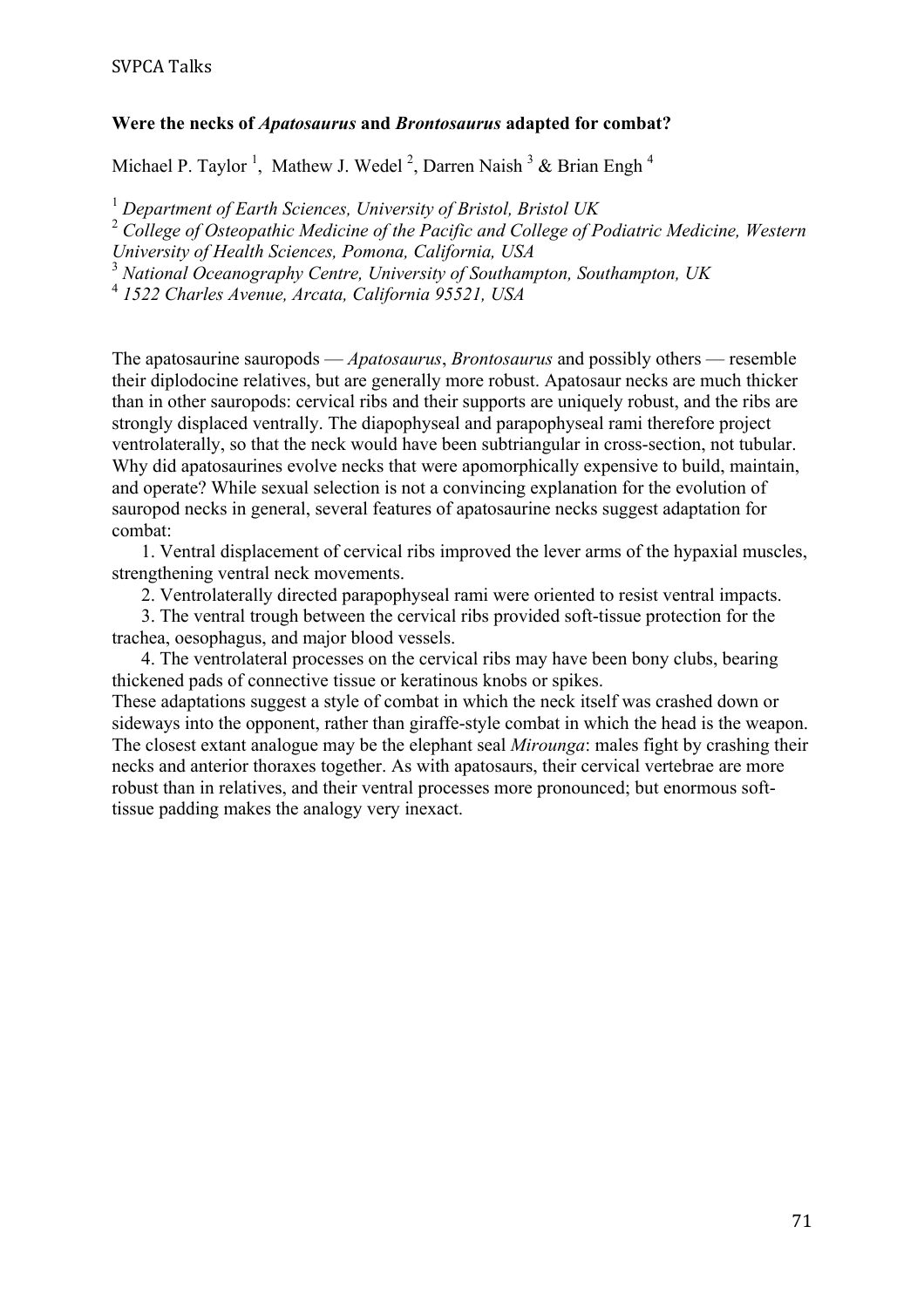#### **New evidence for sexual dimorphism in the basal monofenestratan pterosaur**  *Darwinopterus*

David M. Unwin<sup>1</sup> & D. Charles Deeming<sup>2</sup>

<sup>1</sup> *School of Museum Studies, University of Leicester, Leicester, UK* <sup>2</sup> *School of Life Sciences, University of Lincoln, Joseph Banks Laboratories, UK*

Sexual dimorphism is common in extant vertebrates and almost certainly occurred in extinct species as well, but identifying this phenomenon in fossils is difficult. Meeting two key criteria: a large sample size in which all ontogenetic stages are present; and independent evidence of gender, is rarely possible, but has now been achieved for the early Upper Jurassic pterosaur *Darwinopterus modularis*. This pterosaur is represented by over 20 individuals ranging from hatchlings through juveniles to mature adults (ontogenetic status determined from osteological, histological and morphometric data). One example, 'Mrs T', is preserved with two eggs and thus clearly a female. Approximately half the mature individuals of *Darwinopterus* exhibit a cranial crest and several of these individuals have a relatively narrow pelvis. The remainder lack a cranial crest and in two cases, including Mrs T, have a relatively broad pelvis. All immature individuals lack a crest, an observation that applies to other species of pterosaur in which immature individuals are known. This pattern of morphological variation shows that the cranial crest and pelvis of *Darwinopterus modularis* are sexually dimorphic. Datasets for other pterosaurs are less complete and/or lack independent evidence of gender, but many species including *Ctenochasma gracile*, *Germanodactylus cristatus* and *Pteranodon longiceps*, exhibit directly, or closely, comparable patterns of anatomical variation to *Darwinopterus* and are likely to have been sexually dimorphic. We conclude that the spectacular variability in the shape and size of pterosaur cranial crests was likely generated by sexual selection rather than processes such as species recognition.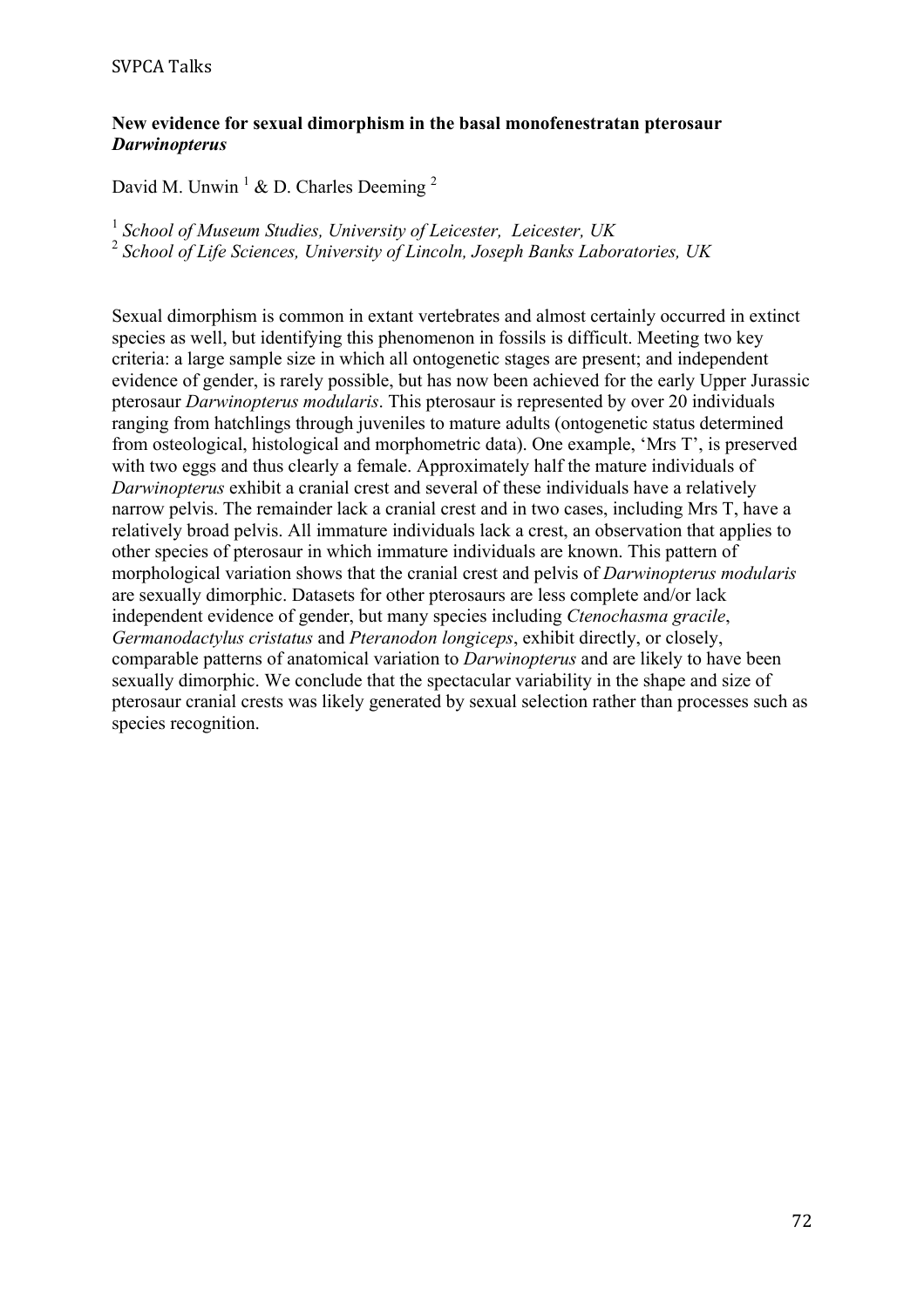**SVPCA Talks** 

#### **The specialized tail of** *Spinophorosaurus nigerensis* **(Sauropoda. Middle Jurassic) and the osteological limits on its range of motion**

Daniel Vidal<sup>1</sup>, Francisco Ortega<sup>2</sup>, Ainara Aberasturi<sup>3</sup> & José Luis Sanz<sup>1</sup>

<sup>1</sup> *Unidad de Paleontología, UAM*

<sup>2</sup> *Grupo de Biología, UNED*

<sup>3</sup> *Museo Paleontológico de Elche (MUPE)*

*Spinophorosaurus nigerensis* is one of the most complete and better preserved specimens of a primitive sauropod known from the remains of a single individual. This makes it a great model for studying the early evolutionary stages of sauropod biomechanics. Some of its most noticeable autapomorphies are its overlapping distal chevrons and a putative thagomizer.

We performed a photogrammetric scan of the bones and digitally manipulated the virtual skeleton to find the osteological limits of motion imposed by these chevrons. In the first 20 caudal vertebrae, vertebrae pairs may deflect for up to 20º before osteological stop in extension and 8-10º in lateral flexion, suggesting the *in vivo* dorsal and lateral range of motion was limited rather by soft tissue. Flexion is limited by the rather large chevrons, which contact with less than 5<sup>°</sup> of deflection. The motion in the distal region is dorsoventrally limited, as in other taxa with overlapping chevrons (dromaeosaurids or ankylosaurids).

Additionally, the hypaxial caudal region of *Spinophorosaurus* is greatly developed: the anteriormost chevrons are very elongated and the anteriormost transverse processes are dorsally elevated and angled, indicating powerful hypaxial muscles. Also, the first twenty caudals become progressively elongated, as in diplodocids.

An analysis in progress of the dermal ossifications originally proposed as a thagomizer suggests they are not osteoderms at all, thus there is no evidence for such thagomizer. However, the limited proximal flexion, powerful hypaxial musculature, elongated caudal vertebrae and the overlapping chevrons appear to be a single, perhaps incomplete, functional complex of unclear function.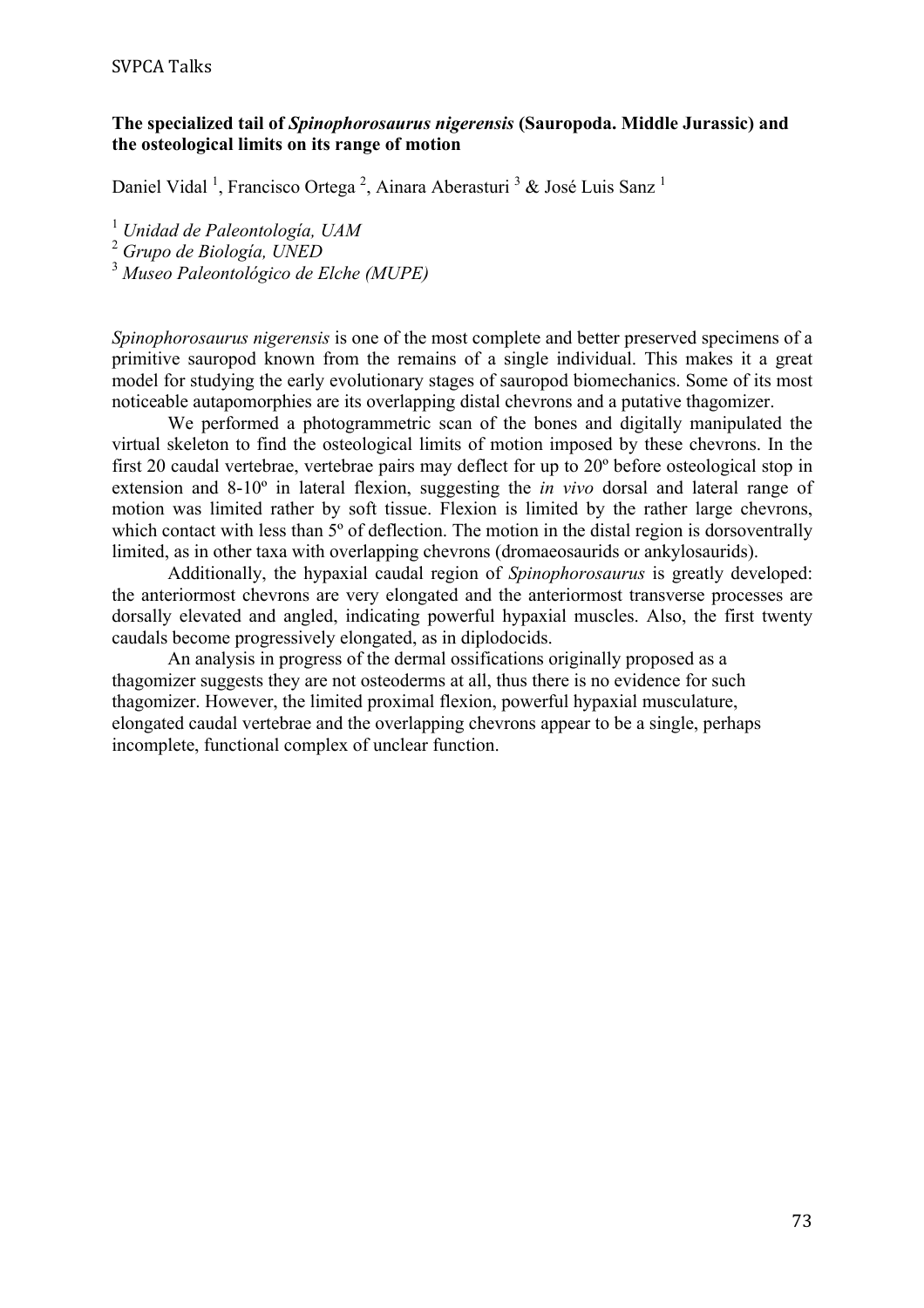# **A review of fossil gekkotans from the Neogene and Quaternary of Italy**

Andrea Villa <sup>1</sup>

<sup>1</sup>*Dipartimento di Scienze della Terra, Università degli Studi di Torino, 10125 Torino, Italy*

Six Italian Neogene and Quaternary localities have yielded fossils of geckos: Gargano "terre rosse", Late Miocene; Moncucco Torinese, latest Miocene; Cava 6 near Orosei, Pleistocene; Valdemino Cave, Middle Pleistocene; K 22, Middle-Late Pleistocene; San Teodoro, Late Pleistocene. Remains comprehend maxillae, frontals, dentaries, indeterminate tooth-bearing bones, vertebrae and humeri.

After a comparative analysis of cranial bones of the four extant species of European gekkotans (*Euleptes europaea*, *Hemidactylus turcicus*, *Mediodactylus kotschyi* and *Tarentola mauritanica*), maxillae and frontals turned out to be the most informative among Italian fossil findings, whereas dentaries and tooth-bearing bones are less useful. Such comparative analysis has not been carried out on postcranial skeleton so far.

Using the newly identified diagnostic features, fossils have been referred to *Euleptes* sp. (Gargano), cf. *Euleptes* sp. (Moncucco), *Hemidactylus* cf. *H*. *turcicus* (Valdemino), *Tarentola mauritanica* (K 22) and Gekkota indet. (San Teodoro). Remains from Cava 6 and a frontal from K 22 have not been studied yet.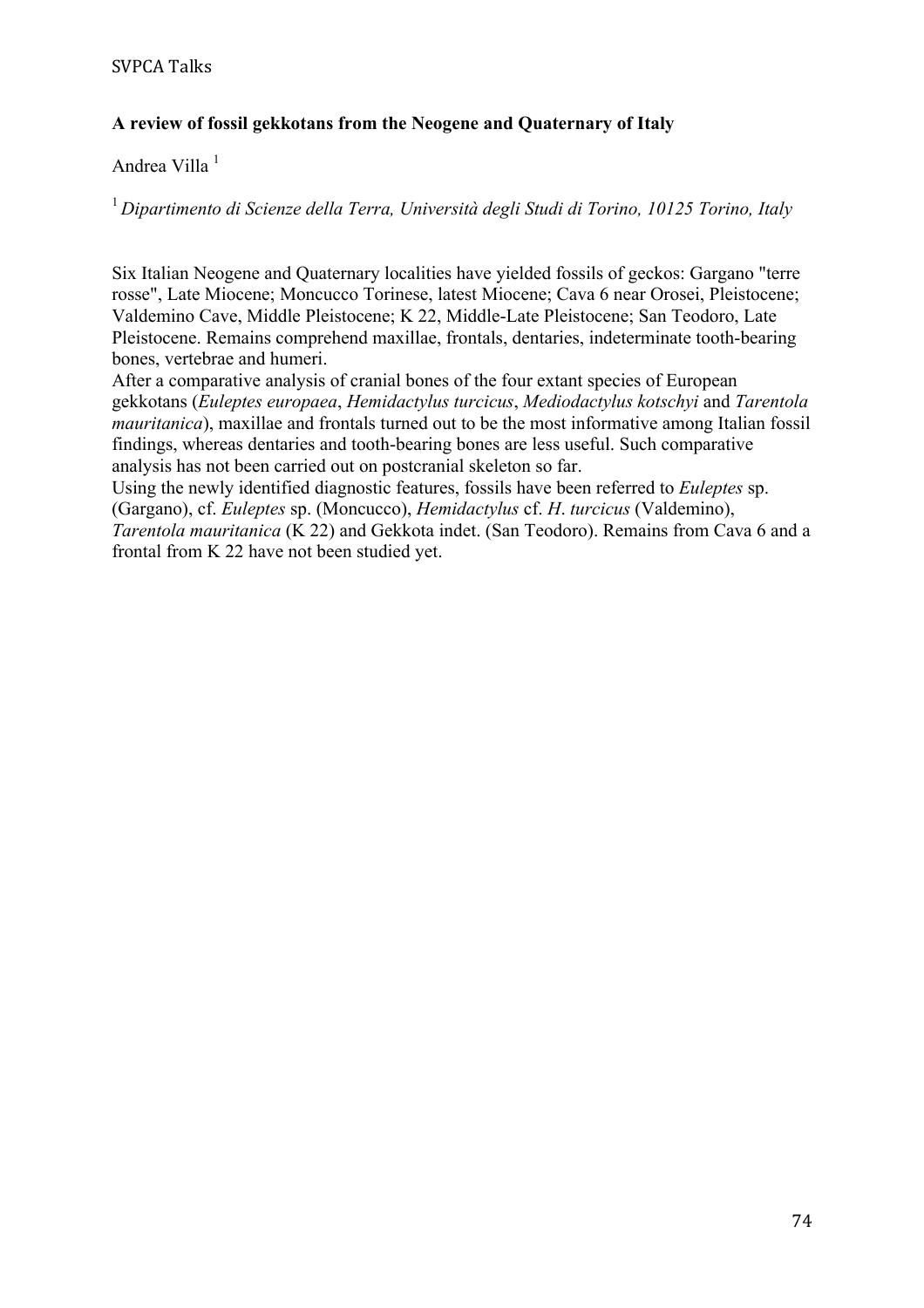### **Trends and patterns in modern palaeoartistry: a call for change**

Mark P. Witton<sup>1</sup>, Darren Naish<sup>2</sup> & John Conway<sup>3</sup>

<sup>1</sup> *School of Earth and Environmental Sciences, University of Portsmouth, Portsmouth, UK* <sup>2</sup> *National Oceanography Centre, University of Southampton, Southampton, UK*

<sup>3</sup> *johnconway.co.uk*

Palaeoartistry is a 200 year old institution with clear scientific, pedagogic and cultural significance, and a global industry value of many millions of dollars. Production of quality, scientifically-rigorous palaeoartworks is skilled and time-consuming work, each piece reflecting extensive research, knowledge of natural history and anatomy, and the ability to craft compelling artwork. Despite general recognition of this, palaeoartists fight a losing battle for credibility and even moderate commercial success. Documentation of this struggle dates back to at least the 1980s, and we ascribe its ongoing nature to low awareness of three major issues.

Firstly, palaeoart is rife with copying and plagiarism. Many commissioned palaeoartworks replicate elements or entire compositions from existing works to breach copyright law; perpetuate errors and outdated ideas; deny recognition and financial reward to original artists; and drown out new styles and approaches to fossil animal restoration with artistically homogenous work. Secondly, the scientific rigour associated with many palaeoartworks, even those produced in close association with consulting academics, is often low. We ascribe this to laissez-faire attitudes from some consultants, underestimation of the educational value and influence of palaeoartworks, as well as poor utilisation of the existing pool of demonstrably qualified palaeoartists. Thirdly, many palaeoart patrons have unrealistic concepts of financing artwork, often offering little or even no recompense to artists because of financial restrictions associated with their own projects. We hope that bringing these issues to wider attention will raise support from individuals involved with palaeoart production and help bring real change to industry practises.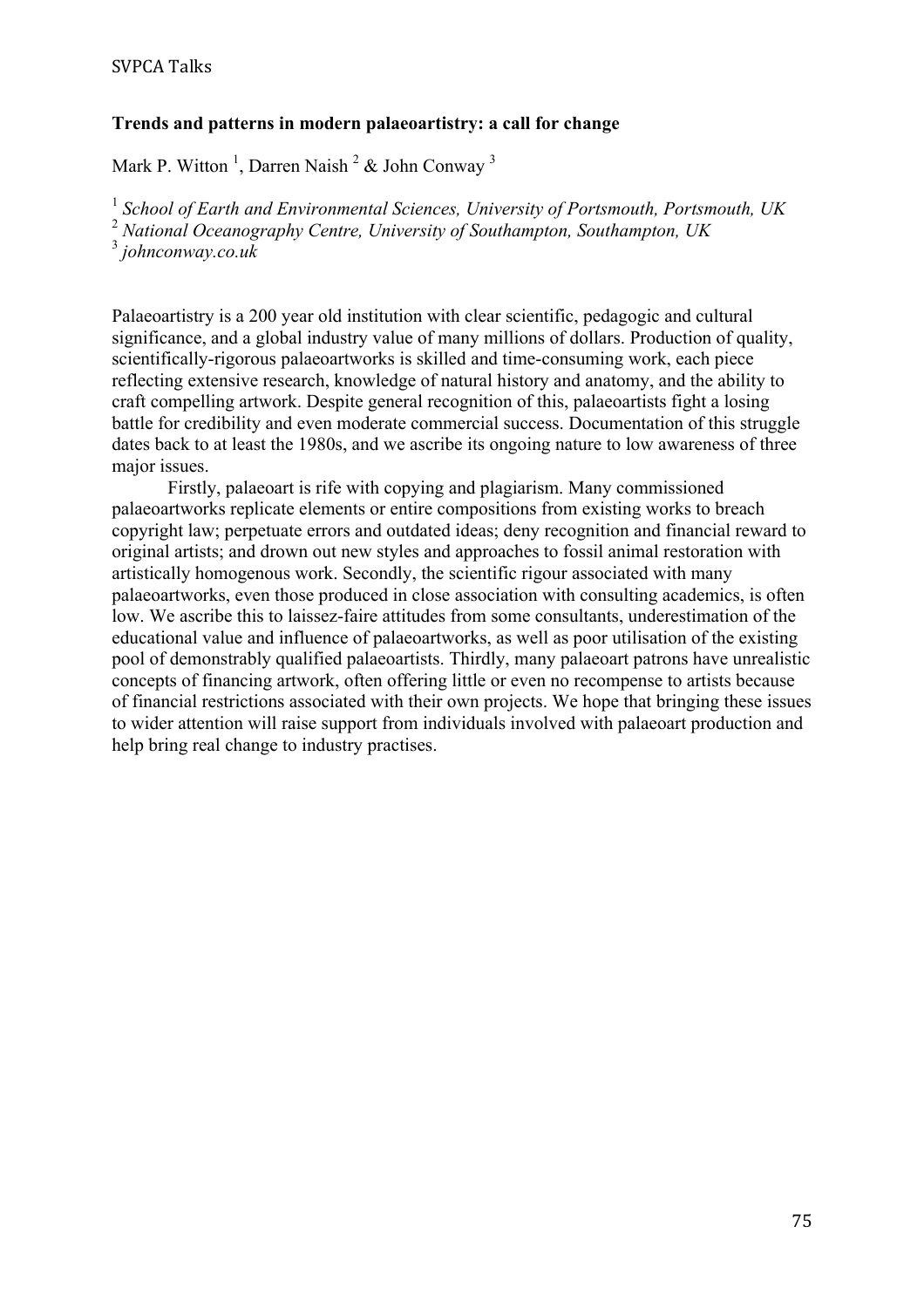#### SVPCA Talks

#### **Mary Anning's marine reptiles: taxonomy, systematics, morphometrics and evolution of the iconic** *Ichthyosaurus*

Jessica Lawrence Wujek<sup>1</sup>, Gareth Dyke<sup>1</sup> & Darren Naish<sup>1</sup>

<sup>1</sup> *National Oceanography Centre, University of Southampton, Southampton, UK*

*Ichthyosaurus* is the most famous of all fossil marine reptiles, yet its taxonomy and composition is little studied. Hundreds of *Ichthyosaurus* specimens are known, and at least five species are recognized by recent authors. The autapomorphies and diagnosis of both Ichthyosaurus as a whole and its constituent species are little studied and several specimens reveal a range of intermediate conditions between currently recognized species. We report the most comprehensive analysis of *Ichthyosaurus* ever undertaken, based on a large sample of specimens (>200) from across the Lias. Precise data on the stratigraphic position of specimens is scant; one aim of this study is to use palynomorphs to establish age and provenance. This work has resulted in: (1) Anatomical clarification of the status of *Ichthyosaurus*; (2) Understanding of the likely species composition within *Ichthyosaurus*; (3) Large-scale morphometric, systematic and phylogenetic analyses within the clade, and; (4) A clear understanding of evolutionary trends within *Ichthyosaurus* across the Liassic. Conclusions indicate that the validity of *Ichthyosaurus* is supported by autapomorphies. However, specimen clusters recovered by principal-component (PC) and size-constrained PC morphometric analyses do not correspond to currently recognized species. *Ichthyosaurus* spans a range of body sizes and individuals cluster into several size classes. Some represent ontogenetic stages within species. Other clusters exhibit trends in body size evolution throughout the Lias. This work helps clarify both the true diversity and evolutionary history of this iconic Liassic animal, first brought to scientific attention by Mary Anning over a century ago.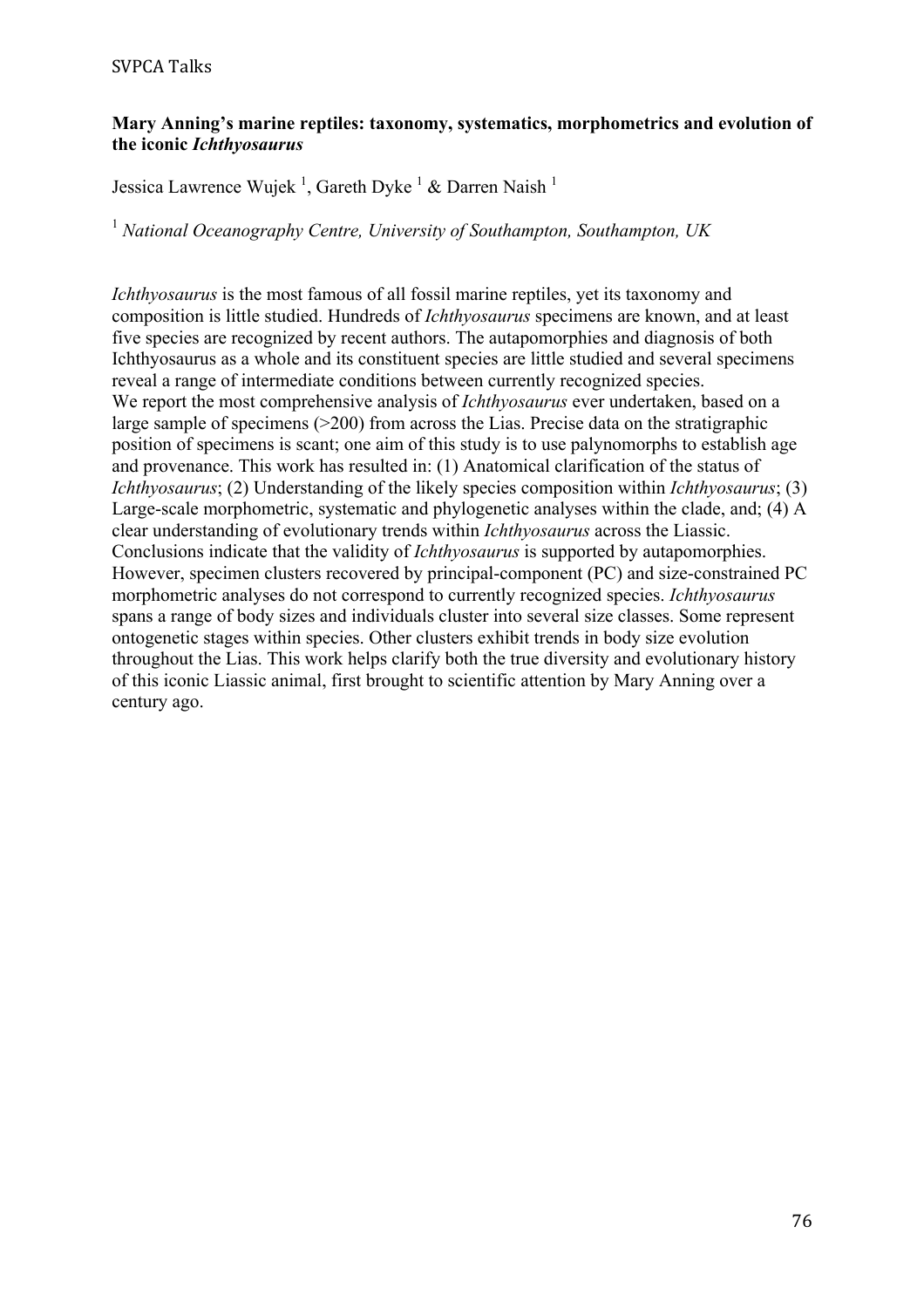### **An early origin and diversification of macrophagous metriorhynchid crocodylomorphs, with evidence for multiple instances of parallel evolution**

Mark T. Young <sup>1,2</sup>, Lorna Steel<sup>3</sup>, Davide Foffa<sup>1</sup>, Stephen L. Brusatte <sup>1,4</sup>, James J.N. Kitson<sup>5</sup>, Conrad P.D.T. Gillett <sup>6,7</sup>, Mark A. Bell  $^{8}$ , Ronan Allain  $^{9}$  & Yves Lepage  $^{10}$ 

<sup>1</sup> *School of GeoSciences, University of Edinburgh, Edinburgh, UK*

<sup>2</sup> *National Oceanography Centre, University of Southampton, Southampton, UK*

<sup>3</sup>*Department of Earth Sciences, Natural History Museum, London, UK* 

<sup>4</sup> *National Museums Scotland, Edinburgh, UK*

<sup>5</sup> *School of Biological, Biomedical and Environmental Sciences, University of Hull, UK*

<sup>6</sup>*School of Biological Sciences, University of East Anglia, Norwich, UK*

<sup>7</sup>*Department of Entomology, Natural History Museum, London, UK*

<sup>8</sup> *Department of Earth Sciences, University College London, London, UK*

<sup>9</sup>*Centre de Recherches sur la Paléobiodiversité et les Paléoenvironnements (CR2P, UMR 7207), Sorbonne Universités-MNHN, CNRS, UPMC-Paris6, Muséum national d'histoire naturelle, 57 rue Cuvier, CP38, F-75005, Paris, France*

<sup>10</sup> *Sciences et Géologie Normandes, 76620 Le Havre, France*

Metriorhynchids were a widely distributed group of marine crocodylomorphs that thrived during the Middle Jurassic–Early Cretaceous. Within this group there is a subclade, Geosaurini, that evolved craniodential characteristics indicative of macrophagy (feeding on large-bodied prey items). When this subclade evolved and began to diversify into the myriad of morphologically distinct lineages is still unclear. Previous phylogenetic analyses suggest this clade evolved during the Late Jurassic, and rapidly diversified into numerous different ecomorphotypes. It was hypothesized that this was in response to the absence of small and medium-sized pliosaurs after the Middle-Late Jurassic Boundary. However, re-examination of poorly preserved fossils from the Callovian of England and France casts doubt on this. Based on our comparative study of these fossils, and new phylogenetic analyses, we conclude that Geosaurini had evolved and diversified by the mid Callovian. Although comparatively rare in the Middle Jurassic, at least four morphofunctionally distinct lineages of macrophages had evolved. Moreover, based on maximum likelihood modelling analyses, numerous macrophagy-linked characters (e.g. contiguous tooth serrations, low tooth count) evolved independently in these different lineages. Thus, the characteristics that previously suggested a Late Jurassic origin of Geosaurini was due to long-branch attraction and incomplete sampling. That these different macrophagous lineages evolved distinct morphofunctional complexes and began niche partitioning early in their evolution, suggests that their diversification was driven by foraging specialisation. We hypothesise that this may be a common driver of rapid diversification in marine tetrapod evolution.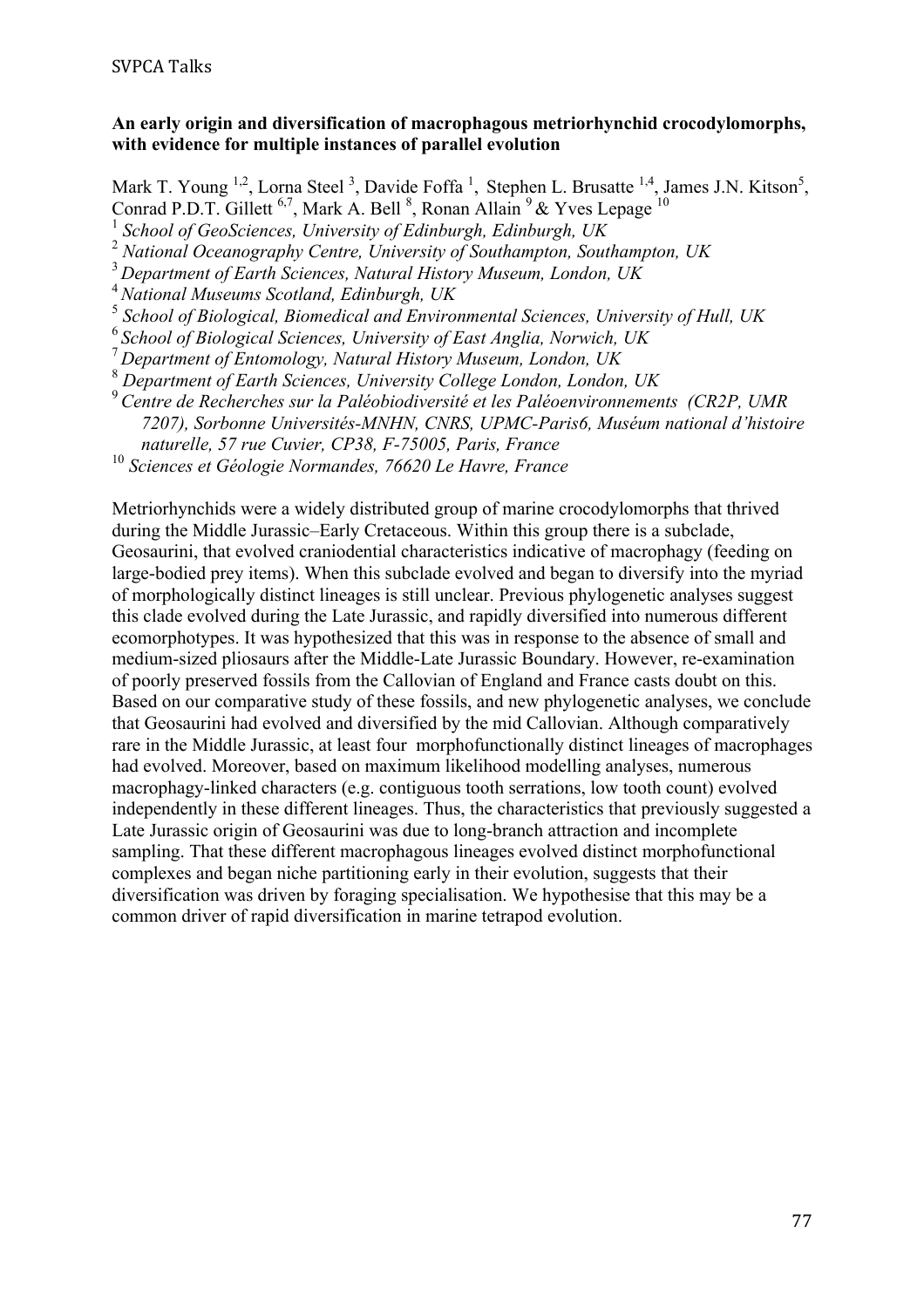#### SVPCA POSTER ABSTRACTS

#### **Complex neurovascular network in the rostrum of** *Neovenator salerii*

Chris Barker<sup>1</sup>, Gareth Dyke<sup>1,2</sup>, Darren Naish<sup>1</sup>, Elis Newham<sup>1</sup> & Orestis Katsamenis<sup>3</sup>

<sup>1</sup> *National Oceanography Centre, University of Southampton, Southampton, UK*

<sup>2</sup> *MTA-DE Lendület Behavioural Ecology Research Group, Department of Evolutionary Zoology and Human Biology, University of Debrecen, Hungary*

3 *µVIS X-ray Imaging Centre, Faculty of Engineering and the Environment, University of Southampton, Southampton, UK*

*Neovenator salerii* is a mid-sized neovenatorid theropod from the Barremian (Early Cretaceous, c. 125 Ma) of the Isle of Wight (UK), principally known from a single, relatively complete specimen. Cranial material from the holotype MIWG (Museum of the Isle of Wight Geology) 6348 was imaged using micro-focus computer tomography  $(\mu$ CT) at the University of Southampton, revealing the presence of a complex network of canals in the premaxilla and maxilla. This is interpreted here as that of the cranial neurovasculature, previously unseen in any theropod bar *Spinosaurus*. The complexity and volume of this network places spinosaurid neurovasculature in a new context, questioning previous hypotheses of its role in predatory ecology.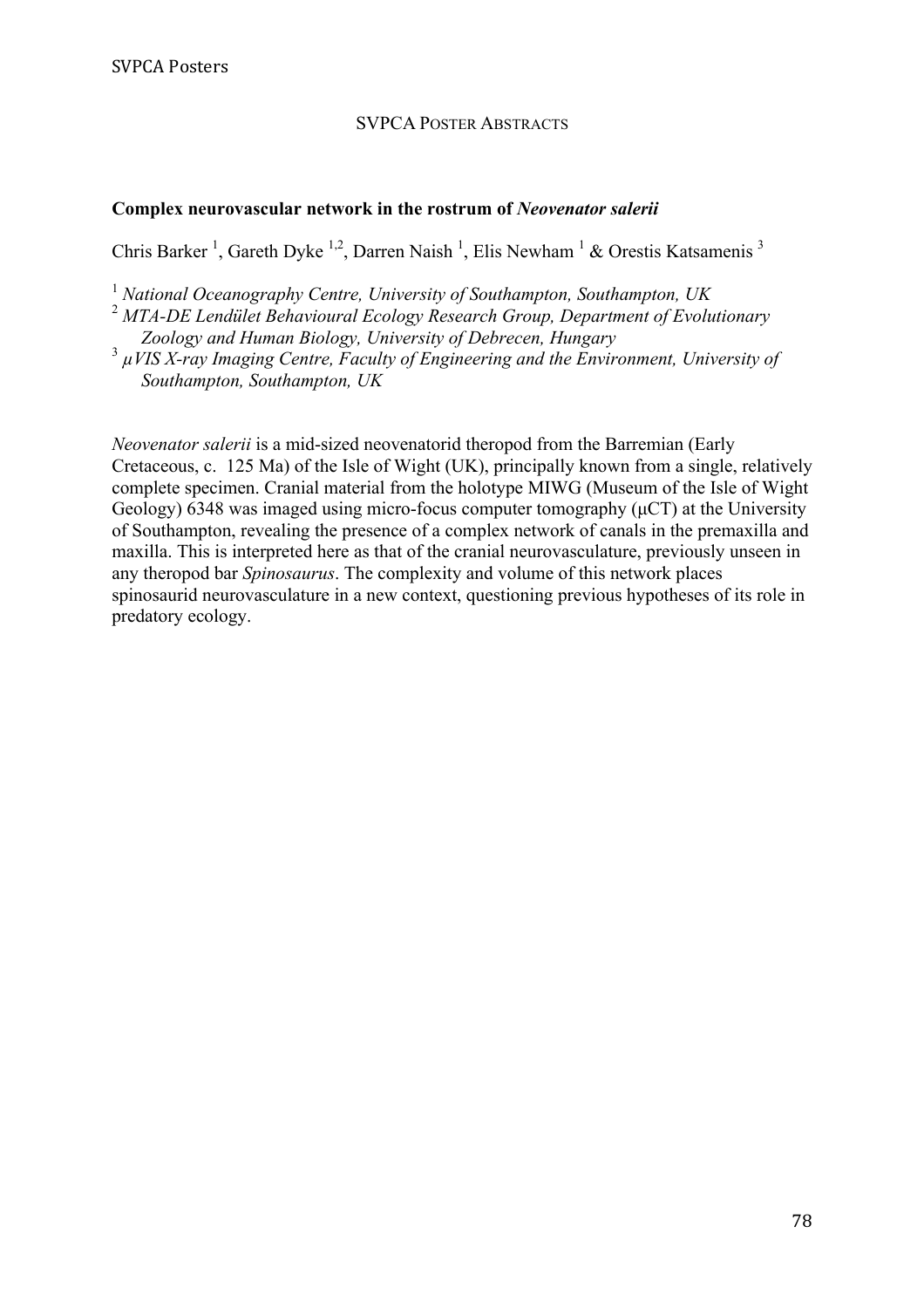### **Temporal and phylogenetic evolution of the sauropod dinosaur body plan**

Karl T. Bates<sup>1</sup>, Vivian Allen<sup>2</sup>, Philip D. Mannion<sup>3</sup>, Stephen L. Brusatte<sup>4</sup>, John R. Hutchinson<sup>2</sup>, Alejandro Otero<sup>5</sup>, William I. Sellers<sup>6</sup>, Corwin Sullivan<sup>7</sup>, Kent A. Stevens<sup>8</sup> & Peter L. Falkingham<sup>9</sup>

- <sup>1</sup>*Department of Musculoskeletal Biology, University of Liverpool, Liverpool, UK*
- <sup>2</sup>*Department of Comparative Biomedical Sciences, Structure & Motion Laboratory, Royal Veterinary College, University of London, Hatfield, Hertfordshire, UK*
- <sup>3</sup>*Department of Earth Science and Engineering, Imperial College London, London, UK*
- <sup>4</sup>*School of GeoSciences, University of Edinburgh, Edinburgh, UK*
- <sup>5</sup> *CONICET División Paleontología de Vertebrados, Museo de La Plata, La Plata, B1900FWA, Argentina*
- <sup>6</sup>*Faculty of Life Sciences, University of Manchester, Manchester, UK*
- <sup>7</sup>*Key Laboratory of Vertebrate Evolution and Human Origins, Institute of Vertebrate Paleontology and Paleoanthropology, Chinese Academy of Sciences, Beijing 100044, China*
- <sup>8</sup>*Department of Computer and Information Science, University of Oregon, Eugene, Oregon, 97403, USA*
- <sup>9</sup>*School of Natural Sciences and Psychology, Liverpool John Moores University, Liverpool, UK*

The colossal size and body plan of sauropod dinosaurs are unparalleled in terrestrial vertebrates. However, despite numerous studies linking changes in biodiversity, ecology and biomechanics to body size and shape, there have been only limited attempts to examine temporal and phylogenetic trends in the sauropod bauplan. Here we combine threedimensional computational models with phylogenetic reconstructions to quantify the evolution of whole-body shape and body segment properties across the sauropod radiation. Our results demonstrate that discrete changes in body shape occur concurrently with major macroevolutionary and biomechanical events in sauropod history. A caudad shift in centreof-mass in Middle Triassic basal dinosauromorphs, associated with the evolution of bipedalism in various dinosaur lineages, was reversed in Late Triassic sauropodomorphs. A craniad centre-of-mass shift coincided with the evolution of quadrupedalism in the Late Triassic, followed by a striking craniad shift in Late Jurassic–Cretaceous titanosauriforms. Craniad CoM shifts are strongly correlated with neck enlargement, which has long been considered the most important key innovation in sauropod evolution and pivotal to their gigantism. By creating a much larger feeding envelope, neck elongation is thought to have increased efficiency and opened up trophic niches that were inaccessible to other herbivores. However, surprisingly we find that relative neck size and center-of-mass position are not strongly correlated to inferred feeding habits. Instead the craniad center-of-mass positions of titanosauriforms appear closely linked with locomotion and environmental distributions, potentially contributing to the continued success of this group until the end-Cretaceous, long after other sauropods became extinct.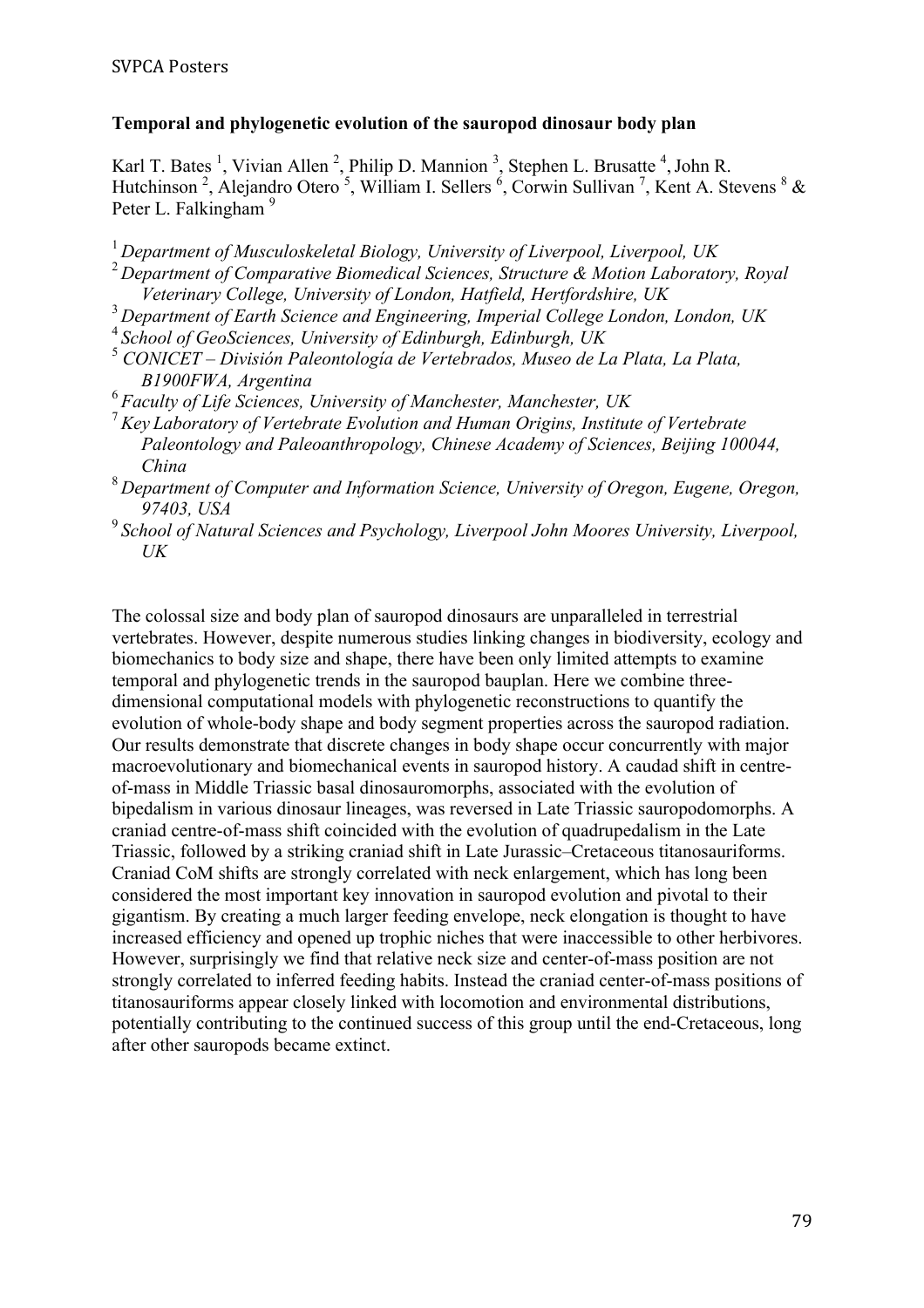#### **Changes in mammal disparity across two fossil** *Lagerstätten* **sites from the Mesozoic and Cenozoic**

Gemma Louise Benevento<sup>1</sup> & Matt Friedman<sup>1</sup>

<sup>1</sup>*University of Oxford, Oxford, UK*

Extant mammals exhibit a remarkable variety of forms and functions. Mammals have not always shown such high levels of ecomorphological disparity. Mesozoic mammals are stereotyped as small 'generalists' or 'insectivores', only evolving novel forms as a result of an adaptive radiation at the K-Pg boundary. Shifts in the disparity of phenotypic traits in mammals from the Mesozoic to Cenozoic are not well quantified. Complicating matters is an emerging picture of surprisingly high levels of morphological disparity in Mesozoic mammals. In an attempt to better constrain patterns of mammal diversification, we quantified ecomorphological disparity in two *Lagerstätten* stratigraphically flanking the K Pg boundary: the Cretaceous Jehol Biota, and the Eocene Messel pit. These sites were selected due to their common lacustrine setting, as well as the relative abundance of specimens yielding information on anatomical systems beyond dentition. Functionally relevant continuous measurements were collected for limbs and jaws to represent locomotion and feeding type respectively. Preliminary results show that mammals from these two sites do not show substantial differences in disparity in traits related to feeding ecology. The Jehol mammals do occupy a marginally smaller amount of functionspace, but overlap almost completely with the Messel mammals. In terms of diversity of locomotor structures, the Jehol mammals again overlap with the Messel mammals but occupy a smaller region of functionspace. The elevated disparity of Messel can be attributed to a handful of groups with locomotor ecologies unknown from the Cretaceous: bats, early horses, and the genus *Leptictidium*, which may have been semi bipedal.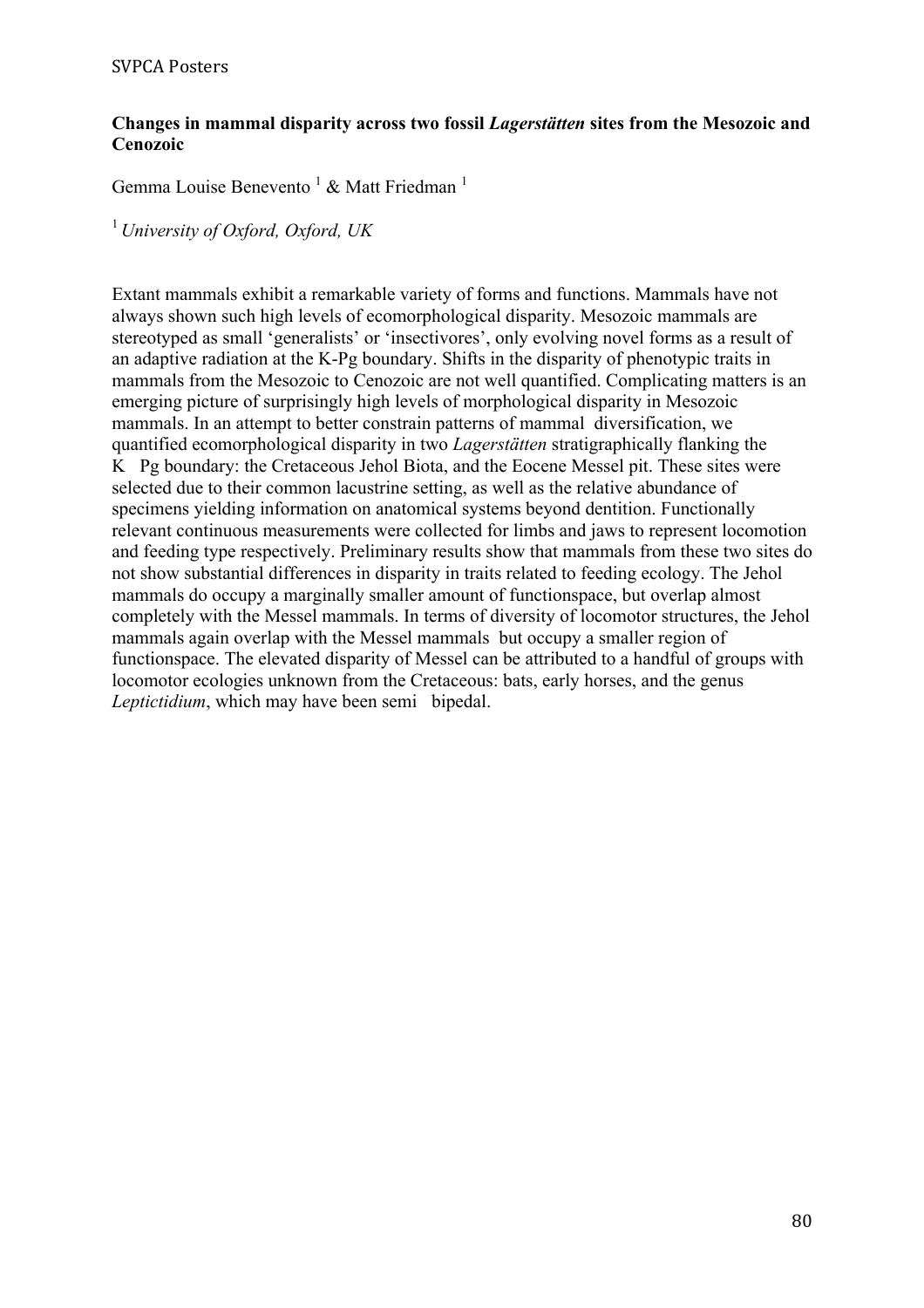### **Update on work from Woodeaton Quarry, Oxford, UK and the use of volunteers in large scale collection projects**

Emma L. Bernard<sup>1</sup>, Philippa Brewer<sup>1</sup>, Simon Wills<sup>1</sup>, David J. Ward<sup>1</sup> & Javier Parraga<sup>1</sup>

<sup>1</sup> *Department of Earth Science, Natural History Museum, London, UK*

Between 2012 and 2014 the Department of Earth Sciences at the Natural History Museum (NHMUK), London undertook four digs to Woodeaton Quarry, Oxfordshire, a designated SSSI, to collect sediment to sample for microvertebrates.

Woodeaton Quarry is important as it exposes one of the most complete sections of the middle and upper Bathonian in southern England, spanning from the top of the Taynton Limestone Formation (Great Oolite Group) to the lower part of the Forest Marble Formation (Great Oolite Group).

Over the course of our trips approximately 6.5 tonnes of sediment was collected, washed and sieved. The residue was then separated into different size fractions and examined. Due to the amount of material to curate, a team of volunteers were selected to assist with identifying and sorting the material into broad taxonomic groups (fish, mammal, amphibian, reptile and invertebrates) these are then shown to specialists within the Museum for further identification. This occurs behind a window in the collections area viewable from the public galleries with a microphone and monitor, so we can engage the public with current research ongoing within the NHM and discuss the project. To assist with identifications and future work, we are putting together a guide with descriptions and images.

Woodeaton Quarry offers the chance to provide some unique insights into the small vertebrate diversity of the upper Bathonian. Studies are currently underway focusing on the biostratigraphy, palaeoenvironments and taxonomy.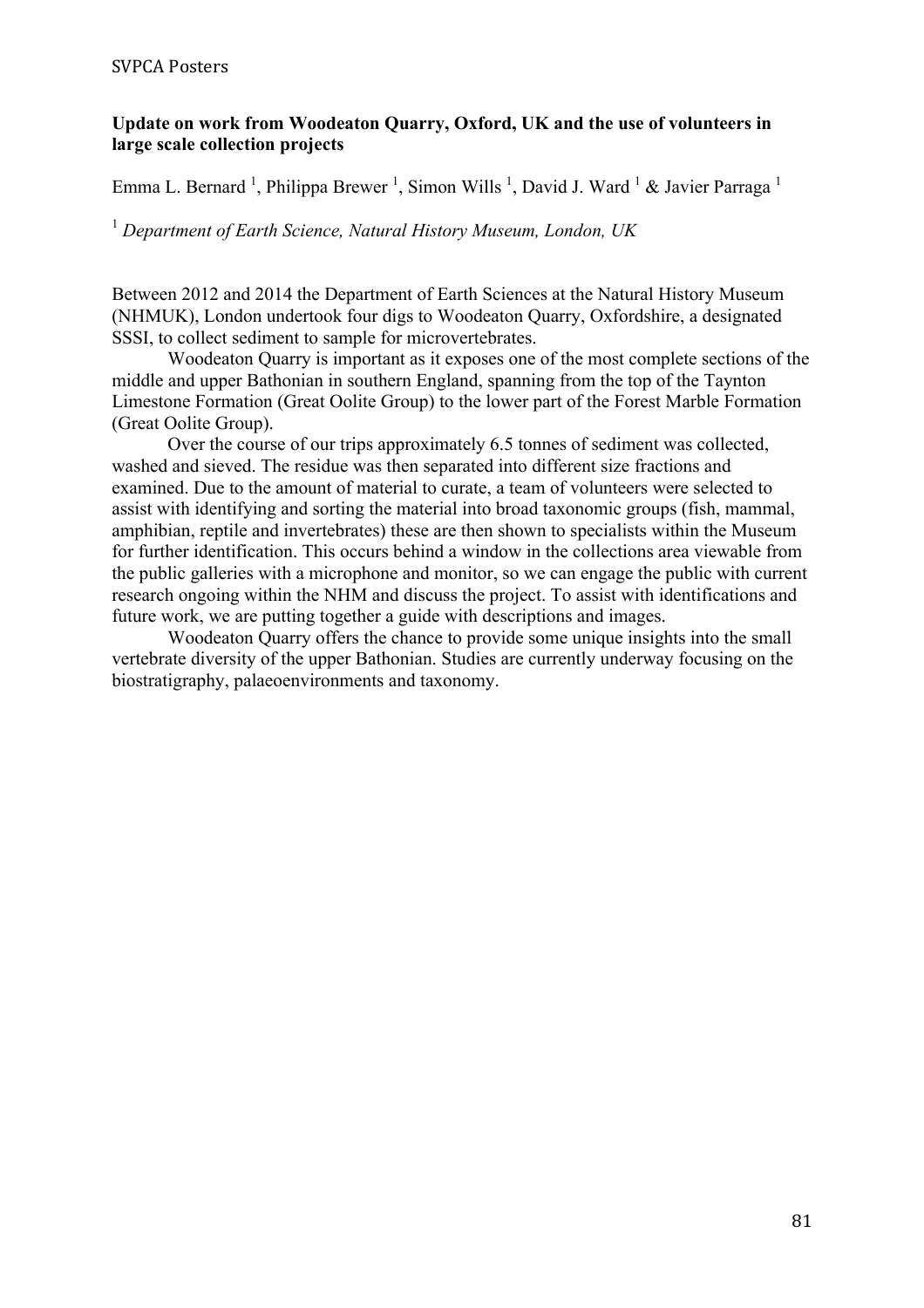#### **A new dinosaur ichnosite from the Early Cretaceous Sousa Formation, northeastern Brazil**

Hebert Bruno Nascimento Campos<sup>1</sup>, Niels Bonde<sup>2</sup>, Maria Eduarda C. Leal<sup>3</sup> & Mário André Trindade Dantas <sup>4</sup>

- <sup>1</sup> *Rua Santo Antônio, 169, Santo Antônio, Campina Grande, PB, Brazil*
- <sup>2</sup> *Zoological Museum (SNM), 2100 Copenhagen Ø, Denmark* and *Fur Museum (Muserum Salling), 7884 Fur, Denmark*
- <sup>3</sup> *Laboratório de Paleontologia, Departamento de Geologia, Universidade Federal do Ceará, Bloco 912, 60455-760 Fortaleza, CE, Brazil*
- <sup>4</sup> *Instituto Multidisciplinar em Saúde, Universidade Federal da Bahia, campus Anísio Teixeira, Candeias, 45028-500, Vitória da Conquista, Bahia, Brazil*

The Sousa Formation contains the richest dinosaur ichnofauna from the Early Cretaceous Rio do Peixe Basin, Northeastern Brazil. A few ornithopod tracks occur, and such are found also in the Antenor Navarro and Piranhas Formations. Together with one trackway from the Botucatu Formation, some isolated tracks from the Cenomanian São Luís Basin, and some trackways from the Early Cretaceous Corda Formation, now these occurrences indicates the only conclusive presence of ornithopods in the Mesozoic of Brazil. In 2015 a fieldwork was held to investigate potential dinosaur tracks in new ichnosites from the Sousa Formation. The Pereiros ichnosite represents such a new occurrence. The dinosaur ichnofauna comprises a medium-sized, bipedal ornithopod trackway, a single ornithopod track and one pair of theropod tracks. The ornithopod trackway is characterized by plantigrade, tridactyl, mesaxonic, subsymmetrical and wider than long pes tracks, with large and rounded heels, and short and wide digit impressions. It is referred to the ichnofamily Iguanodontipodidae, previously reported for the Sousa beds. Two medium-sized theropod tracks assigned to *Irenesauripus* also occurs, representing an expansion of the paleobiogeographical record for this unusual ichnotaxa. The outcrop studied represents the nineteenth dinosaur tracksite in the Sousa Formation and gives further evidence of the rather rare ornithopod dinosaurs in the Cretaceous of Brazil.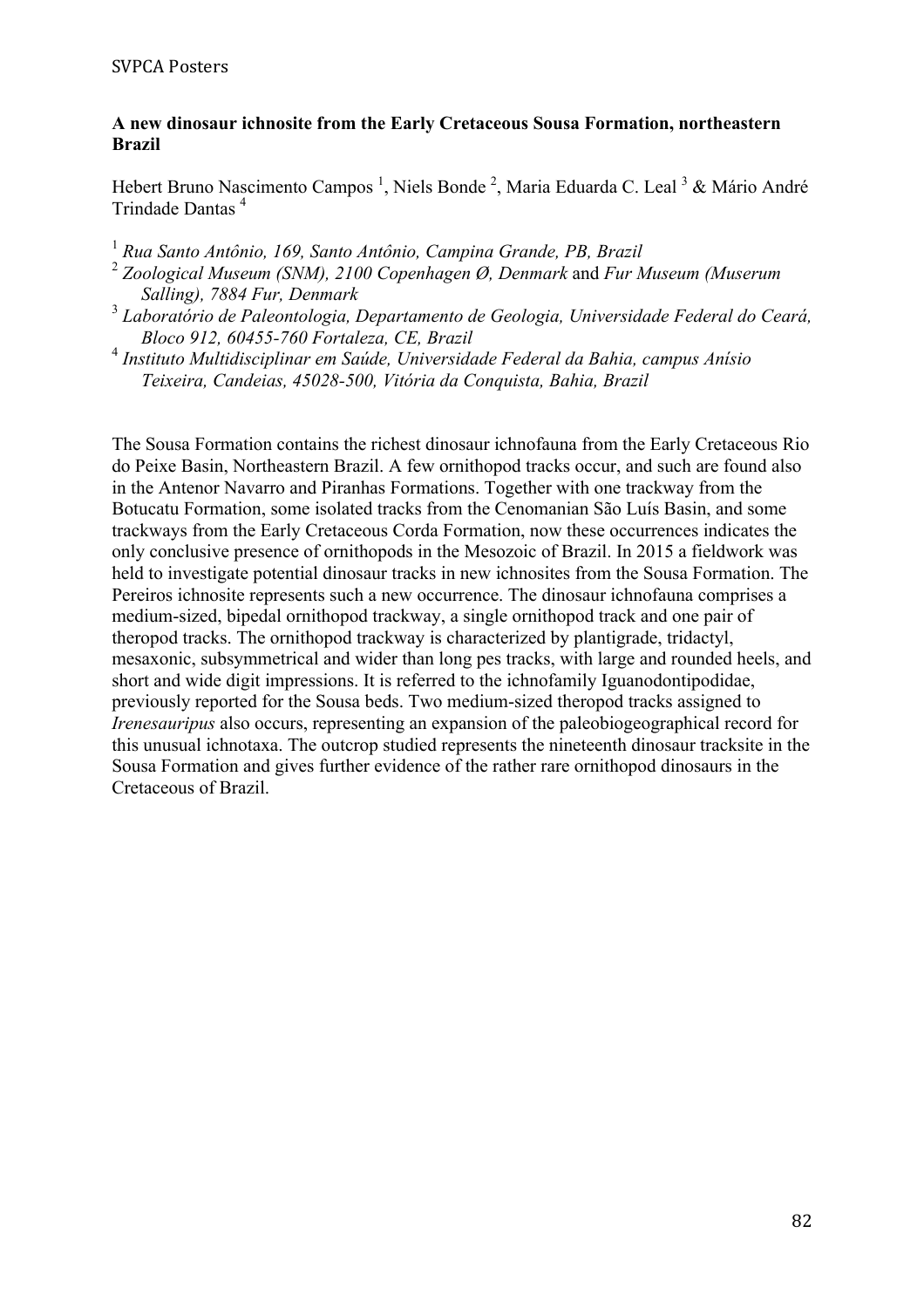### **A new Devonian-Carboniferous boundary shark from the Old Red Sandstone of East Greenland**

Gilles Cuny<sup>1</sup>, Sarah Finney<sup>2</sup> & John Marshall<sup>3</sup>

<sup>1</sup>*Université Claude Bernard Lyon 1, France*

<sup>2</sup>*Sedgwick Museum, University of Cambridge, Cambridge, UK*

<sup>3</sup>*University of Southampton, Southampton, UK*

A new shark specimen was discovered on the weathered surface of a loose block of the Obrutschew Bjerg Formation on Celsius Bjerg, Ymer Ø, East Greenland. The Obrutschew Bjerg palaeoenvironment was a deep, wide, long lived and stratified lake and its age is exactly Devonian-Carboniferous boundary. The palaeogeographic location is in the heart of the ORS Continent and, as such, the shark must have accessed the lake via its discharge to the sea. It was probably feeding on the palaeoniscid *Cuneognathus*, which was about the only other fauna within the lake.

The shark (anterior half only) is quite unusual in that it preserves some 50 teeth together with a dorsal fin spine. It can be attributed to *Cladodoides*, a genus hitherto only known from isolated teeth. This means that, on the basis of the spine, *Cladodoides* can now be attributed to the ctenacanths.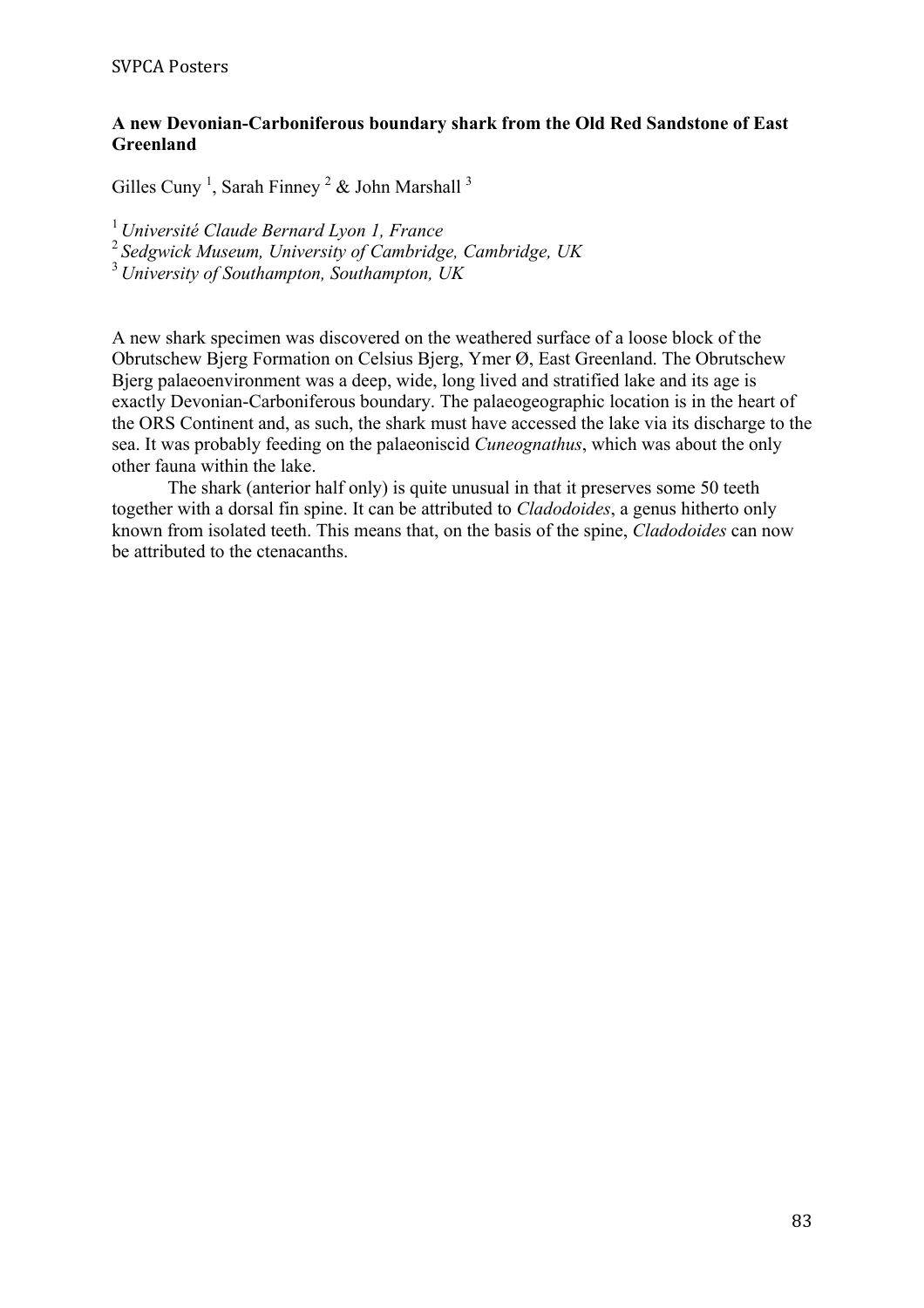### **Getting into their heads: comparative neuroanatomy of the Late Cretaceous sea turtle**  *Rhinochelys*

Serjoscha W. Evers <sup>1</sup> & Roger B.J. Benson <sup>1</sup>

<sup>1</sup>*Department of Earth Sciences, University of Oxford, Oxford, UK*

Sea turtles (Chelonioidea) originated in the Mesozoic, and show many skeletal and sensory adaptations for marine life. Here, we present CT based reconstructions of the cranial endocast, inner ear, and carotid circulation of the early sea turtle *Rhinochelys*, and offer comparisons to fossil and modern sea turtles. As in other sea turtles, the cranial endocast of *Rhinochelys* is tubular. The cephalic flexure is poorly marked, and the cerebral region is transversely weakly. Unlike in *Plesiochelys*, but as in modern sea turtles and *Puppigerus*, the medulla oblonga is located beneath the level of the olfactory tract. Olfactory lobes are, similar to modern sea turtles, smaller than in *Plesiochelys* or *Puppigerus*. The sulcus olfactorius is ventrally closed in its anterior part, a feature unknown in other fossil or extant sea turtles. The foramenorbito nasale is small, and the nasal capsule large. A large, oval trigeminal foramen is bordered by the pterygoid, prootic, and parietal. An epipterygoid could not be discerned. The stapes is more strongly curved than in *Plesiochelys*. Instead of being completely surrounded by bone, the fenestra ovalis is ventrally open between the opistothic and prootic. Semicircular canals are thicker than in *Plesiochelys*, and, as in *Puppigerus*, the common crus is dorsally markedly concave. Carotid arteries are discernable as canals largely confined to the basisphenoid. The comparisons presented show that neuroanatomy is disparate in early sea turtles, and needs to be examined further and in a (pending) phylogenetic context to understand the sensory evolution in the group.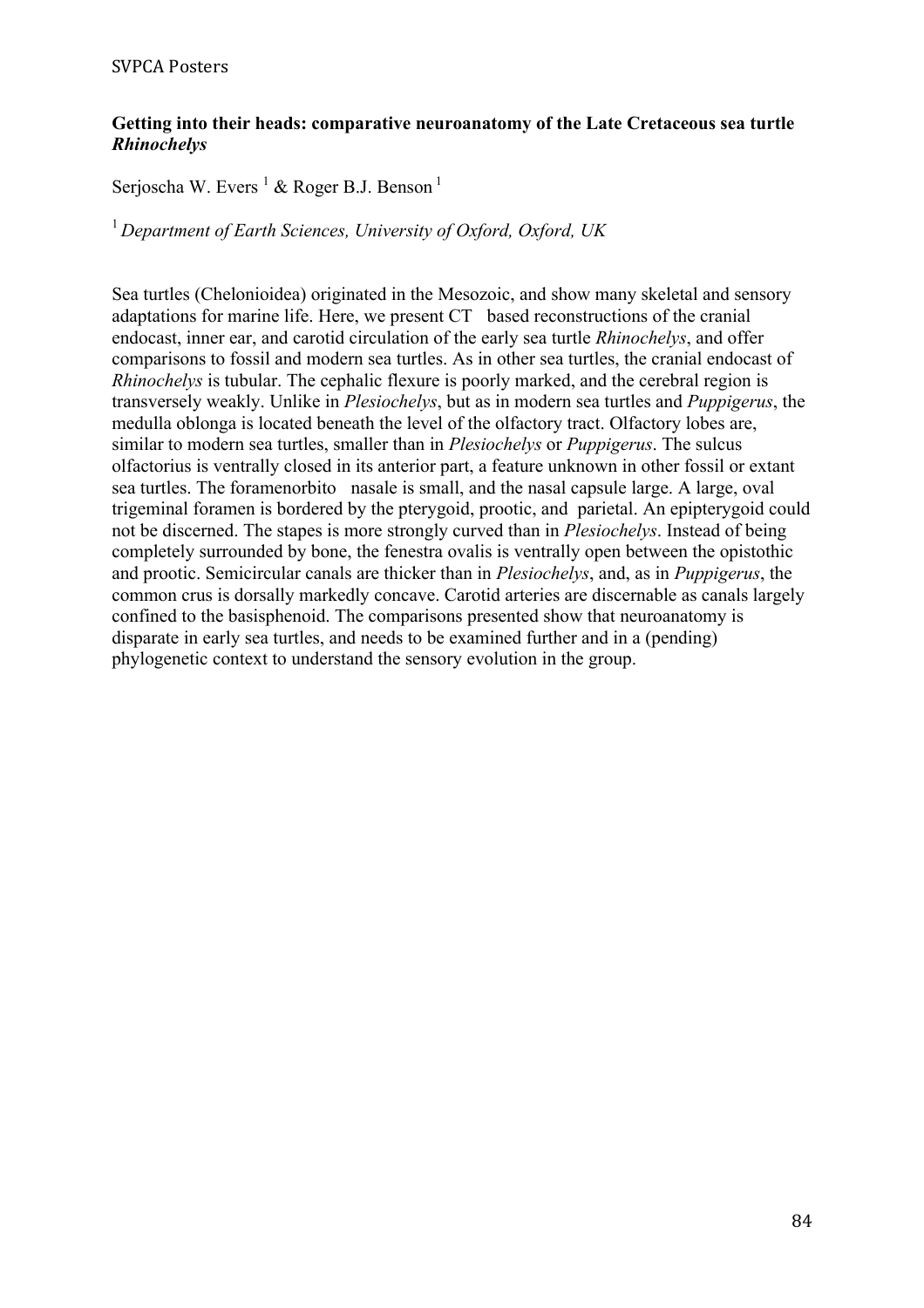# **A new specimen of cf.** *Susisuchus* **(Crocodylia, Neosuchia) with soft tissue preservation from the Crato Formation (Cretaceous, ?Aptian) of Brazil**

Grant Field  $^1$  & David M. Martill  $^1$ 

<sup>1</sup>*University of Portsmouth, Portsmouth, UK*

A new specimen provisionally identified as the neosuchian crocodilian *Susisuchus* is described from the ?Aptian Crato Formation (Araripe Basin) of Ceará, North East Brazil. The material comprises of post cranial remains, including an articulated sequence of thoracic vertebrae, a disarticulated pair of sacral vertebrae, partially complete forelimbs and hindlimbs, and several disarticulated osteoderms. This is the first occurrence of the hindlimbs of *Susisuchus* preserved in association with diagnostic material, providing new anatomical details for this mesoeucrocodylian.

Soft tissue preservation is also reported for the specimen. Details of the dorsal shield are preserved as an external mould showing the tetraserial paravertebral arrangement of body scales and a cast of the soft tissue surrounding the left hindlimb. Soft tissue preservation has been reported for *Susisuchus* previously but this is the most extensive and detailed soft tissue reported so far. The scales are preserved as external moulds (impressions of some authors) while soft tissues of the hindlimb appear to have been mineralised.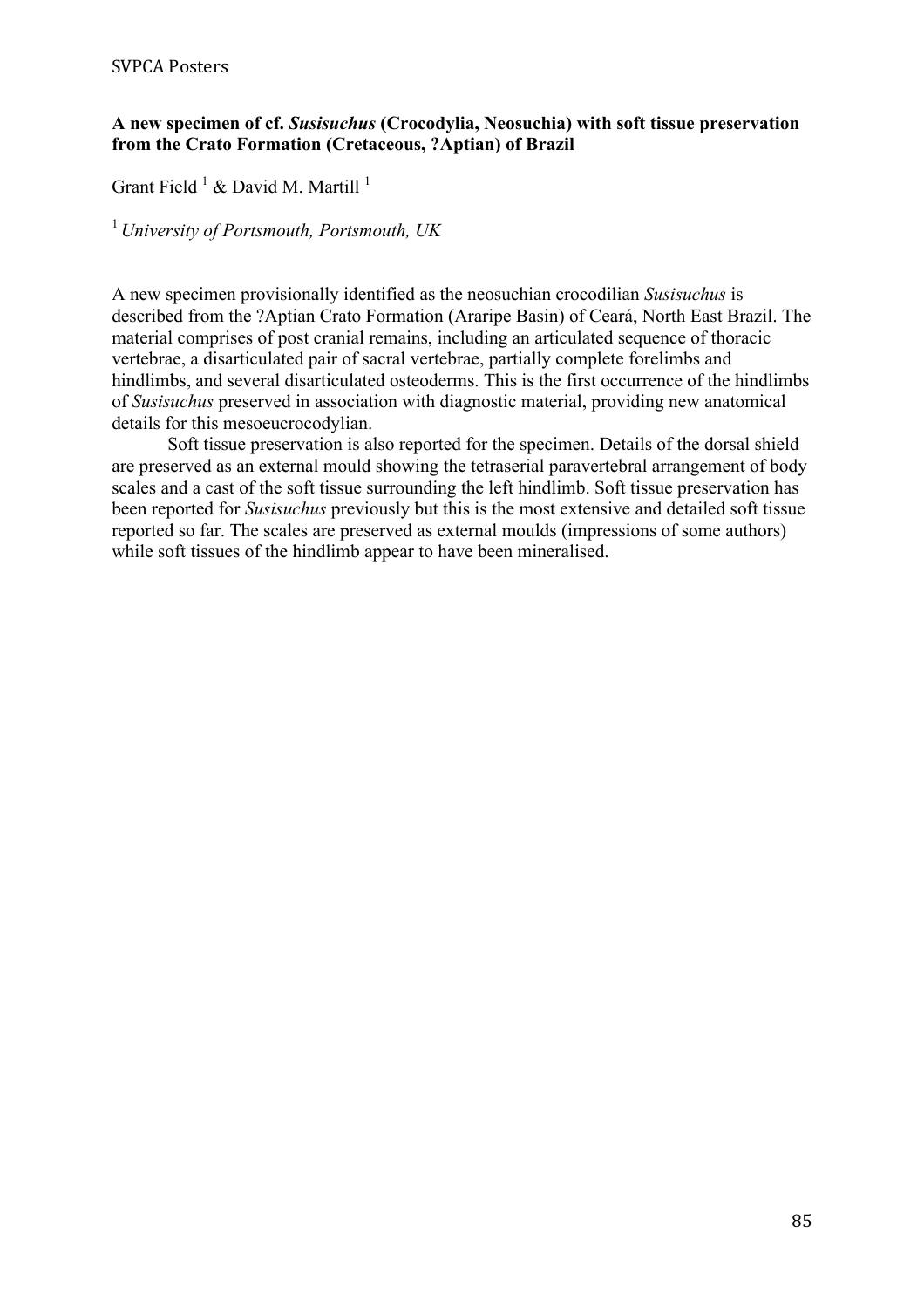# **New specimen and revision of the Late Jurassic teleosaurid** *'Steneosaurus' megarhinus*

Davide Foffa<sup>1</sup>, Mark T. Young <sup>1,2</sup>, Stephen L. Brusatte <sup>1,3</sup> & Lorna Steel<sup>4</sup>

<sup>1</sup> *School of GeoSciences, University of Edinburgh, Edinburgh, UK*

<sup>2</sup> *National Oceanography Centre, University of Southampton, Southampton, UK*

<sup>3</sup> *National Museums Scotland, Edinburgh, UK*

<sup>4</sup> *Department of Earth Sciences, Natural History Museum, London, UK*

Teleosaurids were a successful group of semi-aquatic crocodylomorphs that were an abundant part of coastal marine/lagoonal faunas during the Jurassic. Their fossil record suggests that the group declined in diversity and abundance during the Late Jurassic. *'Steneosaurus' megarhinus* (Hulke, 1871) from the Kimmeridge Clay Formation is a little known gracile longirostrine species of teleosaurid from the Late Jurassic (late Kimmeridgian). The holotype, an incomplete snout NHMUK PV OR43086, was firstly described by Hulke in 1871. Since then only one other specimen, an almost complete skull from the slightly older *Aulacostephanus eudoxus* Sub-Boreal ammonite Zone of "La Crouzette", Francoulès (Quercy, France), has been referred to this species. Here, we describe, DORCM G.5067*i*-v, the anterior rostrum of a teleosaurid from the same horizon and locality as the holotype. We demonstrate that DORCM G.5067i-v is referable to '*Steneosaurus' megarhinus* based on a unique combination of characters, which include: strongly ventrally deflected anterior margin of the premaxilla; five premaxillary alveoli, the caudal-most being considerably reduced in size; anterodorsally oriented external nares; conical teeth bearing carinae which are only visible on the apical third of the crown. Importantly, the tooth count, shape of external nares and strong premaxillary deflection distinguish '*Steneosaurus' megarhinus* from all other Middle and Late Jurassic longirostrine teleosaurids. Some of these characteristics resemble those seen in pholidosaurids, suggesting some convergence between these clades.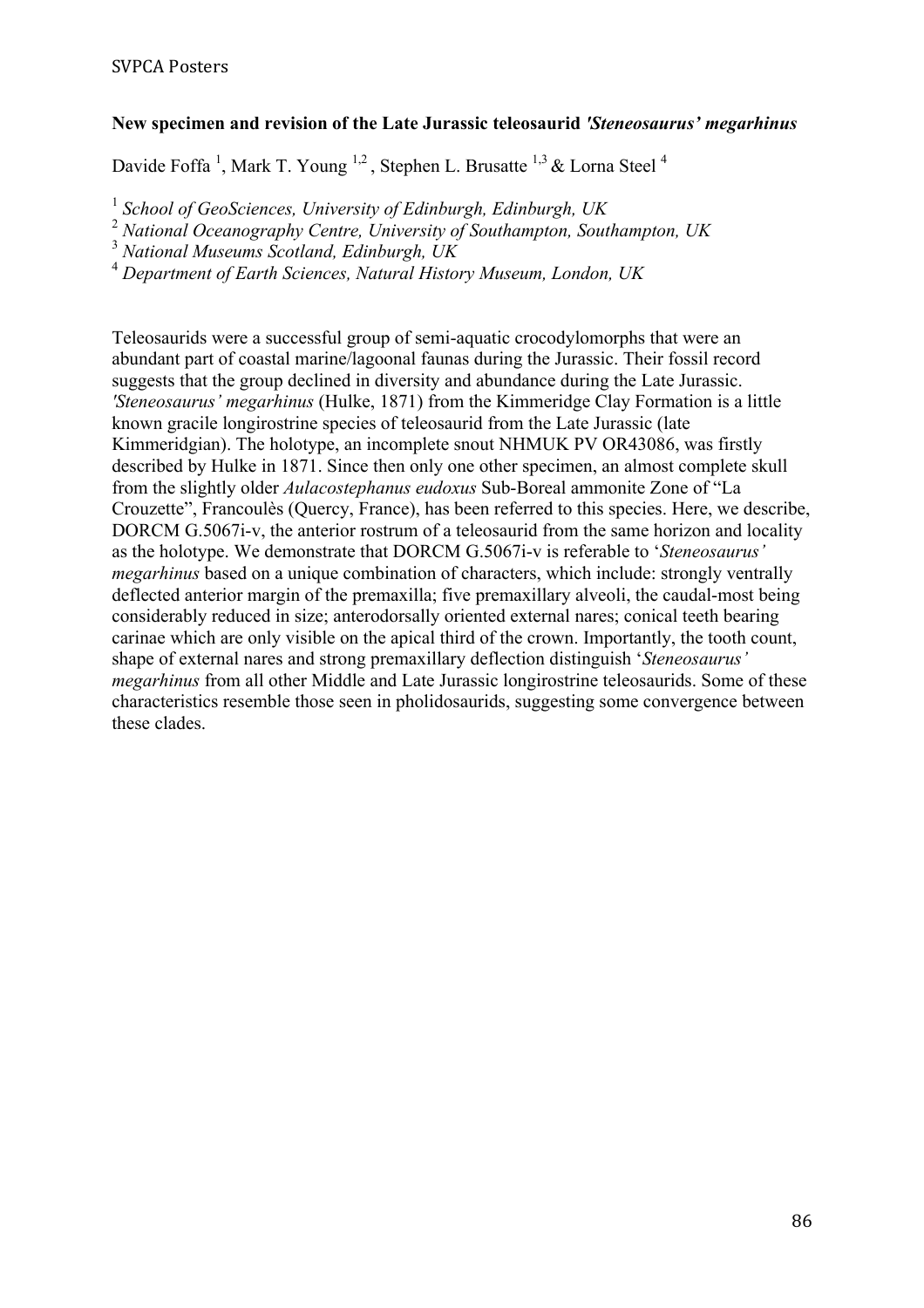#### **The first comprehensive insight into the histology of the basal ornithopod,**  *Hypsilophodon foxii***, from the Isle of Wight**

# Craig Fraser $<sup>1</sup>$ </sup>

<sup>1</sup> *National Oceanography Centre, University of Southampton, Southampton, UK*

The fossilised remains of the basal ornithischian *Hypsilophodon foxii,* have been unearthed from Cretaceous deposits on the Isle of Wight since the early days of vertebrate palaeontology, specifically from the Wessex Formation. Distinguished by its small size and interpreted as a fast bipedal runner, *Hypsilophodon* is currently regarded as the only known phylogenetic representation of its kind anywhere in the world. In the past, many dinosaur species including a number of basal ornithischians, have been subjected to histological analysis in order to determine specimen age, growth and maturity rates. To date however, there appears to be no data regarding *Hypsilophodon* in this particular field. Here, we present the first definitive histological analysis of *Hypsilophodon* long bone specimens. The fossil resources featured in this data set, were collected from the Isle of Wight, United Kingdom. These particular fossils are part of a larger collection of disarticulated material, interpreted as belonging to multiple individuals. The results were then compared to other dinosaur species to establish possible correlations and distinctive characteristics. The woven texture of cortical bone, represents accelerated growth rates early in the ontogeny of *Hypsilophodon*. There is also extensive vascularisation towards the central cavity, which becomes less frequent towards the outer edge of the bone, suggesting a marked reduction in the growth rate as the individual matured. There is also a noticeable absence of lines of arrested growth, which could be correlated to specimen immaturity, or sustained growth rates through early ontogeny.

The fossilised remains of the basal ornithischian *Hypsilophodon foxii,* have been unearthed from Cretaceous deposits on the Isle of Wight since the early days of vertebrate palaeontology, specifically from the Wessex Formation. Distinguished by its small size and interpreted as a fast bipedal runner, *Hypsilophodon* is currently regarded as the only known phylogenetic representation of its kind anywhere in the world. In the past, many dinosaur species including a number of basal ornithischians, have been subjected to histological analysis in order to determine specimen age, growth and maturity rates. To date however, there appears to be no data regarding *Hypsilophodon* in this particular field. Here, we present the first definitive histological analysis of

*Hypsilophodon* long bone specimens. The fossil resources featured in this data set, were collected from the Isle of Wight, United Kingdom. These particular fossils are part of a larger collection of disarticulated material, interpreted as belonging to multiple individuals. The results were then compared to other dinosaur species to establish possible correlations and distinctive characteristics. The woven texture of cortical bone, represents accelerated growth rates early in the ontogeny of *Hypsilophodon*. There is also extensive vascularisation towards the central cavity, which becomes less frequent towards the outer edge of the bone, suggesting a marked reduction in the growth rate as the individual matured. There is also a noticeable absence of lines of arrested growth, which could be correlated to specimen immaturity, or sustained growth rates through early ontogeny.

(This abstract is the same for the talk given by Craig Fraser, under the same title.)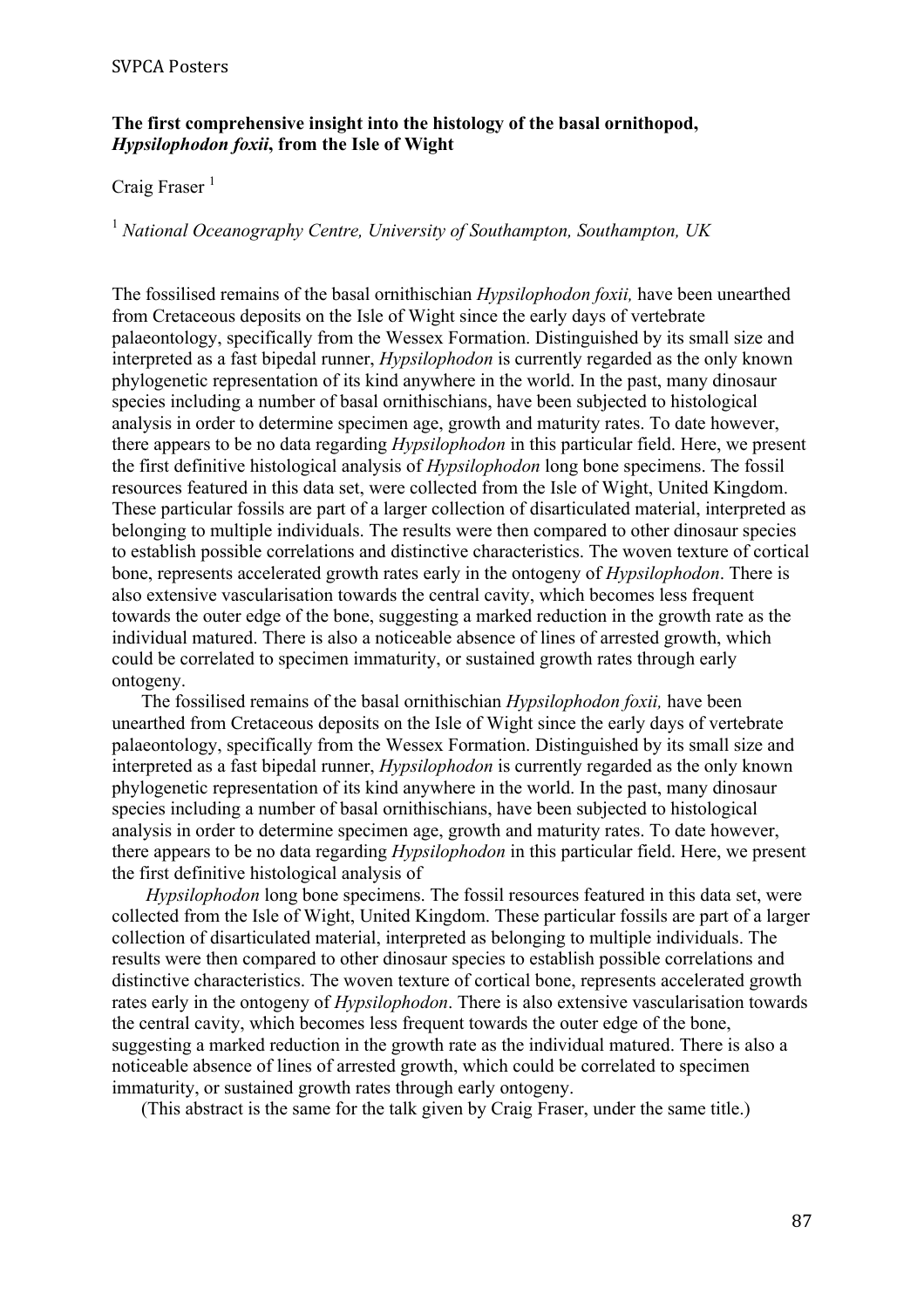# **The osteohistology of the Lower Jurassic ichthyosaur** *Ichthyosaurus anningae* **and**  *Ichthyosaurus communis* **from the Lias of Dorset, UK**

Rebecca Groom<sup>1</sup>, Gareth Dyke<sup>1</sup>, Jessica Lawrence Wujek<sup>1</sup> & Darren Naish<sup>1</sup>

<sup>1</sup> *National Oceanography Centre, University of Southampton, Southampton, UK*

The first detailed osteohistological data for the Lower Jurassic ichthyosaur *Ichthyosaurus anningae* is presented and compared with new data for the contemporaneous *Ichthyosaurus communis* and *Ichthyosaurus* sp.. Data for the sub-adult *I. communis* is consistent with published observations. Cancellous bone is observed in both species and is consistent with an active, pelagic lifestyle. The presence of a fibrolamellar bone complex is indicates high metabolic rates and sustained growth throughout life in both species. The presence of periods of slowed bone deposition within *Ichthyosaurus anningae* bone sections is a feature typically found in non-parvipelvians and thought to be absent from post-Triassic forms. Our new data provides additional support for the hypothesis that thunniform parvipelvians had an elevated body temperature and rapid growth rate.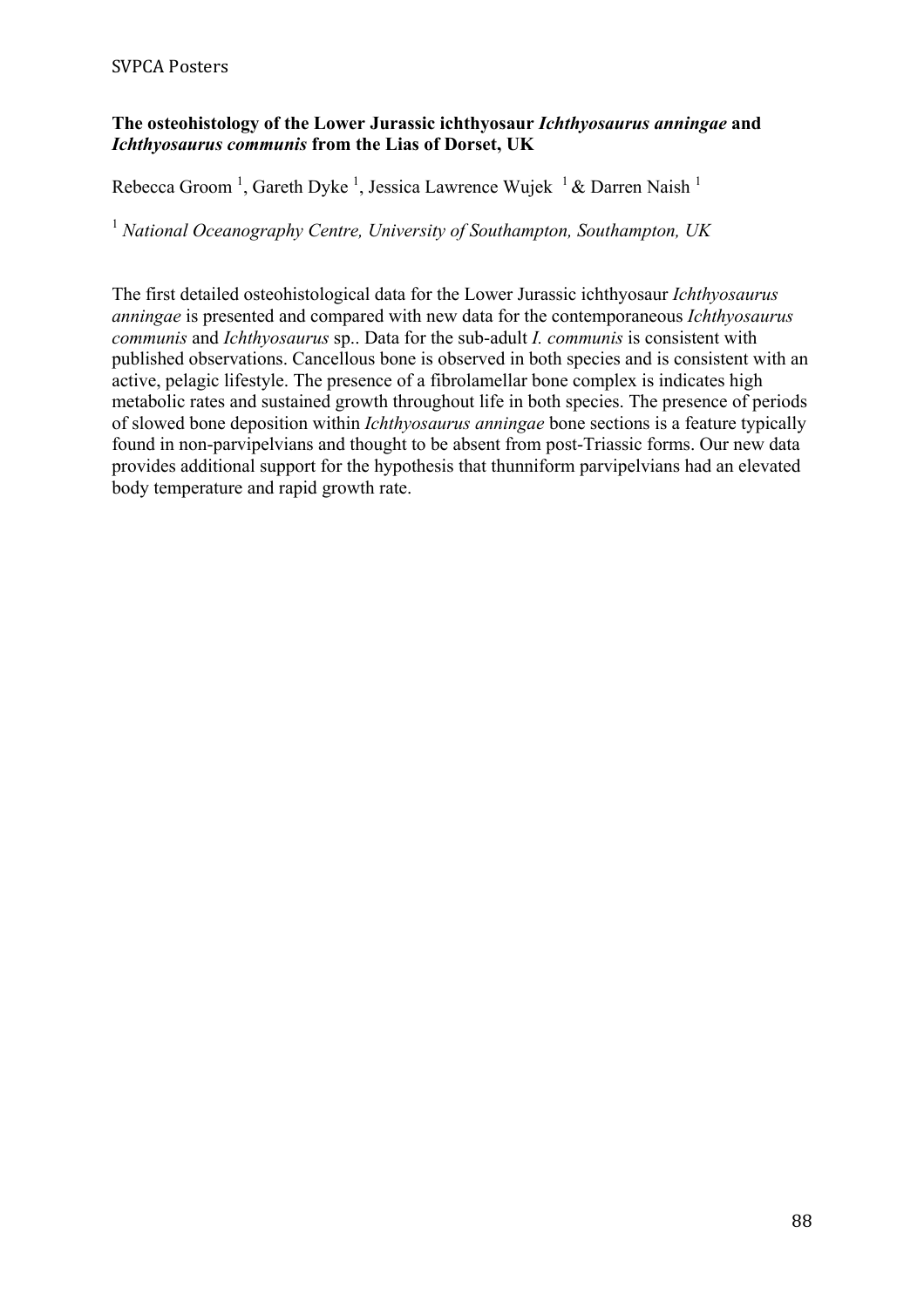### **An important plesiosaur discovery from the Oxford Clay: how cooperation between science and industry is benefitting palaeontology**

Carl Harrington<sup>1</sup>, Mark Wildman<sup>1</sup>, Mark Graham<sup>1</sup>, Cliff Nicklin<sup>1</sup>, Shona Tranter<sup>1</sup>, Heather Middleton<sup>1</sup>, Roger Benson<sup>1</sup>, Hilary Ketchum<sup>1</sup>, Scott Moore-Fay<sup>1</sup> & Simon Wills<sup>1</sup>

# <sup>1</sup> *The Oxford Clay Working Group*

The Peterborough Member of the Oxford Clay Formation is renowned for its abundant and well preserved marine reptile fossils. In recent years, however, the primary source of these fossils, the brick making industry, has gone into serious decline – so much so that there is only one remaining working quarry in the Lower Oxford Clay and, with the future of UK brick manufacturing unclear, the importance of this quarry to vertebrate palaeontology should not be underestimated.

The Oxford Clay Working Group (OCWG) was set up in 2011, in collaboration with the quarry owners, to collect, protect and document vertebrate fossils from this very important resource. Despite collecting some fine fossils (particularly teeth and isolated bones) efforts to secure articulated or disarticulated skeletons have been hampered, not only by modern quarrying techniques, but by reluctance of the operators to excavate to the most productive levels.

Here we report on a newly recovered, partially articulated plesiosaur skeleton representing a fully mature individual, which was saved because of the combined efforts of the OCWG in conjunction with both the quarry owners and employees.

The specimen, which has been safely conserved and secured by the group, will be deposited into an accredited institution and so made available for scientific study and, perhaps, public display. It is planned that the skull block is CT scanned which may not only provide hitherto unknown data relative to Plesiosauroidea but may help, together with other skeletal elements, to solve anatomical and taxonomic problems within Cryptoclididae and, perhaps, Elasmosauridae.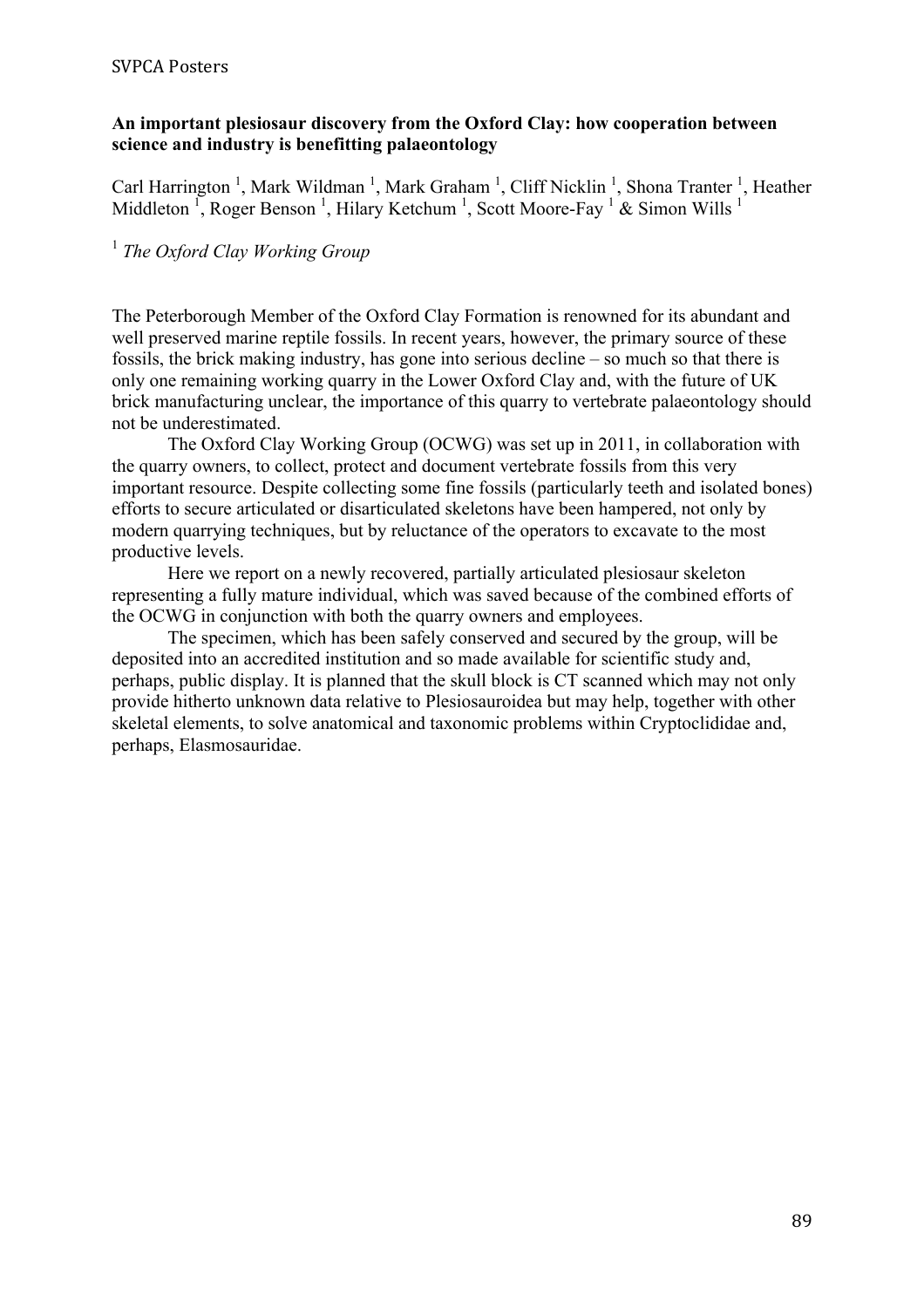# **Eocene Tarpons from the North Sea Region, Denmark and UK**

Maria E. C. Leal<sup>1</sup>, Bo P. Schultz<sup>2</sup>, Henrik Madsen<sup>3</sup>, Chiara Villa<sup>4</sup>, Niels Lynnerup<sup>4</sup>, Niels J. Rosenkrants<sup>5</sup>, Ulrik Veje<sup>5</sup> & Niels Bonde<sup>2,6</sup>

<sup>1</sup> *Lab. de Paleontologia, Departamento de Geologia, Universidade Federal do Ceará, Bloco 912, 60455-760 Fortaleza, CE, Brazil*

<sup>2</sup> *Fur Museum (Muserum Salling), 7884 Fur, Denmark*

<sup>3</sup> *Molermuseet, Skarrehagevej, Sejerslev, 7900 Nykøbing Mors, Denmark*

<sup>4</sup> *Lab. Biological Anthropology, Department of Forensic Medicine, Frederik d. 5.´s Vej 11, 2100 Copenhagen Ø, Denmark*

<sup>5</sup> *Aarhus Universitetshospital, 8000 Aarhus C, Denmark*

<sup>6</sup> *Zoological Museum (Biodiversity, SNM), 2100 Copenhagen Ø, Denmark*

There are very few tarpons (fam. Megalopidae) and other elopiforms (fam. Elopidae) recorded in the Tertiary. The records are mainly from the Eocene, and more abundant in the 'North Sea Region' in Early Eocene, as for instance the large Danish forms. They are also found in late Early Eocene in London Clay, in Late Eocene in Caucasia, and in Miocene of SE-Asia, although none were described from the famous Bolca fauna (early Mid Eocene). However, there is a large, still undescribed 'tarpon-like' fish in the Bolca Museum (obs. MCL & NB 2014). There are even fewer described from the long Cretaceous period, 4-5? genera, including the large *Paraelops* from Romualdo Formation, Araripe Basin, NE-Brazil, and a large undescribed megalopid from Tlayua, Pueblo, Mexico, both 'Mid Cretaceous'. The oldest elopiforms are from Late Jurassic Solnhofen Limestone.

The large Danish 'tarpons' come from 'cementstones' in Fur Formation (earliest Eocene, ca 55 m.y.), and here we report an almost complete specimen which is c. 110 cm long; however, big isolated scales found in this formation indicate fishes at least twice as big (comparable in size with the living *Tarpon atlanticus* - over 2½ m). This specimen has a heavy skull lacking the lower jaw, and is preserved in 3-D. It was split in the midline and acid prepared, being then CT-scanned in Aarhus and reconstructed in Lab. Biol. Anthropol., Copenhagen University to attempt precise, detailed comparisons with modern skulls and with the 3-D skulls preserved in concretions from the London Clay.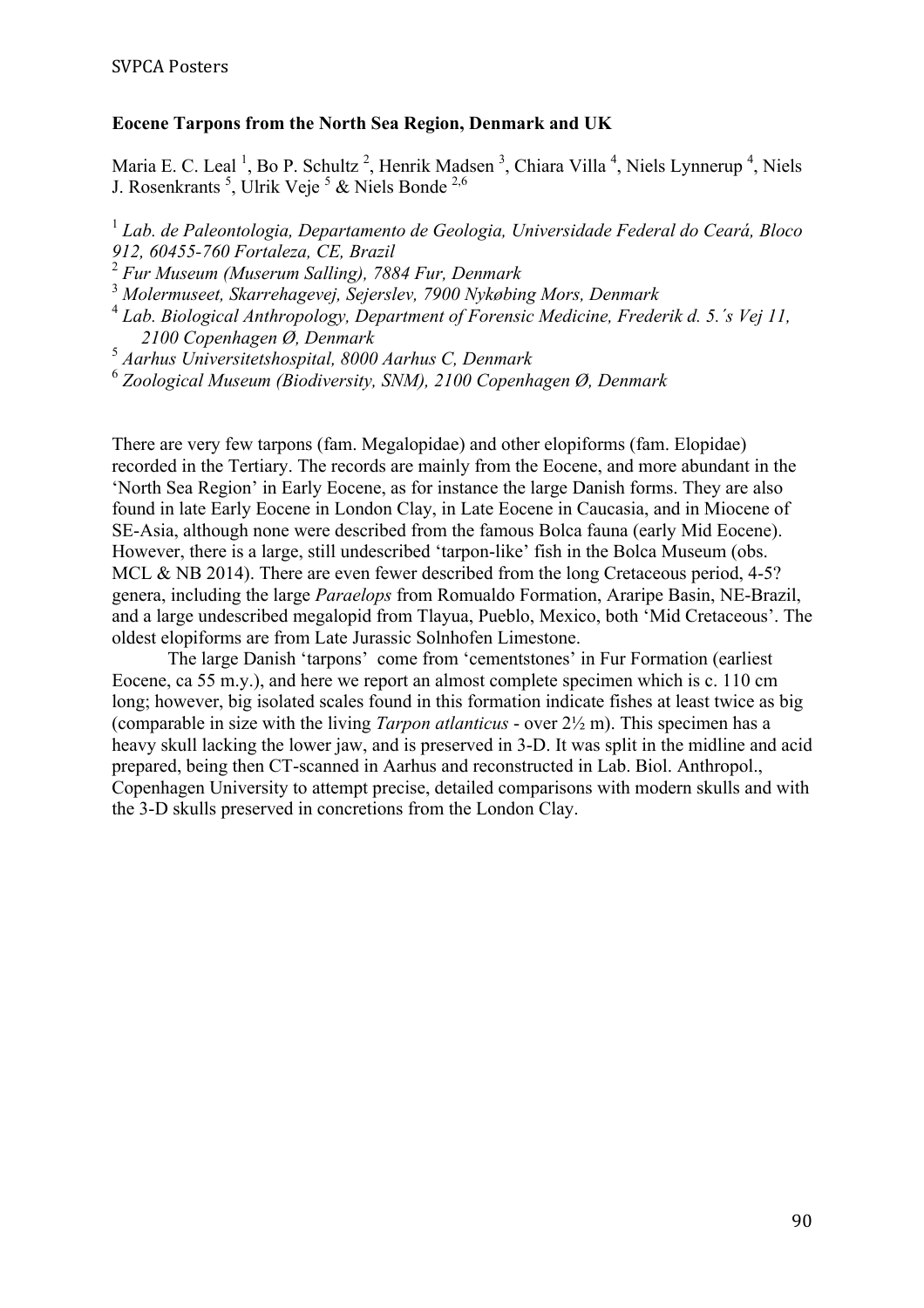#### **Daggers, swords, scythes and sickles: pachycormid fins as ecological predictors**

Jeff Liston<sup>1</sup>, Anthony Maltese<sup>2</sup> & Laura S. Zamorano<sup>3</sup>

<sup>1</sup> *National Museums Scotland, Edinburgh, UK* and *Yunnan University, Kunming, China*

<sup>2</sup> *Rocky Mountain Dinosaur Resource Center, Woodland Park, CO, USA*

<sup>3</sup> *Universidad de los Andes, Departamento de Ciencias Biológicas, Laboratorio de Zoología* 

*y Ecología Acuática, Bogotá, Colombia*

Pachycormids occupy a key position within Actinopterygii, as part of the Holostei-Teleostei Transition, although their precise position in this hierarchy has been fought over for some years. Discoveries in the last three years have expanded our global knowledge of the diversity, distribution and success of this group, continuing the recent 'Pachycormid Renaissance'. However, clarity over the definitions of pachycormid taxa has been undermined by the number of type specimens destroyed during World War II, introducing a need for neotype material to be identified (e.g. *Asthenocormus titanius*, *Hypsocormus macrodon*), and comparative work has revealed how poorly constrained a number of historical genera are, particularly those of the Toarcian (Early Jurassic) Holzmaden shale fauna that were the foundation of Arthur Smith Woodward's family Pachycormidae in 1895. These historical problems with descriptions and material have undermined confidence in recent phylogenetic analyses. The characteristic unusually long pectoral fins appear to have developed in conjunction with otherwise reduced skeletal ossification to counteract buoyancy problems in a group lacking a gas bladder. A sample of over 90 specimens from 16 recognised pachycormid genera was assessed, demonstrating that the ubiquitously stated 'scythe'-like pectoral fin is not a pachycormid synapomorphy: three clear and distinct pectoral fin structural morphotypes emerged, reflecting a diversity of pachycormid lifestyles that changed throughout the Mesozoic, from agile pursuit predator to slow-cruising suspension feeder. Those morphotypes closely mirror modern fuel-saving wingtip designs from today's aerodynamicists, converging on similar solutions to these enigmatic and fascinating fish some 160 million years later.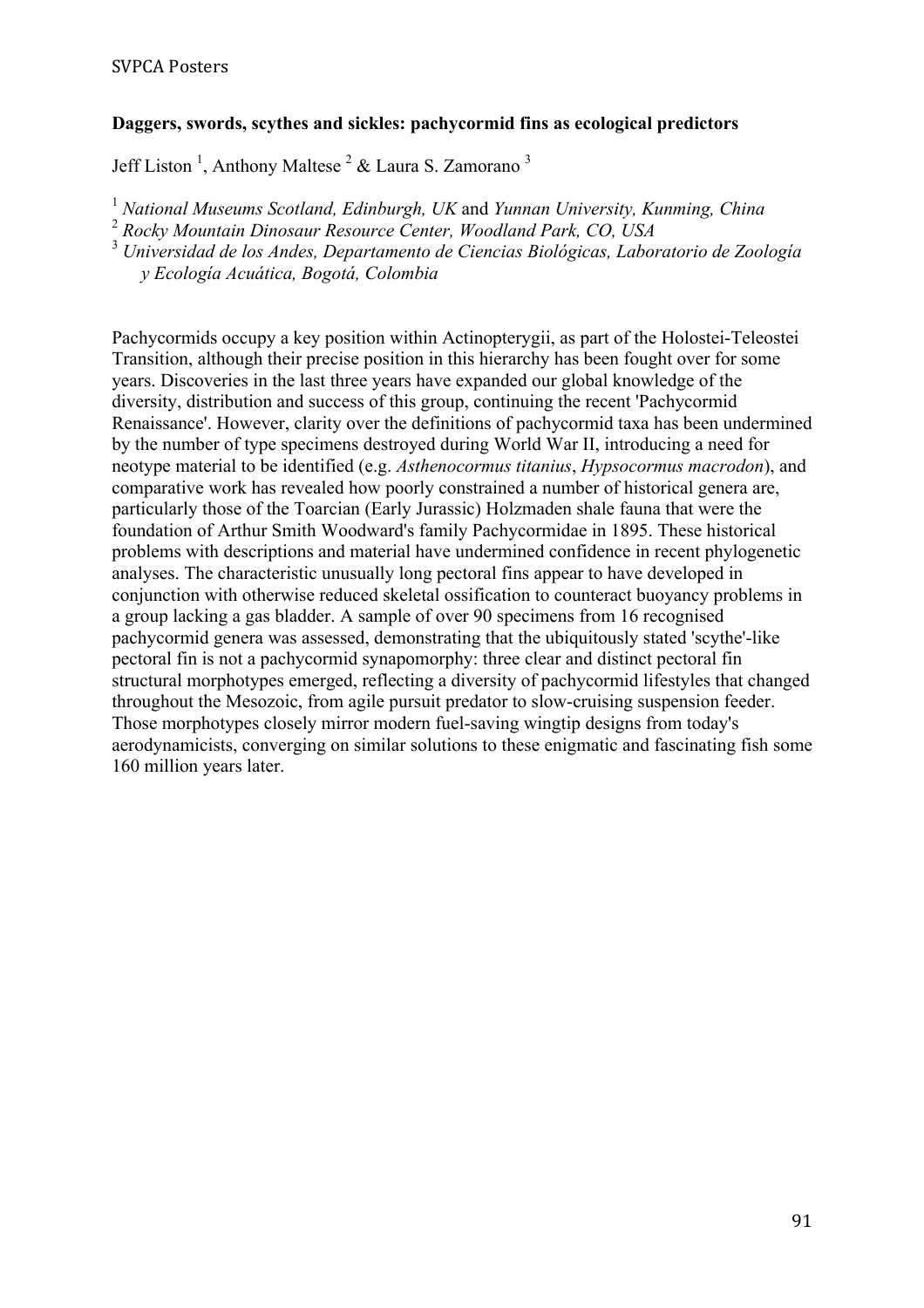### **New data on Early Jurassic theropod diversity and feeding behaviour in the Lufeng Formation of Yunnan Province, China**

Jeff Liston<sup>1,2</sup>, Darren Naish<sup>3</sup>, David Hone<sup>4</sup>, Pan Tianyang<sup>5</sup> & Liu Jian-Rong<sup>6</sup>

1 *Yunnan University, Kunming, China* 

<sup>2</sup> *National Museums Scotland, Edinburgh, UK*

<sup>3</sup> *University of Southampton, Southampton, UK*

<sup>4</sup> *Queen Mary, University of London, London, UK*

<sup>5</sup> *Yunnan University, Kunming, China*

<sup>6</sup> *Lufeng Dinosauria Museum, Lufeng, Yunnan Province, China*

Bite marks and shed teeth from feeding theropods are rare. We describe two new incidences associated with Hettangian (Early Jurassic) prosauropod remains from Lufeng County, Yunnan Province. Both were recovered from the 'Lufeng Formation', now restricted to the unit previously known as the Lower Lufeng Formation or Series. Within this revised nomenclature, the formation consists of two subunits: the older Shawan Member and the younger Zhangjia'ao Member, representing the former 'Dark Purple' and 'Deep Red' Beds, respectively. A prosauropod specimen (three closely associated sequences of articulated vertebrae) was recently recovered from near DaWaShan, one cervical displaying localized brittle deformation. Within 200 mm of this vertebra, parts of five teeth were recovered, one fitting well in one of the brittle deformation recesses, interpreted as a bite mark. A further sauropodomorph referred to *Yunnanosaurus* was excavated from the Shawan Member at Qingliangshan, three shed theropod teeth being recovered from among its pelvic elements, matching *Sinosaurus triassicus* and ranging from 25-30 mm in crown height. Morphometric analyses plot these teeth distinctly from those of other theropod taxa, with an unusually low crown angle (50-64°) for the 15 mm crown base length. The teeth also feature an unusually high denticle density on the distal carina, producing a particularly low denticle size difference index (0.62-0.88), supporting the transfer of the material out of *Dilophosaurus*, and suggesting an unusual functionality. The DaWaShan teeth are not as well-preserved, but their form is clearly distinct from *Sinosaurus triassicus* and all other theropod taxa known from the Lufeng fauna.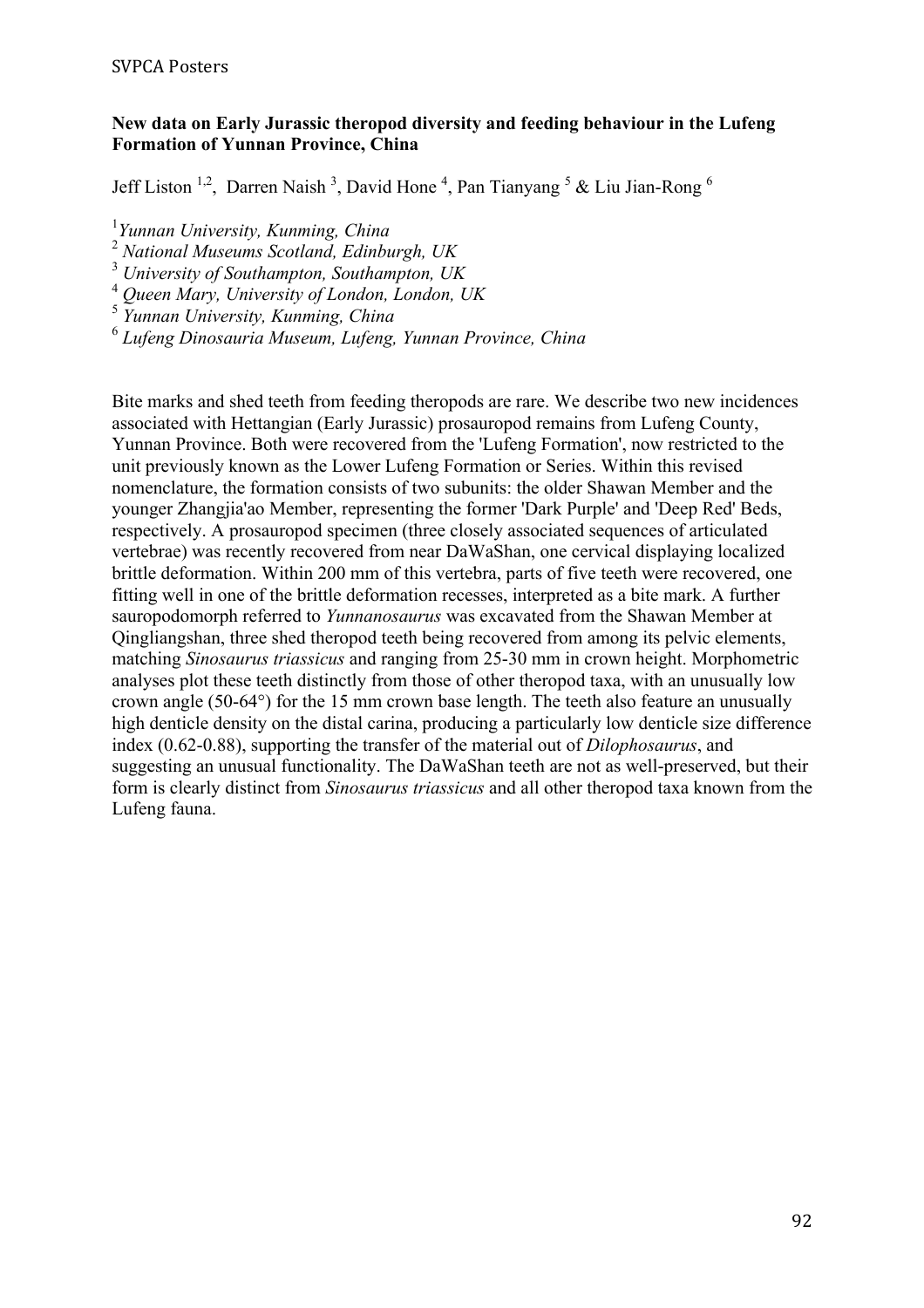### **Exploring the relationship between muscle fascicle length, muscle length change and joint motion in the archosaur hindlimb**

Sophie Macaulay<sup>1</sup>, William Sellers<sup>2</sup>, John R. Hutchinson<sup>3</sup> & Karl Bates<sup>1</sup>

<sup>1</sup> *Department of Musculoskeletal Biology, University of Liverpool, Liverpool, UK*

<sup>2</sup>*Faculty of Life Sciences, University of Manchester, Manchester, UK*

<sup>3</sup>*Department of Comparative Biomedical Sciences, Structure & Motion Laboratory, Royal Veterinary College, University of London, Hatfield, Hertfordshire, UK*

Muscle fascicle length (FL) is a key determinant of a muscle's performance capabilities. FL correlates closely with muscle contraction speed, force generation and, along with volume, it determines physiological cross-sectional area (PCSA), and therefore power output. For example, short FLs in pennate muscles typically generate greater forces, while long FLs in parallel fibred muscles typically exert smaller forces but over larger joint angle ranges. Thus, data on the architecture of individual muscles are essential for analysing and understanding the locomotor behaviours observed in extant species, and in attempts to predict locomotor capabilities in extinct species. However, these data on soft tissue anatomy cannot be obtained directly from the fossil record. Recent biomechanical assessments of extinct animals have highlighted the effect of the current uncertainty surrounding FL values, showing that this has a substantial impact on our ability to predict their locomotor capabilities. We seek to address this issue by testing the hypothesis that a close link exists between a muscle's FL and its in vivo length change. Here, this relationship is explored in the hindlimbs of four extant archosaurs using 3D musculoskeletal models. In our preliminary dataset, two crocodilian and two terrestrial bird species are modelled using previously collected dissection data. All muscles crossing major joints (i.e. hip, knee, ankle and metatarsophalangeal joints) were included. Comparisons are drawn between extant archosaur groups, different muscle architecture (e.g. parallel fibred versus pennate), muscle function (e.g. flexors versus extensors) and muscle location (i.e. proximal versus distal muscles).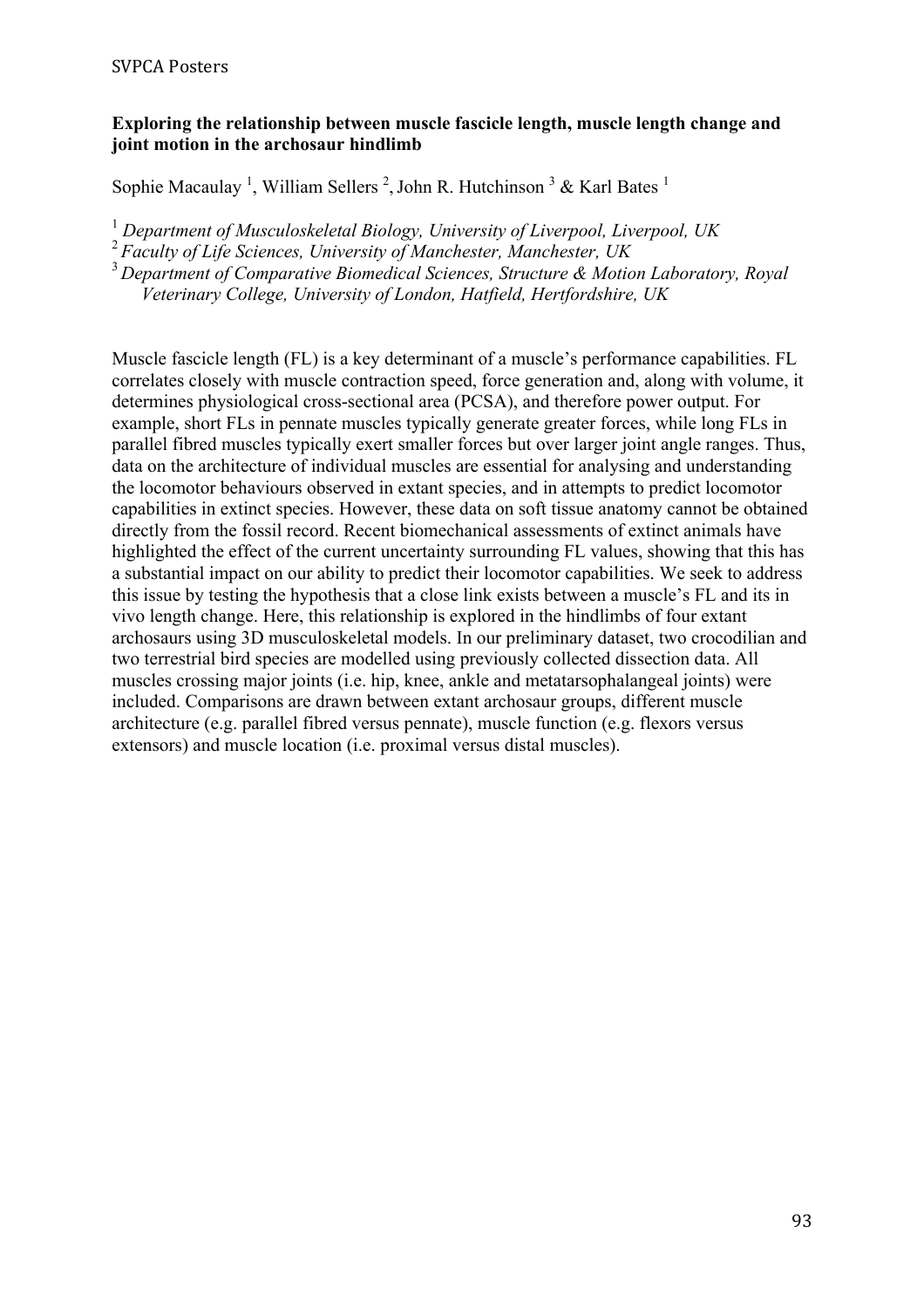### **Ecomorphology of the perissodactyl metacarpal: comparing traditional and geometric morphometric approaches**

Jamie A. MacLaren<sup>1</sup>, Hester Hanegraef<sup>1</sup> & Sandra Nauwelaerts<sup>1</sup>

<sup>1</sup>*FunMorph Lab, Department of Biology, Universiteit Antwerpen, 2610 Belgium*

The link between anatomical shape and corresponding ecology (ecomorphology) is frequently used in comparative morphological studies, often including extant and extinct taxa. Locomotion is an important function in the ecology of animals, and adaptations to the under-foot substrate are to be expected. Here we present a pilot study testing the ability of morphometric analyses to differentiate between morphologies adapted to different under-foot substrate compliances (dry grassland, compliant wetland and rocky desert/mountain). We hypothesised that species naturally inhabiting areas with firmer substrates will have shorter and thicker distal limb elements to better withstand bending moments. To test this we assessed the 3-dimensional morphology of the third metacarpal (Mc3) of a range of living and extinct perissodactyls (odd toed ungulates; 108 specimens representing 33 species) using both traditional linear metrics and 3D geometric morphometric landmarks. Traditional metrics were corrected for size effect of length measures using regression analysis, and the residuals were used as shape data. All analyses were assessed in a phylogenetic framework. Strong size and phylogenetic effects were found in both analyses. Results suggest that 3D landmark analysis of the Mc3 cannot distinguish between substrate types. Traditional metrics detect significant differences between substrate types along the first principal component; shape changes recorded are heavily influenced by depth measures of the Mc3 shaft, supporting our hypothesis. To explore the link between Mc3 shape and substrate type further, we suggest using a combination of landmark data and traditional metrics on a larger dataset.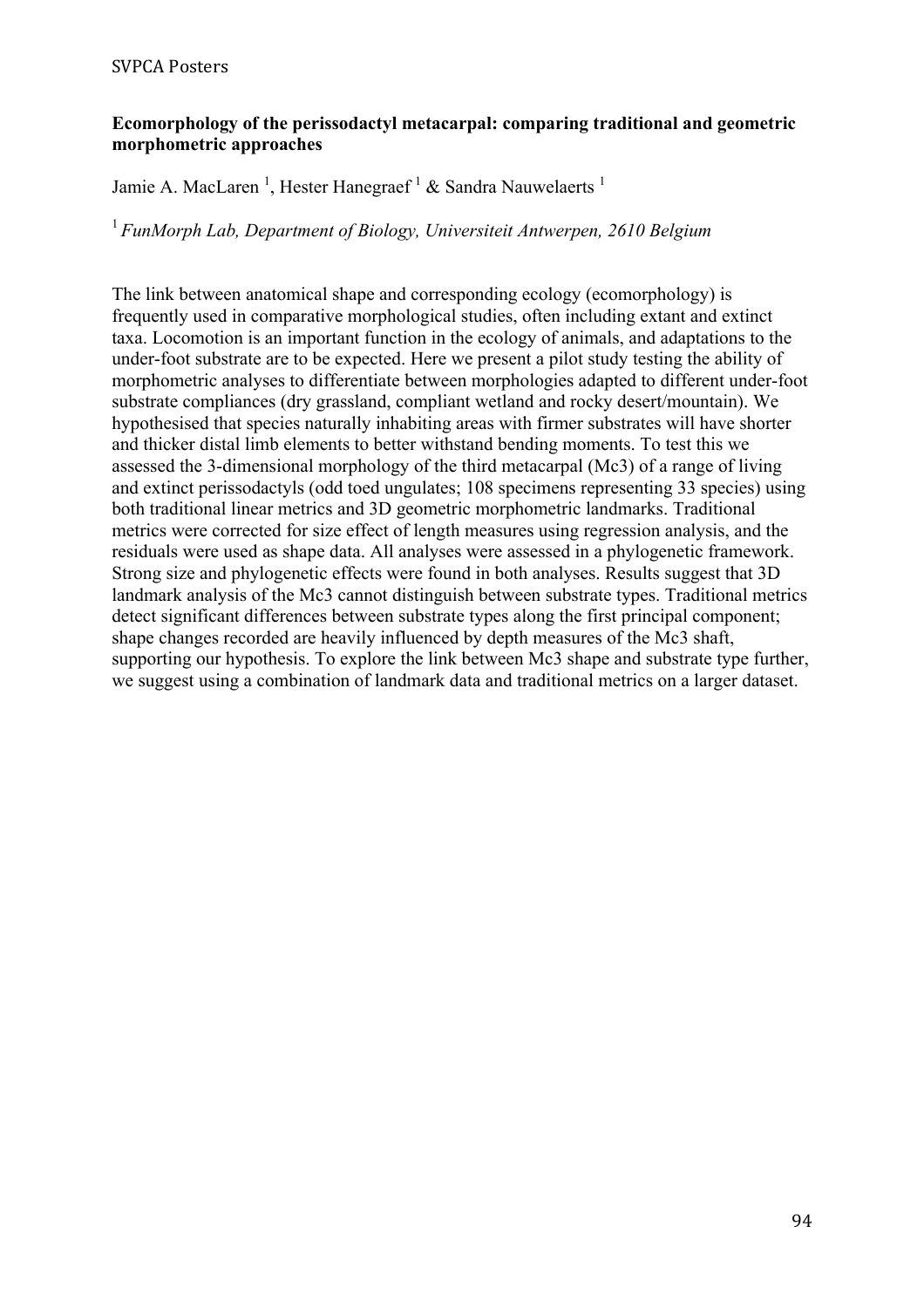### **Initial report of feeding traces on Early Jurassic fissure fill material from St. Bride's Island, South Wales**

Elizabeth Martin-Silverstone<sup>1,2</sup>, Matthew Pound<sup>3</sup>, Pedro Viegas<sup>4</sup> & Pamela Gill<sup>2,5</sup>

<sup>1</sup>*National Oceanography Centre, University of Southampton, Southampton, UK*

<sup>2</sup> *School of Earth Sciences, University of Bristol, Bristol, UK*

<sup>3</sup> *Department of Geography, University of Northumbria, Newcastle-Upon-Tyne, UK*

<sup>4</sup> *Monash University, Melbourne, Australia*

<sup>5</sup> *Department of Earth Science, Natural History Museum, London, UK*

During the Rhaetian transgression, areas of Carboniferous limestone in Glamorgan, south Wales, were isolated to form small islands. One of these islands, St. Bride's Island, remained above water until the early Sinemurian. A karst landscape developed and fissure fills with small tetrapod remains were common. These fissures are now exposed by quarrying, and have yielded hundreds of bones and teeth, including those from mammaliaforms, sphenodontians and small archosaurs. While most material is disarticulated and often fragmentary, recent study of some material from Pontalun (Lithalun) and Pant quarries has revealed some unusual traces on a number of specimens. These traces do not appear to be diagenetic in nature, and are interpreted as bite traces from predation and scavenging. The bones in question have a maximum size of approximately 5 mm per fragment, with the traces on the scale of 10s to 100s of um wide and apart, indicating the presence of small predating/scaven ging animals. Two elements are identifiable: a scapula with bite traces on either side, and a lower jaw with a possible bite - both from the basal mammaliaform *Morganucodon*. An additional unidentified long bone fragment exhibits traces comparable to those caused by gnawing mammals. The identity of the trace maker is currently unknown, but the small size of the traces suggests a small mammalian scavenger such as *Morganucodon*, the rhynchocephalian *Gephyrosaurus*, or small archosaurs. Further studies will determine if these initial indications are correct, and if so, they may be the earliest record of mammal on mammal feeding.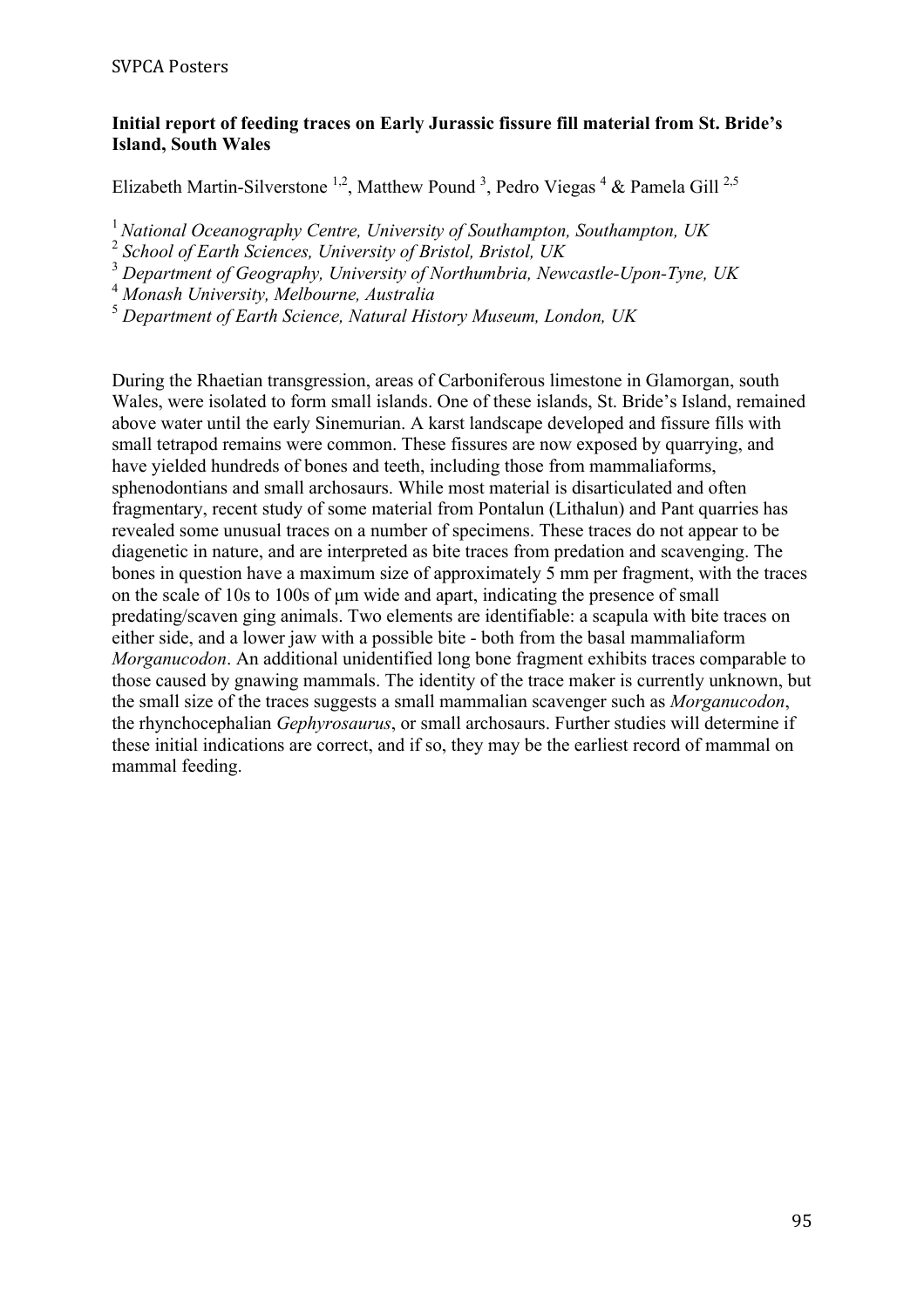# **Evaluating the tetrapod diversity from the Late Triassic of Manzanera (Teruel, Spain)**

Carlos de Miguel Chaves<sup>1</sup>, Adán Pérez-García<sup>1</sup>, Alberto Cobos<sup>2</sup>, Rafael Royo-Torres<sup>2</sup>, Francisco Ortega<sup>1</sup> & Luis Alcalá<sup>2</sup>

<sup>2</sup> *Fundación Conjunto Paleontológico de Teruel-Dinópolis (Museo Aragonés de Paleontología), Avda. Sagunto s⁄n, E-44002 Teruel, Spain*

Several outcrops providing Upper Triassic vertebrate remains have been identified in the Keuper levels (Carnian) of the locality of Manzanera (Teruel Province, Spain). These fossils belong to different tetrapod clades. The detailed study of abundant material, including numerous unpublished specimens, allows us to modify and extend the previously proposed faunal list of this locality. The remains assigned to nothosauroids consist of several vertebrae and ribs. Their previous attribution to Nothosauria is refuted, based on the presence of infraprezygapophyses and infrapostzygapophyses in the neural arches. Within sauropterygians these characters are only present in the nothosauroid *Simosaurus gaillardoti* and the pistosauroid *Bobosaurus forojuliensis*. The morphology of the vertebrae and the presence of distally expanded ribs suggest that the remains from Manzanera could belong to *Simosaurus*, a taxon so far not recognized in the Iberian record. There are placodont elements that consist of several isolated osteoderms of the carapace of cyamodontoids. Two isolated osteoderms have the same features of those of the placochelyd *Psephoderma*. Another osteoderm similar to those that conform the dorsolateral ridge in *Psephosauriscus mosis* is also identified. Several partial vertebral centra from the caudal region of ichthiosaurs are also recognized. The disc-like shape of the centra is a derived condition that is not present in the basal forms of ichthyopterygians. These elements represent the first record of Ichthyosauria in the Iberian Keuper, constituting the second reference to this group in the Iberian Triassic. The faunal list from Manzanera also includes temnospondyls, represented by fragmentary cranial remains.

<sup>1</sup> *Grupo de Biología Evolutiva, Facultad de Ciencias, UNED, Paseo de la Senda del Rey 9, 28040, Madrid, Spain*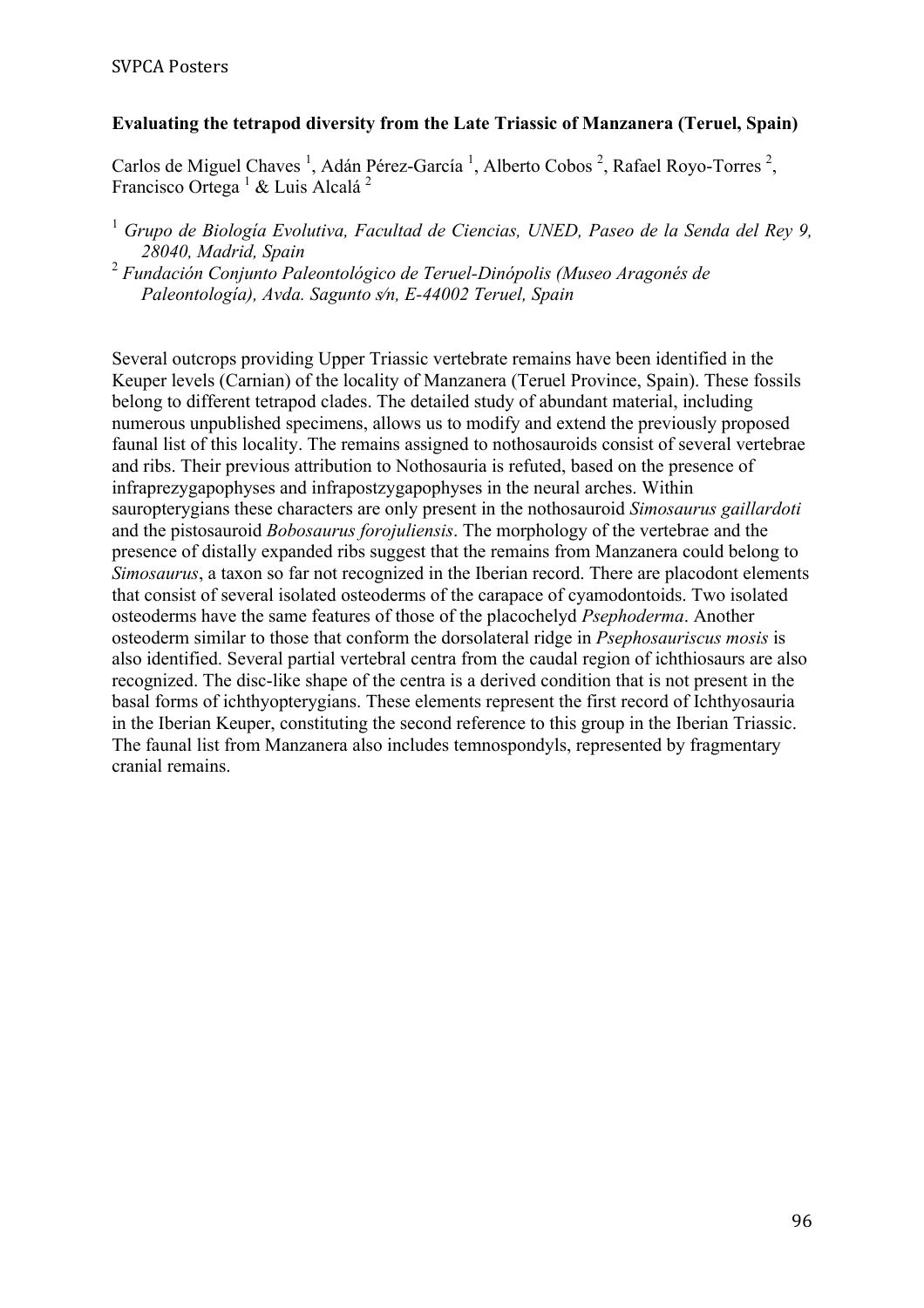#### **Is** *Spinophorosaurus nigerensis* **a dinosaur with caudal spike osteoderms?**

P. Mocho  $^{1, 2}$ , A. Aberasturi  $^3$  & F. Ortega  $^2$ 

<sup>1</sup>*Universidad Autónoma de Madrid, Madrid, Spain* <sup>2</sup>*Grupo de Biología Evolutiva UNED, Madrid, Spain* <sup>3</sup>*Museo Paleontológico de Elche, Elche, Spain*

*Spinophorosaurus* from Middle Jurassic of Niger was firstly referred as a non-eusauropod. The systematic revision of *Spinophorosaurus* is in progress, and preliminary results place this taxon within Eusauropoda. One of the most peculiar features of this sauropod was to have spike-bearing osteoderms placed in the distal tail region. Indeed, this feature was used to formulate its generic name. However, herein, we provide a detailed description for these structures providing a new anatomical interpretation.

Two spine-shaped elements (HB64M) were found in association with the scapular girdle (two scapula and a coracoids in articulation) and displaced from its anatomical position. These structures present a triangular to "L-"shaped morphology in internal and external view with a convex external and a concave internal faces. The base of the "L" is expanded and bears a D-shaped cross-section. The distal end of "L" short branch has a rough articular surface in the internal side. The long branch is lenticular in cross-section and bears a longitudinal wide crest in both sides. The outer side of the "L" also bears an important rough surface.

This morphology was considered to be similar to caudal spikes found in some Chinese sauropods suggesting that they might correspond to caudal spikes osteoderms. These of elements are scarce in the sauropod record and some authors have discussed the previous interpretation. The bones have been recently prepared. Now, a full description of these elements supports its reinterpretation as clavicles. The *Spinophorosaurus* clavicles are thicker and bear deeper internal surface than in basal neosauropods.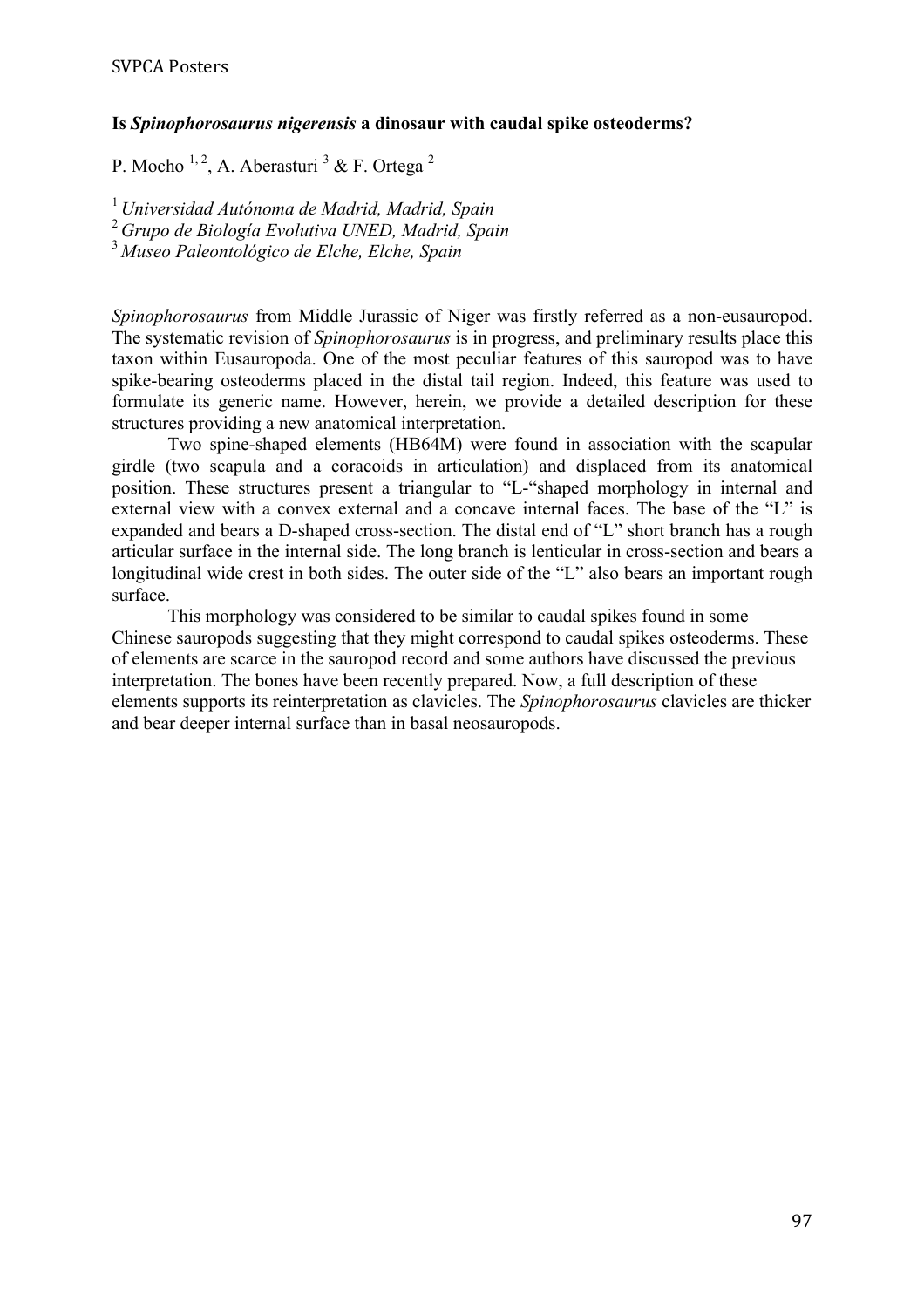### **Morphological and laminae pattern variation along the neck of the eusauropod**  *Spinophorosaurus nigerensis* **(Niger, Middle Jurassic)**

P. Mocho <sup>1, 2</sup>, A. Páramo <sup>1, 2</sup>, A. Aberasturi <sup>3</sup>, F. Escaso <sup>2</sup> & F. Ortega <sup>2</sup>

<sup>1</sup>*Universidad Autónoma de Madrid, Madrid, Spain*

<sup>2</sup>*Grupo de Biología Evolutiva UNED, Madrid, Spain*

<sup>3</sup> *Museo Paleontológico de Elche, Elche, Spain*

*Spinophorosaurus* (Niger, Middle Jurassic) was considered a non-eusauropod with several similarities with mamenchisaurids. The systematic revision is considering a new phylogenetic position, within Eusauropoda. The exceptionally preserved axial skeleton of *Spinophorosaurus* is important to understand the variability of several characters along the series and it is important for the establishment of new morphological characters. Some aspects of the cervical vertebrae morphology along the cervical series are discussed as well as the laminae pattern. The laminae pattern is conservative along the cervicals, with welldefined podl, prdl, spol, sprl and short acdl and pcdl. The position and orientation of laminae are mainly controlled by morphological changes in the spine. The presence of a posteriorly projected tpol might be exclusive of *Spinophorosaurus* and a convergence with some euhelopodids.

Other exclusive features in *Spinophorosaurus* cervicals were proposed: *i)* anterior cervicals with accessory anterior processes on prezygapophyses; ii) triangular posterior processes on diapophyses; and iii) enlarged triangular cervical epipophyses, posteriorly directed. The former feature is more pronounced in mid-posterior cervicals bearing a striated surface for the attachment of the *Mm. ascendens cervicalis* and *Mm. longus colli dorsalis.* Epipophyses is prong-shaped (as in *Jobaria* and *Euhelopus*), and is round and stout on posterior cervicals. The triangular posterior process of diapophyses becomes prominent from middle cervical vertebrae and sometimes bears striated surface probably for *Mm. intertransversarii* attachment. Some of those features are present in a partial neck of a probable juvenile of *Spinophrosaurus*, while the absence of some characters may be attributed due ontogeny.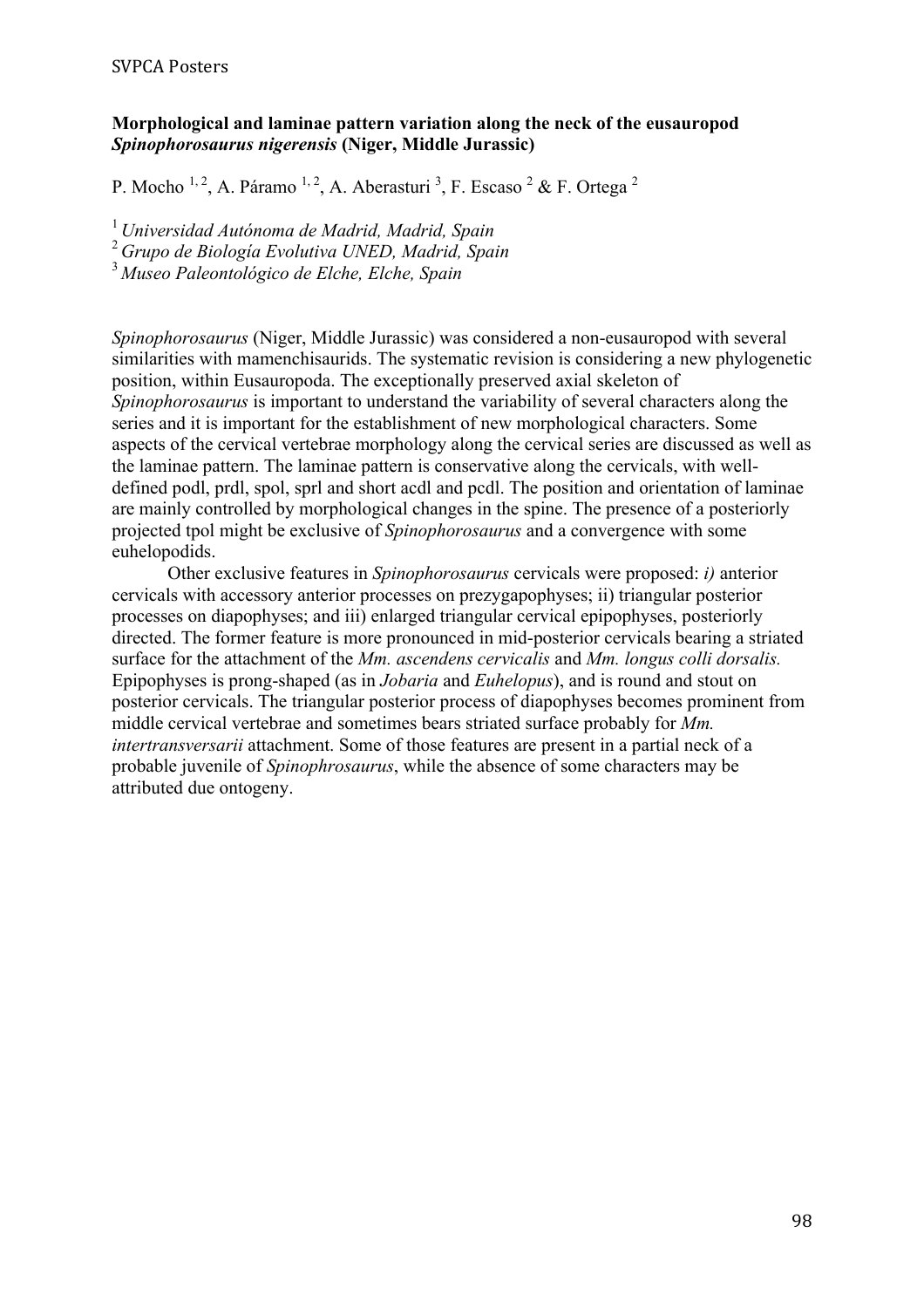# **Paleobiogeographical implications of the identification of a new species of basal eusuchian crocodyliform from the Late Cretaceous of Lo Hueco (Cuenca, Spain)**

Iván Narváez<sup>1</sup>; Christopher A. Brochu<sup>2</sup>; Fernando Escaso<sup>1</sup>, Adán Pérez-Garcia<sup>1</sup> & Francisco Ortega<sup>1</sup>

- <sup>1</sup>*Grupo de Biología Evolutiva, Facultad de Ciencias, UNED, Paseo de la Senda del Rey 9, 28040, Madrid, Spain*
- <sup>2</sup>*Department of Earth and Environmental Sciences, University of Iowa, 52242. Iowa City, IA, USA*

Crocodyliform remains from the upper Campanian-late Maastrichtian fossil site of Lo Hueco (Cuenca, Spain) are abundant and comprise cranial and postcranial elements, as well as numerous isolated teeth. This material allowe to identify two morphotypes of non-Crocodylia eusuchians, both with features suggesting a close phylogenetic relationship with the genus *Allodaposuchus*. The morphotypes from Lo Hueco show remarkable differences between them, being recognized as belonging to two taxa.

The first taxon was recognized as a new medium sized crocodyliform, with a relatively wide and rounded rostrum. It has large teeth, separated by small interalveolar spaces. The second taxon, presented here, is also a medium size crocodyliform. It can be distinguished from the former taxon by the presence of a more elongated and thinner rostrum. This second crocodyliform from Lo Hueco presents a unique combination of characters within Eusuchia, including a peculiar dental occlusion between maxilla and lower jaw, the presence of lateral projections of the palatines over the suborbital fenestra, a sagittally septated choana, and an exclusive morphology of the anterior palatine process. Therefore, it is recognized as a new form. Its inclusion in a phylogenetic analysis placed it within a monophyletic group that consists of the type species of *Allodaposuchus* and related taxa. Given these results, a new hypothesis about the paleobiogeographical distribution of the representatives of this clade is here proposed.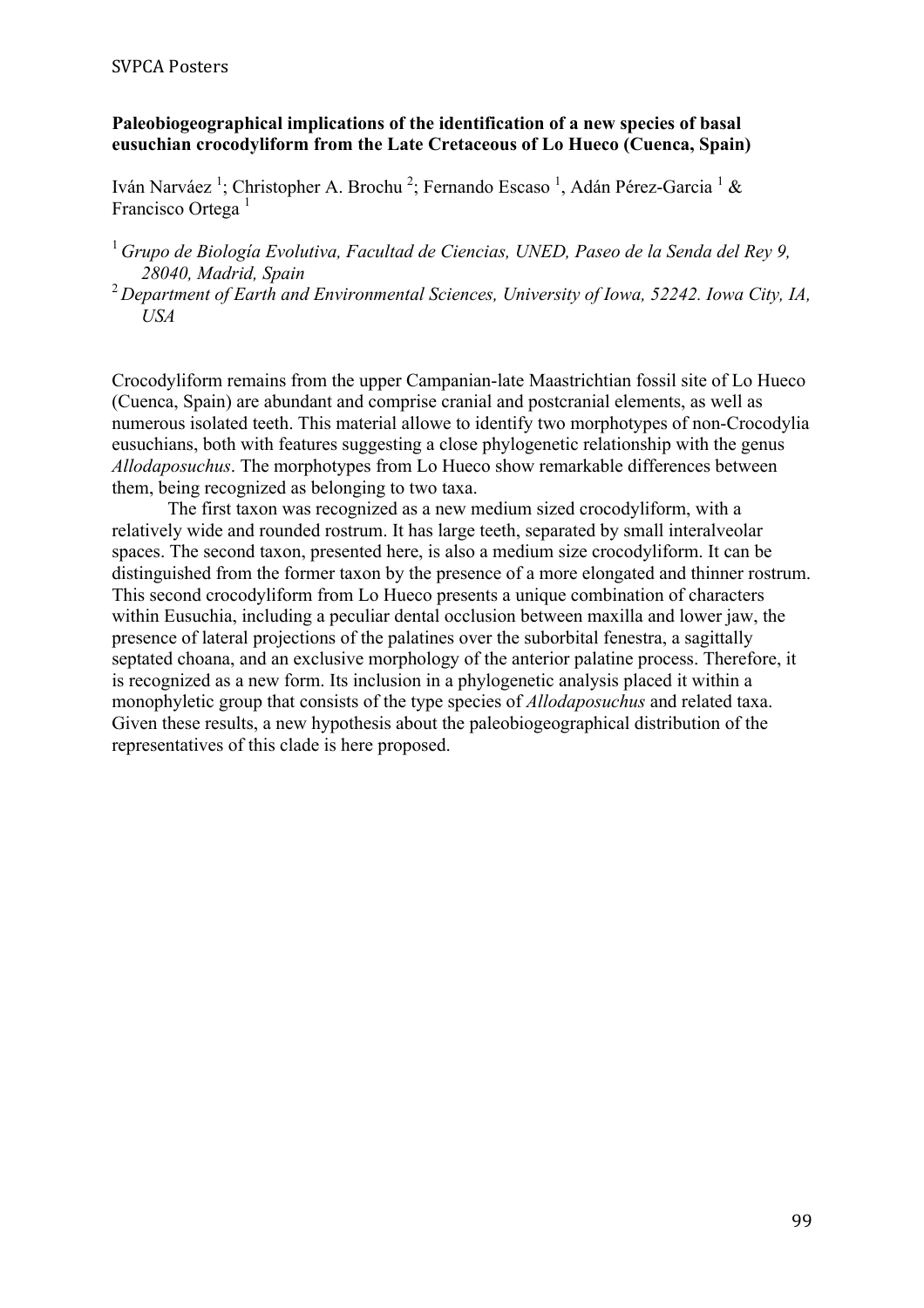### **Two types of appendicular bones of titanosaurs (Dinosauria, Sauropoda) from Lo Hueco (Fuentes, Cuenca)**

Adrián Páramo<sup>1,2</sup>; Francisco Ortega <sup>2</sup> & José Luis Sanz<sup>1</sup>

<sup>1</sup> *Unidad de Paleontología, Departamento de Biología, Facultad de Ciencias, Universidad Autónoma de Madrid, Campus de Cantoblanco, 28049 Madrid, España* <sup>2</sup> *Grupo de Biología Evolutiva, Departamento de Física Matemática y de Fluidos, Facultad de Ciencias, Universidad Nacional de Educación a Distancia, 28040 Madrid, España*

The Upper Cretaceous fossil site of Lo Hueco (Cuenca, Spain) has yielded several remains attributable to titanosaur sauropods. Among them, a high abundance and morphological disparity of appendicular bones is recognized. Most of this appendicular material is partially or totally disarticulated. In addition, several specimens lack the proximal or distal ends. These features make difficult its association with other bones corresponding to the same titanosaur individuals, and also its taxonomic assessment. The study of a sample composed by several femora and humeri from Lo Hueco, attributable to titanosaur sauropods, is done through 3D geometric morphometric techniques. It allows identifying two main morphotypes of each category of bone. These results are consistent with previous studies on cranial elements, and in a much more reduced set of femora. Principal Components also supports the differences observed in several characters between both morphotypes.

A robust and anteroposteriorly compressed morphotype of femora is recognized. The other one is a more slender type, with a high eccentric diaphysis. Concerning the humeri, a more robust and a slender and elongated morphotypes are identified. The generation of mean shape 3D models from the sample, related to each of the Principal component analysis (PCA), allows to visualize some morphological differences comparing incomplete specimens, related to the two morphotypes. For example, a difference is the presence of a more quadrangular humeral head, with a high deltopectoral crest, in the robust morphotype; but a more rounded humeral head, with a deep-ventrally directed stepwise deltopectoral crest, in the slender morphotype.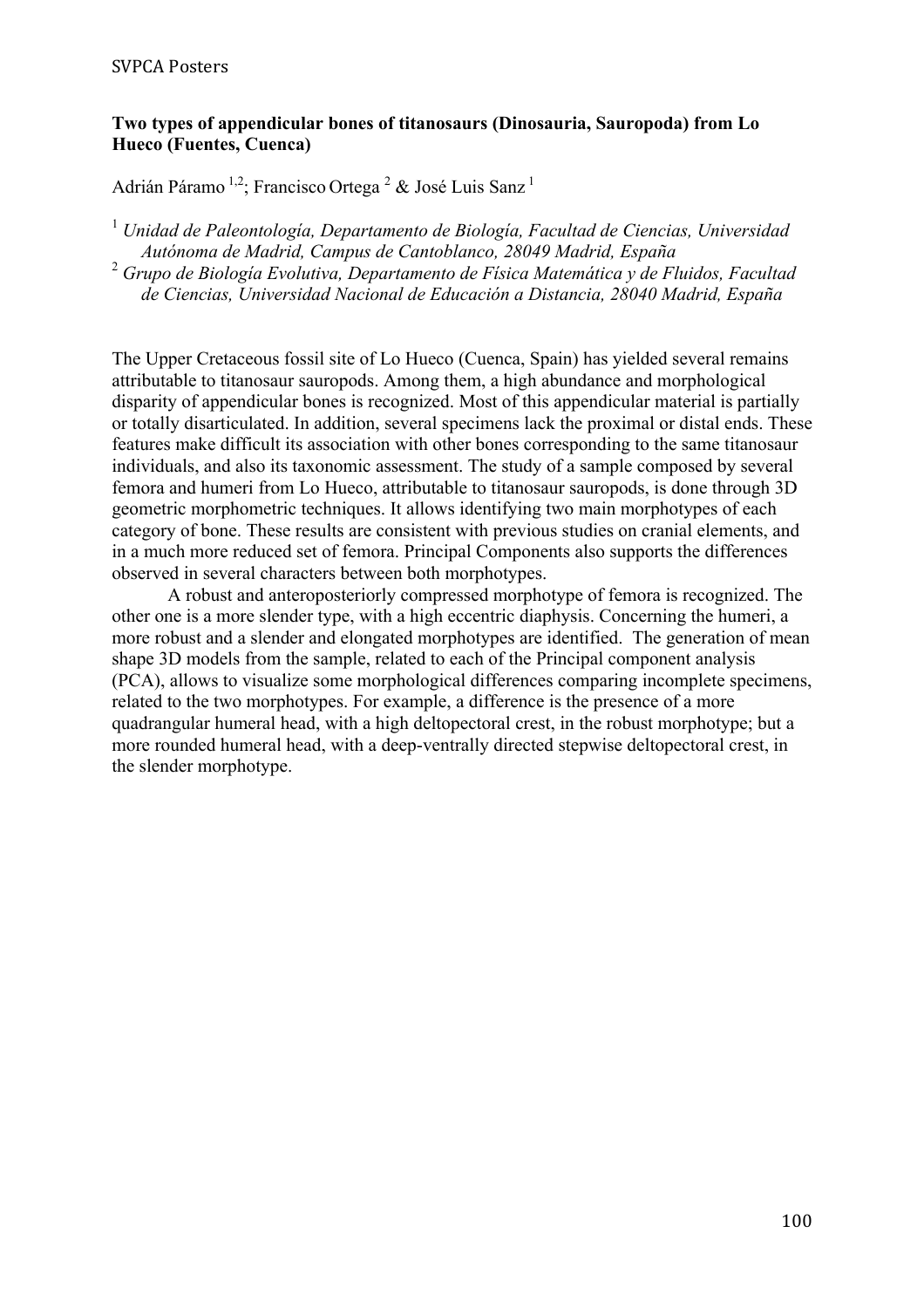# **A brief account of the history of Dinosaur Isle and its' collections (1820-2015)**

Alex Peaker<sup>1</sup>

<sup>1</sup>*Dinosaur Isle, Isle of Wight, UK*

The geological collection of the Isle of Wight Council is now displayed at the Dinosaur Isle Museum in Sandown. Prior to the move to Dinosaur Isle in 2001 the collection was housed in a dedicated geology museum, itself established in 1913 above the Sandown Free Library. Before the transfer of the collection to the Islands' local authority the collection was part of several other museums which eventually became amalgamated to become the basis of Museum of Isle of Wight Geology.

The primary base for the collection was that of the former Newport Museum, which was bolstered by the collection of the Ryde Literary Society Museum sometime after its closure (prior to 1913). With the total closure of the Ventnor Museum in 1955 and the transfer of its specimens to the Council, the Museum of Isle of Wight Geology in Sandown became for a long time the only museum dedicated to the geological heritage of the Isle of Wight.

Over 50% of the current collection of Dinosaur Isle can be traced to transfers from one of these museums or from specimens collected by staff, with the rest of the donations being made by numerous collectors.

Although there have been many people who helped shape the museum into what it is today, a few key individuals played major roles in making Dinosaur Isle a success.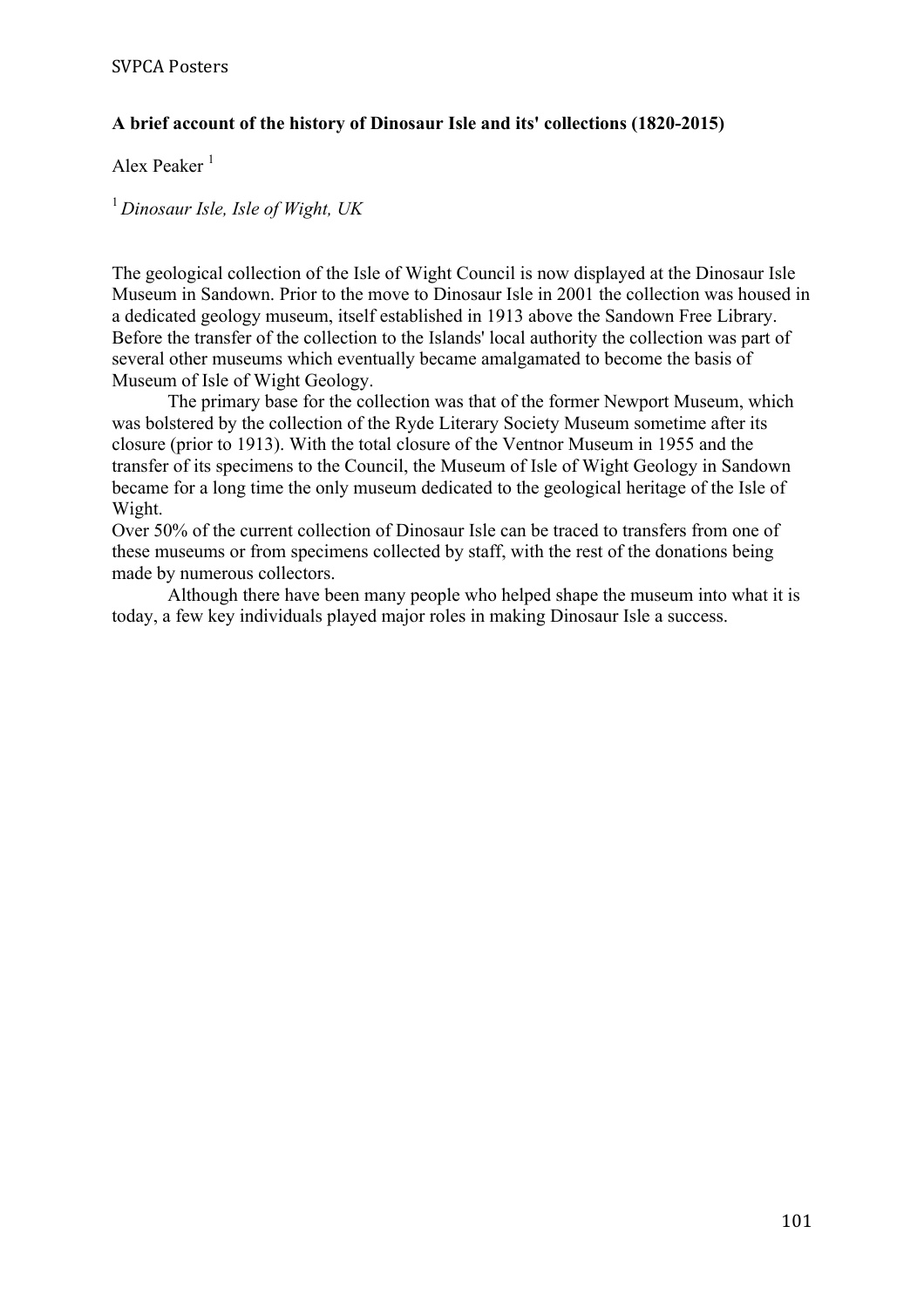### **Identification of a member of the "***Palaeochelys* **s.l. –** *Mauremys* **group" (Testudines) in the early Oligocene of Boutersem (Belgium)**

Adán Pérez-García 1, Richard Smith<sup>2</sup> & Thierry Smith<sup>2</sup>

- <sup>1</sup>*Grupo de Biología Evolutiva, Facultad de Ciencias, UNED, Paseo de la Senda del Rey 9, 28040, Madrid, Spain*
- <sup>2</sup>*Directorate Earth & History of Life, Royal Belgian Institute of Natural Sciences, B−1000 Brussels, Belgium*

The Belgian early Oligocene locality of Boutersem (Flemish Brabant) has provided a rich collection of fossil vertebrate remains. They have been found in a fluvio-lacustrine complex, the Boutersem Sand Member of the Tongeren Group. The information currently available on this faunal assemblage is relatively good and allows a correlation with the reference level MP 21 of the mammalian biochronological scale for the European Paleogene. However, its turtle fauna is unpublished. Several fossils of turtles from Boutersem are presented here for the first time. Most of them can be assigned to a single form, represented by partial shells and isolated plates, corresponding to several individuals. The only contemporaneous turtle taxon so far recognized near Boutersem is *Ptychogaster laurae*, defined in the associated MP 21 locality of Hoogbutsel. The turtle from Boutersem differs from *Ptychogaster laurae*, as well as from all the representatives of *Ptychogaster*, by numerous characters, including: thinner plastron, absence of long epiplastral lip in the sagittal plane, absence of long overlap of the pectoral scutes on the entoplastron, absence of plastral hinge. This availability of characters is shared with some members of other freshwater clade of Testudinoidea: the "*Palaeochelys* s.l. – *Mauremys* group". These and other characters (e.g. absence of lateral keels in the carapace, trapezoidal morphology of the anterior plastral lobe, the observed contact between the gular scutes and the entoplastron) are shared with *Landreatchelys*, a poorly-known and problematic taxa identified in other European localities of the middle and upper Eocene (MP16 to MP18). This systematic attribution is discussed.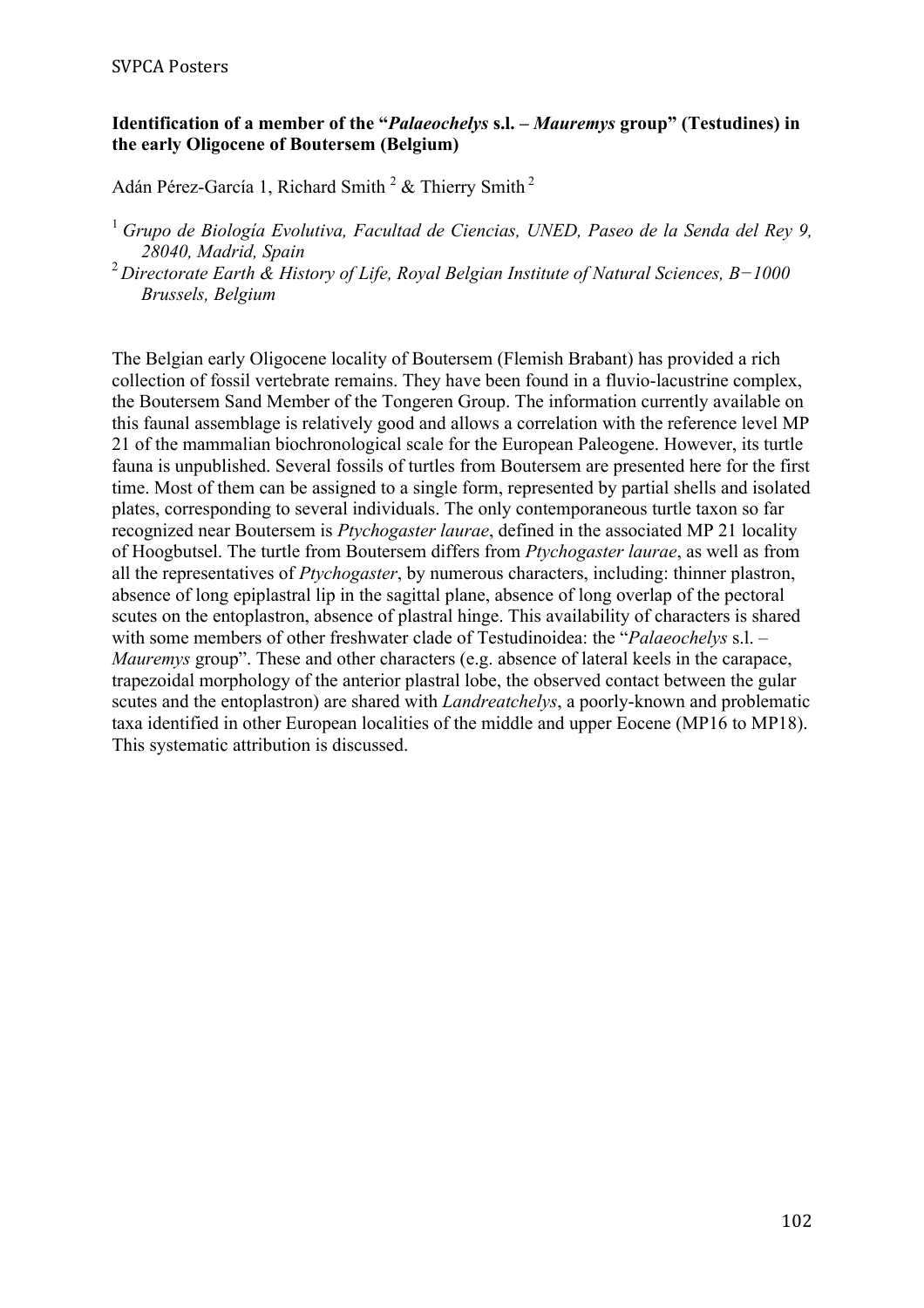#### **A potential podocnemidid turtle from the early Eocene of the British Wittering Formation**

#### Adán Pérez-García<sup>1</sup>

#### <sup>1</sup>*Grupo de Biología Evolutiva, Facultad de Ciencias, UNED, Paseo de la Senda del Rey 9, 28040, Madrid, Spain*

Pleurodira is one of the two clades of turtles living today. Unlike Cryptodira, Pleurodira is now restricted to relatively warm regions, with a relative limited geographical distribution, not including Europe. However, Pleurodira was a very successful group of turtles in Europe during both the Upper Cretaceous and the Eocene. Two Gondwanan pleurodiran lineages, belonging to Pelomedusoides, are identified in the European record: Bothremydidae and Podocnemididae. The first was very abundant in the Upper Cretaceous of this continent, being very scarce in the Paleogene record. Podocnemididae reached Europe in the Eocene. Its Eocene record is abundant, including the members of the European genus *Neochelys*, as well as several forms hitherto unpublished or poorly-known.

The so far described British Eocene record of turtles includes a valid member of Pleurodira, *Palaeaspis conybearii*, from the lower Eocene of the London Clay (Isle of Sheppey). Its systematic attribution is controversial, having been proposed as a member of Bothremydidae by several authors.

A new shell, including the partial carapace and the almost complete plastron, is presented here. It comes from Bracklesham Bay (Sussex), having being found in the Early Eocene of the Wittering Formation (Bracklesham Group). Several characters (e.g. wider neurals, more elongated plastron, deeper anal notch) do not allow its attribution to *Palaeaspis*. This specimen could correspond to a podocnemidid. If this hypothesis is confirmed, this finding would correspond to the first confirmed reference to Podocnemididae in the British record. Its comparative study will include abundant unpublished information, corresponding to specimens from several European countries.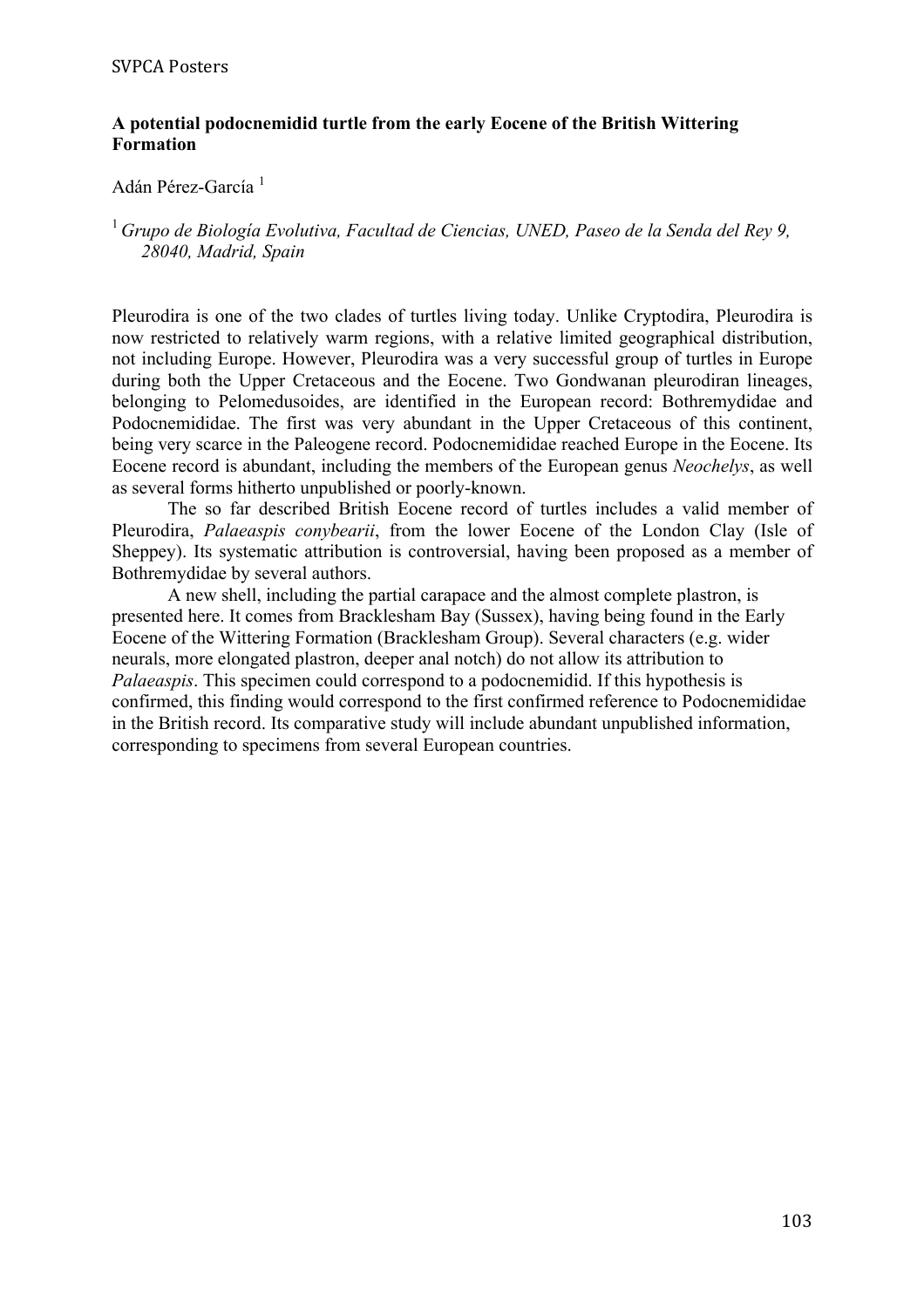#### **The basal eucryptodiran turtle** *Thalassemys* **in the British record: systematic and paleobiogeographic implications**

#### Adán Pérez-García<sup>1</sup>

#### <sup>1</sup>*Grupo de Biología Evolutiva, Facultad de Ciencias, UNED, Paseo de la Senda del Rey 9, 28040, Madrid, Spain*

The Late Jurassic was a very successful period for the diversification of several European taxa of basal Eucryptodira. One of the worst-known clades is Thalassemydidae, exclusively represented by the members of *Thalassemys*. The type species of *Thalassemys*, *Thalassemys hugii*, has only been recognized in the Kimmeridgian of Solothurn. A second valid species of this genus, *Thalassemys marina*, is exclusively represented by its type specimen, from the Tithonian of Germany. The only known specimen of the genus *Thalassemys* outside Central Europe was recently identified in Dorset (England), in Kimmeridgian levels of the Kimmeridge Clay Formation. It was recognized as *Thalassemys* sp. A new British specimen is studied here. It also comes from the Kimmeridge Clay Formation, but from Abingdon (Oxfordshire). It preserves elements unknown on the British specimen previously assigned to *Thalassemys*. The study of the Abingdon turtle offers new data on the intraspecific variability of this poorly known coastal eucryptodiran member.

The specimen from Abingdon is identified as *Thalassemys hugii*. It shell corresponds to the largest shell of a basal eucryptodiran turtle recognized globally. The identification of *Thalassemys hugii* outside its type locality, and also outside Central Europe, shows that this coastal turtle had a relatively large paleobiogeographical distribution. The specimen from Dorset is recognized as belonging to a different species. The coexistence of two species of *Thalassemys* in the same formation, and in the same country, is recognized for the first time. In fact, only one species of *Thalassemys* had hitherto been identified in the Kimmeridgian record.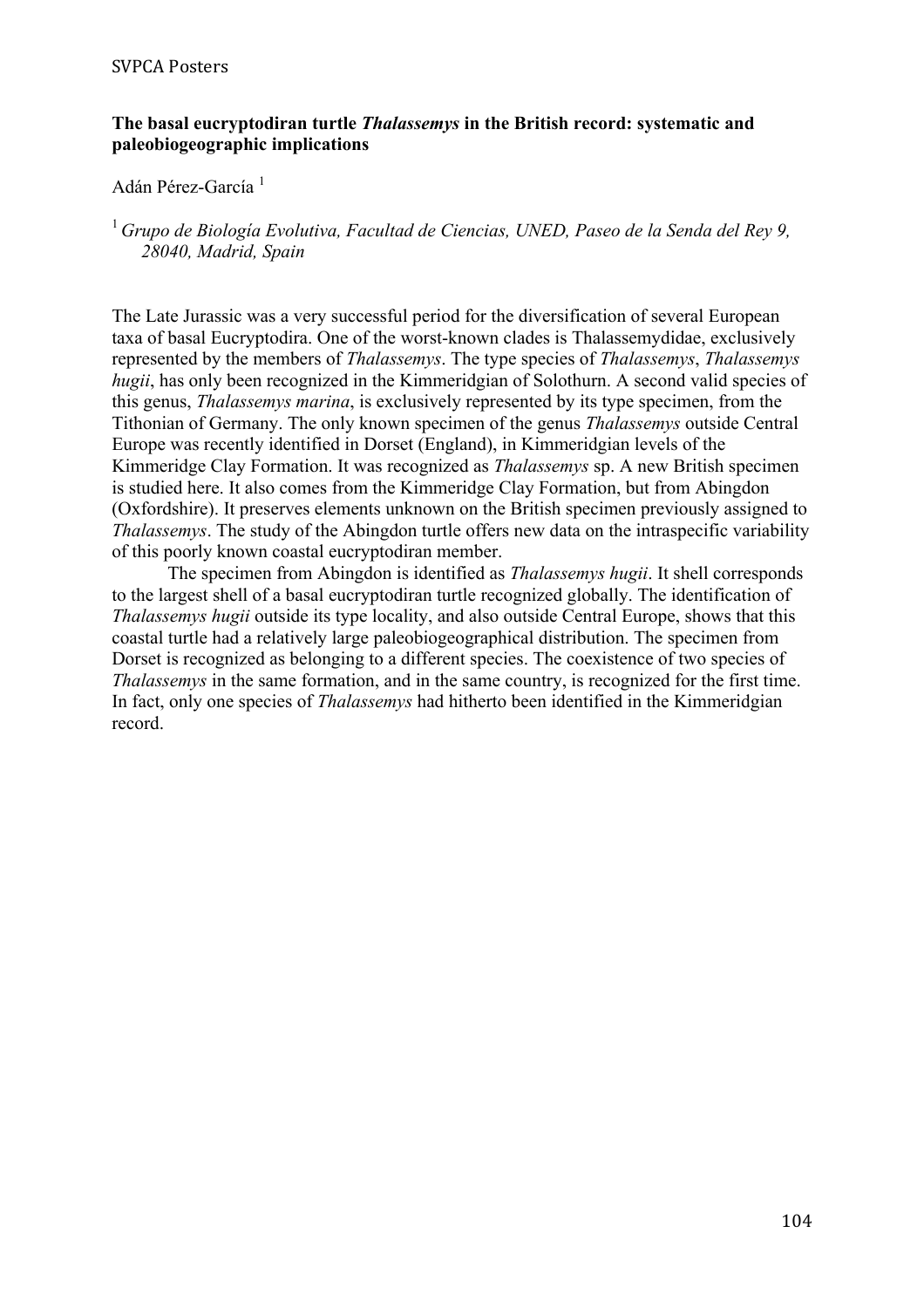# **Evolutionary history of the patella in Mammaliaformes**

Sophie Regnault<sup>1</sup>, Mark Samuels<sup>2,3</sup> & John R. Hutchinson<sup>1</sup>

<sup>1</sup> Structure & Motion Lab, Department of Comparative Biomedical Sciences, The Royal

*Veterinary College, Hawkshead Lane, Hatfield, Hertfordshire, UK*

<sup>2</sup>*Department of Medicine, University of Montreal, Montreal, Quebec, Canada*

<sup>3</sup>*Centre de Recherche du CHU Ste-Justine, Montreal, Quebec, Canada*

The patella (kneecap) is the largest of the sesamoids (bones which develop within tendons over joints), with important biomechanical functional implications (e.g. muscle/knee joint leverage; "tendon protection"). A patella has evolved several times independently in vertebrate tetrapods; at least three times in birds, lizards and mammals respectively. Within mammals, the patellar bone has a variable pattern of distribution, being present in living monotremes and placental mammals, but largely absent in marsupials and many early fossil Mammaliaformes.

Despite the variability in patellar presence, it is generally assumed that the patella arose only once in the mammalian lineage. Until now, no formal scientific analyses have been performed to support this hypothesis. We ask: how many times did the patella evolve within the mammalian clade?

To address this question, we integrated data from literature and first-hand fossil/Recent specimen studies to reconstruct the evolutionary history of the mammalian patella. Instead of one patellar origin, we instead infer that this bone likely evolved around nine times in crown group Mammalia: in monotremes, in multituberculates, in symmetrodonts, in borhyaenoids, up to four times in marsupials, and finally in the ancestor of all eutherian (placental) mammals.

The reconstruction of trait evolution in mammals also allows us to predict the presence of the patella in fossils with incomplete hindlimb material. For example, because our reconstruction suggests the patella in eutherian mammals is very highly conserved, we expect it to be present fossil species like †*Protoungulatum* and †*Miacis*, for which there are currently no known reports of the patella.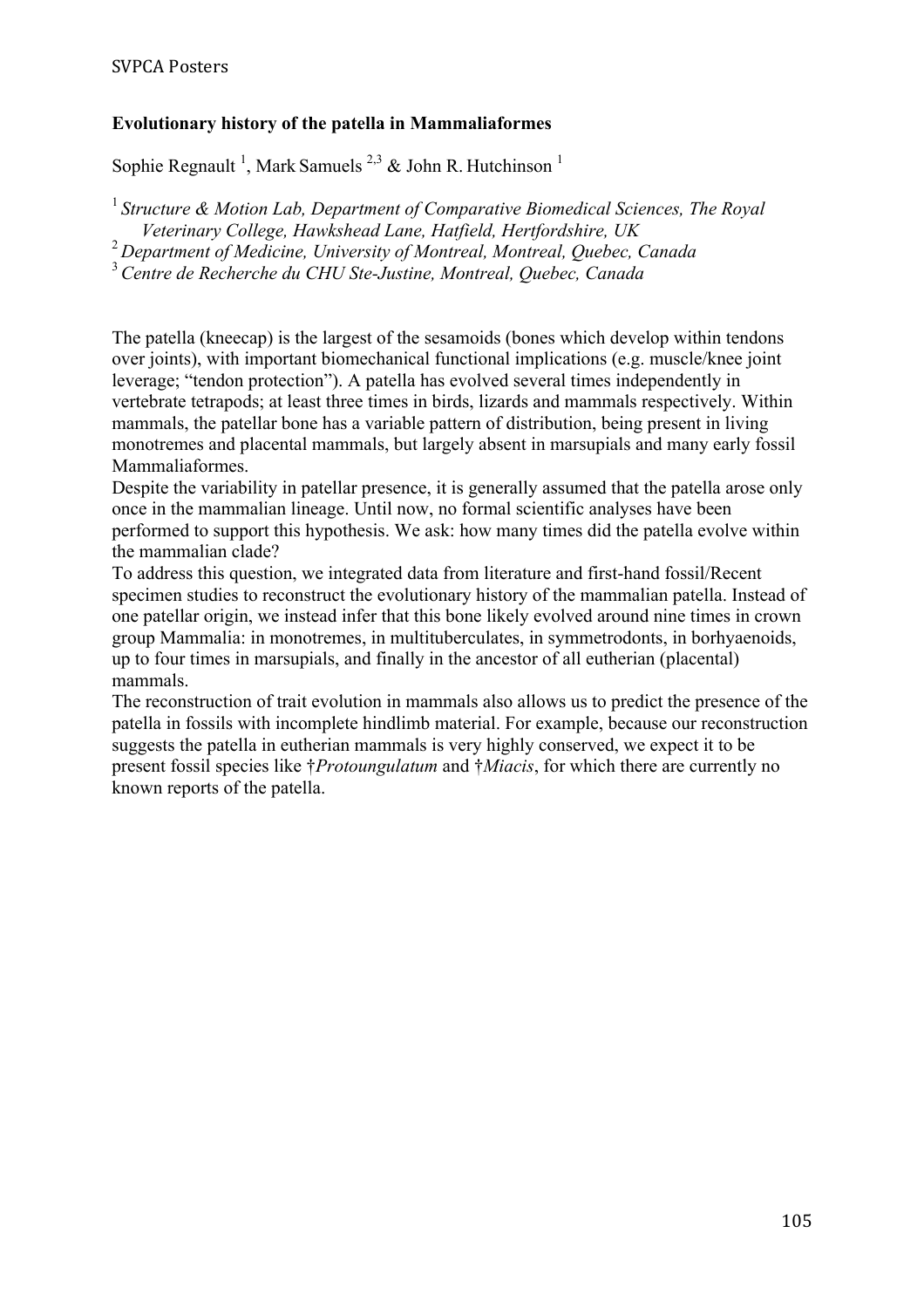### **A fresh look at** *Colymbosaurus* **(Owen, 1840) with new material from Late Jurassic of Svalbard**

Aubrey Jane Roberts<sup>1</sup>, Patrick Scott Druckenmiller<sup>2</sup>, Lene Liebe Delsett<sup>3</sup> & Jørn Harald Hurum <sup>3</sup>

<sup>1</sup> *National Oceanography Centre, University of Southampton, Southampton, UK*

<sup>2</sup> *University of Alaska Museum, Fairbanks, AK, USA*

<sup>3</sup> *The Natural History Museum, University of Oslo, Oslo, Norway*

Plesiosaurs were a clade of secondarily aquatic reptiles that inhabited the Mesozoic seas and included a number of diverse morphological forms and clades. Major efforts have been made to increase the resolution in plesiosaurian phylogenetic trees, as the number and classification of plesiosaurian clades has varied dramatically over the past decade. The family Cryptoclididae is well-known from the Middle and Late Jurassic of Europe, but is also documented in the Northern hemisphere to the Early Cretaceous. Defining synapomorphies of the Cryptoclididae is challenging, as many of the described genera and species either lack overlapping material or are juvenile specimens. Within this family, the question of the validity of the genus *Colymbosaurus* from the Kimmeridge Clay Formation of the UK and the Slottsmøya Member, Agardhfjellet Formation of Svalbard, Norway, has been debated due to the lack of articulated specimens. Here we present a partial adult cryptoclidid specimen PMO 222.663, excavated from the Slottsmøya Member of Svalbard. PMO 222.663 preserves four partially articulated paddles, most of the pectoral girdle, both ilia and series of caudal and dorsal vertebrae. Comparisons with the known species of *Colymbosaurus* and PMO 222.663, demonstrate that the current definition of the genus needs revision. The morphology of this specimen from the Slottsmøya Member, along with other partially complete specimens held in British museums, yield new morphological information and insights into *Colymbosaurus* anatomy. Further comparisons and detailed study of these specimens promise to assist in the definition of this enigmatic genus and to clarify the phylogenetic relationships within Cryptoclididae.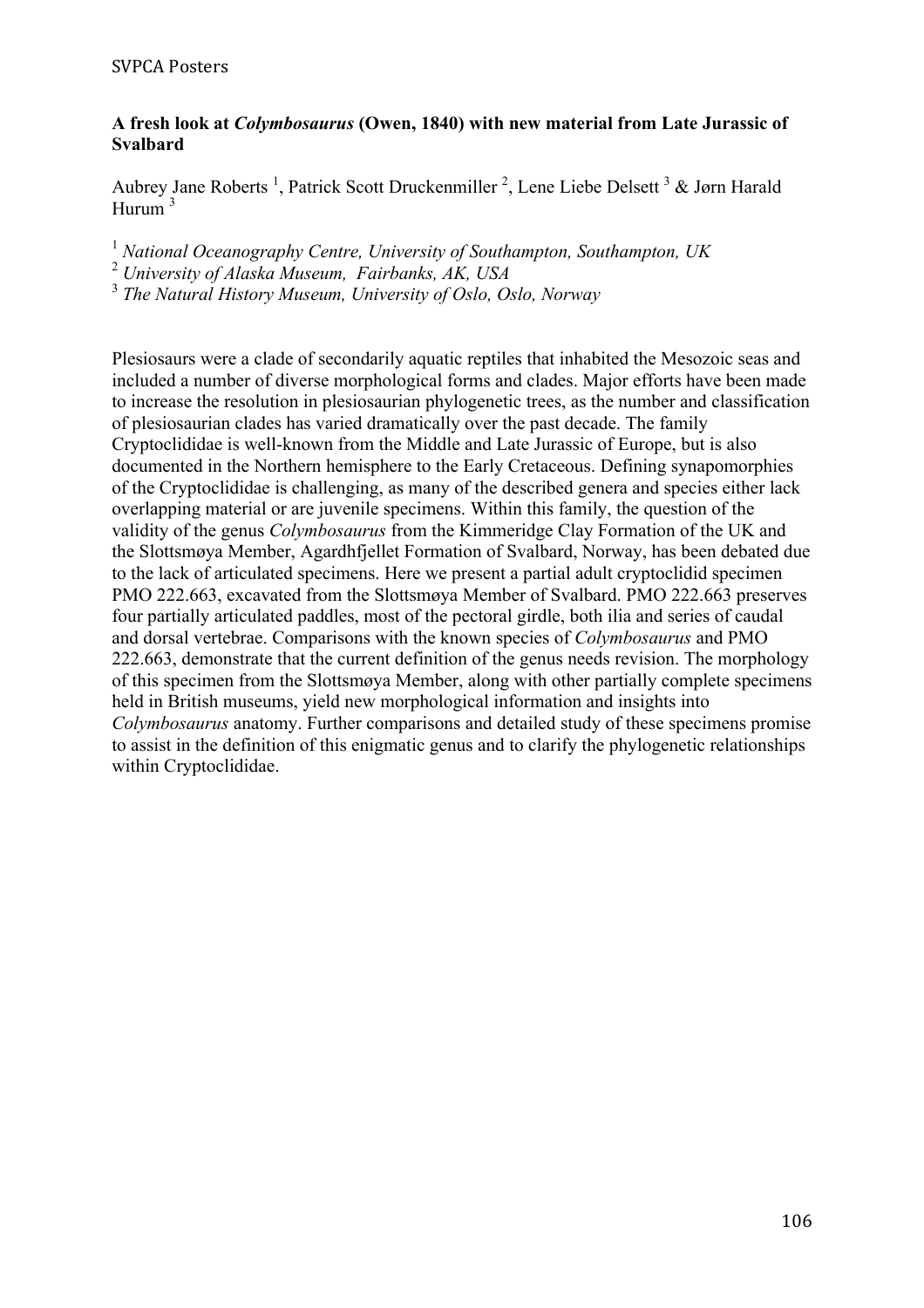### **Around the world in 146 dogs: a new global fossil canid phylogeny and the historical phylobiogeography of Caninae**

Laura Säilä <sup>1</sup> & Nicholas J. Matzke <sup>2</sup>

<sup>1</sup> *Department of Geosciences and Geography, University of Helsinki, Finland* <sup>2</sup> *NIMBioS, University of Tennessee, USA*

The phylogenetic relationships of North American fossil Canidae have been subject to many recent studies but canids from other continents have received less attention. We present the results of the first ever combined evidence analysis (molecular and morphological characters) of global Canidae, with additional fossil taxa included either *a-priori* or *a-posteriori* based on expert opinion. We used the R package BEASTmasteR to conduct a Bayesian total evidence analyses (tip-dating) for a dated phylogeny of 237 extant and extinct Canidae (65 in subfamily Borophaginae, 26 in subfamily Hesperocyoninae, and 146 in subfamily Caninae). Our results are moderately consistent with previous studies but the inclusion over 50 fossil taxa previously excluded resulted in differences both in the clade topology and timings. We also conducted a historical phylobiogeographical analysis of subfamily Caninae and compared the fit of many different models of biogeography using the R package BioGeoBEARS. Models that include "founder-event speciation""gained over 99% of the AIC model weight. Newly developed BioGeoBEARS features also allowed us to estimate whether an absence of a fossil taxon from a certain region is a 'true absence' or just 'absence of evidence' based on the completeness of the fossil record, resulting in more robust biogeographical models.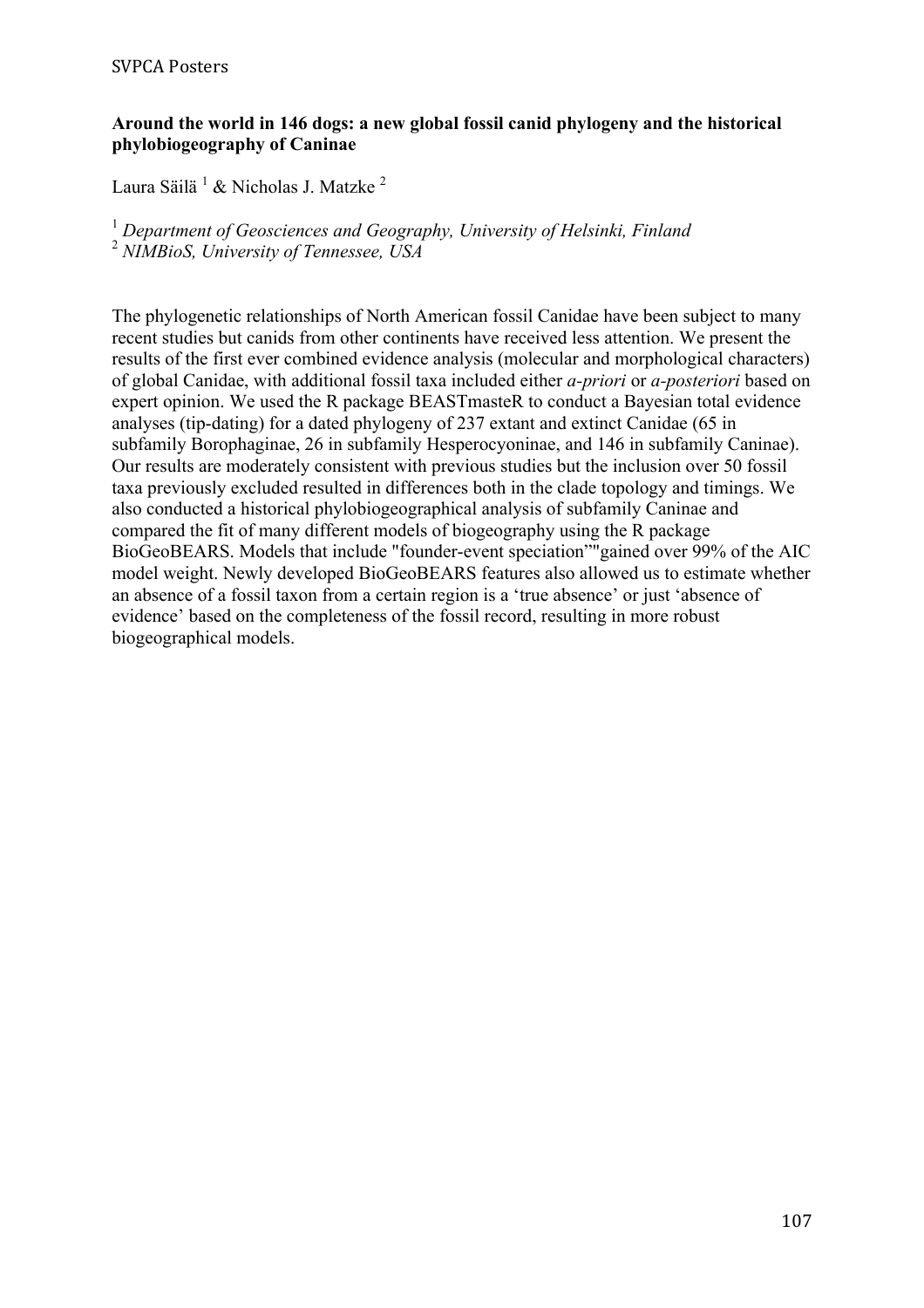### **An exceptional fossil lagerstätte – the Fur Formation (lowermost Eocene) of Denmark, a marine diatomite with limestone boulders**

Bo P. Schultz<sup>1</sup>, Niels Bonde<sup>1,3</sup>, René Sylvestersen <sup>1</sup> & Jan Tapdrup<sup>2</sup>

<sup>1</sup>*Fur Museum (Muserum Salling), 7884 Fur, Denmark* 

<sup>2</sup> *Muserum Salling, 7800 Skive, Denmark*

<sup>3</sup>*Zoological Museum (Biodiversity, SNM), 2100 København Ø, Denmark*

The Fur Formation, a 50-m-thick, oceanic diatomite ('Mo-clay') of earliest Eocene age (55.6 *c.* 54.5 Ma) includes the world's largest volcanic ash series, related to sea floor spreading in the Greenland-Norwegian Sea. There are limestones with all diatomite pores calcite filled, and formed less than one metre below surface, preserving skeletons (dissolved in soft diatomite). It is laminated sediment, deposited under anoxic conditions, below coast-parallel upwelling at depths of around 500 m, rich in macrofossils, particularly well-preserved in the few limestone horizons, with 1-m-thick concretions. Large calcite pseudomorphs after glendonite/ikaite indicate bottom temperatures below 6-8 centigrades. Sedimentation was continuous from PETM laminated black Stolleklint Clay into beige diatomite, with a slightly lower temperature. Fossils range from silicoflagellates to 10-m-long trunks of *Sequoia* and include biota from oceanic animals to terrestrial plants, insects and birds. Vertebrates comprise 7-8 shark species, 70 teleosts, mainly pelagic (some deep pelagic), with eye pigment showing preservation of original molecules, as well as turtles (large leatherback and juvenile, exquisitely preserved *Tasbacka* with 'soft' parts, skin and keratin, and a freshwater turtle). Marine snakes (*Palaeophis*) and over 30 species of land-birds, with coloured feathers, including a flying palaeognath (*Lithornis*) in 3-D preservation. The 'World's best-preserved bird', a complete coraciiform in 3-D (cfr. talk by Bourdon et al.), retaining fish in the stomach. Exceptional preservation includes features of soft parts, 3-D documentation of birds, the first Eocene colours, sounds and evidens of mass moth migration. The Fur Formation (Mo-clay) cliffs as Fossil Lagerstätten are obvious candidates as a World Heritage Site.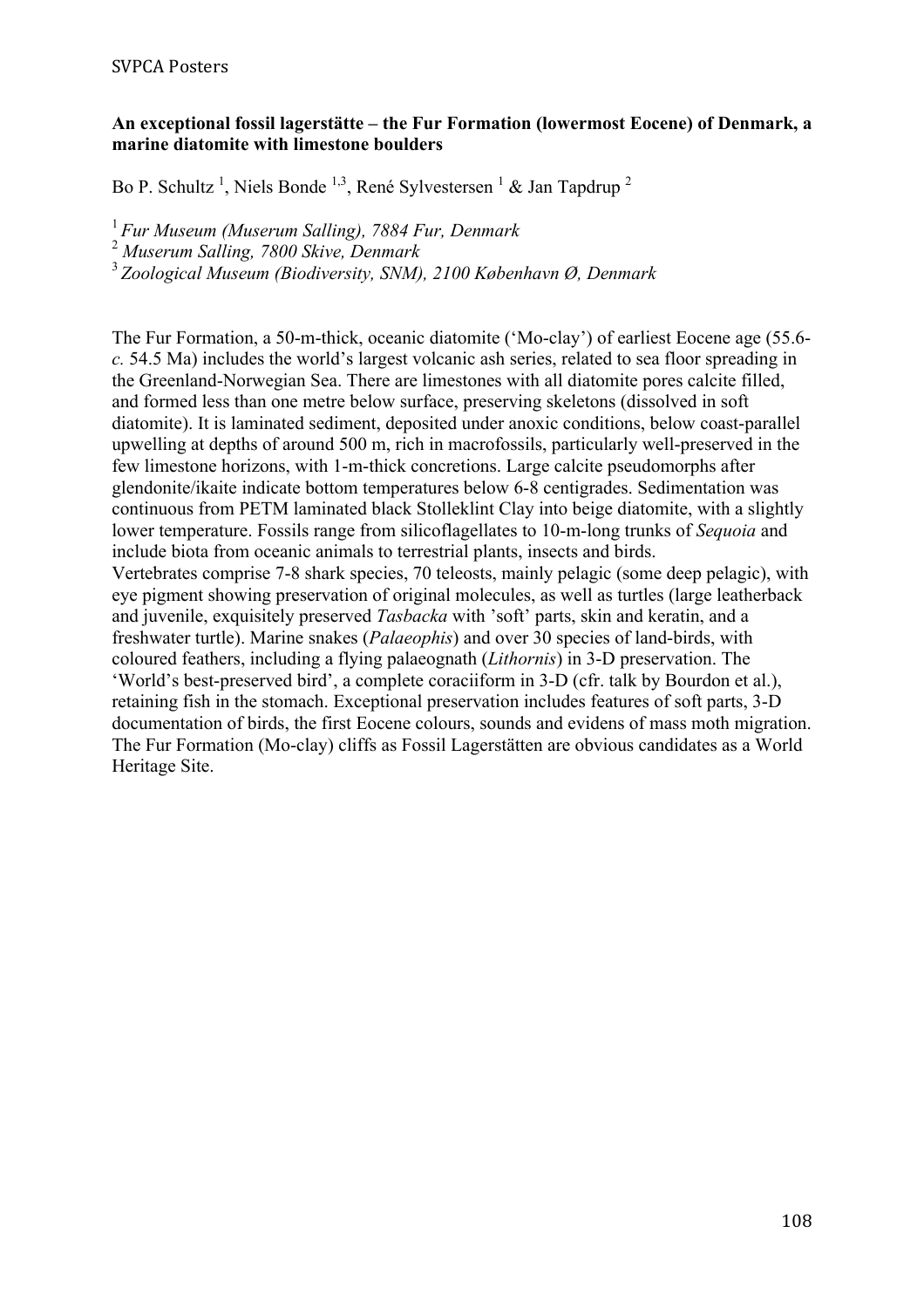# **Microstructure of ankylosaur pelvic shield from the Early Cretaceous, Isle of Wight**

Sarah-Jane Strachan  $^1$  & Stuart Pond  $^1$ 

<sup>1</sup>*National Oceanography Centre, University of Southampton, Southampton, UK*

The rarity of fossil specimens has meant that there have been few histological analyses of ankylosaur pelvic shields. Here we report an unusual feature present across the pelvic shield of a well-preserved ankylosaur from the Isle of Wight, southern England, and discuss its structure, functional implications and usefulness in determining phylogeny. Originally thought to be *Polacanthus foxii*, this new ankylosaur specimen has yet to be described and is considered nodosauroid (indet.). The pelvic shield exhibits alternating light and dark layers at the macro-level, revealed by histological analysis as a plywood-like structure, each ply being rotated at approximately 90˚ to those above and below. Highly organised collagen structural fibre bundles lie parallel to the dorsal surface within individual plies of the bone matrix as well as perpendicular to the dorsal surface. We infer that the pelvic shield would have proved effective as a tough, protective defensive structure. The histology of the pelvic shield of this Isle of Wight ankylosaur is dissimilar to current *Polacanthus* descriptions and may be unique to this taxon.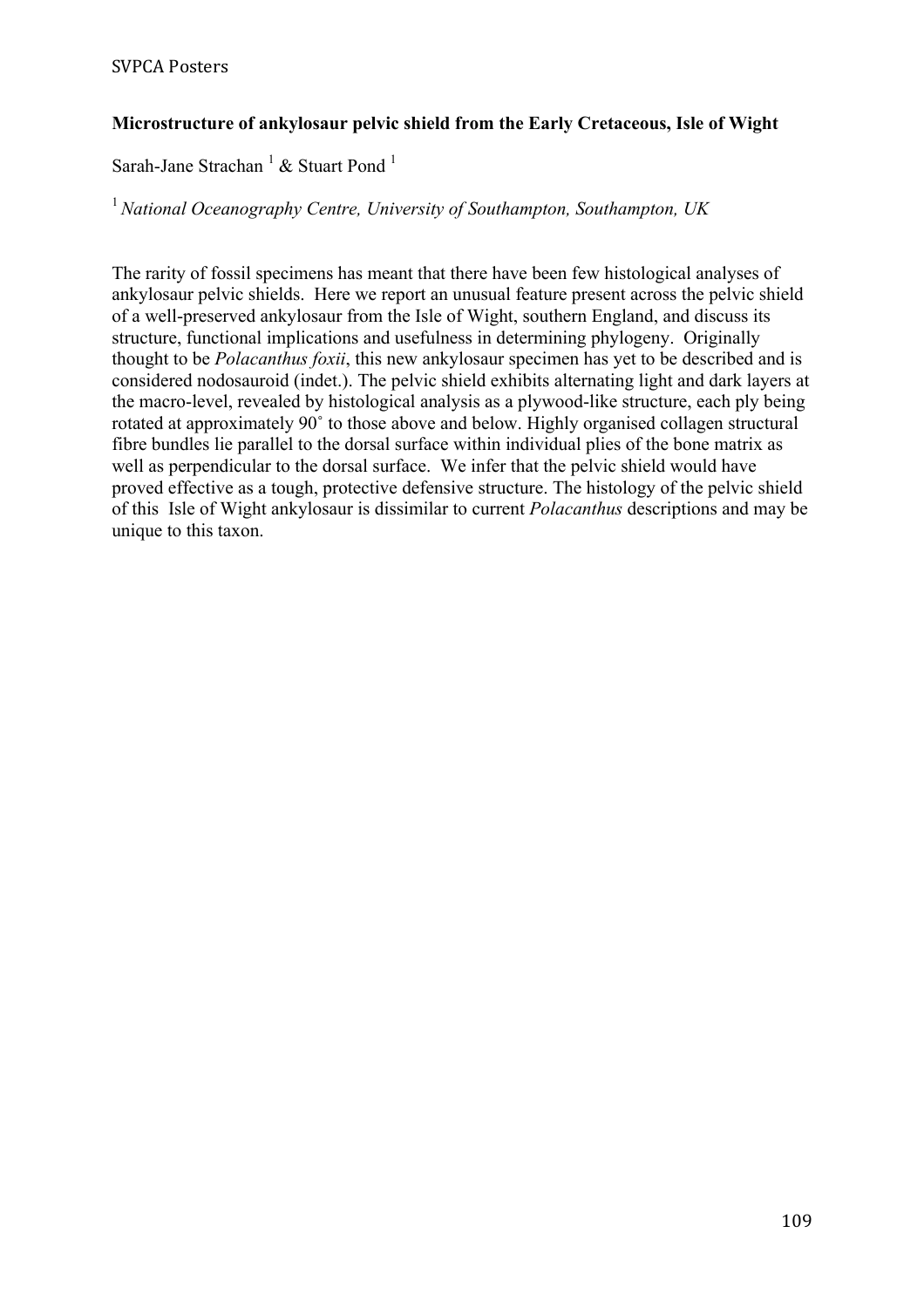# **Crocodilian tooth morphology and niche partitioning in the Hell Creek Formation (South Dakota, USA)**

Elspeth C. Wallace<sup>1</sup>, Victoria M. Egerton<sup>1</sup> & Philip L. Manning<sup>1</sup>

<sup>1</sup>*Interdisciplinary Centre for Ancient Life (ICAL), University of Manchester, Manchester, UK*

Fossilised crocodilian teeth are relatively common within the Hell Creek Formation (South Dakota, USA) with the three most common crocodilian species being *Thoracosaurus neocesariensis*, *Borealosuchus sternbergii* and *Brachychampsa montana*. This study has identified crocodilian teeth from a large collection made from a new site in the Hell Creek Formation. The aim of this study was to determine if there were any significant differences in the geometry and morphology of teeth that might help diagnose species and establish possible niche partitioning. Ninety-six isolated teeth were collected from a single locality in Northwest South Dakota. The height, labial-lingual depth, proximaldistal width, and curvatures (labial, lingual and curvature at the carina) were measured for each tooth. Linear regressions and ternary diagrams were used to analyse size and curvature measurements between taxa. The teeth from the new site were identified as *Borealosuchus sp., Thoracosaurus sp.* and *Brachychampsa sp.* The results from this study suggest a relationship between tooth proportion (height, depth and width) and species with regards to *Borealosuchus* and *Brachychampsa* but not *Thoracosaurus* and there is no correlation between curvature and species. However, the general skull and dental morphologies of these taxa suggest different feeding habits and thus potential niche partitioning. *Brachychampsa*  had short, broad and flat teeth towards the posterior end of the dentary, capable of shell crushing. The snout morphology of *Thoracosaurus* and *Borealosuchus* suggest *Thoracosaurus* was piscivorous whereas *Borealosuchus* was carnivorous. Dietary resource partitioning enabled the coexistence of these three species.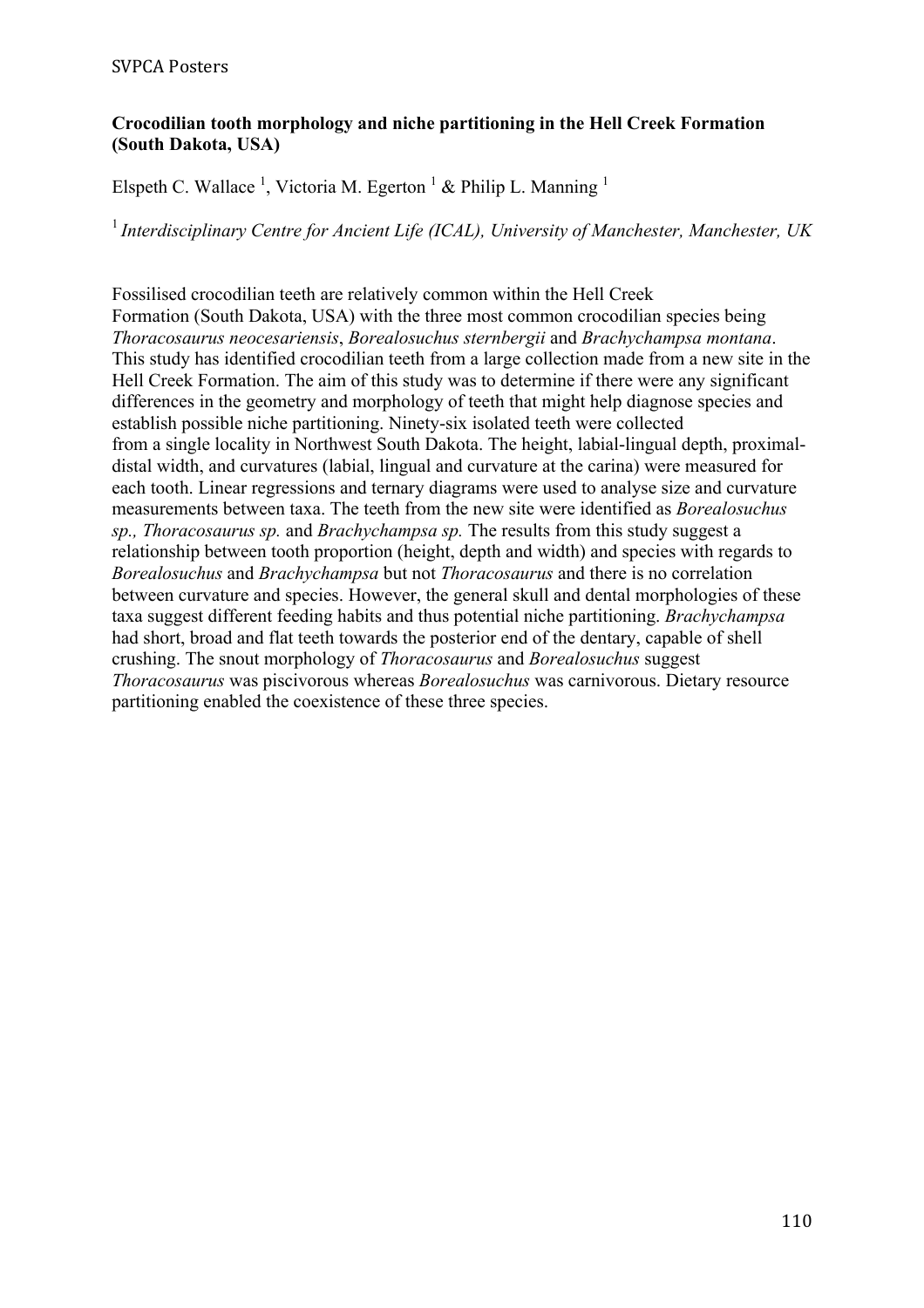# **A new giant species of thresher shark from the Miocene of the United States and Malta**

David Ward  $^1$  & Bretton Kent<sup>2</sup>

<sup>1</sup> *Department of Earth Science, Natural History Museum, London, UK* <sup>2</sup> *College of Computer, Mathematical, and Natural Sciences, University of Maryland, USA*

In the late Early and Middle Miocene there was burst of gigantism in a number of unrelated species of shark. This event corresponded with the warmest interval of the Neogene, the socalled "middle Miocene climatic optimum", giving high oceanic productivity. Miocene deposits along the eastern seaboard of the USA have been known for their rich vertebrate faunas, principally cetacean bones and sharks' teeth for at least one and a half centuries. The giant shark genera included the hexanchiforms (*Hexanchus*), lamniforms (*Alopias*, *Carcharocles*, *Carcharodon*, *Cosmopolitodus*, *Isurus*, *Parotodus*), and carcharhiniforms (*Galeocerdo*, *Hemipristis*). The teeth of these sharks well-known and present in museum collections with the exception of those of the thresher shark, *Alopias*.

In 1942, Leriche described a large species of thresher shark from the Neogene of the USA. He figured two specimens which he named *Alopecias* (= *Alopias*) *grandis*. The holotype, was from the Miocene Calvert Formation of Nomini Cliffs, Virginia. The other was reworked from the Neogene of the Charleston area This species, although not particularly rare, is poorly known and has received little attention in the subsequent literature. An undescribed species, of similar size but with a serrated cutting edge, is present in slightly younger beds within the Calvert Formation of Calvert Cliffs, Maryland USA. Both species are present in the Early and Middle Miocene of Malta. The new serrated species has now been described and is currently in press.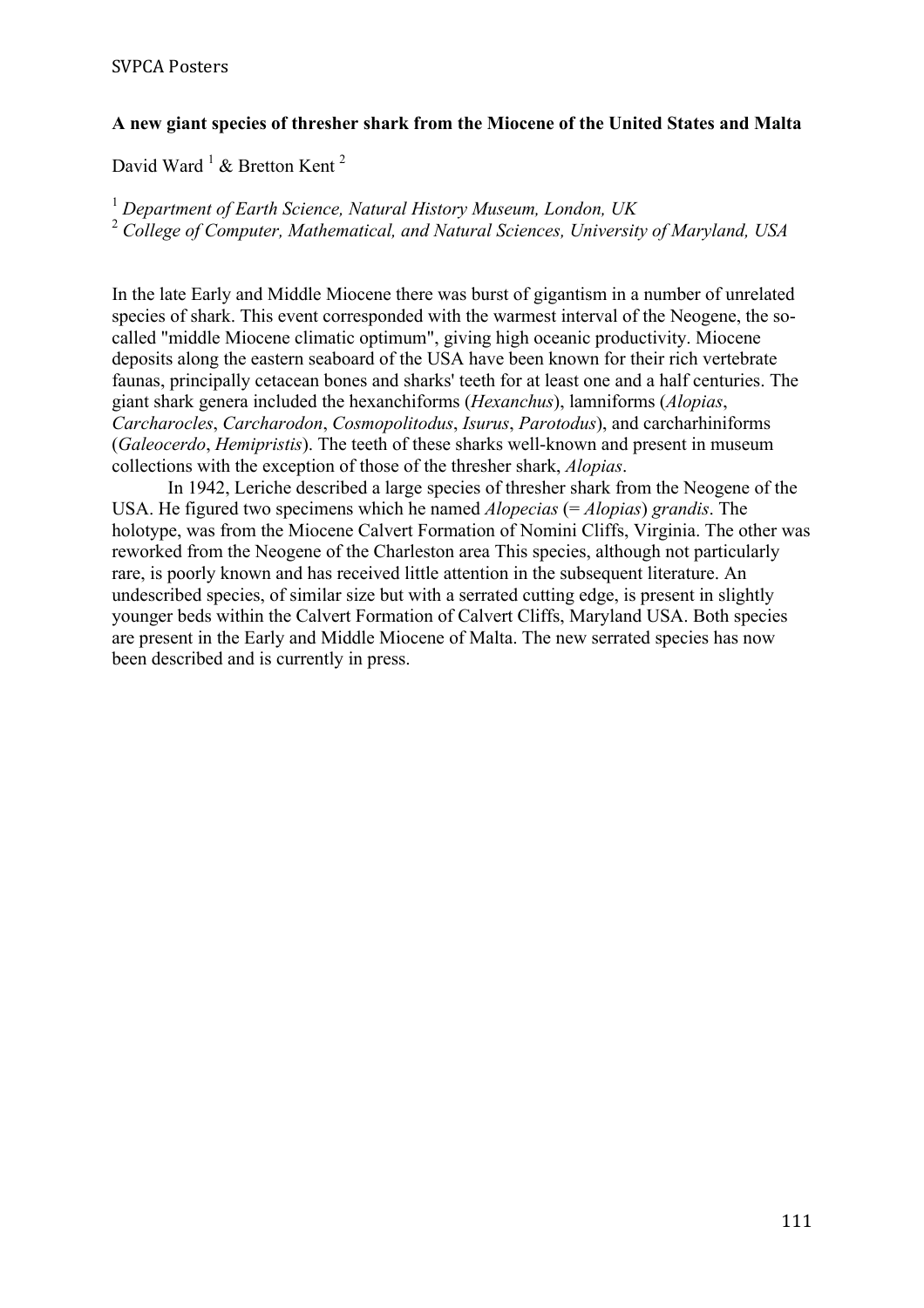# DELEGATE LIST

| Katharine Acheson         | University of Southampton                  |                                   |
|---------------------------|--------------------------------------------|-----------------------------------|
| <b>Eduardo Ascarrunz</b>  | University of Fribourg                     | eduardo.ascarrunz@unifr.ch        |
| Robert Asher              | University of Cambridge                    | r.asher@zoo.cam.ac.uk             |
| Joanna Baker              | University of Reading                      | J.L.A.Baker@pgr.reading.ac.uk     |
| <b>Chris Barker</b>       | University of Southampton                  | tijani.barker@googlemail.com      |
| Chris Basu                | Royal Veterinary College                   | cbasu@rvc.ac.uk                   |
| Karl Bates                | University of Liverpool                    | k.t.bates@liverpool.ac.uk         |
| Hermione Beckett          | University of Oxford                       | hermionb@earth.ox.ac.uk           |
| Gemma Benevento           | University of Oxford                       | gemma.benevento@queens.ox.ac.uk   |
| Carys Bennett             |                                            |                                   |
| Michael Benton            | University of Bristol                      | glmjb@bristol.ac.uk               |
| Emma Bernard              | Natural History Museum<br>London           | e.bernard@nhm.ac.uk               |
| Vincent Beyrand           | Palacký University                         | vincent.beyrand@gmail.com         |
| Garry Blackwell           | Dinosaur Isle, Sandown                     | gary.blackwell@iow.gov.uk         |
| Niels Bonde               | University of Copenhagen                   | nielsb.pal@gmail.com              |
| Francisco Bonfim Júnior   | Universidade Estadual de Santa             | francisco@uesc.br                 |
|                           | Cruz                                       |                                   |
| <b>Estelle Bourdon</b>    | Natural History Museum of                  | ebourdon@snm.ku.dk                |
|                           | Denmark                                    |                                   |
| Neil Brocklehurst         | Museum für Naturkunde, Berlin              | neil.brocklehurst@mfn-berlin.de   |
| Eric Buffetaut            | CNRS, Paris                                | eric.buffetaut@sfr.fr             |
| Amy Campbell              |                                            | campbell.l.amy@gmail.com          |
| Dave Carpenter            | University of Southampton                  |                                   |
| Marco Castiello           | Imperial College, London                   | m.castiello13@imperial.ac.uk      |
| Nicholas Chan             | Macquarie University, Sydney               | nicholas.chan2@students.mq.edu.au |
| Sandra Chapman            | Natural History Museum<br>London           | S.Chapman@nhm.ac.uk               |
| Hannah Cheales            | University of Southampton                  |                                   |
| Jennifer Clack            | University Museum of Zoology,<br>Cambridge | jac18@cam.ac.uk                   |
| Roger Clark               |                                            |                                   |
| <b>Bobby Clark</b>        |                                            |                                   |
| John Clarke               | University of Oxford                       | j.clarke.paleo@gmail.com          |
| Terri Cleary              | Natural History Museum                     | t.cleary@nhm.ac.uk                |
|                           | London                                     |                                   |
| Roger Close               | University of Oxford                       | roger.close@earth.ox.ac.uk        |
| Gemma Clucas              | University of Southampton                  |                                   |
| Ian Corfe                 | University of Helsinki                     | ian.corfe@helsinki.fi             |
| Philip Cox                | Hull-York Medical School                   | philip.cox@hyms.ac.uk             |
| Gemma Cumberlidge         | University of Southampton                  |                                   |
| <b>Christopher Davies</b> |                                            | davieschrisqd@aol.com             |
| <b>Sarah Davies</b>       |                                            |                                   |
| Paul de la Salle          |                                            | paul.delasalle@ntlworld.com       |
| <b>Wendy Dirks</b>        | University of Durham                       | wendy.dirks@durham.ac.uk          |
| Gareth Dyke               | University of Southampton                  | gareth.dyke@soton.ac.uk           |
| Armin Elsler              | University of Bristol                      | armin.elsler@bristol.ac.uk        |
| <b>Steve Etches</b>       | Museum of Jurassic Marine Life             | steveetches@hotmail.com           |
| Mark Evans                | New Walk Museum, Leicester                 | mark.evans@leicester.gov.uk       |
| Serjoscha Evers           | University of Oxford                       | serjoscha.evers@googlemail.com    |
| Peter Falkingham          | Liverpool John Moores                      | p.l.falkingham@ljmu.ac.uk         |
|                           | University                                 |                                   |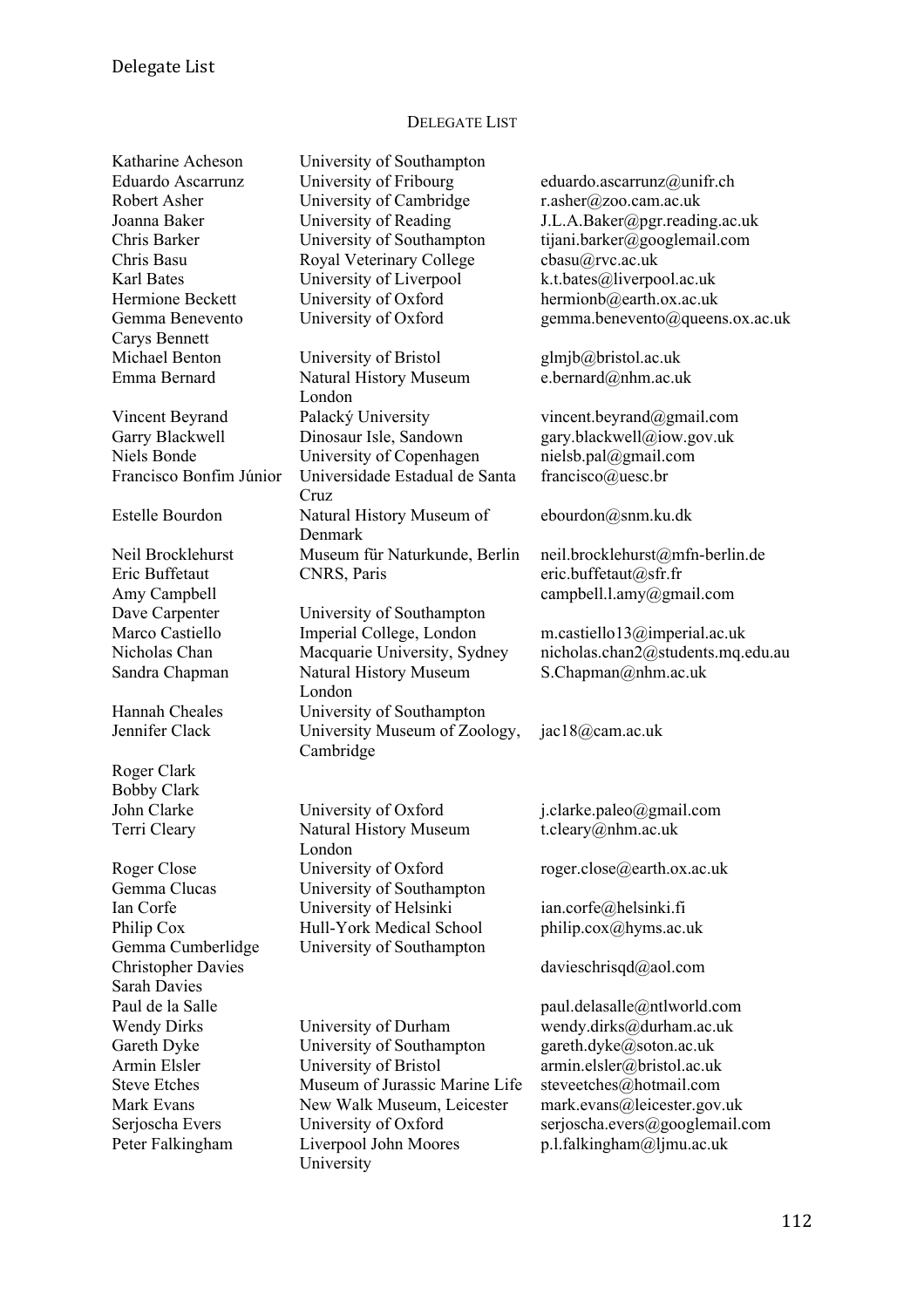Nick Hanigan Tim Kearsey Jessica Lawrence Wujek Maria Eduarda de Castro Leal

Elizabeth Martin-Silverstone

Ryan Felice **Communists** Ohio University **ryantelice** *communisty* ryantelice *communisty* ryantelice *communisty* Grant Field University of Portsmouth eep00190@myport.ac.uk<br>
Sean Flinn University of Southampton University of Southampton Davide Foffa **University of Edinburgh** davidefoffa@gmail.com David Ford University of Oxford david.ford@earth.ox.ac.uk Richard Forrest New Walk Museum, Leicester richardalanforrest@gmail.com Michaela Forthuber Braunschweigisches Landesmuseum m.forthuber@3landesmuseen.de Craig Fraser University of Southampton cfras1204@gmail.com Rachel Frigot John Hopkins School of Medicine rfrigot1@jhmi.edu May-Liss Funke Paleontologisk Museum, Oslo bjorn@funke.no Bjørn Funke Paleontologisk Museum, Oslo bjorn@funke.no

Pamela Gill Chiversity of Bristol Pam.Gill@bristol.ac.uk Vincent Gillespie Natural History Museum London Ursula Göhlich Naturhistorisches Museum Wien ursula.goehlich@nhm-wien.ac.at Robert Goodall University of Leicester rhg10@le.ac.uk Mark Graham Natural History Museum London m.graham@nhm.ac.uk Rebecca Groom University of Southampton bex 1405@hotmail.com

James Hansford University of Southampton hansford.james@gmail.com Mo Hassan University of Southampton subhumanfreaks@hotmail.com Luke Hauser University of Portsmouth luke.hauser@port.ac.uk Donald Henderson Royal Tyrrell Museum, Alberta don.henderson@gov.ab.ca Jennifer Hill University of Bristol jh12519@bristol.ac.uk Richard Hing University of Portsmouth richard.hing@yahoo.co.uk Dave Hone Cueen Mary College, London d.hone@qmul.ac.uk Stuart Humphries University of Lincoln shumphries@lincoln.ac.uk Alison Irwin University of Southampton Christine Janis University of Bristol christine\_janis@Brown.edu Maren Jansen Museum für Naturkunde, Berlin maren.jansen@mfn-berlin.de Carolina Karoullas University of Southampton

Alexander Kellner Universidade Federal do Rio de Janeiro University of Southampton jdlawren@gmail.com

Universidade Federal do Ceará castroleal@gmail.com

Jeff Liston National Museums Scotland leedsichthys@gmail.com Jeremy Lockwood Dinosaur Isle, Sandown jlockwood156@aol.com Nick Longrich University of Bath longrich@gmail.com

John Marshall University of Southampton Dave Marshall University of Southampton David Martill **University of Portsmouth** david.martill@port.ac.uk University of Southampton egmartin19@gmail.com

Rebebcca Gelernter rebecca.gelernter@gmail.com

Susana Gutarra Díaz **susana.gutarra@upf.edu** 

Cindy Howells National Museum of Wales, Cardiff cindy.howells@museumwales.ac.uk

kellner@mn.ufrj.br

Bente Loudon benteloudon benteloudon a hotmail.com Sophie Macaulay s.macaulay s.macaulay.1136@gmail.com Jamie MacLaren University of Antwerp jamie.maclaren@uantwerpen.be Paul Maderson paulmaderson@verizon.net

Carlos de Miguel UNED, Madrid carlos.miguelchaves@gmail.com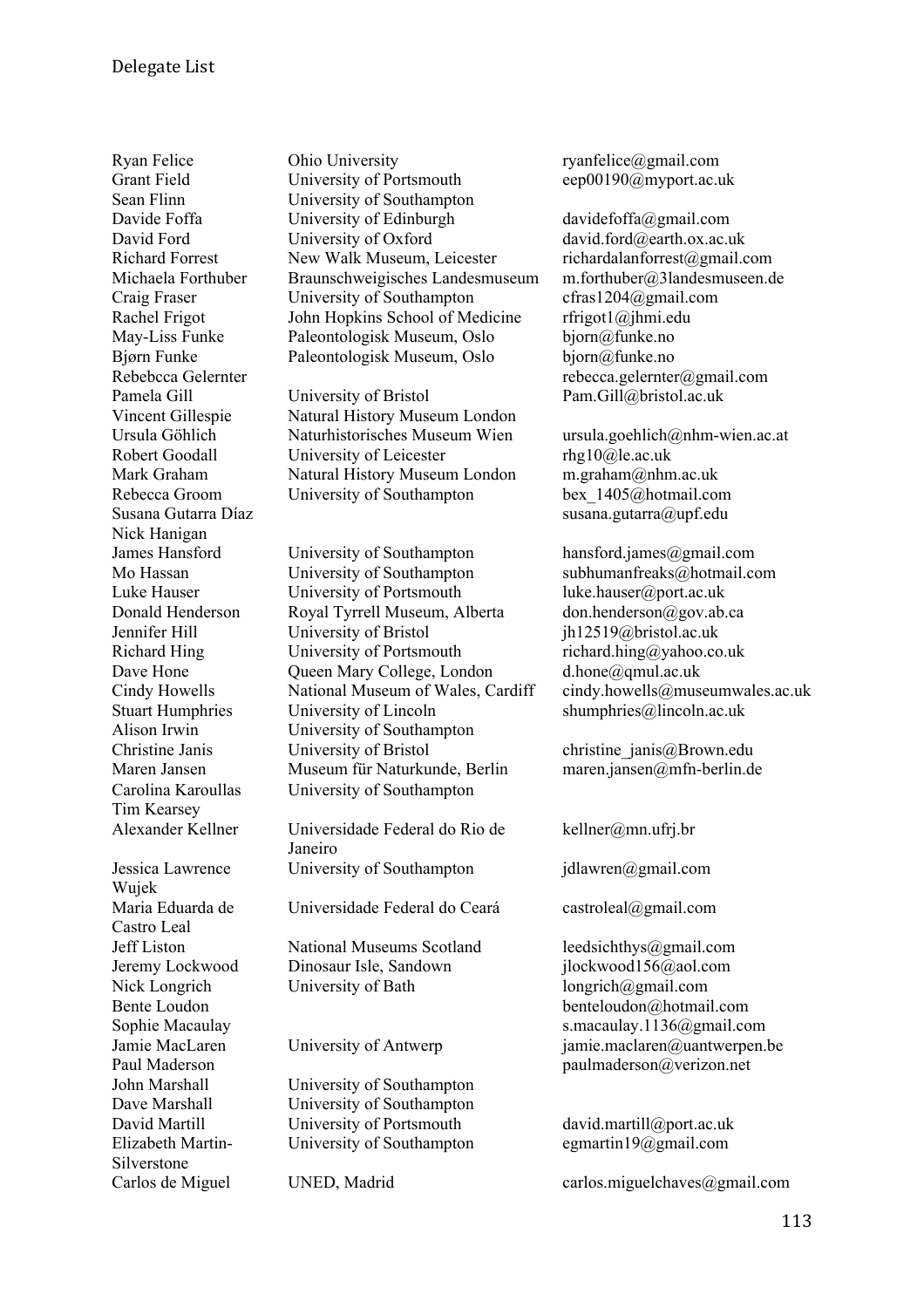## Delegate List

### Chaves

David Millward Carmen Naranjo Darius Nau dariusnau@gmx.at Ciara O'Donovan

Simon Penn pennsimon@aol.com Ann-Marie Pond Mark Purnell University of Leicester map2@le.ac.uk Jane Puzey Jane@fishingfox.co.uk Lilly-Sophie Rettenbacher Luis Rey luisrey@ndirect.co.uk Andrew Ross

Keith Simmonds

Pedro Mocho Universidad Autónoma de Madrid p.mochopaleo@gmail.com<br>Philip Morris Hull-York Medical School hypm4@hyms.ac.uk Philip Morris Hull-York Medical School Luke Muscutt University of Southampton L.Muscutt@soton.ac.uk Darren Naish University of Southampton eotyrannus@gmail.com

James Neenan **University of Zurich** iames.neenan@pim.uzh.ch Martin New Dinosaur Isle, Sandown

Rachel O'Meara University of Bristol rno21@cam.ac.uk Mike O'Sullivan University of Portsmouth michael.osullivan@port.ac.uk Frank Osbæck Museernes Bevaringscenter frank@bevaringscenter.dk Attila Osi MTA-ELTE Lendület Dinosaur Research Benjamin Otoo University Museum of Zoology, Cambridge Colin Palmer University of Bristol Colin.Palmer@bristol.ac.uk Elsa Panciroli University of Bristol ep14984.2014@my.bristol.ac.uk Adrián Páramo Blázquez Universidad Autónoma de Madrid adrian.paramo@uam.es Alex Peaker Dinosaur Isle, Sandown alexpeaker@hotmail.co.uk Rodrigo Pêgas Museu Nacional/UFRJ rodrigo.pegas@hotmail.com

Stu Pond University of Southampton stu@stupond.com

Marcela Randau University College, London m.randau@ucl.ac.uk Sophie Regnault Royal Veterinary College sregnault@rvc.ac.uk

Aubrey Roberts University of Southampton ajr1g13@soton.ac.uk

Gertrud Rössner Bayerische Staatssammlung für Paläontologie und Geologie Polly Russell **Example 20** University of Bath hpr21@bath.ac.uk Laura Säilä University of Helsinki laura.saila@helsinki.fi

Thomas Smith University of Southampton ts5g12@soton.ac.uk Tim Smithson University of Cambridge ts556@cam.ac.uk

Lorna Steel Natural History Museum London l.steel@nhm.ac.uk

Iván Narváez Padilla UNED, Madrid inarvaez@ccia.uned.es

Elis Newham University of Southampton elis.newham@googlemail.com Robert Nicholls bob.nicholls appleocreations.com

hungaros@gmail.com

botoo92@gmail.com

Adán Pérez García UNED, Madrid paleontologo@gmail.com

Emma Reeves University of Southampton ereeves1103@hotmail.co.uk

g.roessner@lrz.uni-muenchen.de

Manabu Sakamoto University of Reading manabu.sakamoto@gmail.com

Carol Skiggs carol.skiggs@virgin.net Don Smith University of Derby don.smith9@btinternet.com Rebekah Smith rebekah Smith rebekah Smith99@yahoo.com Shaun Smith shaun.smith@iow.gov.uk Alexander Srdic thesrdic thesrdic thesrdic all thesrdic co.uk